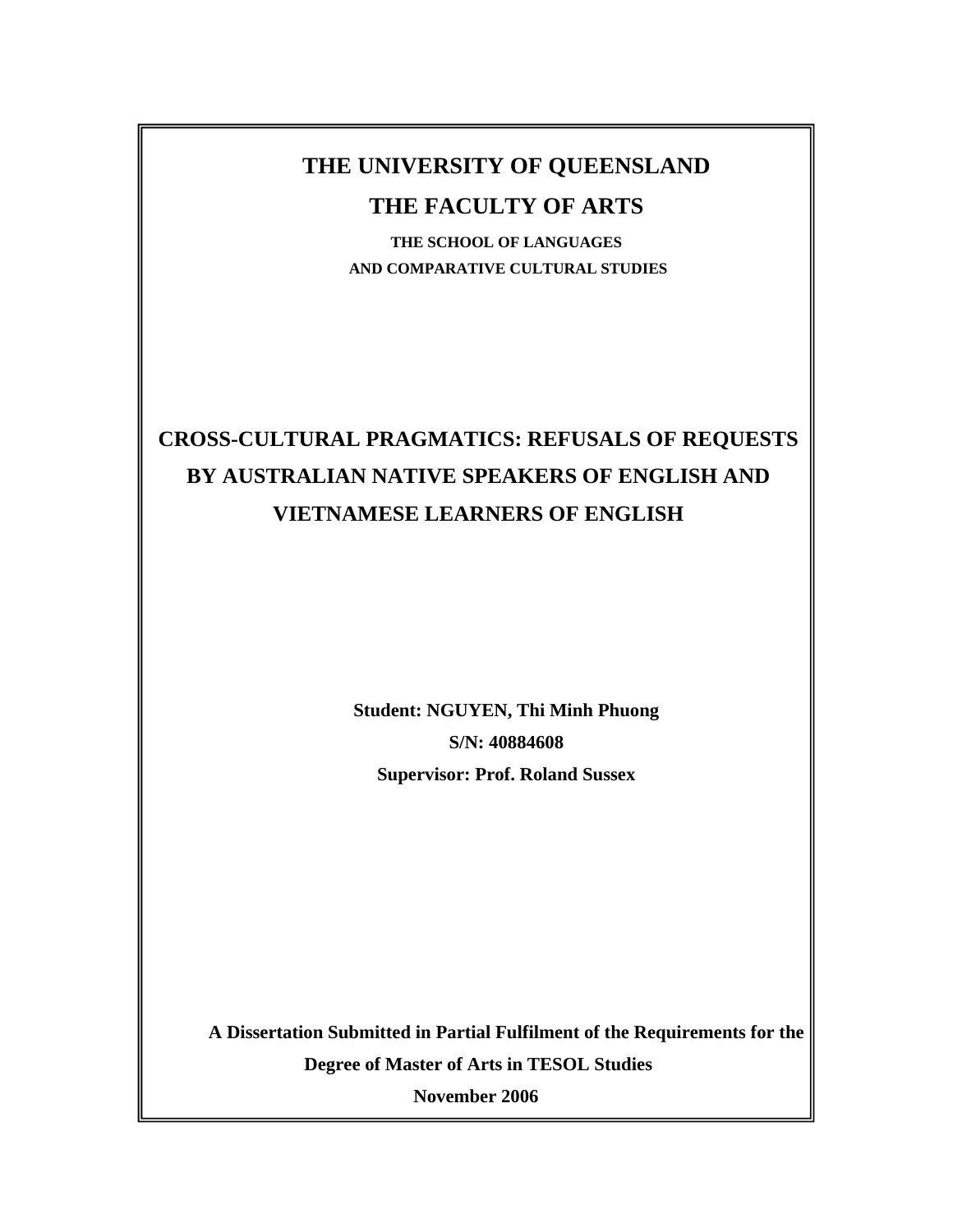# **ACKNOWLEDGEMENT**

First and foremost, I would like to express my deepest gratitude to Prof. Roland Sussex. I am blessed to have known you and to have been accepted as your student in this MA coursework program. From the point of a teacher, an advisor, and a mentor, you are my strongest advocate, who embodies the definition of wisdom and intellect. My professional development has been growing increasingly with your precious guidance and continuous motivation.

I wish to thank Ms Beverly Scott, Ms Lien Tran, and Mr Bruce Duncan for releasing the burden of data collection in Australia and in Vietnam, and for helping me with the hard work of data interpretation.

I extend my special thanks and appreciation to many of my colleagues at the College of Foreign Languages, the University of Danang, Vietnam, who have shared with me an intellectual environment to work with. Your encouragement and support is an invaluable ingredient to my determination to accomplish this project.

I owe my parents and my brother for their continuous support. Their patience and love help me see beyond what sometimes looks like an insurmountable task. Although we are spread out in different corners of the world, you are all constantly in my warm thoughts.

I would also want to extend a special shout-out to all the research participants. Without your valuable opinions and ideas on the questionnaires, the project would not have been accomplished.

I thank all my dear friends for lifting my spirits at each turning point of this exhilarating journey. The joy of friendship has outweighed any stress from working on the manuscript. I count each of you as my special blessings.

i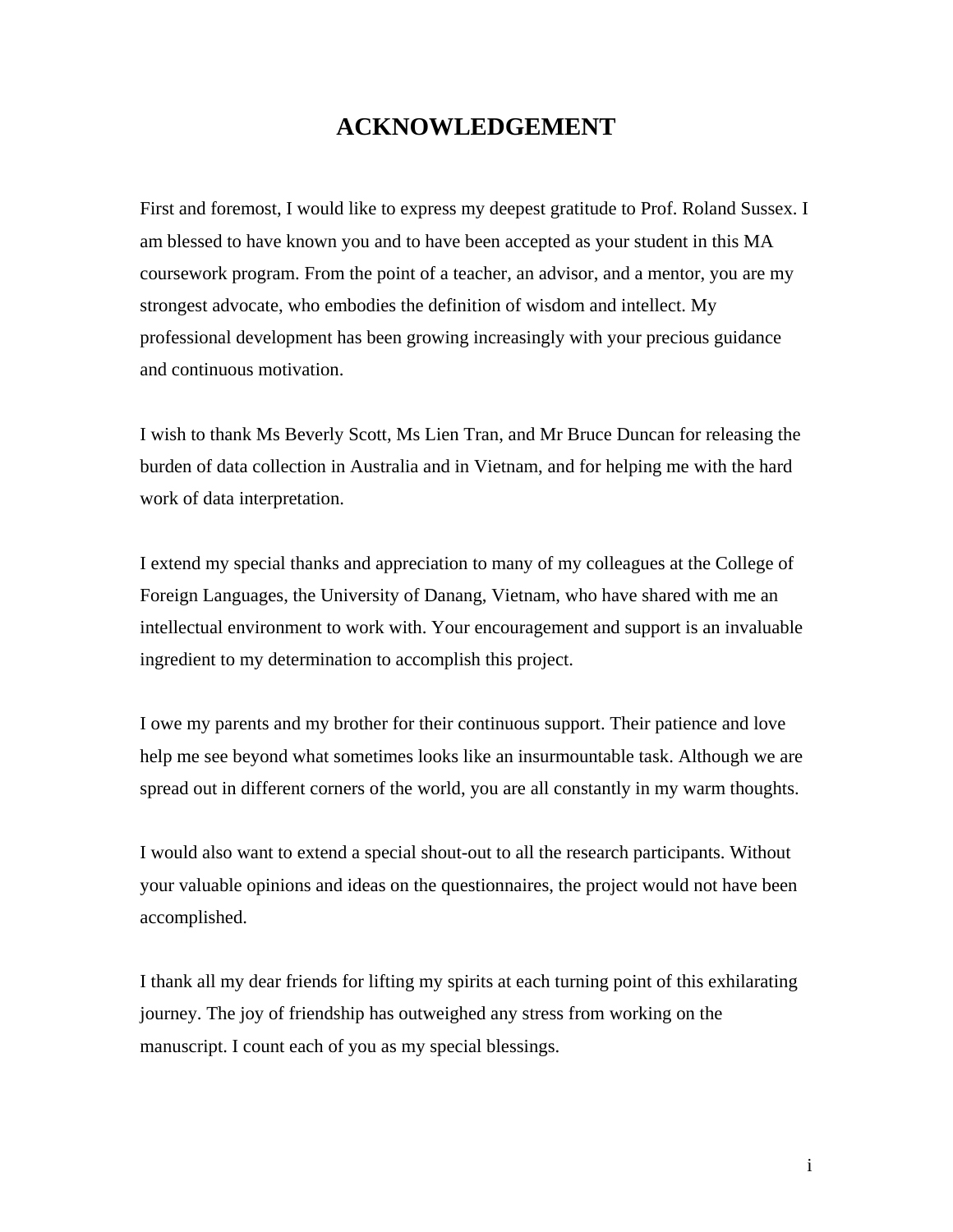# **LIST OF ABBREVIATIONS**

| AEs:               | <b>Australian Native Speakers of English</b> |
|--------------------|----------------------------------------------|
| VE <sub>s</sub> :  | Vietnamese Learners of English               |
| NS <sub>S</sub> :  | <b>Native Speakers</b>                       |
| NNS <sub>s</sub> : | <b>Non-native Speakers</b>                   |
| SCP:               | Simple Concordance Programme                 |
| FTA:               | Face-threatening Act                         |
| DCT:               | <b>Discourse Completion Task</b>             |
| SAR <sub>s</sub> : | Speech Acts of Refusals                      |
| $L1$ :             | <b>First Language</b>                        |
| $L2$ :             | Second Language                              |
| ESL:               | English as a Second Language                 |
| EFL:               | English as a Foreign Language                |
|                    |                                              |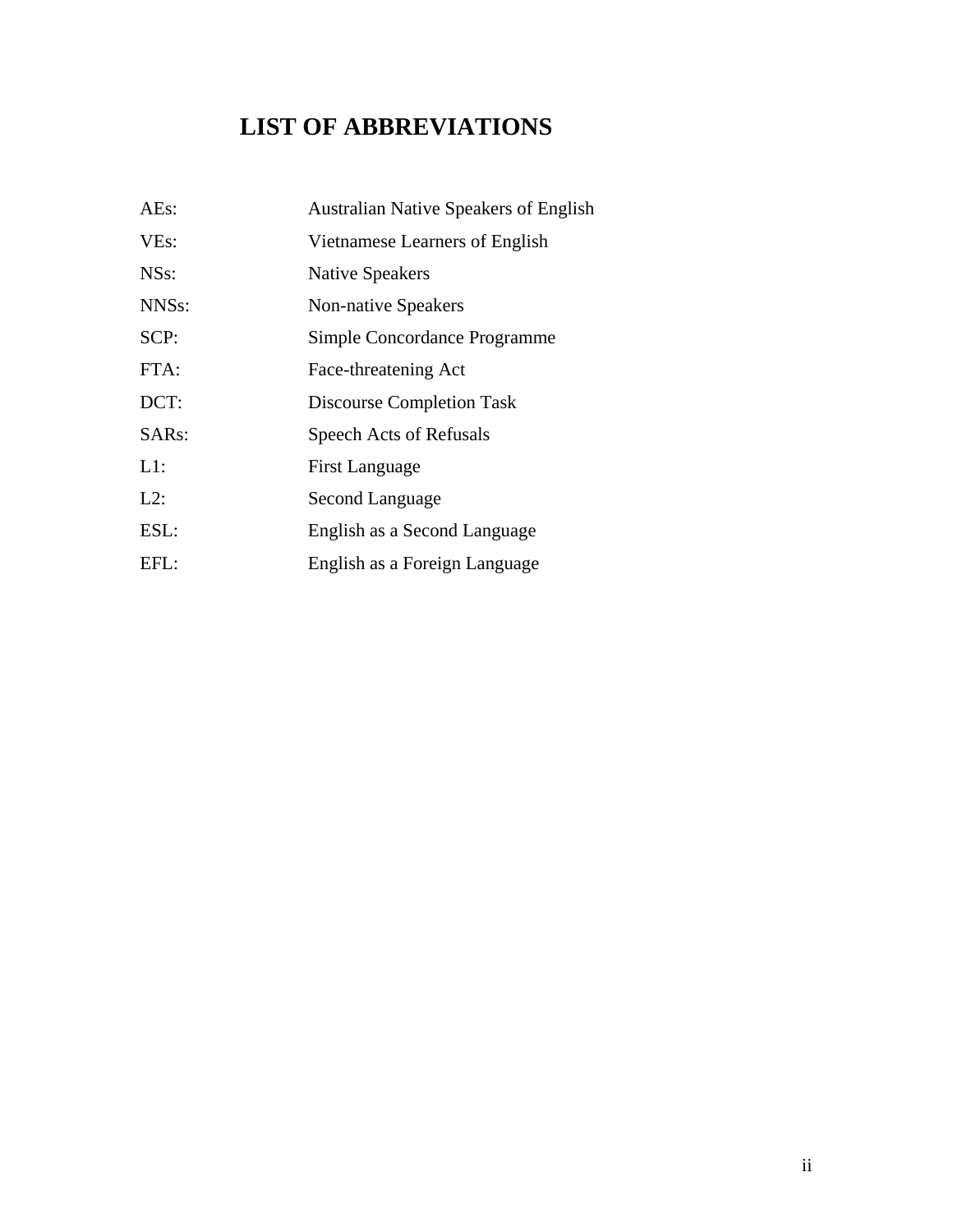# **TABLE OF CONTENTS**

| II.9. Factors affecting directness and indirectness in human interaction13 |
|----------------------------------------------------------------------------|
|                                                                            |
|                                                                            |
|                                                                            |
|                                                                            |
|                                                                            |
|                                                                            |
|                                                                            |
|                                                                            |
|                                                                            |
|                                                                            |
|                                                                            |
|                                                                            |
|                                                                            |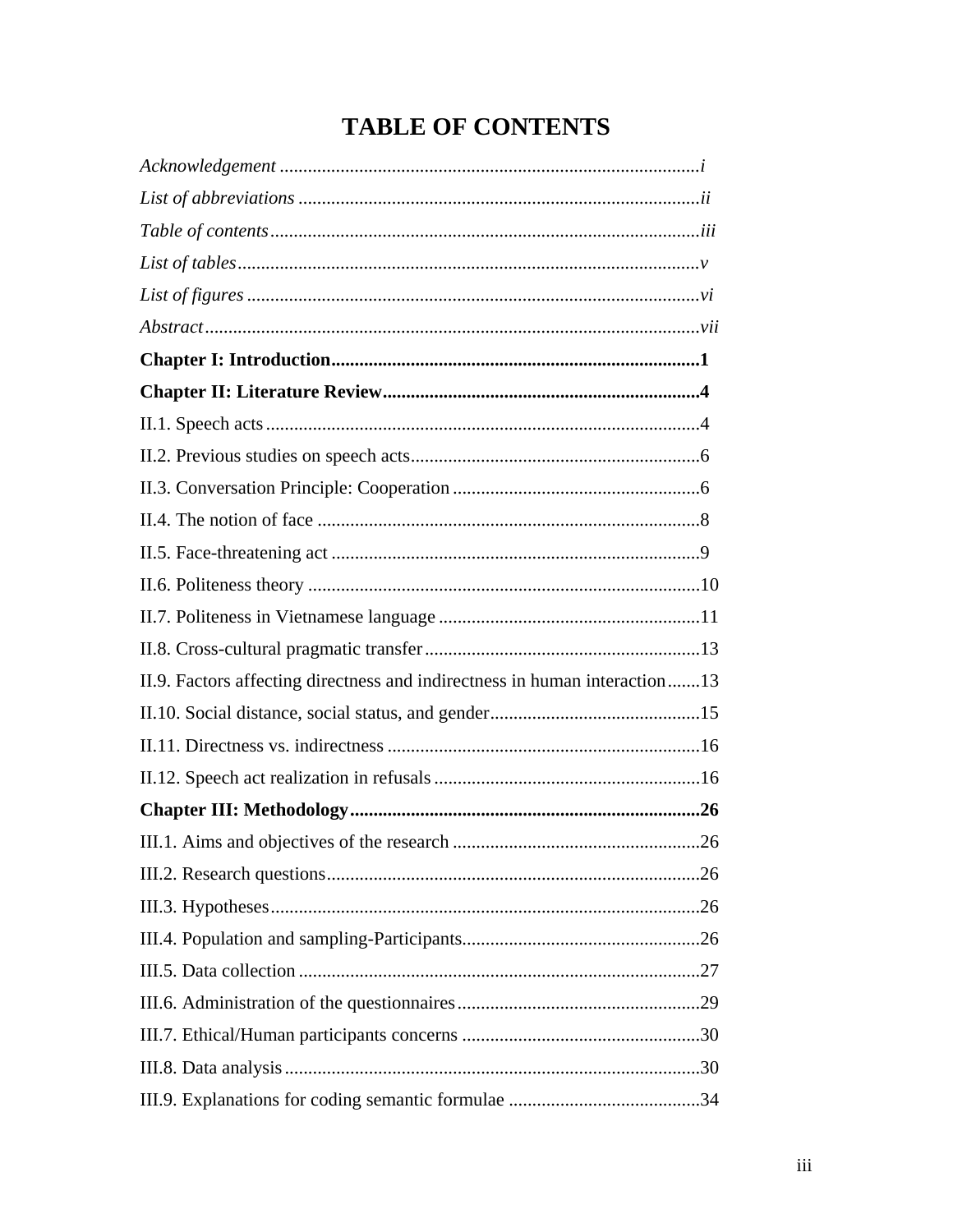| IV.2. Data by social distance, social status and gender of AEs and VEs 46 |  |
|---------------------------------------------------------------------------|--|
|                                                                           |  |
|                                                                           |  |
|                                                                           |  |
|                                                                           |  |
|                                                                           |  |
|                                                                           |  |
|                                                                           |  |
|                                                                           |  |
|                                                                           |  |
|                                                                           |  |
|                                                                           |  |
|                                                                           |  |
|                                                                           |  |
|                                                                           |  |
|                                                                           |  |
|                                                                           |  |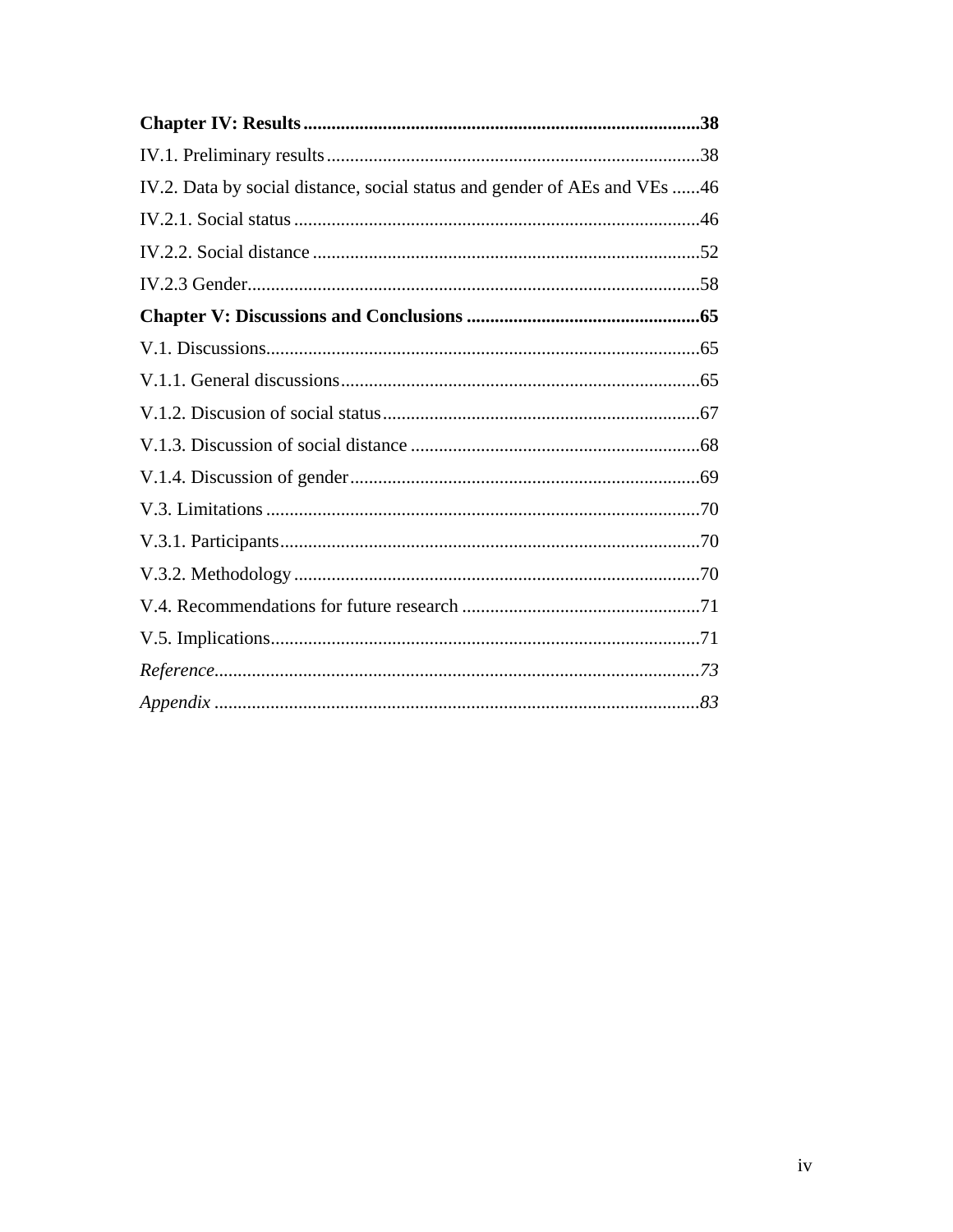# **LIST OF TABLES**

| Table 1: Studies on L1, L2, and L1-L2 Refusals in Numerous Languages, |  |
|-----------------------------------------------------------------------|--|
|                                                                       |  |
|                                                                       |  |
|                                                                       |  |
| Table 4: Differences between AEs and VEs in terms of number of SARs42 |  |
|                                                                       |  |
|                                                                       |  |
|                                                                       |  |
|                                                                       |  |
|                                                                       |  |
|                                                                       |  |
|                                                                       |  |
|                                                                       |  |
|                                                                       |  |
|                                                                       |  |
|                                                                       |  |
|                                                                       |  |
|                                                                       |  |
|                                                                       |  |
|                                                                       |  |
|                                                                       |  |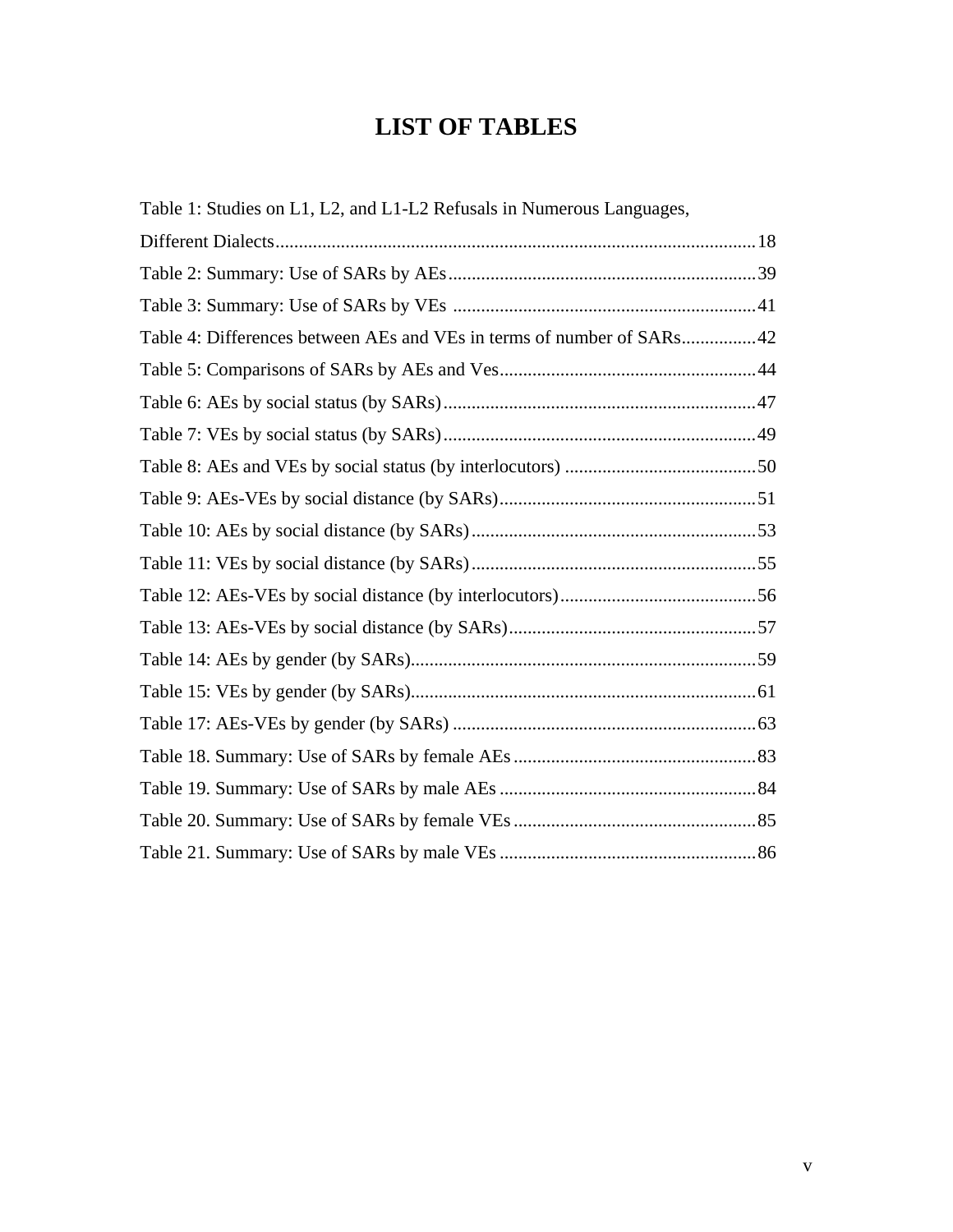# **LIST OF FIGURES**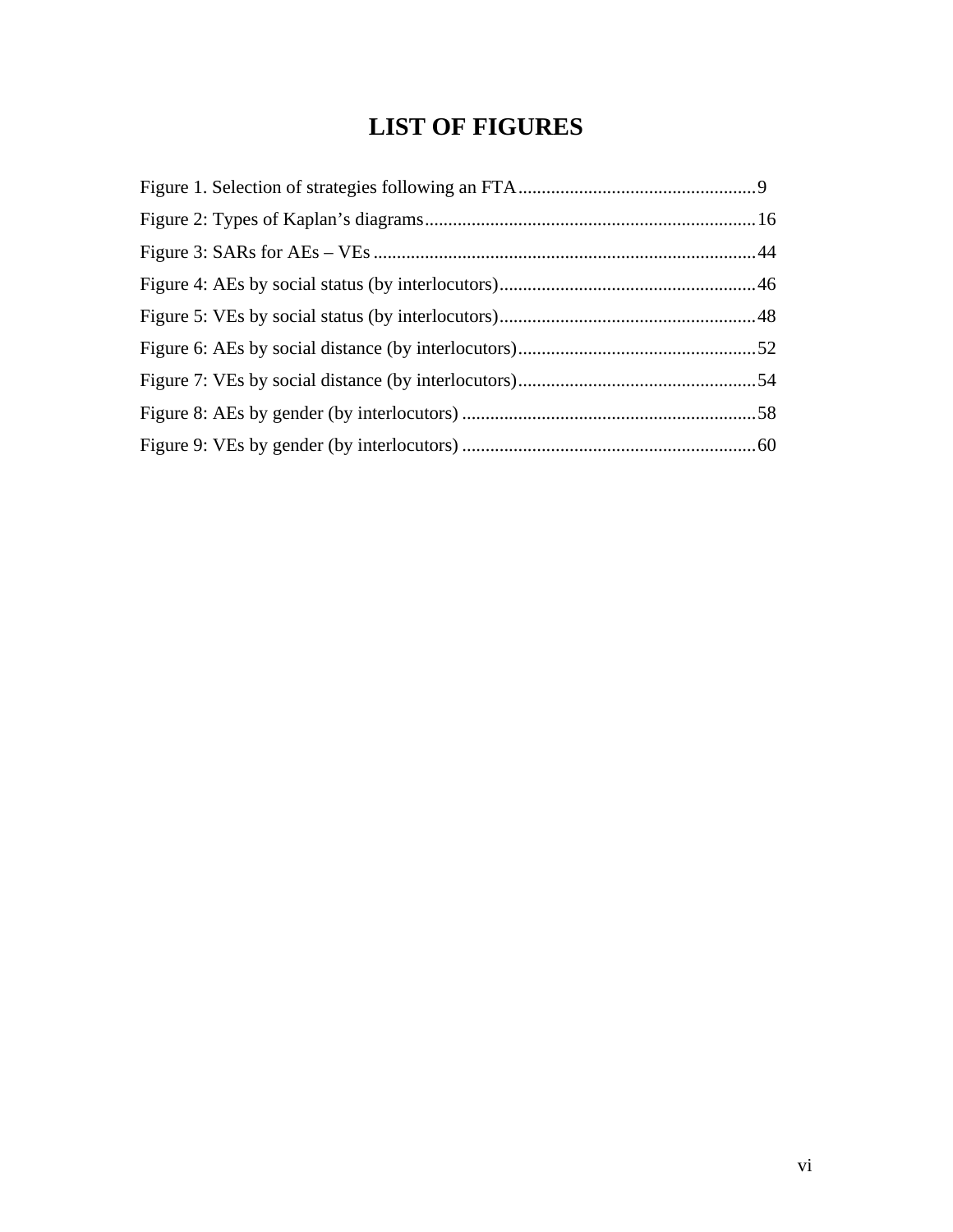## **ABSTRACT**

This study investigates similarities and differences in refusals of requests between Australian native speakers of English (AEs), and Vietnamese learners of English (VEs) using a modified version of the discourse completion task (DCT) developed by Beebe et al. (1990). 40 AEs (20 males and 20 females) and 40 VEs (20 males and 20 females) participated in the study, resulting in 1440 speech acts of refusals. Data were analysed using the Simple Concordance Programme (SCP) and Excel functions to compare the frequency of SARs in selected situations. It was found that the frequency of use of SARs by AEs is different from that by VEs, though they do share some similarities. While AEs share the same number of SARs when they communicate with their interlocutors, VEs are more sensitive to the social status and the social distance of the requesters. In addition, and related to differences in culture, AEs and VEs also differ in the ways they say "NO" to their conversational partners. VEs are apt to express refusals more elaborately. They used more statements of regret, more statements of sympathy, more addressing terms and more reason/excuse/explanations in their refusals than AEs. The excuse/reason/explanations given by VEs reveal their reluctance to express their disinclination to comply, in contrast to the AEs.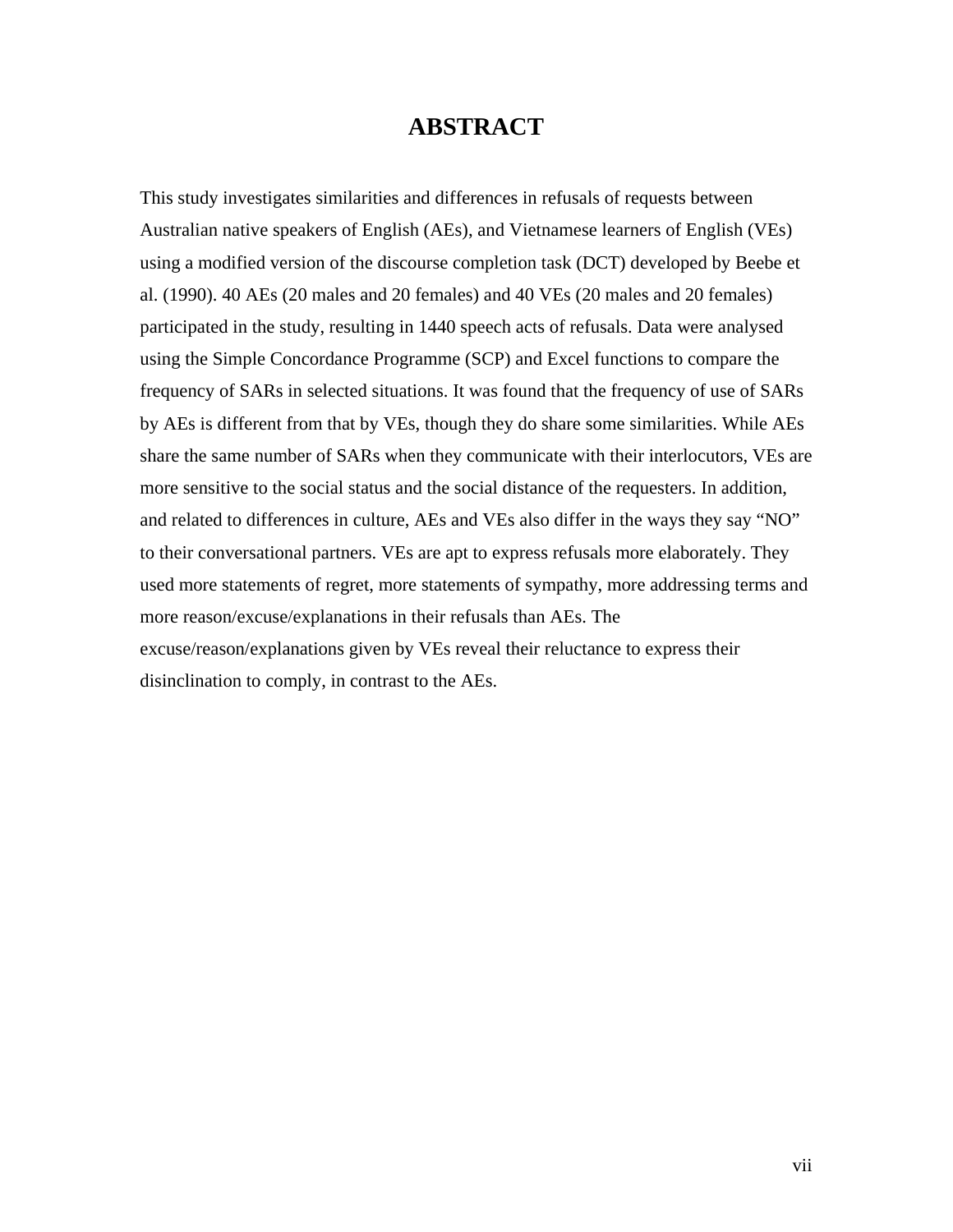# **CHAPTER I: INTRODUCTION**

At a summit meeting between President Nixon and the late Prime Minister Sato of Japan in 1969, Nixon asked Sato whether he would agree to curtail Japan's fabric exports to the United States in exchange for the return of Okinawa. Sato answered, "Zensho shimasu", which was literally translated into English as "I'll take a proper step", but in Japanese is usually understood as a rejection. Nixon thought he had received a commitment and was furious when Sato failed to take any effective action. But in fact, Sato did not feel that he had made any commitment, as this kind of statement in Japanese culture is a polite way of refusing (Beebe and Takahashi 1989).

Both the speaker and the hearer failed to communicate. The barrier here is cultural awareness. They are from different cultures, thus have different frames of reference. Failure in communication can cause what we call "culture shock" (Ting-Toomey and Chung 2005; Ward, Bochner and Furnham 2001).

Refusing is one of the central issues of intercultural communication. The act of refusing itself is risky and potentially a generator of tension in intercultural interactions. And as intercultural exchanges grow, as a result of travel, globalization and international interactions, the potential for intercultural miscommunication through misinterpreted refusals is also growing.

Vietnam is a country where intercultural contacts are rapidly increasing, following the introduction of the "renovation process" since 1986. The closed-door policy was terminated. Instead, the Vietnamese government has allowed more foreign companies and partners to invest in most industries in the country to help boost the economy. This process has resulted in increasing interactions between Vietnamese and foreigners, especially from English-speaking countries. Taking into consideration the importance of pragmatic competence and the social setting of Vietnam, the present study is significant in that it aims to help, to some extent, resolve and simplify cross-cultural misunderstanding. We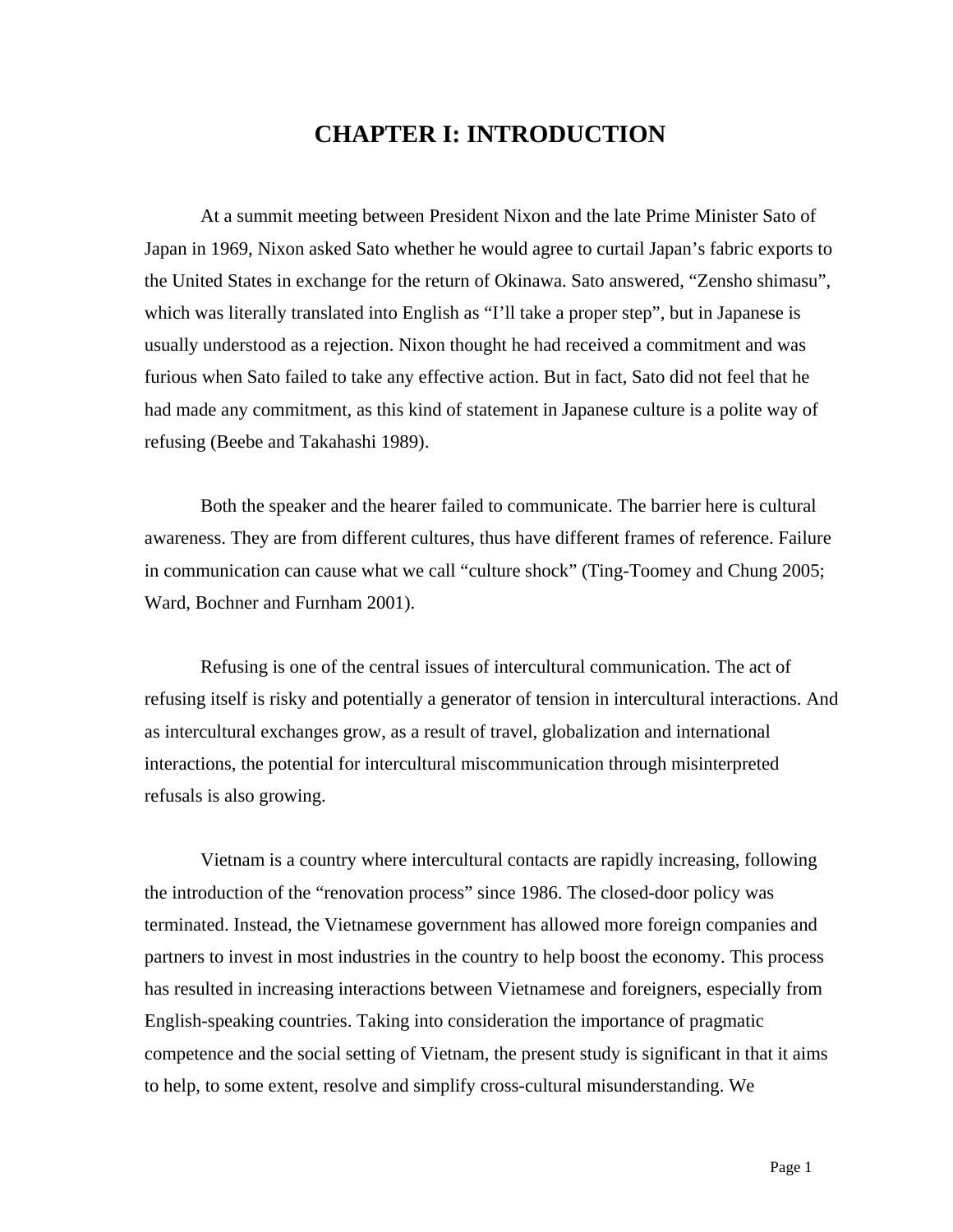investigate how culture influences the realization of the speech act of refusal by Australian speakers of English (AEs) and Vietnamese learners of English (VEs).

The need for scientific study of cross-cultural communication has become central in the field of applied linguistics not only for the purposes of language learning and teaching, but also for enhancing cross-cultural understanding. Refusals have been chosen as the topic of the present study. Refusals are important because of their communicatively central place in everyday communication. It is often difficult to reject requests. It is even harder to reject them in a foreign language without risking offending the interlocutor. This involves not only linguistic knowledge, but also pragmatic knowledge. One can have a wide range of vocabulary and a sound knowledge of grammar, but misunderstandings can still arise if we cannot apply pragmatic competence appropriately.

The research will first shed light on how learners think and react when refusing in cross-cultural interactions; second, it will reinterpret current models of intercultural communication in terms of revised theories of interaction in context where refusals occur; third, it will contribute to the understanding of pragmatic aspects in second language acquisition; and finally, it will help learners become more aware of selected patterns of refusing of requests used by AEs and VEs.

In addition, the project also investigates selected cultural differences of expectations, imposition, and politeness related to this speech act in the two languages. It compares Confucian values and respect for the other with non-Confucian ideas concentrating on the individual, two of which are clearly manifested in the manner in which people from the two countries perform the act of refusing.

There are also important applications of this investigation in terms of intercultural understanding, training and teaching, which are of great strategic importance to Vietnamese policies in second language education, and especially English-language teaching.

This research is the first stage of a larger investigation of the nature of refusals of requests in intercultural communication. The goal of the present project is specifically to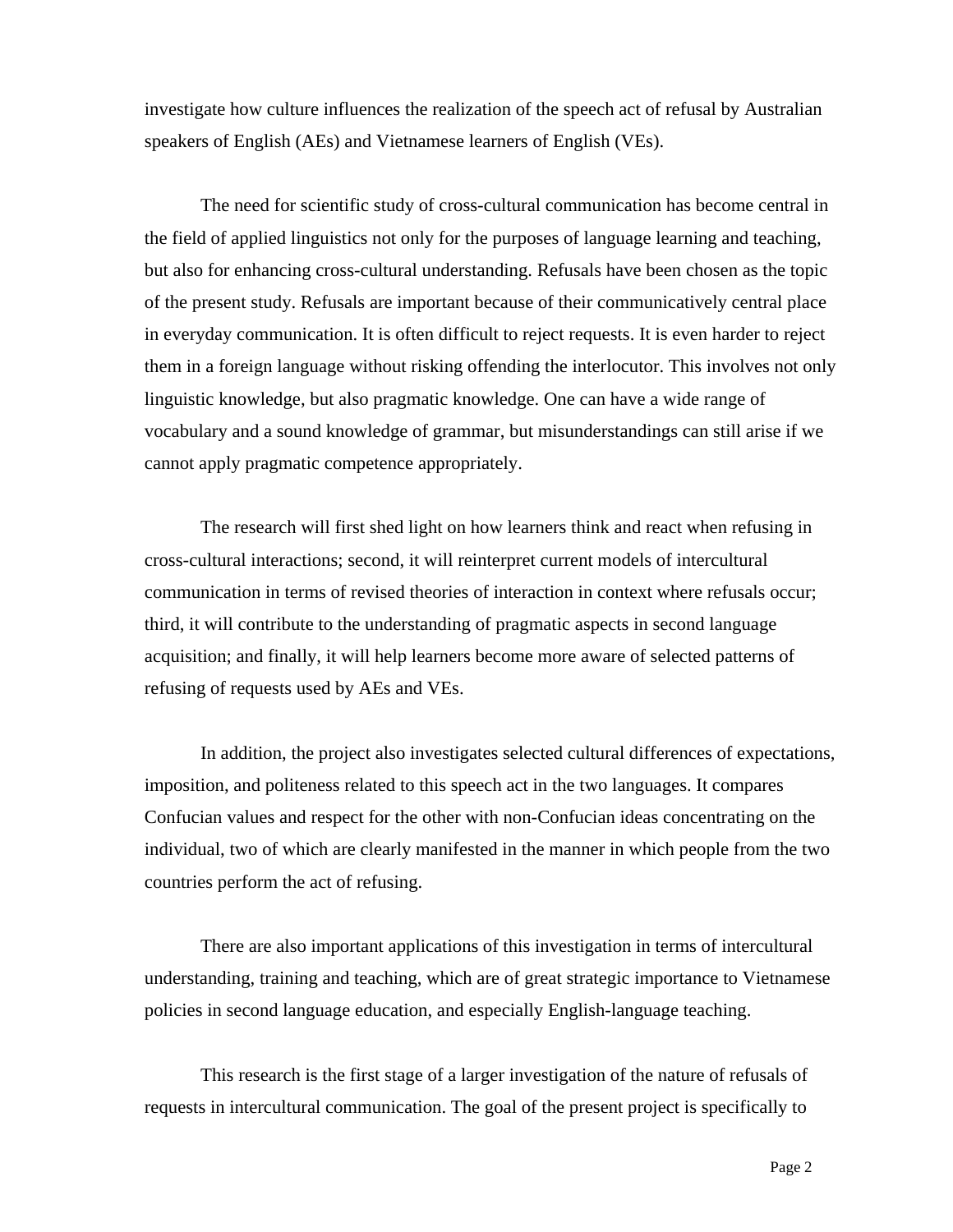conduct a wide-ranging survey of the relevant literature; and to design, implement and test a research instrument to investigate three variables which the literature has identified in other intracultural and intercultural communication acts - social status, social distance and gender. These three factors are observed in cross-cultural interactions between AEs and VEs. The presence of the investigator in Australia has made it possible to collect a substantial data-set, larger than is strictly necessary in a project of the scope of a Master's coursework dissertation. The analysis is designed to identify broad trends in the comparative study of refusals of requests by the two groups of subjects, especially types of refusal acts and patterns which clearly distinguish the two groups of speakers, and the three target variables. More extensive statistical or qualitative - interpretive analysis would have made this study disproportionately large. The results of the analysis within these parameters will enable us to establish the key factors of this domain of intercultural communication, and to support further and more detailed study of the phenomena identified here.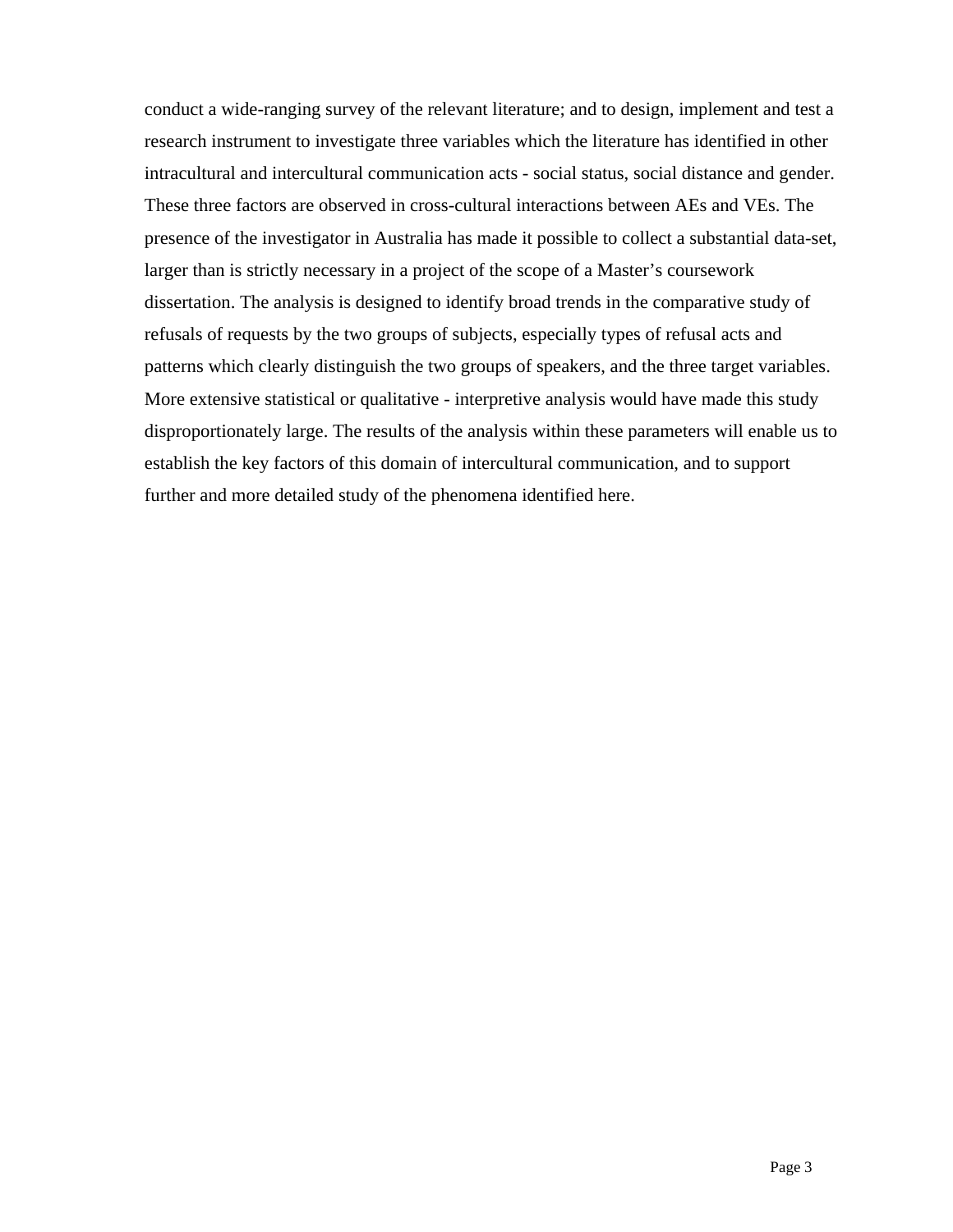## **CHAPTER II: LITERATURE REVIEW**

#### **II. 1. Speech acts**

Refusing is a speech act. In order to accomplish their purposes in communication, people are said to perform intended actions while talking. Austin (1962) claims that there is a close link between speech acts and language functions. Accomplishing communicative actions in everyday life requires employing necessary words under appropriate circumstances. In other words, when we say something, we are simultaneously accomplishing a communicative action, that is, we are using words to perform actions in real world contexts. For example, when we say, "Could you please pass the dictionary to me?", we wish to achieve the goal of having the intended audience help us gain access to the dictionary.

Austin's main contribution to speech act theory is the axiom that by saying something, we actually do something. A speech act is a unit of speaking and performs different functions in communication. Austin (1962) believes that a single speech act actually contains three separate but related speech acts: locutionary acts, illocutionary acts, and perlocutionary acts. Whenever a speaker produces an utterance, they perform a locutionary act. This is simply the act of producing a linguistically well-formed, and thus meaningful, expression. Moreover, we usually do not make utterances without having any purposes. Take the previous example ("Could you please pass the dictionary to me?"). We not only utter that sentence but also intend the listener to pass us a dictionary. This kind of act via utterances which we produce with communicative purpose in mind is generally known as an illocutionary act. The illocutionary act is the function of the utterance that the speaker has in mind, i.e., the communicative purpose that is intended or achieved by the utterance. Another example is the statement "It's hot in here". This sentence can have the illocutionary force of a statement, an offer, an explanation, or a request. It might be uttered by someone who is experiencing heat in a crowded room to just comment on the weather. It can also be uttered by a person who intends to open the window so that everyone in the room can enjoy fresh air from outside.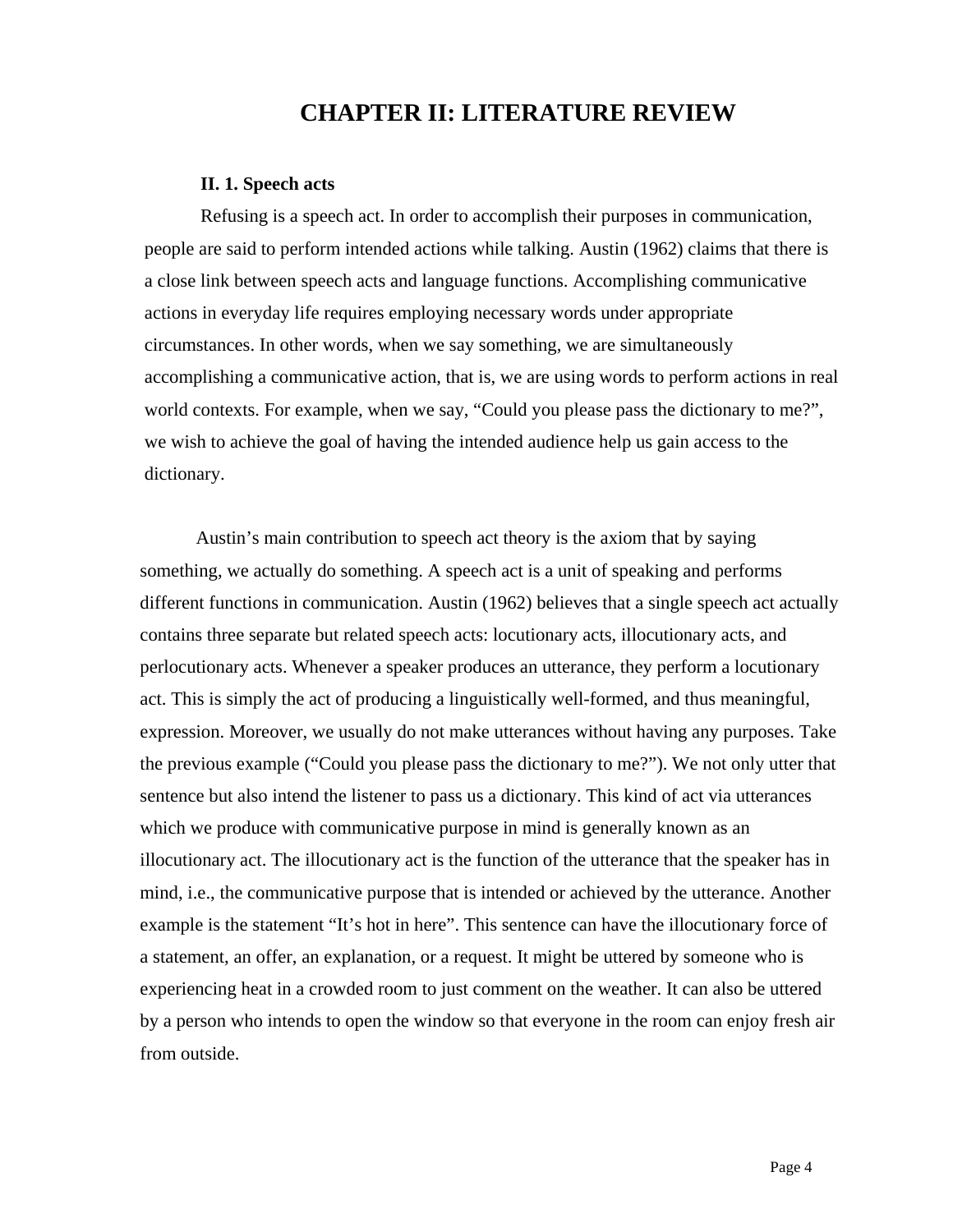Perlocutionary acts occur when we want a speech act to have an effect when we utter that statement. When saying "Could you please pass me the dictionary?", the speaker wishes the act of passing the dictionary to be performed: This is its perculutionary force. The perlocutionary act refers to the hearer's recognition of and response to the illocutionary act (that is, the hearer may feel amused, annoyed, as a consequence of the speaker's utterance). Among the three acts, the illocutionary act is regarded as the most important, as it is actually what the speaker wants to achieve through the action of uttering the sentence.

Yule (1996) claims that, of these types of speech acts, the most distinctive one is illocutionary force: "Indeed, the term speech act is generally interpreted quite narrowly to mean only the illocutionary force of an utterance" (p. 49).

Searle (1975) proposes a five-way classification of illocutionary acts, which include:

- **representatives:** these speech acts constitute assertions carrying true or false values (e.g. statements);
- **directives:** in these speech acts, there is an effort on the part of the speaker to have the hearer do something (e.g. request, advice);
- commissives: speech acts of this kind create an obligation on the part of the speaker; that is, they commit the speaker to doing something (e.g. promises);
- expressives: these speech acts express an attitude or an inner state of the speaker which says nothing about the world (e.g. apologies, congratulations, compliments);
- declarations: speech acts in which declarative statements are successfully performed and no psychological state is expressed (e.g. an excommunication).

These notions have contributed to the understanding of refusals of requests. They have played a prominent role in shaping the central and focal thoughts for the analysis of refusals in the later parts of the present study.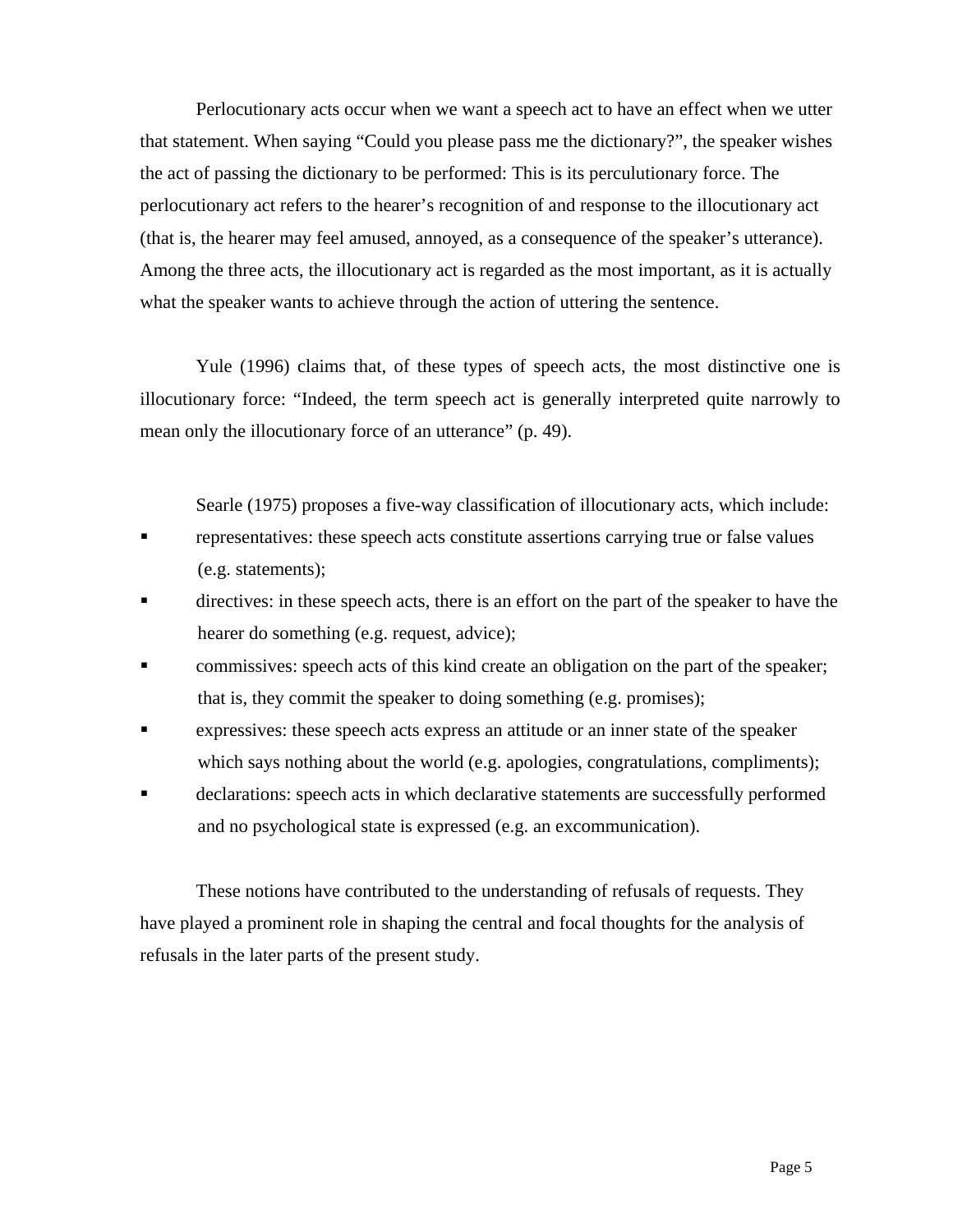#### **II.2. Previous studies of speech acts**

There have been a number of studies on different speech acts. These include apologies<sup>[1](#page-13-0)</sup>, blessings (Burt 2001), complaints (Frescura 1993; Olshtain and Weinbach 1993; Trosborg 1994), compliments (Manes and Wolfson 1981; Nelson and Hall 1999; Yu 1999; Wolfson 1989), disagreements (Beebe and Takahashi 1989; Garcia 1989b), gratitude (Eisenstein and Bodman 1986, 1993), invitations (Garcia 1999; Gu 1990; Mao 1994; Wolfson 1981), requests<sup>[2](#page-13-1)</sup>, suggestions (Bardovi-Harlig and Hartford 1990; Koike 1996), and refusals<sup>[3](#page-13-2)</sup>. These studies were reviewed by Jolio Cesar (2002) with some additions later by the researcher.

These studies provide readers with a fuller understanding of speech acts in intra- and cross-cultural communication. Failure to speak appropriately according to the strategies used by native speakers ("NSs"), or the inability to understand "what is meant by what is said", can result in a communicative or pragmatic failure (Thomas 1983). For a full understanding of what is said and what is meant, non-native speakers ("NNSs") have to apply not only linguistic knowledge but also pragmatic competence. Each person in each situation selects and uses the kind of language that he/she deems appropriate in each specific conversational situation to fulfil communication purposes and maintain each other's face (II.4). The studies have in several ways provided a better understanding and a broader pedagogical application for cross-cultural communication.

### **II.3. Conversation Principle: Cooperation**

 $\overline{a}$ 

Means of communication are exploited to keep the conversation progressing smoothly. In any speech act, the conversants have to follow many principles, one of which is "cooperation". Conversation proceeds on the basis that participants are expected to deal

<sup>&</sup>lt;sup>1</sup> Blum-Kulka, House and Kasper 1989; Cohen and Olshtain 1981; Cohen and Olshtain 1983; Cohen and Olshtain 1993; Cohen, Olshtain, and Rosenstein 1986; Maeshiba, Yoshigana, Kasper, and Ross 1996; Marquez-Reiter 2000; Trosborg 1987

 $2$  Blum-Kulka, House, and Kasper 1989; Hill 1997; Marquez-Reiter 2000; Mir-Fernandez 1994; Rinnert and Kobayashi 1999; Rose 1992; Ruziekova 1998; Scarcella 1979; Takahashi 1996; Tateyama 2001; Tokuda 2001; Trosborg 1994; Walters 1979; Wierzbicka 1985

<span id="page-13-2"></span><span id="page-13-1"></span><span id="page-13-0"></span><sup>&</sup>lt;sup>3</sup> Al-Issa 1998; Al-Shalawi 1997; Bardovi-Harlig and Hartford 1990, 1991; Beckers 1999; Beebe and Cummings 1996; Beebe, Takahashi, and Uliss-Weltz 1990; Chen 1996; Cramer 1997; Frescura 1997; Garcia 1992, 1999; Gass and Houck 1999; Houck and Gass 1996; Iwata 1999; King and Silver 1993; Kinjo 1987; Kitao 1996, 1997; Kodama 1996; Margalef-Boada 1993; Nelson, Al Batal, and El Bakary 1998; Ramos 1991; Robinson 1992; Sasaki 1998; Smith 1998; Takahashi and Beebe 1987; Widjaja 1997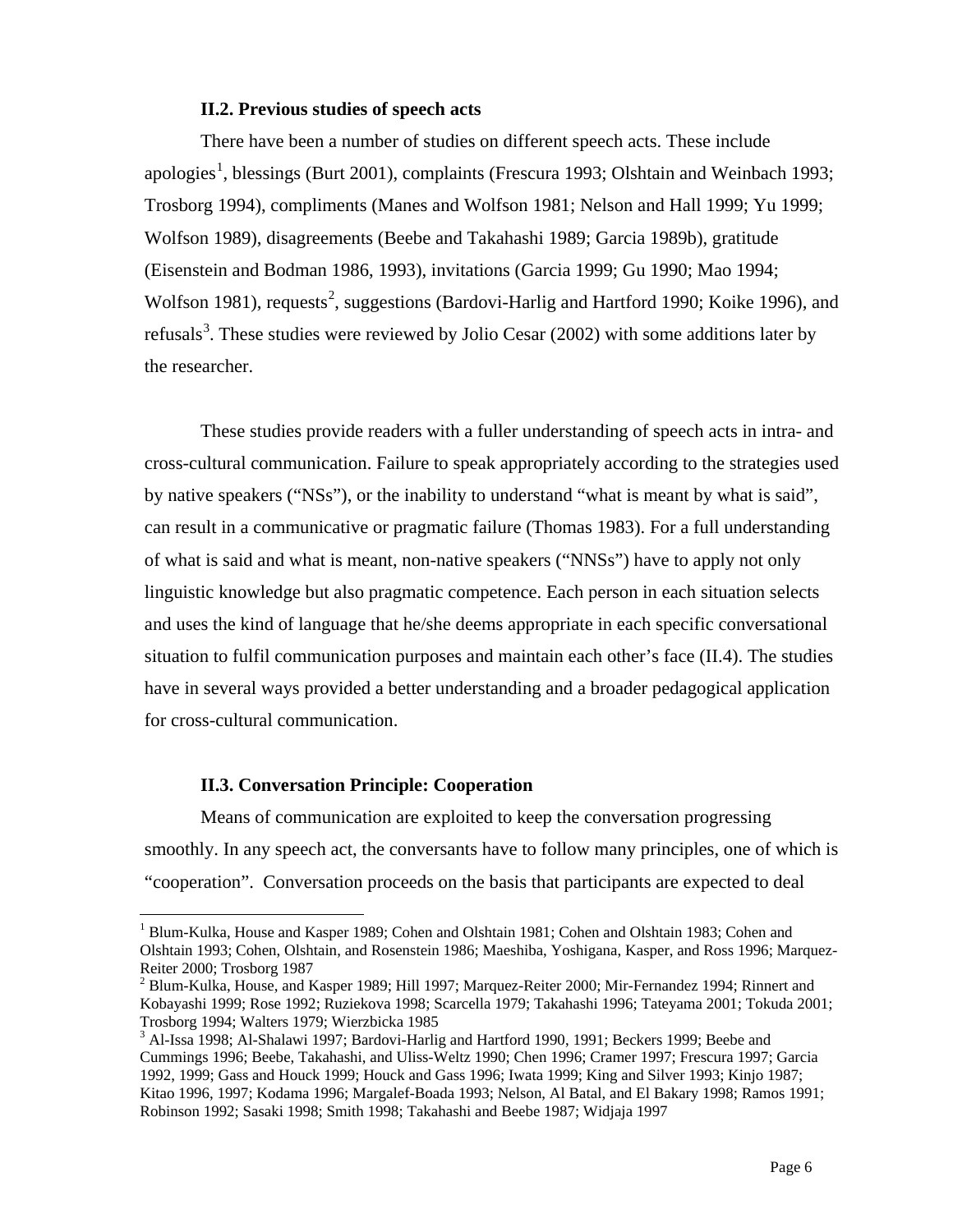considerately with one another. In considering the suitability of participants' moves in conversation, Grice (1975) formulates a broad general principle, the Cooperative Principle: "Make your conversational contribution such as is required, at the stage at which it occurs, by the accepted purpose or direction of the talk exchange in which you are engaged" (p.45).

Grice (1975) enumerates the four following maxims, which characterize the Cooperative Principle:

 Maxim of Quantity, or to be brief, which means that you should make your contributions as informative as is required and no more. When we speak to someone, we feel obliged to give them enough details to enable them to understand us. At the same time, we should avoid giving too much information.

o If something is said, there's a reason for it.

o If something is left out, you're already supposed to know it.

 Maxim of Quality, or to be true, which requires you not to say what you believe to be false or for which you lack adequate evidence. Therefore, lying is an obvious violation of the Cooperative Principle.

> o If something known to be untrue is said, it is assumed to be intended to mislead, or to indicate ignorance.

o Language can be made arbitrarily complex in this respect: consider irony or sarcasm.

 Maxim of Relation, or to be relevant to the context and to what has been said previously. People who change the subject abruptly are usually considered rude or uncooperative.

> o Of the many possible meanings of any language you should select the one relevant to the shared goal.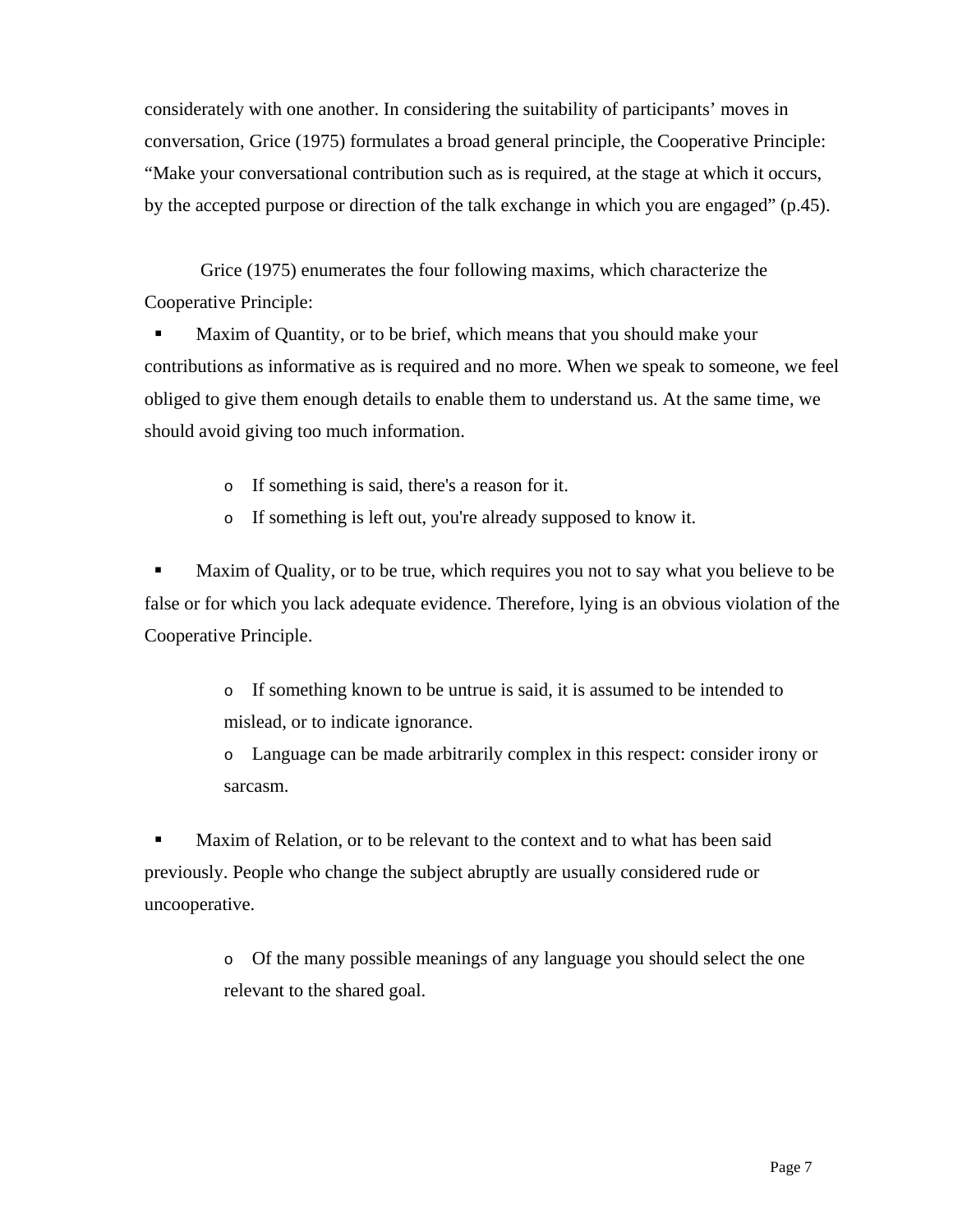Maxim of Manner, or to be clear, which requires you to avoid ambiguity and obscurity. Speakers have to organize their utterances in an orderly manner, that is, to provide information in a way which can be assimilated by the listener.

> o If something seems to be obscure or ambiguous, you are probably misunderstanding it.

Observing the four Maxims helps to sustain conversations. The speech act of refusing, like other speech acts, also requires the above-mentioned maxims to be considered in order to maintain a harmonious conversation. In fact, it is difficult to express a refusal without violating the principles. While people often utilize negotiation rather than direct refusal in their daily relationships, more subtle strategies may be required if the speaker is to convey the intended refusal without hurting the other's feelings.

### **II.4. The notion of face**

Ritual constraints on communication include not only ways of presenting "self" but also the ways in which we give face to others. "Face" is "something that is emotionally invested, and that can be lost, maintained, or enhanced and must be constantly attended to in interaction" (Brown and Levinson 1978, p.66). In everyday discourse, we often defer to interlocutors by avoiding subtle and personal topics, we reassure our partners, and we avoid open disagreement. If we realize that our messages are not clear to the listeners, we highlight important items and mark background information. When we do not understand other persons, we give non-verbal or non-threatening feedback to that effect. By doing so, we are taking the "face" of both ourselves and of the hearers into account.

According to Goffman (1967), there may be several reasons why people want to save their face. They may have become attached to the value on which this face has been built, they may be enjoying the results and the power that their face has created, or they may be nursing higher social aspirations for which they will need this face. Goffman also defines "face work", the way in which people maintain their face. This is done by presenting a consistent image to other people. And one can gain or lose face by improving or spoiling this image. The better that image, the more likely one will be appreciated. People also have to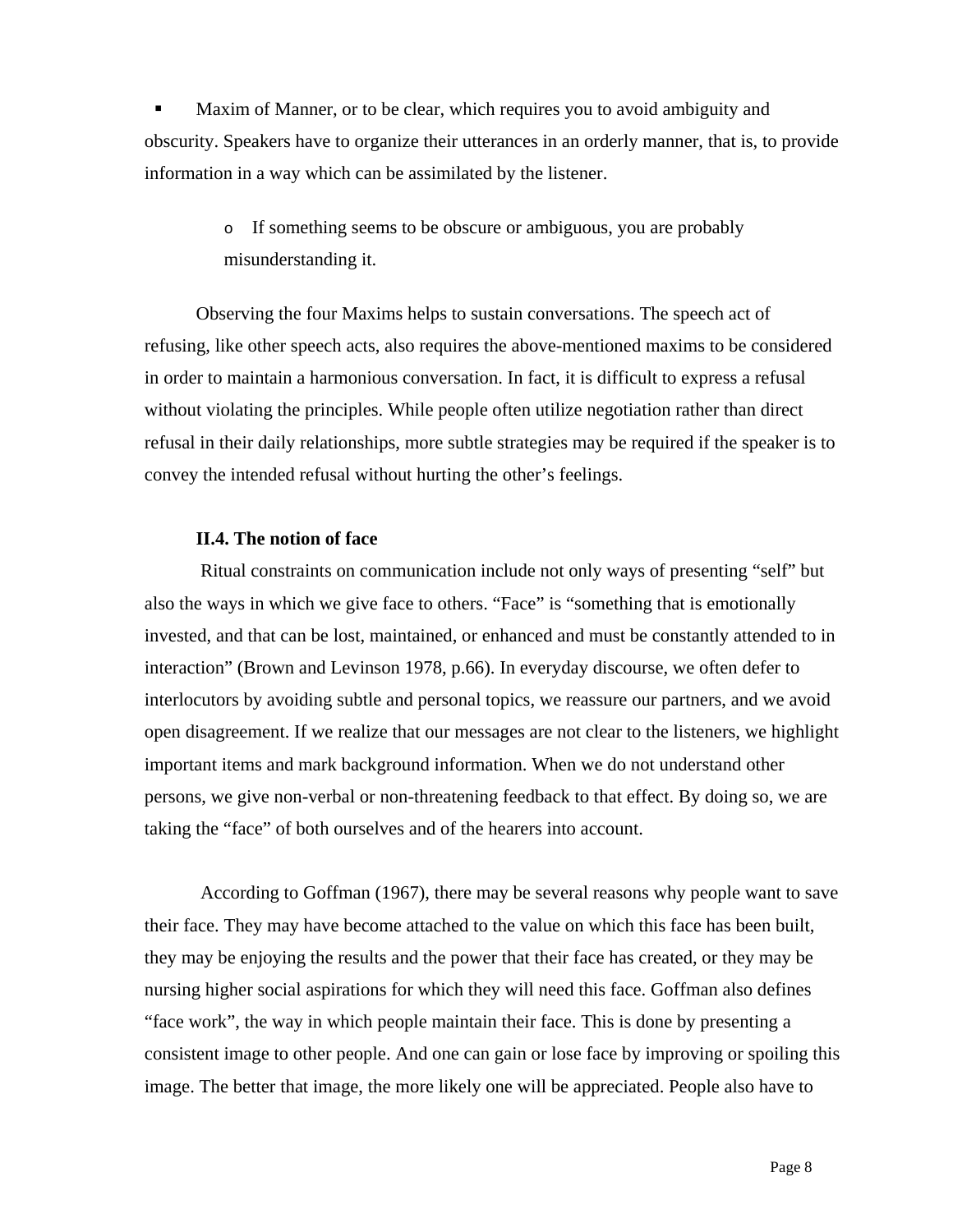make sure that in the efforts to keep their own face, they do not in any way damage the others' face.

## **II. 5. Face-threatening act**

In daily communication, people may give a threat to another individual's self-image, or create a "face-threatening act" (FTA). These acts impede the freedom of actions (negative face), and the wish that one's wants be desired by others (positive face) – by either the speaker, or the addressee, or both. Requests potentially threaten the addressee's face because they may restrict the addressee's freedom to act according to his/her will (Holtgraves 2002, p.40). Refusals, on the other hand, may threaten the addressee's positive face because they may imply that what he/she says is not favoured by the speaker. In an attempt to avoid FTAs, interlocutors use specific strategies to minimize the threat according to a rational assessment of the face risk to participants.

The following figure shows strategies that are chosen when a speaker does an FTA to a listener. According to Brown and Levinson (1987), the lower the number preceding the strategies, the higher chance of face threat.



**Figure 1. Selection of strategies following an FTA**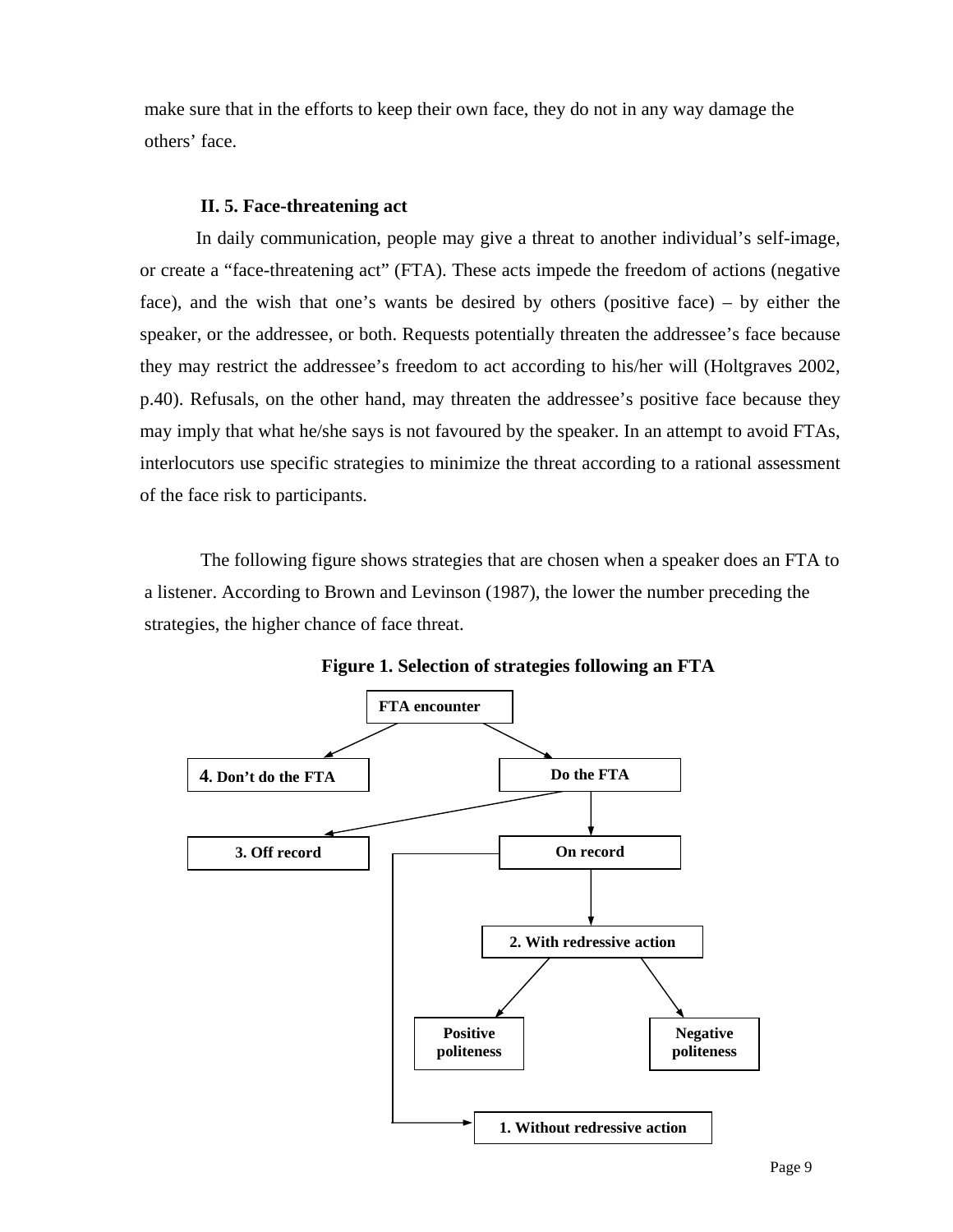For example, in terms of refusal speech acts:

1. Without redressive action: means direct refusals, such as "I refuse".

2. On record (with redressive action): means to refuse explicitly with or without politeness strategy.

3. Off record: means not to refuse explicitly but give a listener a hint so that he or she can infer that the speaker means a refusal.

4. Don't do the FTA: means giving up refusing.

#### **II.6. Politeness Theory**

Early work on politeness by Goffman (1967) describes politeness as "the appreciation an individual shows to another through avoidance or presentation of rituals" (p. 77). Lakoff (1973) suggests that if one wants to succeed in communication, the message must be conveyed in a clear manner. Fraser and Nolan (1981) define politeness as a set of constraints of verbal behaviour while Leech (1983) sees it as forms of behaviour aimed at creating and maintaining harmonious interaction. He also considers the Politeness Principle as part of the principles for interpersonal rhetorics. He presents six maxims for the Politeness Principle (Leech 1983, pp. 132-139):

+ **Tact maxim**: *Minimize cost to other. Maximize benefit to other*.

**+ Generosity maxim**: *Minimize benefit to self. Maximize cost to self.*

+ **Approbation maxim**: *Minimize dispraise of other. Maximize dispraise of self.*

+ **Modesty maxim**: *Minimize praise of self. Maximize praise of other.*

 + **Agreement maxim**: *Minimize disagreement between self and other. Maximize agreement between self and other.* 

+ **Sympathy maxim**: *Minimize antipathy between self and other. Maximize sympathy between self and other.*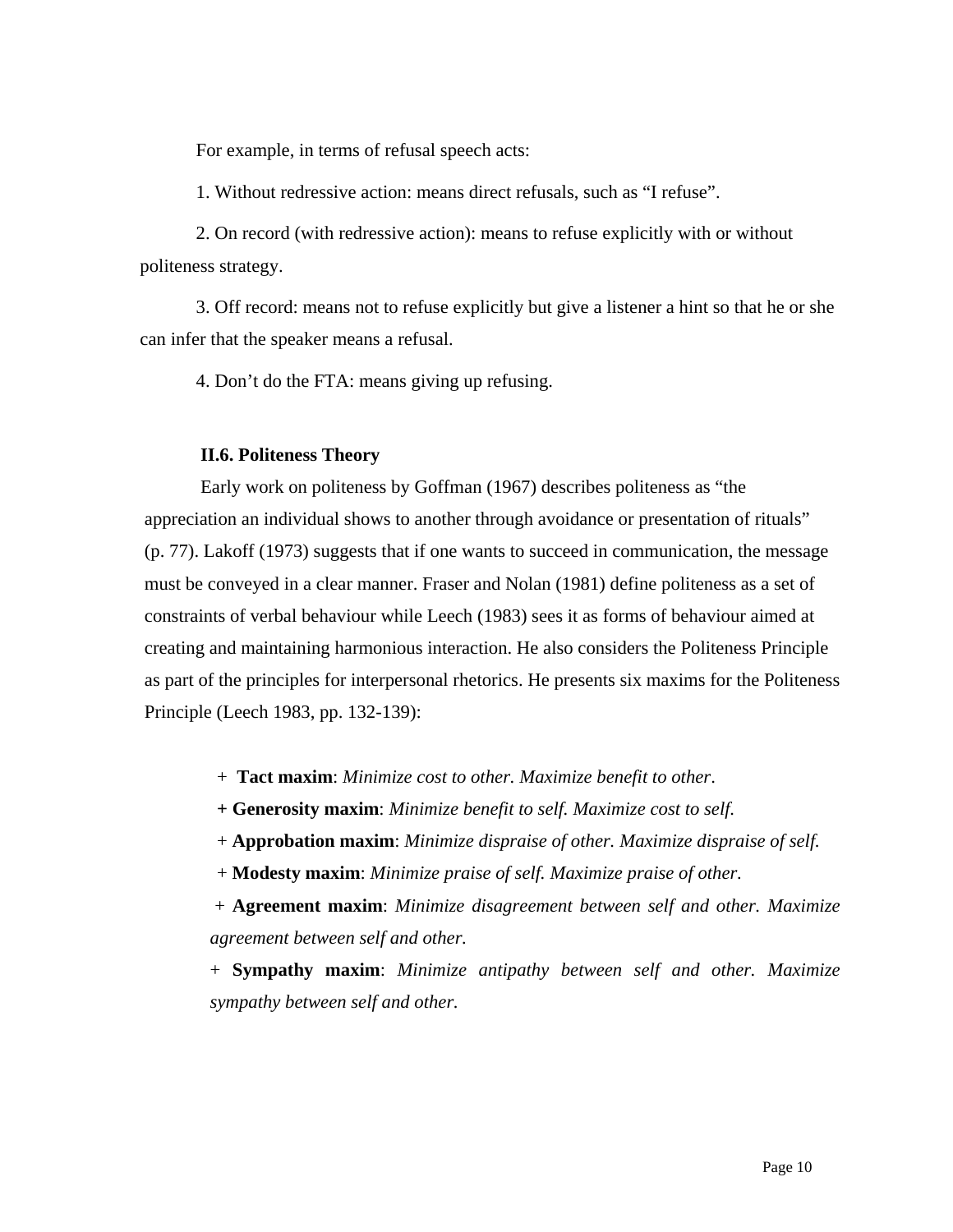According to Brown and Levinson (1987), politeness, as a form of behaviour, allows communication to take place between potentially aggressive partners. They set out to develop a model of politeness which will have validity across cultures.

The common factor in Lakoff's (1975), Leech's (1983), and Brown and Levinson's (1978, 1987) approaches is that they all claim, explicitly or implicitly, the universality of their principles for linguistic politeness. The general idea is to understand various strategies for interactive behaviours based on the fact that people engage in rational behaviours to achieve the satisfaction of certain wants.

#### **II.7. Politeness in the Vietnamese language**

The culture of Vietnam is greatly influenced by Chinese culture, French civilization, Buddhist philosophy, Christianity and Communism, as well as the ongoing globalization process (Dao 2000; Tran 1998; Jamieson 1991). However, traditional Vietnamese culture is still preserved while accumulating and localizing foreign cultural influences (Ngo 2001; Tran 1998). In modern times, politeness has been well maintained by Vietnamese people. They have learnt additional politeness strategies through interaction with their overseas friends. In social interaction, the Vietnamese value "tinh" (Tran 1998; Tran 2001; Le 2001; Ngo 2001; Truong 2001), which is literally translated into English as "love". Yet the Vietnamese notion of "love" is by no means sexual love between couples. It implies rather that people should act on the grounds of morality than reasonability. Everyday courses of action and lifestyle should be based on this value. In former times, politeness was considered more important than education itself. Students of Confucian culture were taught *tien hoc le, hau hoc van*, or "behave oneself before studying" (*tien*: first, *hoc*: study, *le*: good manners, *hau*: later, *hoc*: study, *van*: knowledge) (Luu 2004).

Confucian morals prescribed respect for the emperor first, then the teacher and father (*quan*, *su*, *phu*; *quan*: king, *su*: teacher, *phu*: father). This hierarchy was strictly observed in society and in the family. Placed higher in rank than parents, teachers were considered the forgers of character, instructing their students in literature, philosophy and ethics. The young were also taught that if they respected the old, they would enjoy longevity: *kinh lao dac tho* (*kinh*: respect, *lao*: the old, *dac*: obviously, *tho*: longevity) (Tran 1998).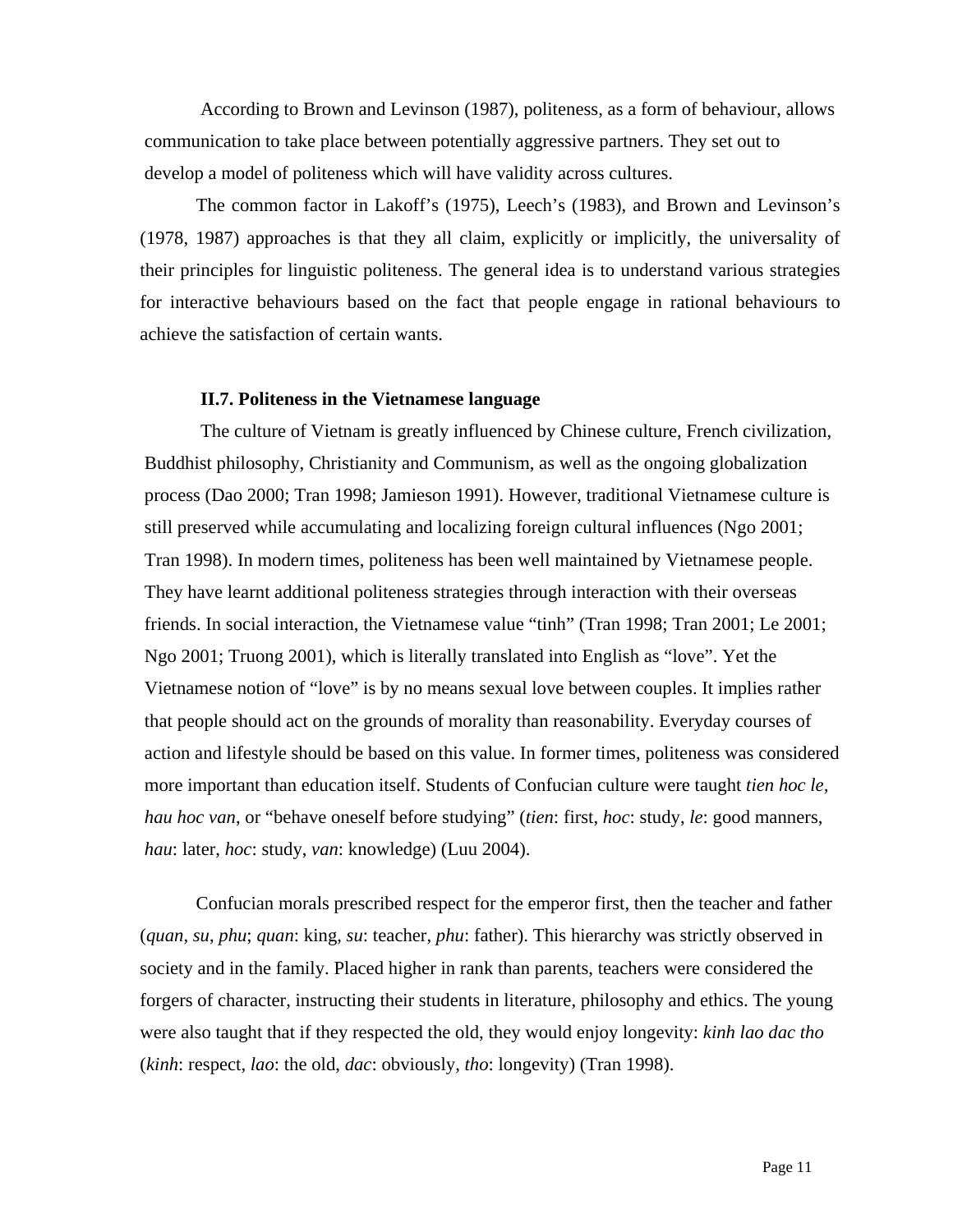A Vietnamese smile can be very confusing to an outsider and can cause misunderstandings. In some Oriental countries, a smile can mean sorrow, worry, or embarrassment. In Vietnam, it may indicate a polite, but perhaps sceptical, reaction to something, compliance or toleration of a blunder or misunderstanding, or on occasions it represents submission to a judgment that may be wrong or unfair (Crawford 1966). An example is shown in the following story. A laundress may ruin a favourite shirt and is called in by her employer to be asked about it. She may smile. This does not mean that she thinks it is funny that she burned the shirt, but instead shows acceptance of the fact. If the owner of the shirt loses his temper, she may keep smiling, indicating politeness or patience with superiors.

Vietnamese society is no longer as agriculturally dominated as it once was (Do 2002). It has become industrialized and is subject to increasing globalization. A large percentage of the population has to conform to the norms and patterns of industrial life, with changing lifestyles and ways of thinking. However, there are many innate characteristics that Vietnamese people still observe in their daily life, though it is a hectic lifestyle. One of those unchanged thinking modes is that of indirectness. The Vietnamese seldom use a direct approach in their dealings. To do so indicates a lack of tact or delicacy. Directness is appreciated in the Western world, but not in Vietnam (Crawford 1966).

Moreover, in the Vietnamese culture, when asking such questions as "Are you married ?", "How old are you ?", " How much do you earn a month?", people simply want to show their concern for others, with no motive other than facilitating and making the distance between communicators closer and friendlier, thus enhancing solidarity. These questions, on the other hand, are considered intrusive to privacy in non-Confucian societies. Marital status, age, income, and religion are matters that people usually refrain from discussing when they are engaged in everyday social conversation, especially with someone that they do not know well enough.

With regard to politeness strategies in refusals, Vietnamese have some social norms that require conversants to be able to refuse in a polite manner. This fact has modified the thinking and behaviours of VEs. Some have successfully become very fluent in English.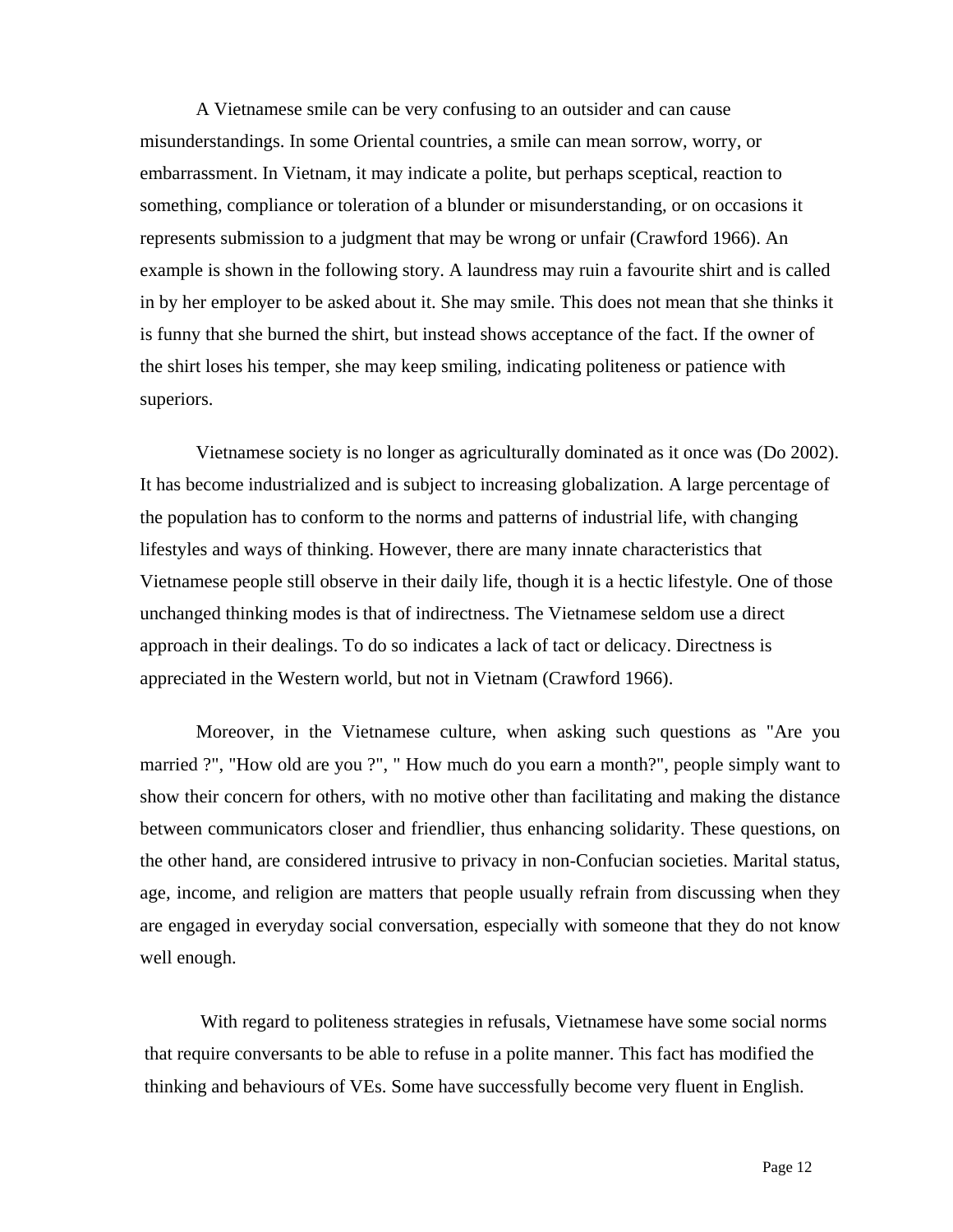Nonetheless, when resorting to different ways of refusing, they tend to be more indirect than their English-speaking counterparts. This study aims to discuss this phenomenon in English language learning and teaching in Vietnamese context.

#### **II.8. Cross-cultural pragmatic transfer**

The influence of the first language  $(L1)$  in cross-cultural communication (pragmatic transfer) is often evident when "native procedures and linguistic means of speech act performance are transferred to interlanguage communication" (Blum-Kulka, House and Kasper 1989, p.10). Transfer occurs in two ways: 1) negative transfer or "interference" occurs where the two languages do not share the same language system, resulting in the production of errors; and 2) positive transfer or "facilitation", where the two languages share the same language system and the target form is correctly transferred (Gass and Selinker 1994; Odlin 1989). Pragmatic error or failure occurs where speech act strategies are inappropriately transferred from the L1 to L2 (Thomas 1983). Thus, cross-cultural study focuses on negative transfer because this is a source of misunderstanding or miscommunication.

Negative transfer is the result of "overgeneralization, simplification, reduction of sociolinguistic or sociopragmatic interlanguage knowledge" (Trosborg 1995, p.55). The effect of negative transfer may be much more serious than an error at the syntactic or phonological level, because it can be interpreted as a representation of personality by the speaker (Gass and Selinker 1994; Richard 1980). In other words, if a non-native speaker uses the target language correctly in terms of phonetics, vocabulary and grammar, but manipulates it improperly in terms of social norms, a native interlocutor might think that he or she is not polite.

## **II.9. Factors affecting directness and indirectness in human interaction**

There are many socio-cultural factors affecting the *directness-indirectness* of utterances. Nguyen (1998) proposes 12 factors that, in his view, may affect the choice of directness and indirectness in communication:

1- *Age*: the old tend to be more indirect than the young.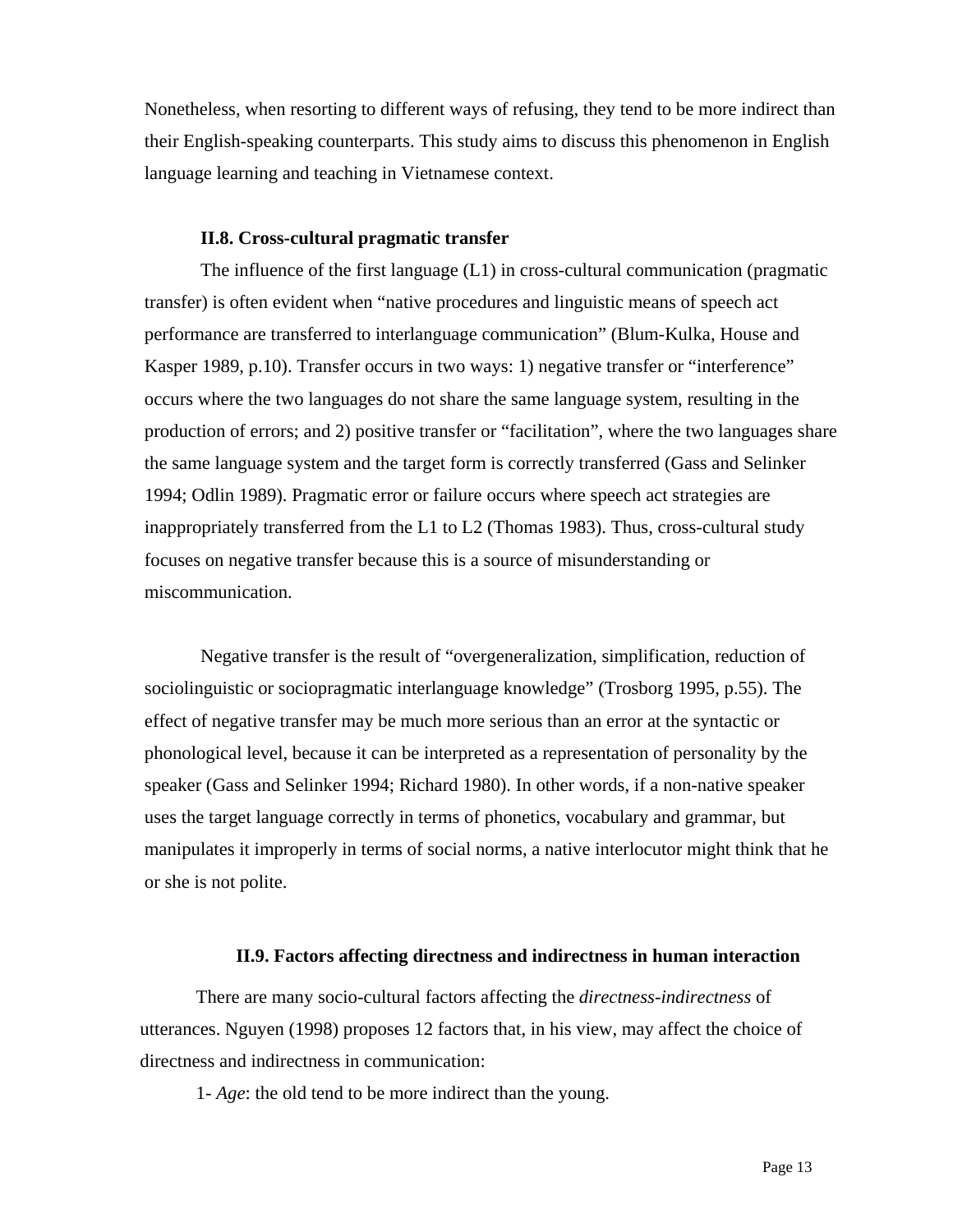2- *Sex:* females prefer indirect expression.

3- *Residence*: the rural population tends to use more indirectness than the urban.

4- *Mood*: while angry, people tend to use more indirectness.

5- *Occupation:* those who study social sciences tend to use more indirectness than those who study natural sciences.

 6- *Personality*: the extroverted tend to use more directness than the introverted. 7- *Topic*: while referring to a sensitive topic, a taboo, people usually opt for

indirectness.

8- *Place*: when at home, people tend to use more directness than when they are elsewhere.

9- *Communicative environment/setting:* when in an informal climate, people tend to express themselves in a direct way.

10- *Social distance*: those who have closer relations tend to talk in a more direct way.

11- *Time pressure:* when in a hurry, people are likely to use direct expressions.

12- *Position:* when in a superior position, people tend to use more directness to their inferiors (p.5).

 These factors help to determine the strategies as well as the number of semantic formulae used when speakers perform the act of refusing. A semantic formula may consist of a word, a phrase, or a sentence which meets a given semantic criterion or strategy (Fraser 1981). A semantic formula is described as " the means by which a particular speech act is accomplished, in terms of the primary content of an utterance, such as a reason, an explanation, or an alternative" (Bardovi-Harlig and Hartford 1991, p.48).

### **II.10. Social Distance, Social Status, and Gender**

**Social distance** is one of the factors that determines politeness behaviours (Leech 1983; Brown and Levinson 1987). The notion of social distance refers to the consideration of "the roles people are taking in relation to one another in a particular situation as well as how well they know each other" (p.126), which means the degree of intimacy between interlocutors. Brown and Levinson (1987) claim that politeness increases with social distance. On the other hand, Wolfson (1988) mentions that there is very little solidarityestablishing speech behaviour among strangers and intimates because of the relative pre-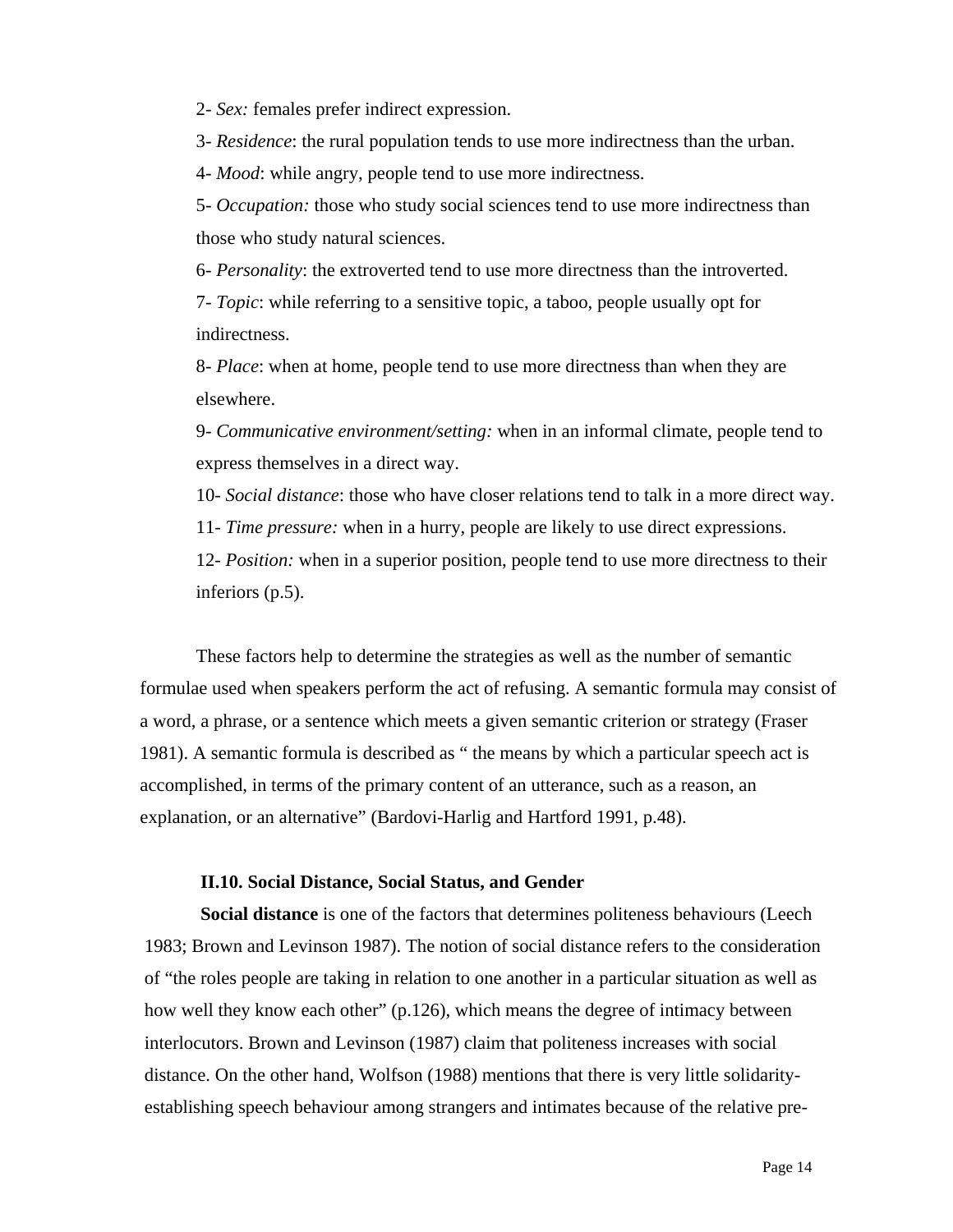existing familiarity of their relationship, whereas the negotiation of relationships is more likely to happen among friends.

The role of **social status** in communication involves the ability to recognize each other's social position (Leech 1983; Brown and Levinson 1987; Holmes 1995). Holmes (1995) claimed that people with high social status are more prone to receive deferential behaviour, including linguistic deference and negative politeness. Thus those with lower social status are inclined to avoid offending those with higher status and show more respect to them.

**Gender** and speech behaviour are also seen as two interwoven, interrelated variables (Lakoff 1975; Tannen 1990; Boxer 1993; Holmes 1995). In other words, speech behaviours depend on the gender relationship between interlocutors. Thus refusing people of either the same or the opposite gender requires different linguistic patterns.

The present study will focus on selected factors that govern the way people undertake the act of refusing in their daily conversations. These include social distance (intimate, acquaintance, stranger); social status (low, high, equal); and gender (same gender, opposite gender). We begin with the working hypothesis, based on the literature on communication and speech acts, that these variables play central roles in the choice of strategies used by AEs and VEs.

### **II.11. Directness vs. Indirectness**

In his study of 700 essays written by overseas students in the United States, Kaplan (1972) proposes 4 discourse structures that contrast with English hierarchy (Figure a). He concentrates mainly on writing and restricts his study to paragraphs in order to find out what he calls "cultural thought patterns":

1- Parallel constructions, with the first idea completed in the second part (Figure b),

2- Circularity, with the topic looked at from different tangents (Figure c),

3- Freedom to digress and to introduce "extraneous" material (Figure d),

4-Similar to (3), but with different lengths, and parenthetical amplifications of subordinate elements (Figure e).

They are respectively illustrated by the following diagrams: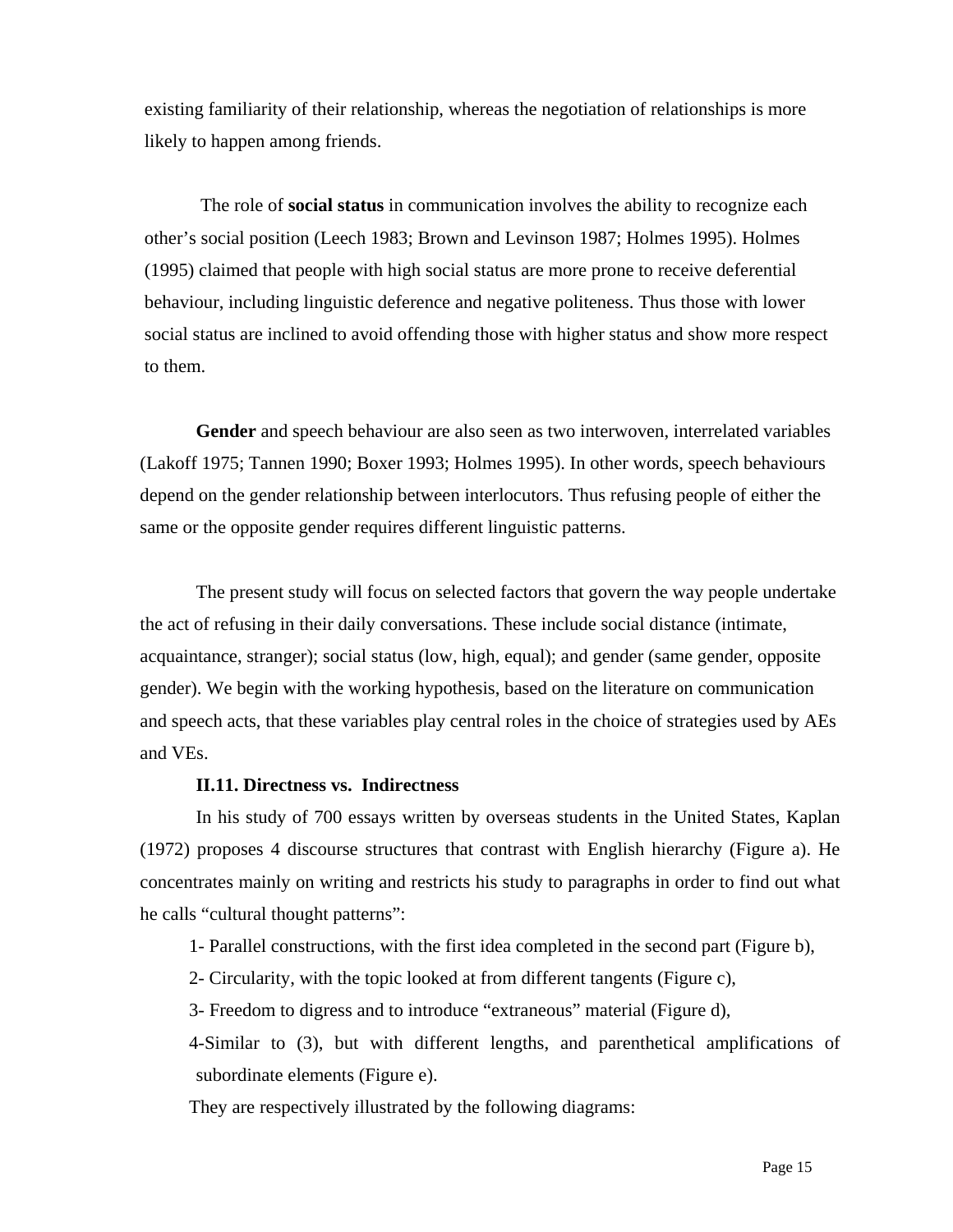#### **Figure 2: Types of Kaplan's diagrams**



Kaplan claims that each diagram represents a certain language or a group of languages. He identifies his discourse types with genetic language types, respectively.

Figure a. English. Figure b. Semitic. Figure c. Oriental. Figure d. Roman. Figure e. Russian.

In his diagrams, people from English-speaking countries often use direct expressions and thought patterns, and Oriental people in general and the Vietnamese in particular, seem to prefer roundabout and indirect patterns. We will examine the semantic formulae in terms of the directness-indirectness continuum employed by AEs and VEs. Although Kaplan himself does not now subscribe narrowly to his model, it remains influential in the second language teaching and learning environment.

### **II.12. Speech act realization in refusals**

"Refusal" means the speech act of saying "no" (Wierzbicka 1987, p.94), expressing the addressee's non-acceptance, declining of or disagreeing with a request, invitation, suggestion or offer. More clearly, "refusing means, essentially, saying 'no, I will not do it' in response to someone else's utterance, in which he has conveyed to us that he wants us to do something and that he expects us to do it." (ibid.). Refusing can be seen as a move that challenges the pragmatic presuppositions of the preceding utterance. This FTA (II.5) leads to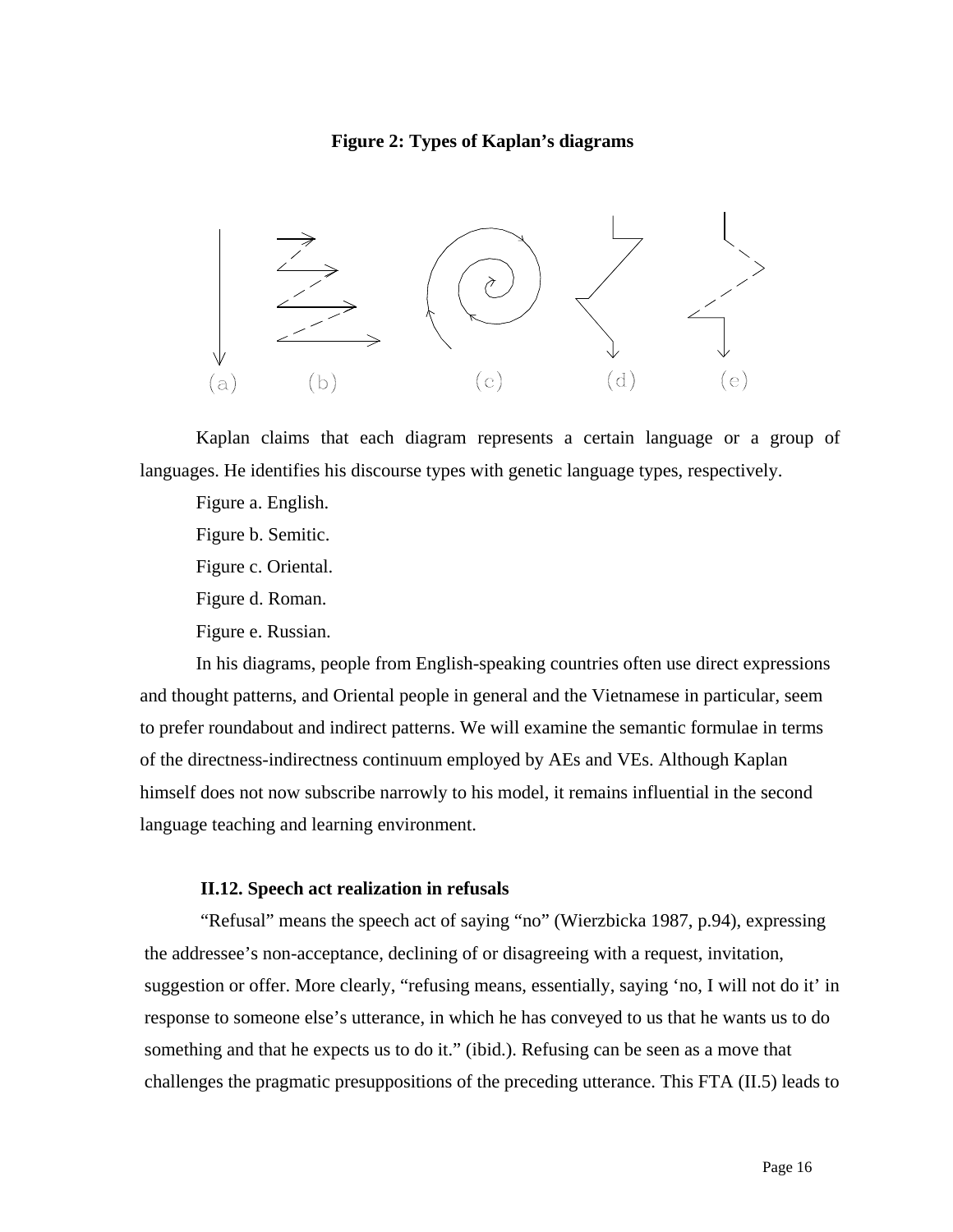a tendency on the part of the speakers to make use of certain strategies such as indirectness and polite expressions in order to avoid conflict (Brown and Levinson 1987). Thus, the refusal speech act realization is "a major cross-cultural 'sticking point' for many non-native speakers" (Beebe et al. 1990, p.56).

In terms of pragmatics, requests and refusals are automatic sequences in the structure of the conversation which are called "adjacency pairs". "Adjacency pairs" is the term used for certain consecutive speech turns that are closely related (Schegloff and Sacks 1973). They can be described as automatic sequences consisting of a first part and a second part produced by two successive speakers such that the second utterance is identified as related to the first as an expected follow-up. Having uttered the first part, the speaker immediately expects his/her conversational partner to produce a second part of the same pair (Richards et al., 1983). The most common adjacency pairs are greeting-greeting, thanking-response, request-refusal/acceptance, apology-acceptance, and question-answer. Managing adjacency pairs successfully is part of "conversational competence". By producing an adjacently positioned second part, speakers can show that they can understand what the first speakers aim at and that they are willing to go along with that. The interlocutors can also assert their failure to understand, or disagreement. Otherwise, the first speakers may think that they misunderstand (Scheloff and Sacks 1973, p.298).

We focus here on the adjacency pair of request-refusal. This is an important adjacency pair in that refusing is an FTA (II.5), and therefore demands special attention from the speakers so that the message can be conveyed in a socially acceptable manner. While requests are pre-event acts, refusals are post-event acts. In everyday life, it is not easy to refuse. If you give a flat refusal, it may be interpreted as more than just the refusal itself. In contrast, it can create a feeling of discomfort in both the requester and requestee.

The literature on refusing and speech acts is extensive, particularly in intra-cultural communication. Key contributions are summarized in Table 1: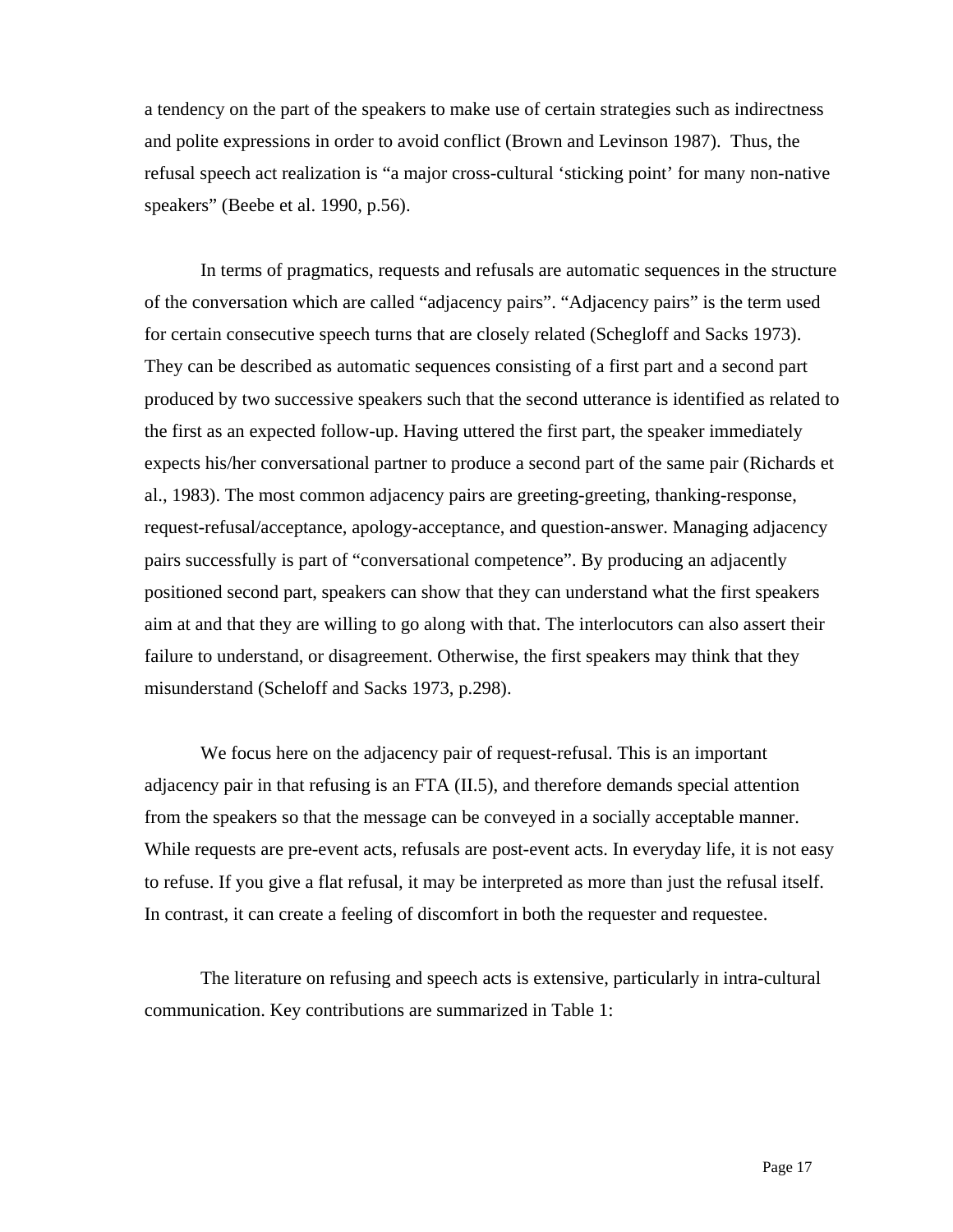| <b>Study</b>      | <b>Focus</b>               | Data               | <b>Subjects</b>                        | <b>Findings</b>                                                           |
|-------------------|----------------------------|--------------------|----------------------------------------|---------------------------------------------------------------------------|
| (chronological)   |                            | <b>Elicitation</b> |                                        |                                                                           |
|                   |                            | <b>Method</b>      |                                        |                                                                           |
| Kinjo 1987        | Refusing in L1 Japanese    | Modified role      | $N=60$                                 | Wider range of responses in Japanese                                      |
|                   | and L1 English             | play               | 30 American NSs, 30 Japanese NSs       | Japanese more open and direct                                             |
| Takahashi and     | Refusing in Japanese L2    | Discourse          | $N = 80$                               | Transfer exists in both EFL and ESL contexts                              |
| Beebe 1987        | EFL and ESL                | Completion         | 20 Japanese EFL, 20 Japanese ESL       | - L1 influence stronger in EFL contexts                                   |
|                   |                            | Task (DCT)         | Controls:                              |                                                                           |
|                   |                            |                    | 20 Japanese NSs, 20 American NSs       |                                                                           |
| Beebe,            | Refusing in Japanese L2    | <b>DCT</b>         | $N=60$                                 | Pragmatic transfer attested in order, frequency, and content of semantic  |
| Takahashi, and    | <b>ESL</b>                 |                    | 20 Japanese ESL                        | formulae                                                                  |
| Uliss-Weltz       |                            |                    | Controls:                              |                                                                           |
| 1990              |                            |                    | 20 Japanese NSs, 20 American NSs       |                                                                           |
| Bardovi-Harlig    | Rejecting in L1 and L2     | Natural data       | $N = 39$                               | NNSs sometimes unable to maintain status balance                          |
| and Hartford      | during academic advising   | Video              | 21 NNSs (different L1 languages)       |                                                                           |
| 1991              | sessions                   |                    | Controls:                              |                                                                           |
|                   |                            |                    | 18 English NSs                         |                                                                           |
| <b>Ramos 1991</b> | Refusing in L2 Puerto      | <b>DCT</b>         | $N = 80$ male                          | At lower proficiency level, refusals shorter and more direct              |
|                   | Rican ESL                  |                    | 20 Puerto Rican ESL-Low Proficiency    | At higher proficiency level, responses similar to English NSs             |
|                   |                            |                    | 20 Puerto Rican ESL-High Proficiency   |                                                                           |
|                   |                            |                    | Controls: 20 Spanish NSs20 English NSs |                                                                           |
| Tickle 1991       | Refusing in L1 Japanese    | <b>DCT</b>         | $N = 31$ males                         | Differences in territory, relationship, status, and function              |
| Garcia 1992       | Declining an invitation in | Open Role          | $N = 20 L1$ Peruvian NSs               | Stage 1: Deference                                                        |
|                   | L1 Spanish                 | Play               | 10 males                               | Stage 2: Solidarity                                                       |
|                   |                            |                    | 10 females                             | Not insisting considered rude; insistence in Stage 2 cultural expectation |

## **Table 1: Studies on L1, L2, and L1-L2 Refusals in Numerous Languages, Different Dialects**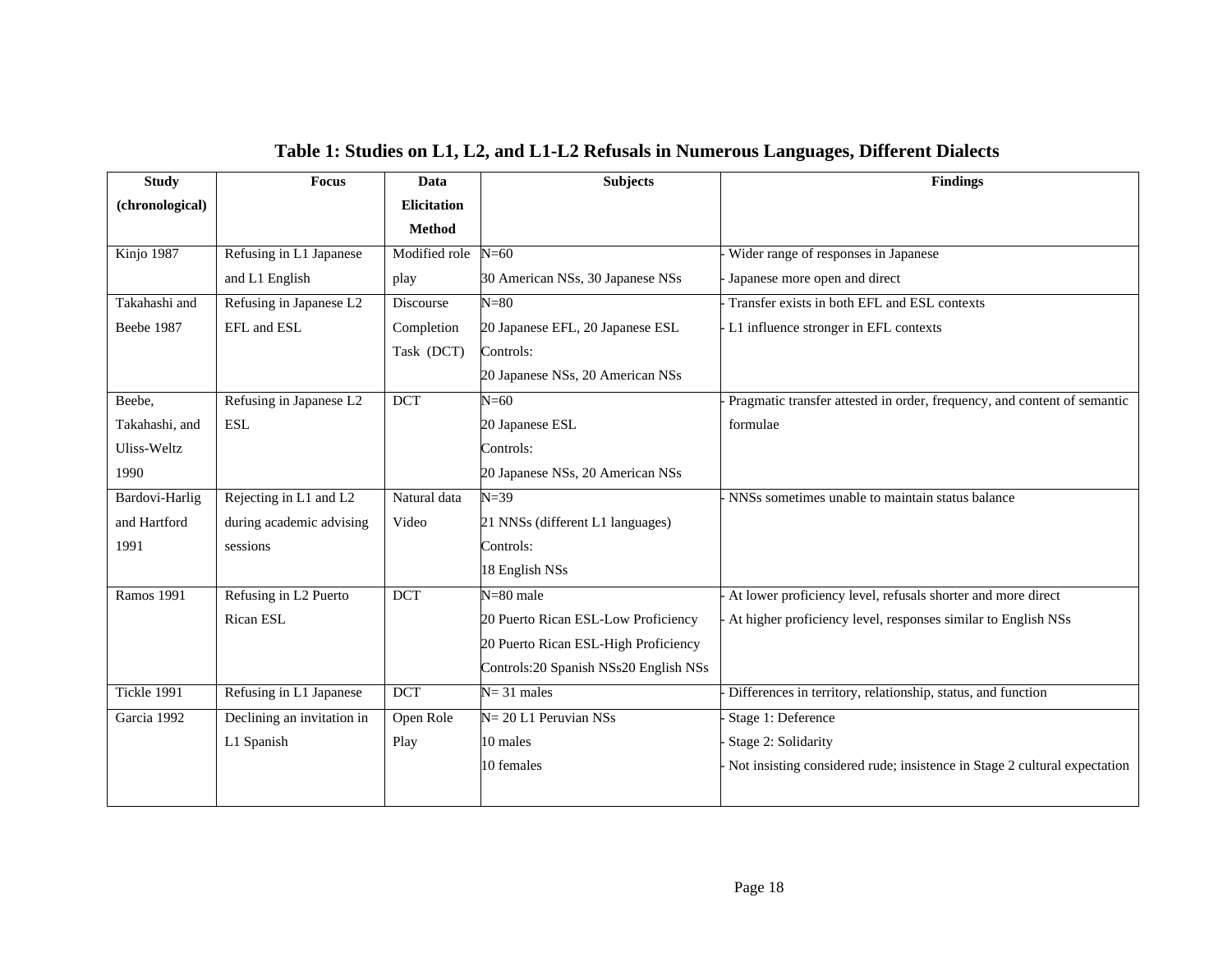| Hartford and    | Rejecting in L1 and L2   | <b>DCT</b> Natural | $N = 63$                             | DCTs elicited a narrower range of semantic formulae, elevated the       |
|-----------------|--------------------------|--------------------|--------------------------------------|-------------------------------------------------------------------------|
| Bardovi-Harlig  | during academic advising | data               | 1) DCT (N=24), 13 NSs, 11 NSs        | number of direct rejections, allowed students to be less polite         |
| 1992            | sessions                 |                    | 2) Natural data                      |                                                                         |
|                 |                          |                    | (N=39), 18 NSs, 21 NSs               |                                                                         |
|                 |                          |                    | Controls: L1 English                 |                                                                         |
| Lyuh 1992       | Refusing in L1 English   | <b>DCT</b>         | $N = 605$                            | Koreans reflect collectivism high-context culture, Americans reflect    |
|                 | and L1 Korean            |                    | Phase I: $N = 247$                   | individualistic low context culture                                     |
|                 |                          |                    | 67 American NSs, 180 Korean NSs      | Differences in the use and content of strategies                        |
|                 |                          |                    | Phase II: $N = 358$                  |                                                                         |
|                 |                          |                    | 160 American NSs, 198 Korean NSs     |                                                                         |
| Robinson 1992   | Refusing in L2 ESL       | <b>DCT</b>         | N=12 female Japanese ESL             | Introspective data provides insight into language processing strategies |
|                 |                          | Concurrent         | Controls: None                       |                                                                         |
|                 |                          | verbal reports     |                                      |                                                                         |
| Bardovi-Harlig  | Refusing in L1 and L2    | Open               | $N = 32$                             | Inclusion of turn in DCT helped participants frame replies              |
| and Hartford    |                          | questionnaire      | 13 NNS-different L1s                 |                                                                         |
| 1993            |                          | <b>DCT</b>         | Controls: 19 English NSs             |                                                                         |
| King and Silver | Refusing in L2 English   | <b>DCT</b>         | $N=6$                                | DCTs revealed little effect for instruction on post test                |
| 1993            |                          | Telephone          | L2 intermediate ESL learners         | No effect of instruction observed in telephone interactions             |
|                 |                          | data               | Controls: None                       |                                                                         |
| Margalef-       | Refusing in L2 German as | <b>DCT</b>         | $N = 116$                            | Most commonly used formulae: explanation, regret, direct refusal, and   |
| Boada 1993      | an FL                    | Role play          | 40 intermediate German Spanish as an | adjuncts                                                                |
|                 |                          |                    | FL                                   | Role play data richer, interactive, and more complex than DCT Data      |
|                 |                          |                    | Controls: 38 German NSs, 38          |                                                                         |
|                 |                          |                    | Spanish/Catalan NSs                  |                                                                         |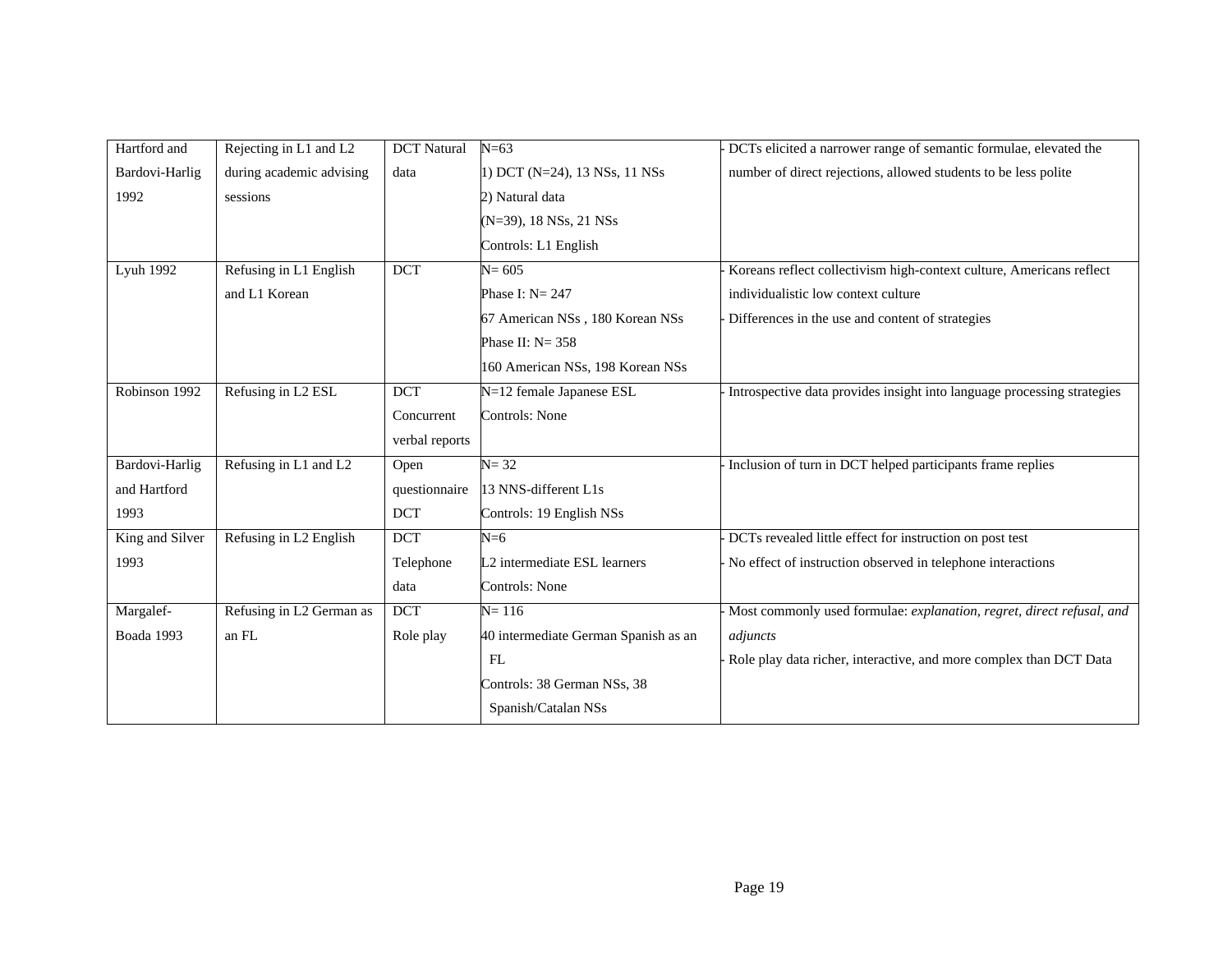| Stevens 1993  | Refusing in L2 EFL and   | <b>DCT</b>         | $N = 91$ subjects                     | L2 learners used inappropriate strategies                                 |
|---------------|--------------------------|--------------------|---------------------------------------|---------------------------------------------------------------------------|
|               | <b>ESL</b>               |                    | 30 Arabic EFL in Cairo, 17 Arabic ESL |                                                                           |
|               |                          |                    | in U.S.                               |                                                                           |
|               |                          |                    | Controls:                             |                                                                           |
|               |                          |                    | 10 Americans NSs in Cairo, 13         |                                                                           |
|               |                          |                    | Americans NSs in U.S., 21 Arabic NSs  |                                                                           |
|               |                          |                    | in Cairo                              |                                                                           |
| Chen, Ye, and | Refusing in L1 Chinese   | <b>DCT</b>         | N=100 NSs of Mandarin Chinese         | Stage 1: Substantive refusals; Stage 2: Ritual refusals                   |
| Zhang 1995    |                          |                    |                                       | Ritual refusals expected behavior                                         |
|               |                          |                    |                                       | Most frequent substantive refusals: reason, alternative, direct refusals, |
|               |                          |                    |                                       | regret, and dissuade                                                      |
| Morrow 1995   | Refusing and complaining | Semi-              | $N = 20$                              | With instruction, complaints, and refusals clearer, more polite, and      |
|               | in L <sub>2</sub>        | structured         | 9 females                             | more native-like                                                          |
|               |                          | role plays         | 11 males                              |                                                                           |
|               |                          |                    | Controls: L1 English                  |                                                                           |
| Beebe and     | Refusing in L1 English   | <b>DCT</b> Natural | N=22 female American NSs              | DCTs do not accurately reflect natural speech                             |
| Cummings      |                          | data               |                                       | DCTs give a good idea of stereotypical shape of the speech act            |
| 1996          |                          | (telephone)        |                                       |                                                                           |
| Chen 1996     | Refusing in L2 EFL       | Metapragmati       | $N = 232$                             | Americans considered truthfulness, directness, clarity, and               |
|               |                          | c Judgment         | 126 L2 Chinese EFL:                   | effectiveness most important                                              |
|               |                          | <b>Task</b>        | 58 males, 68 females                  | EFL learners more concerned with being indirect, preserving face, and     |
|               |                          | Ouestionnaire      | Controls: 106 American NSs            | avoiding embarrassment                                                    |
| Kitao 1996    | Refusing in L1 British   | $\overline{DCT}$   | $N=40$ $NSs$                          | Most common strategy to refuse requests was regret, followed by           |
|               | English                  |                    |                                       | excuse or reason                                                          |
| Kodama 1996   | Refusing in L1 Japanese  | <b>DCT</b> Role    | N=16 female NSs                       | Subjects more comfortable with DCT format                                 |
|               |                          | play               |                                       | In DCT, subjects aware of international aspects of conversation: in role  |
|               |                          |                    |                                       | play subjects developed conversations through interaction                 |
|               |                          |                    |                                       |                                                                           |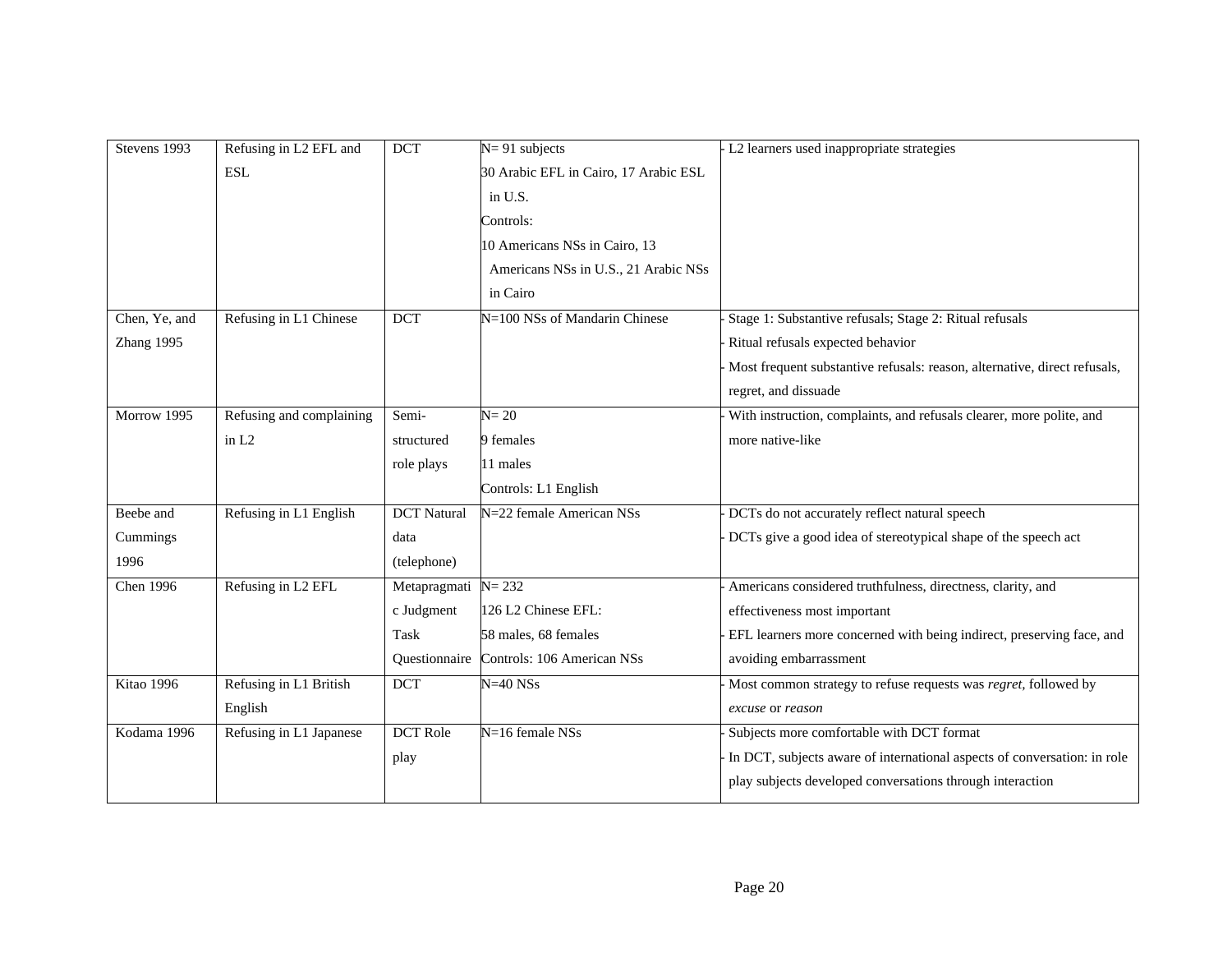| Widjaja1997   | Date Refusals in English    | Role plays    | 10 Taiwanese and 10 American female | Both groups preferred negative politeness strategies. The Taiwanese   |
|---------------|-----------------------------|---------------|-------------------------------------|-----------------------------------------------------------------------|
|               | of American females and     | and           | college students                    | preferred higher directness in refusing dates                         |
|               | Taiwanese females           | retrospective |                                     | Overgeneralization from Chinese patterns, L1 pragmatic knowledge,     |
|               |                             | interviews    |                                     | and lack of pragmatic knowledge in L2 were factors, along with social |
|               |                             |               |                                     | distance                                                              |
| Al-Shalawi    | Refusing in L1 English      | <b>DCT</b>    | $N=100$ male $\overline{NSs}$       | Both groups used similar semantic formulae; differences observed in   |
| 1997          | and L1 Arabic               |               | 50 Saudi                            | use of formulae in each situation                                     |
|               |                             |               | 50 American                         | Both groups differed in content of their reasons                      |
| Cramer 1997   | Refusing in L2 ESL          | Open role     | N= 20 10 Japanese ESL:              | Intermediate learners used short expressions with little variation    |
|               |                             | play          | Intermediate and Advanced           |                                                                       |
|               |                             |               | Controls: 10 Americans NSs          |                                                                       |
| Frescura 1997 | Refusing offer to dinner in | Notebook      | $N = 302$ $NSs$                     | Conclusive refusals found with highest frequency, followed by Tactful |
|               | L1 Italian                  | data          |                                     | (e.g. evasive)                                                        |
| Kitao 1997    | Refusing in L1 British      | 7-point scale | $N=75$ $NSs$                        | Being clear and effective is considered more important than either    |
|               | English                     |               | 51 females                          | avoiding a negative evaluation or avoiding hurting the interlocutor's |
|               |                             |               | 23 males                            | feelings                                                              |
| Widjaja 1997  | Refusing in L2 ESL          | Open role     | $N = 20$ females                    | Negative politeness strategies preferred                              |
|               |                             | plays         | 10 Taiwanese ESL                    | Most common strategies: excuse                                        |
|               |                             |               | Controls: 10 Americans NSs          |                                                                       |
| Al-Issa 1998  | Refusing in L2 EFL          | Natural phase | $N = 150$                           | Evidence of pragmatic transfer by EFL group                           |
|               |                             | observation   | 50 Jordanian advanced EFL           |                                                                       |
|               |                             | <b>DCT</b>    | Controls:50 Jordanian Arabic NSs    |                                                                       |
|               |                             |               | 50 American NSs                     |                                                                       |
| Nelson, Al    | Refusing in L1 English      | Modified      | $N=55$ $NSs$                        | Egyptians employed more direct refusal strategies                     |
| Batal, and El | and L1 Egyptian Arabic      | <b>DCT</b>    | 30 Americans                        | Order of formulae in Egyptian data revealed more variability          |
| Bakary 1998   |                             |               | 25 Egyptians                        |                                                                       |
|               |                             |               |                                     |                                                                       |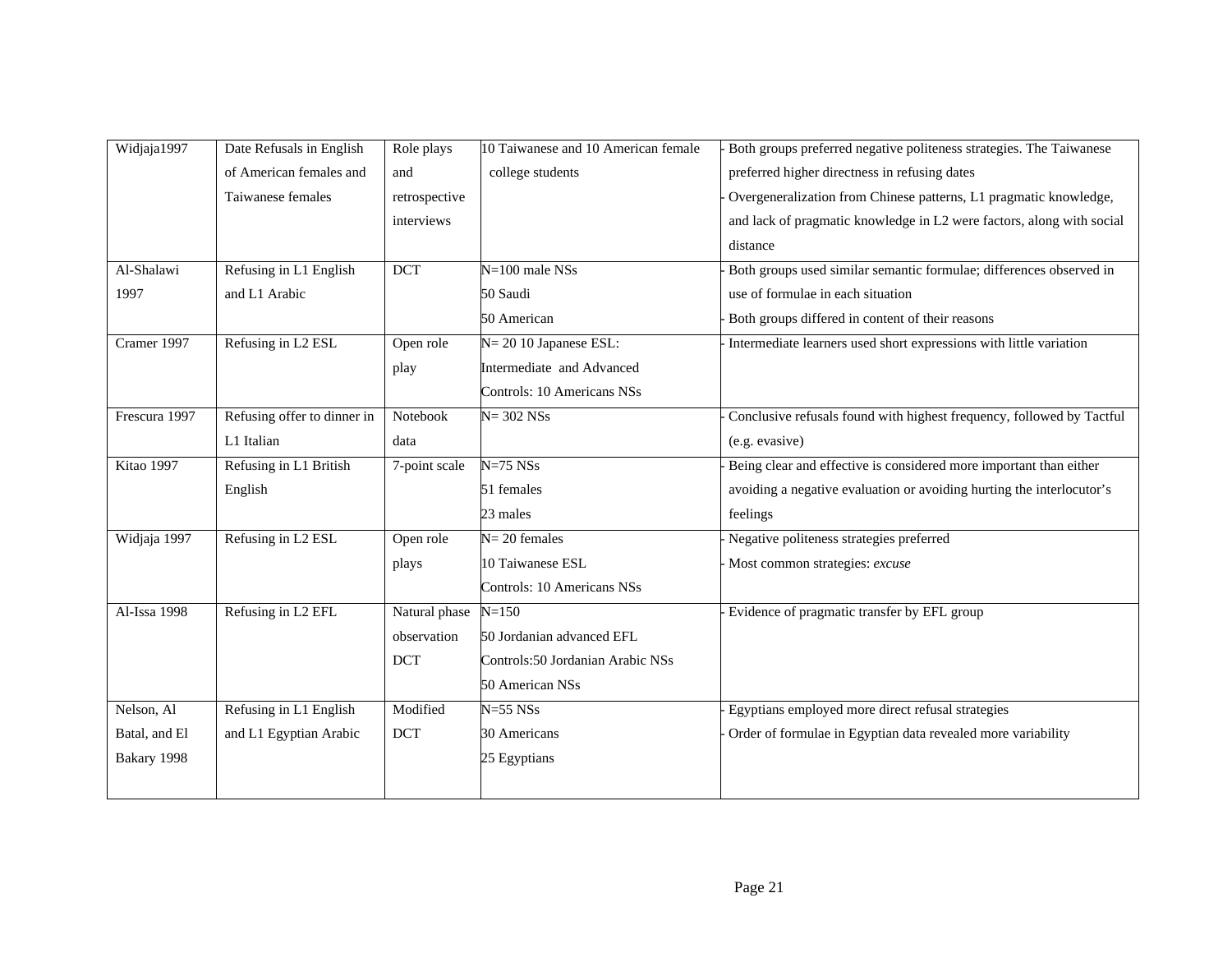| Sasaki 1998           | Refusing in L1 English     | <b>DCT</b> Closed | N=12 Japanese ESL at three English | Method effects observed                                                  |
|-----------------------|----------------------------|-------------------|------------------------------------|--------------------------------------------------------------------------|
|                       |                            | role play         | proficiency levels                 | Role plays more appropriate for making inferences regarding pragmatic    |
|                       |                            |                   | Controls: None                     | competence                                                               |
| <b>Smith 1998</b>     | Refusing in L1 English     | Questionnaire     | $N=160$ English NSs                | The type of refusal produced and judged appropriate depends on           |
|                       |                            | Judgment          |                                    | context                                                                  |
|                       |                            | Task              |                                    |                                                                          |
| Beckers 1999          | Refusing in L1 German      | DCT               | $N = 400$ $NSs$                    | German refusals less direct than American refusals                       |
|                       | and L1 English             |                   | 200 Americans                      | Differences in content of excuse/explanation                             |
|                       |                            |                   | 200 Germans                        |                                                                          |
| Garcia 1999           | Declining an invitation in | Open role         | $N=20$                             | Deferential politeness strategies preferred over solidarity politeness   |
|                       | L1 Spanish                 | play              | Venezuelan NSs                     | Male-female differences                                                  |
| <b>Gass and Houck</b> | Refusing in L2 ESL         | Open role         | N=3 Japanese ESL                   | Number of turns in the role play indicated need for negotiation          |
| 1999                  |                            | play              | Controls: None                     | Verbal and non-verbal behavior examined                                  |
| Iwata 1999            | Refusing in L1 Japanese    | DCT               | N=40 Japanese NSs                  | Social status and social distance contribute to perceived difficulty in  |
|                       |                            |                   | 20 male, 20 female                 | refusal                                                                  |
| Sadler& Eröz          | Refusing in L1 English     | <b>DCT</b>        | 10 Americans, 10 Lao, 10 Turkish   | All respondents tended to use excuses, explanations, or reasons, with a  |
| 2001                  | and L2 English             |                   |                                    | statement of regret preceding or following the reasons or excuses.       |
|                       |                            |                   |                                    | The Turkish and Americans used pause fillers and then statements of      |
|                       |                            |                   |                                    | gratitude and appreciation, while the Lao respondents used statements    |
|                       |                            |                   |                                    | of regret, followed by adjuncts. The Turkish refused a bit less than the |
|                       |                            |                   |                                    | others.                                                                  |
|                       |                            |                   |                                    | The four different kinds of refusal situations (requests, invitations,   |
|                       |                            |                   |                                    | offers, and suggestions ) did get different kinds of responses.          |
| Felix-Brasdefer       | Declining an invitation in | Open role         | $N = 30$                           | Americans showed a higher degree of directness in situations of          |
|                       | L1 Spanish, L1 English,    | play              | 10 L2 advanced learners            | unequal status                                                           |
|                       | and L2 Spanish             | Verbal report     | Controls:                          | High levels of grammatical competence in the L2 do not always            |
|                       |                            |                   | 10 L1 Spanish, 10 L1 English       | correspond to high levels of socio-cultural ability                      |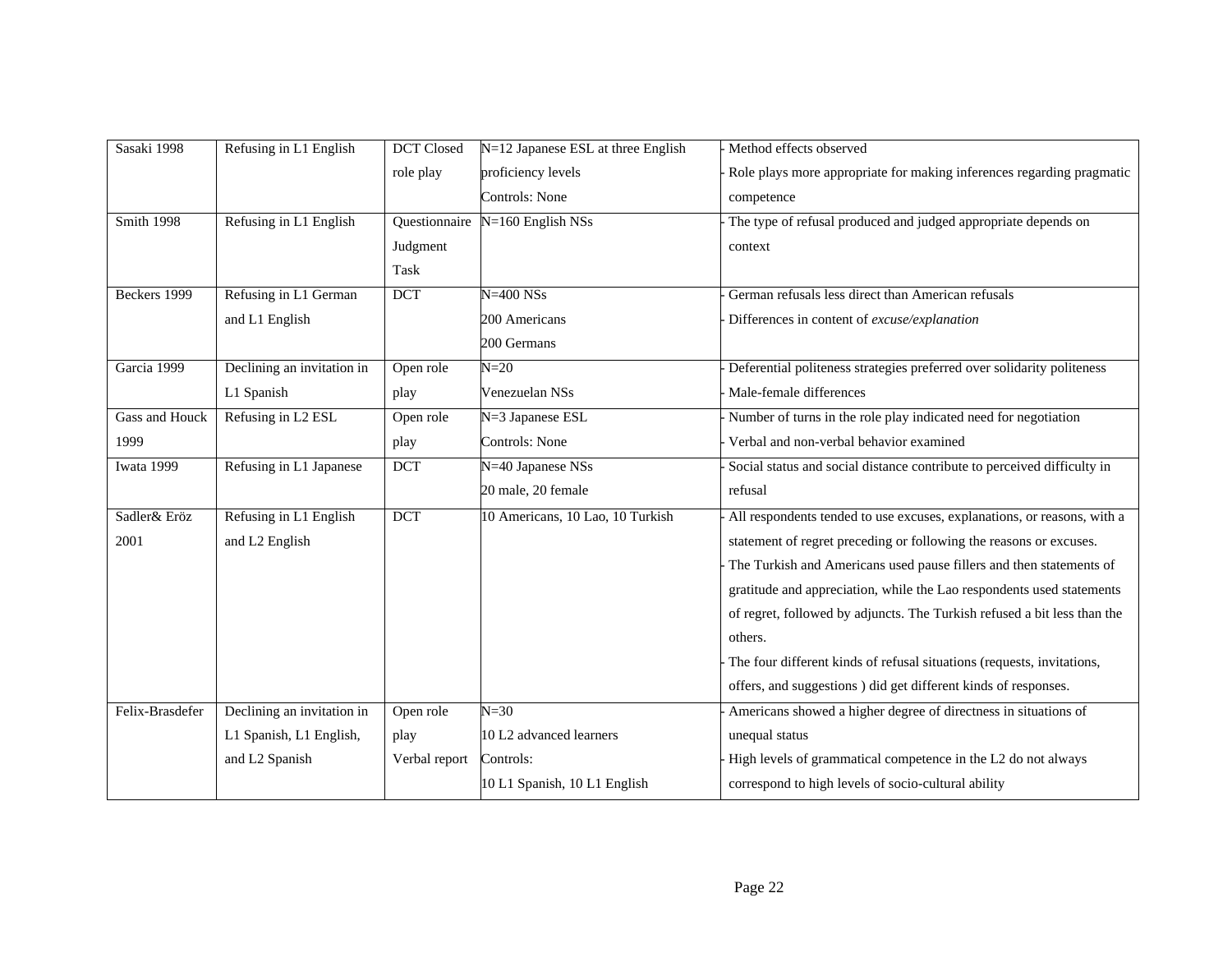Among recent studies that have been carried out on the refusal speech act, Beebe, Takahashi and Uliss-Weltz (1990) found that Japanese refuse differently according to the status of interlocutors, while Americans are more affected by the degree of familiarity or the social distance between interlocutors. Japanese display a different frequency of semantic formulae between higher and lower status requesters, while Americans do not. These studies are cross-cultural – in other words, comparative-cultural – rather than intercultural.

There have also been studies of refusals in intercultural and non-native contexts. In the study of native (Americans) and non-native (Koreans, Malay, Chinese, Arabic, Thai, Japanese, Bengali, Spanish, Chichewa, Yoruba) rejections from academic advising sessions, Hartford and Bardovi-Harlig (1992) found that explanation was used most commonly for rejections by both native and non - native students. However, non-native speakers tend to use more avoidance strategies than natives. Ikoma and Shimura (1994) carried out a study with English as L1 and Japanese as L2. They attempted to investigate pragmatic transfers in the speech act of refusal by American learners of Japanese as a second language. Three groups of subjects participated in the study: American learners of Japanese, American speaking English, and Japanese speaking Japanese. They found that there was no difference between American and Japanese subjects in terms of specificity in excuses. Moreover, Japanese subjects were found not to use more formalsounding expressions than American subjects. On the other hand, Beckers (1999) found that Americans varied their refusal strategies according to social status (high, low, equal) rather than social distance (stranger, acquaintance, and intimate), while Germans varied their refusal strategies according to social distance, rather than social status. Germans also employed fewer semantic formulae than did Americans in all 18 situations (which are the combinations of the three variables of social distance, social status, and gender).

Felix-Brasdefer (2003) investigated the speech act performance of native speakers of Mexican Spanish, native speakers of American English, and advanced learners of Spanish as a foreign language in refusals in six different situations (two invitations, two requests, and two suggestions) of equal and high status using enhanced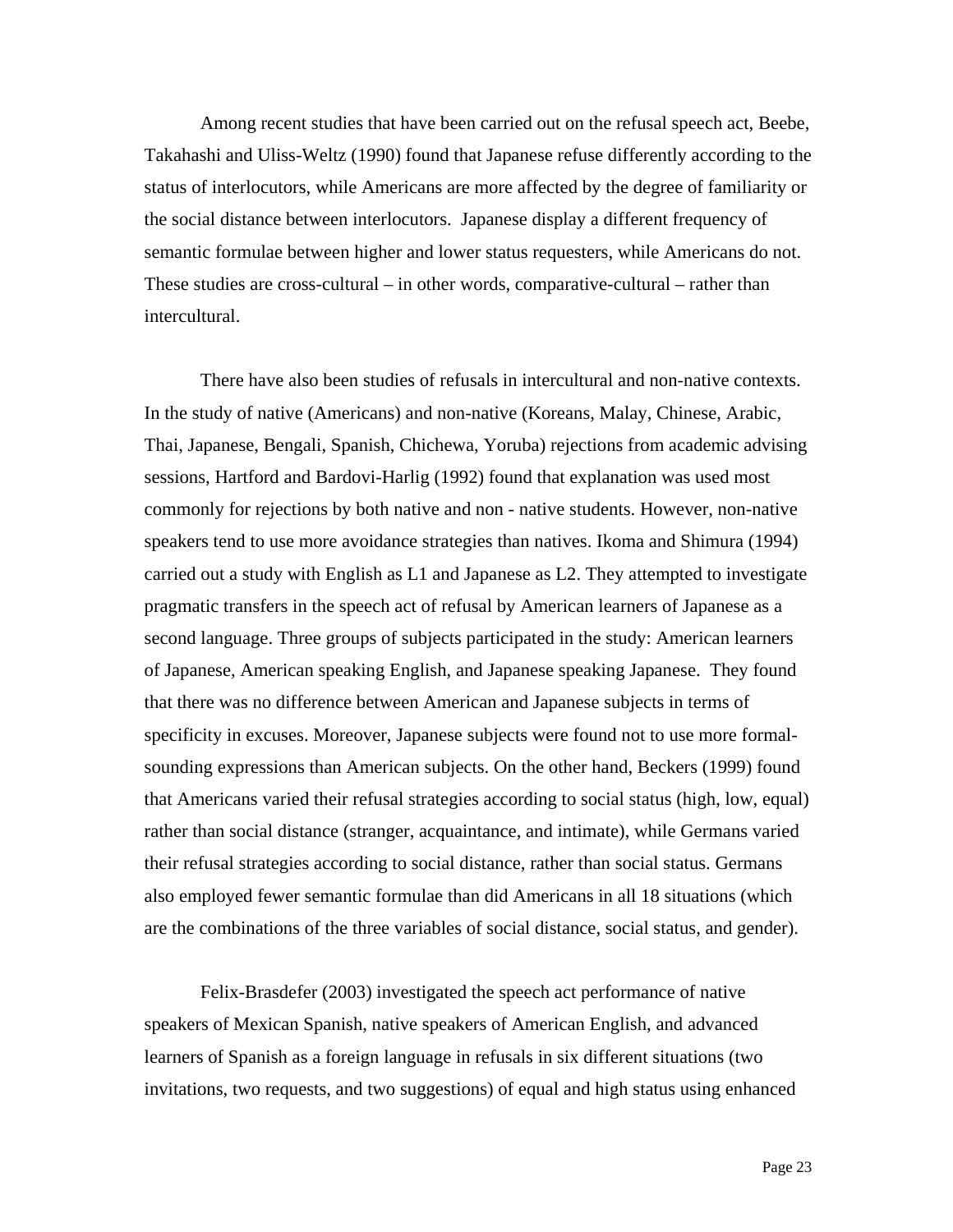role plays and retrospective verbal reports. Results show that learners differed from the native groups in the frequency, content, and perceptions of refusal strategies. Among the learners, negative pragmatic transfer was found in the frequency, content, and social perceptions of refusal strategies.

 A study of socio-cultural transfer and its motivating factors within the realization patterns of the speech act of refusals by Jordanian EFL learners was carried out by Al-Issa (2003). EFL refusal data were collected using a Discourse Completion Task (DCT). The DCT was then followed by semi-structured interviews. Using semantic formulae as units of analysis, EFL refusal responses were compared with similar data elicited from native speakers of English responding in English and native speakers of Arabic responding in Arabic. The results showed that socio-cultural transfer influenced the EFL learners' selection of semantic formulae, the length of their responses, and the content of the semantic formulae. The cases of transfer were seen to reflect cultural values transferred from Arabic to English.

Research on the Vietnamese speech act of refusal, but specifically restricted to directness/indirectness, includes a study on some cross-cultural differences in refusing a request in English and in Vietnamese (Phan, 2001). She found out that both Anglophone and Vietnamese informants tend to use more indirect refusals than direct ones. Comparing the degree of directness and indirectness of refusals by Anglophone and Vietnamese informants, all the Anglophone informants are more direct than the Vietnamese ones. She made some comparisons and drew some similarities and differences between the two groups. The following are some similarities and differences.

Similarities:

- Both Anglophone and Vietnamese informants tend to use more indirect refusals than direct ones.

- In both Anglophone and Vietnamese cultures, city dwellers are more direct than rural people. Rural people, especially Vietnamese, always exceed the urbanites in the degree of indirectness.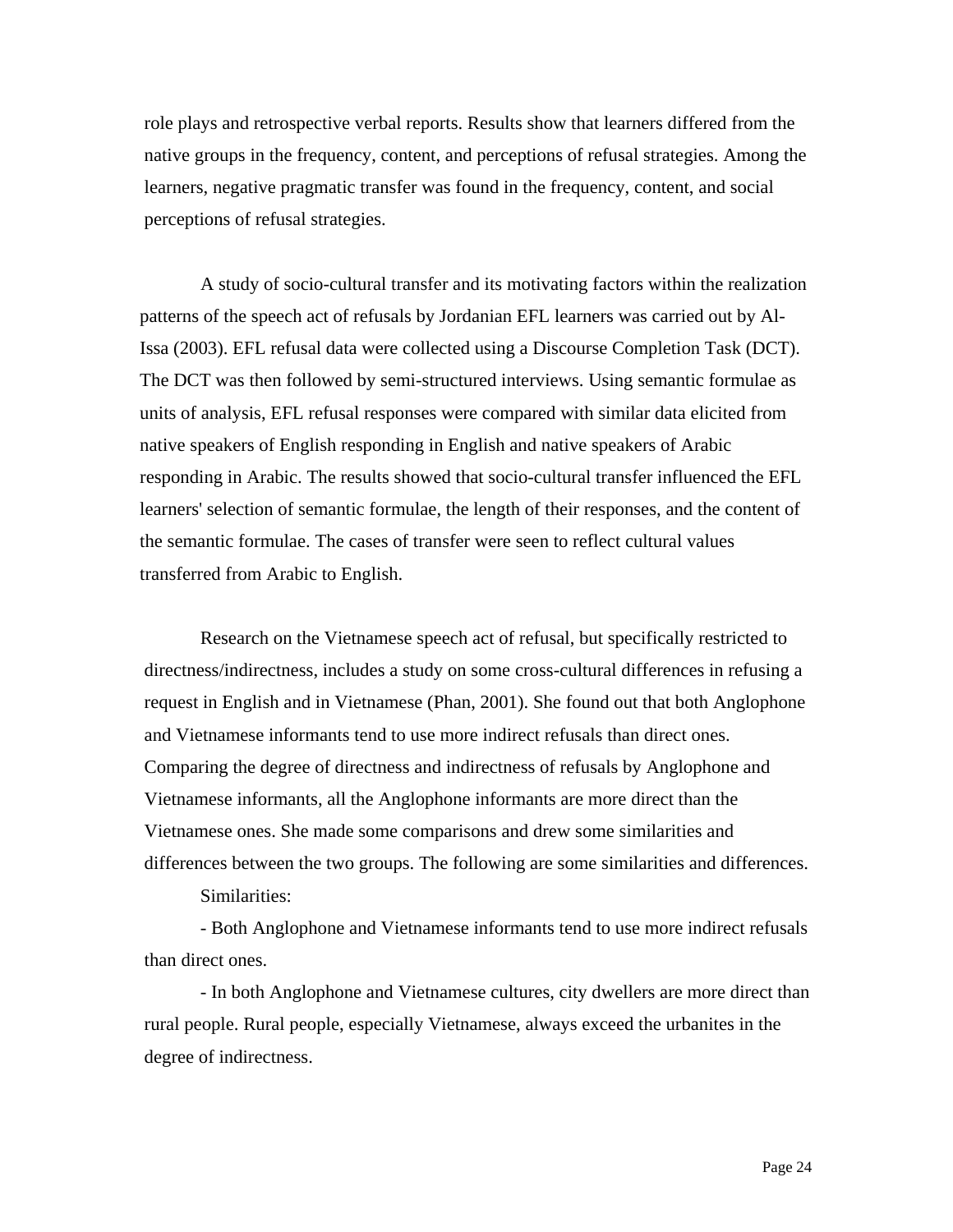- Informants who do not know any foreign languages are less direct and more indirect than those with knowledge of some foreign languages.

## Differences:

- Comparing the degree of directness and indirectness of refusals extended by Anglophone and Vietnamese informants, all the Anglophone informants are more direct than the Vietnamese ones.

- All groups of Vietnamese informants are substantially more indirect than their Anglophone partners.

These above projects have provided some preliminary background and framework, in descriptive, taxonomic and methodological senses, for the study of crosscultural refusals of requests in the present study.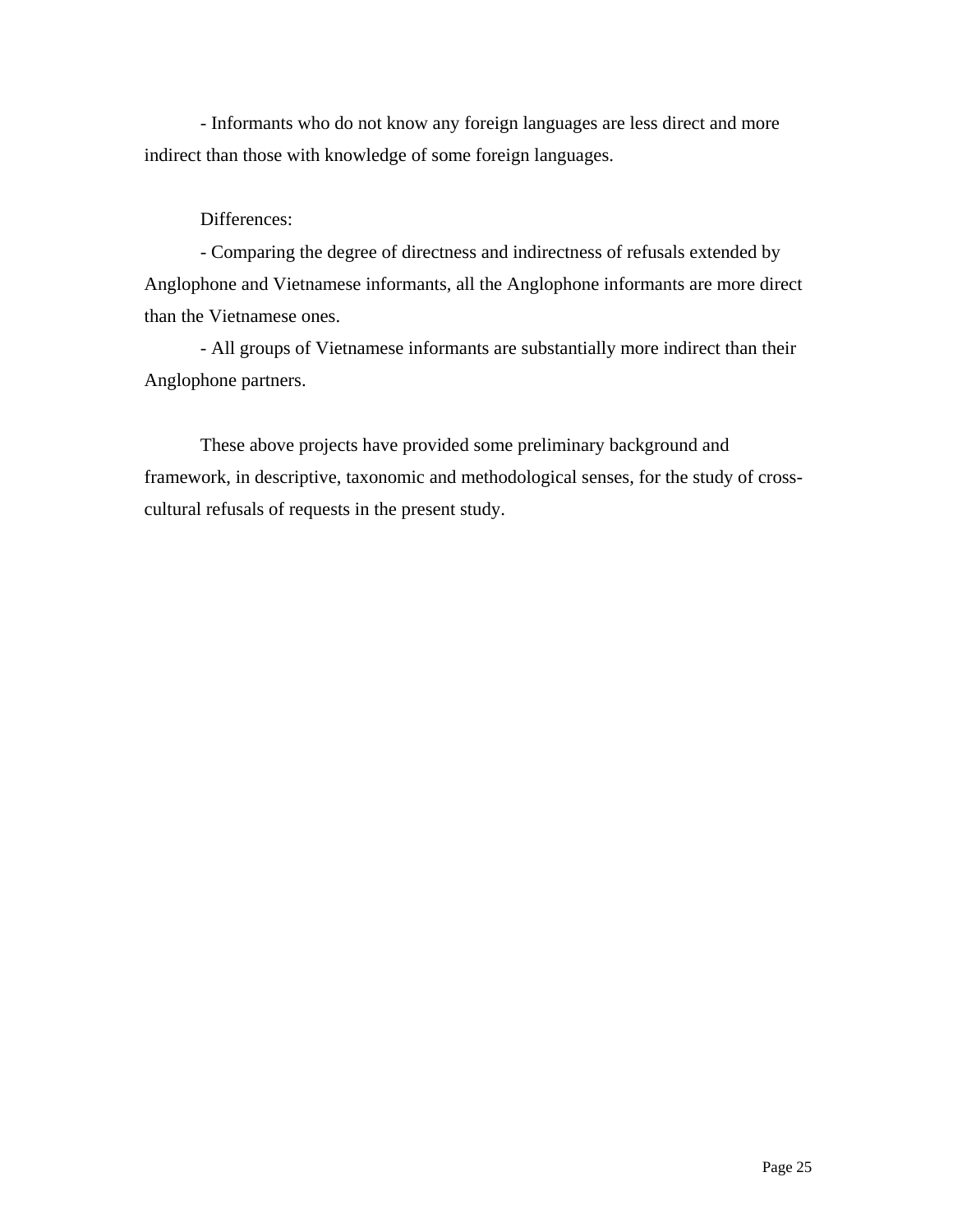## **CHAPTER III: METHODOLOGY**

#### **III.1. Aims and objectives of the research**

As we have seen in Chapter II, there is a gap in our understanding of how VEs apply the use of refusal patterns and how cultural influence affects their use of refusal speech acts in contact with other speakers of English. We investigate the strategies for refusal by AEs and VEs. We also examine the influence of the interlocutor's social status, social distance and gender on refusal strategies by both groups.

#### **III.2. Research questions**

The study aims to answer the following questions:

1. To what extent do strategies in refusals of requests differ cross-culturally between AEs and VEs?

2. To what extent do strategies of refusals of requests reflect social status, social distance and gender difference in utterances of AEs and VEs?

3. What are the explanations, implications, and applications of the understanding, including the relation of refusals of requests to the wider issue of politeness?

We begin with three preliminary working hypotheses, based on the literature review of refusals of requests:

VEs use more indirect and less direct strategies than AEs.

 Interlocutor status, especially higher status, has a greater effect on refusals of request strategies used by AEs and VEs.

 $\triangle$  Refusals towards different genders utilize different strategies for both AEs and VEs.

### **III.3. Population and sampling: Participants**

Forty AEs (twenty males and twenty females) and forty VEs (twenty males and twenty females) participated in the study. The Australian participants in the survey come from Queensland, Australia. They belong to many socio-economic backgrounds in the society, from cleaners to teachers. This varied social background was chosen to provide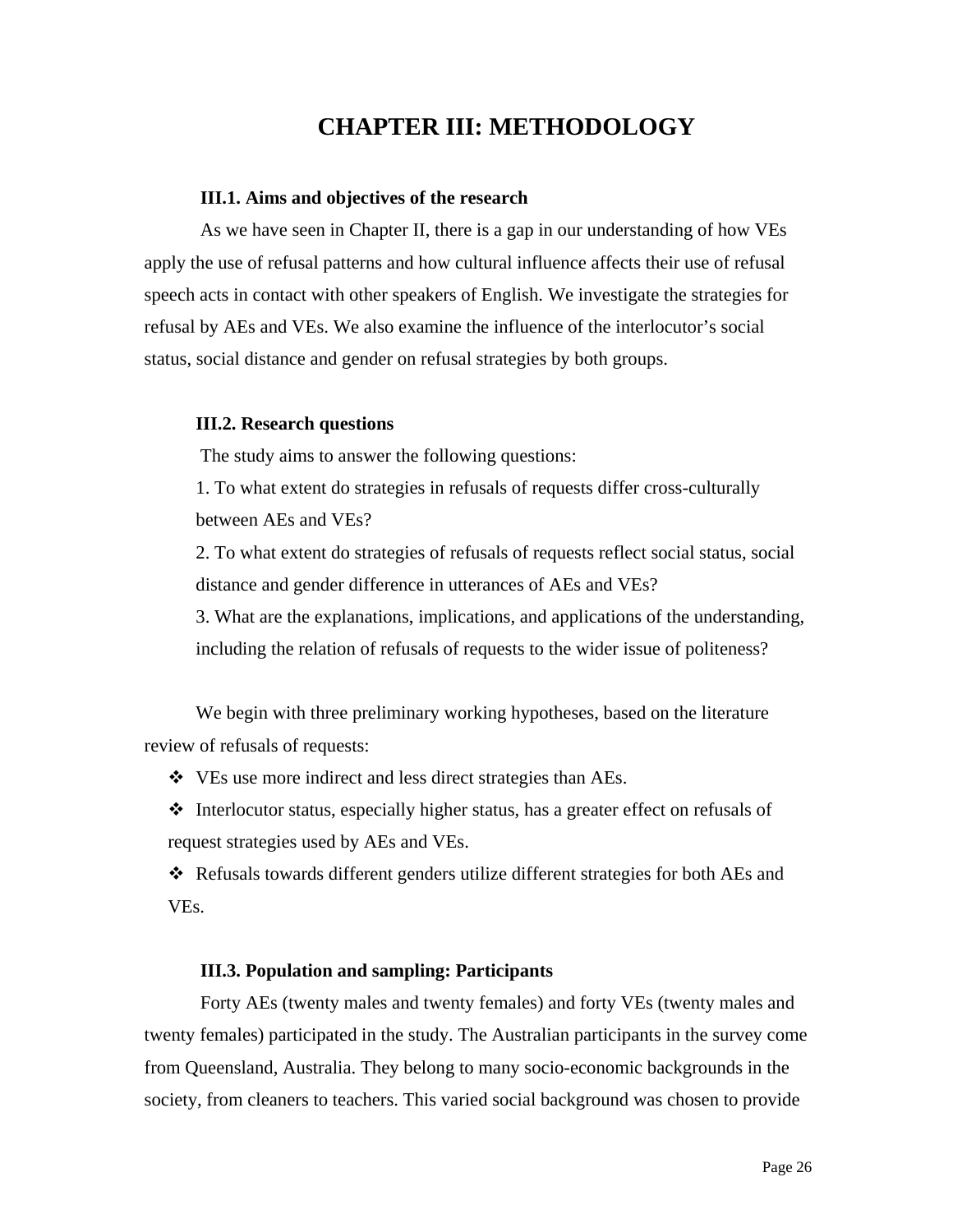a cross-sample of Australian speech practice. The Vietnamese participants, in contrast, come from Danang University in central Vietnam. They are students doing English majors at Danang University. They all learn English for varied purposes, such as work, study, promotion.

#### **III.4.Data collection**

The study uses a questionnaire in the form of Discourse Completion Task (DCT) based on the Cross-cultural Speech Act Realization Project (CCSARP) (Blum-Kulka and Olshtain 1984) for data collection. This has been widely used in pragmatic research: Ikoma and Shimura (1994) in refusals; Blum-Kulka and Olshtain (1986) for requests; Banerjee and Carrel (1988) for suggestions. Many findings have been proposed, and significant generalizations have been made on the basis of the data from the DCT. The value of such data is generally recognized, particularly for the purpose of developing "an initial classification of semantic formulae and strategies that will occur in natural speech" (Beebe 1985, p.10). A DCT using written questionnaires is appropriate for the purpose of this study because it has some specific advantages. Wolfson, Marmor and Jones (1989) describe the use of the DCT as an effective means of gathering a large number of data in a relatively short period. A large number of participants can be surveyed with the DCT more easily than role plays, thus making statistical analysis more feasible. Within the time constraints of the present study, this methodology worked well. However, there are some disadvantages when using this type of data. It is not natural speech. It is more accurately described as a record of what subjects think they would say, or perhaps what they want the researcher to think they would say, rather than a record of real behaviour. This might lead to responses that differ from natural speech patterns. This method has also been challenged by scholars who question the difference between participants' answers and what they actually say in real-life conversations (Rintell and Mitchell 1989). Moreover, the DCT cannot show "the depth of the emotion that affects the tone, content, and form of linguistic performance" (Beebe and Cummins 1996, p.80). Thus, naturalistic data collection, gathered from role-play or recorded in natural settings, can be expected in future studies to provide a more complete understanding of this refusal speech act. In spite of its short-comings, the DCT can be a useful tool for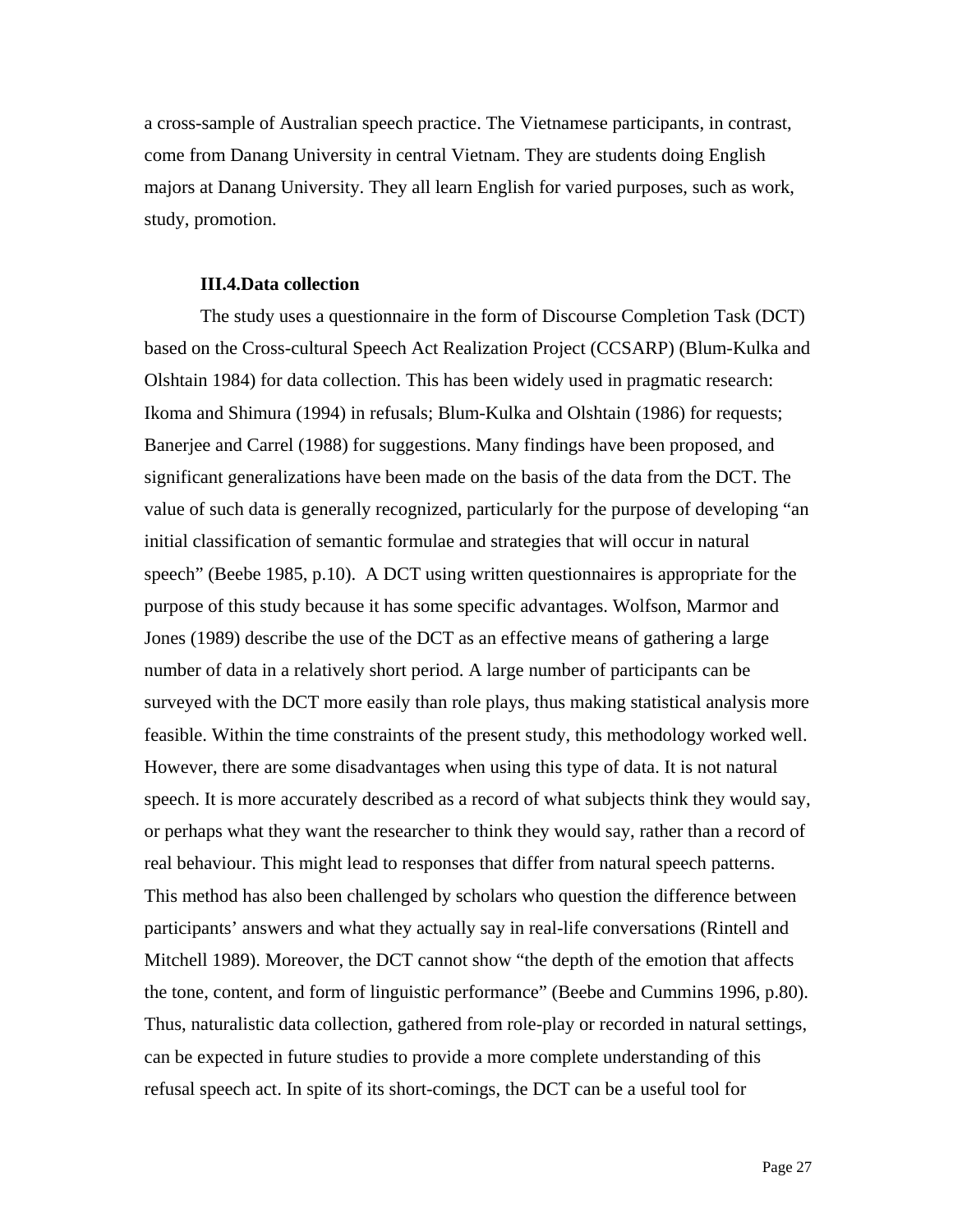providing a preliminary investigation at cultural differences in the performance of refusals of requests.

The methodology used in this research is mainly based on the methodology used by Beckers (1999). This is a well-designed, well-structured means of eliciting the most data with the least time available. In the present study, the DCT is designed in English for AEs and VEs. The questionnaire consists of eighteen refusal situations that vary in terms of social status with three levels: low  $(L)$ , high  $(H)$ , and equal  $(E)$ ; social distance with three levels: intimate  $(I)$ , acquaintance  $(A)$ , and stranger  $(S)$ ; and gender relationship with two levels: same (S) and opposite (O). All of the questions in the questionnaires are coded, based on the combination of the three variables: social status, social distance, and gender.

There are in total 18 situations dealing with everyday lifestyles. At the beginning of each question, there is a code for the situation concerning the three above variables for easier reference. Each code contains three alphabetical letters. The first letter of the code refers to social status of the participant in relation to that of the addressee (H for High, L for Low, and E for Equal); the second letter of the code refers to social distance of the participant in relation to that of the addressee (I for Intimate, A for Acquaintance, and S for Stranger); and the last letter refers to the gender of the participants (O for Opposite, and S for Same gender). The design of the questionnaires in this way helps to classify the data in terms of social status, social distance and gender. The three variables of social status, social distance, and gender can be represented in the letters in each code. Thus each situation needs to make the comparison at least three times with the combinations of the other variables to elicit the necessary data. For instance, the first situation for a female is "You are a mother of two children. One day you are going shopping with your little daughter. She asks if you can buy an expensive doll for her, "Mum, I love that doll so much. Could you please buy it for me?". You refuse her request by saying:….". This situation is coded as LIS, which means the participant is supposed to refuse a person of Lower (L) social status, Intimate (I) to the participant, and of the Same (S) gender. Here the person is her little daughter. Daughter is low in social status in relation to "mother",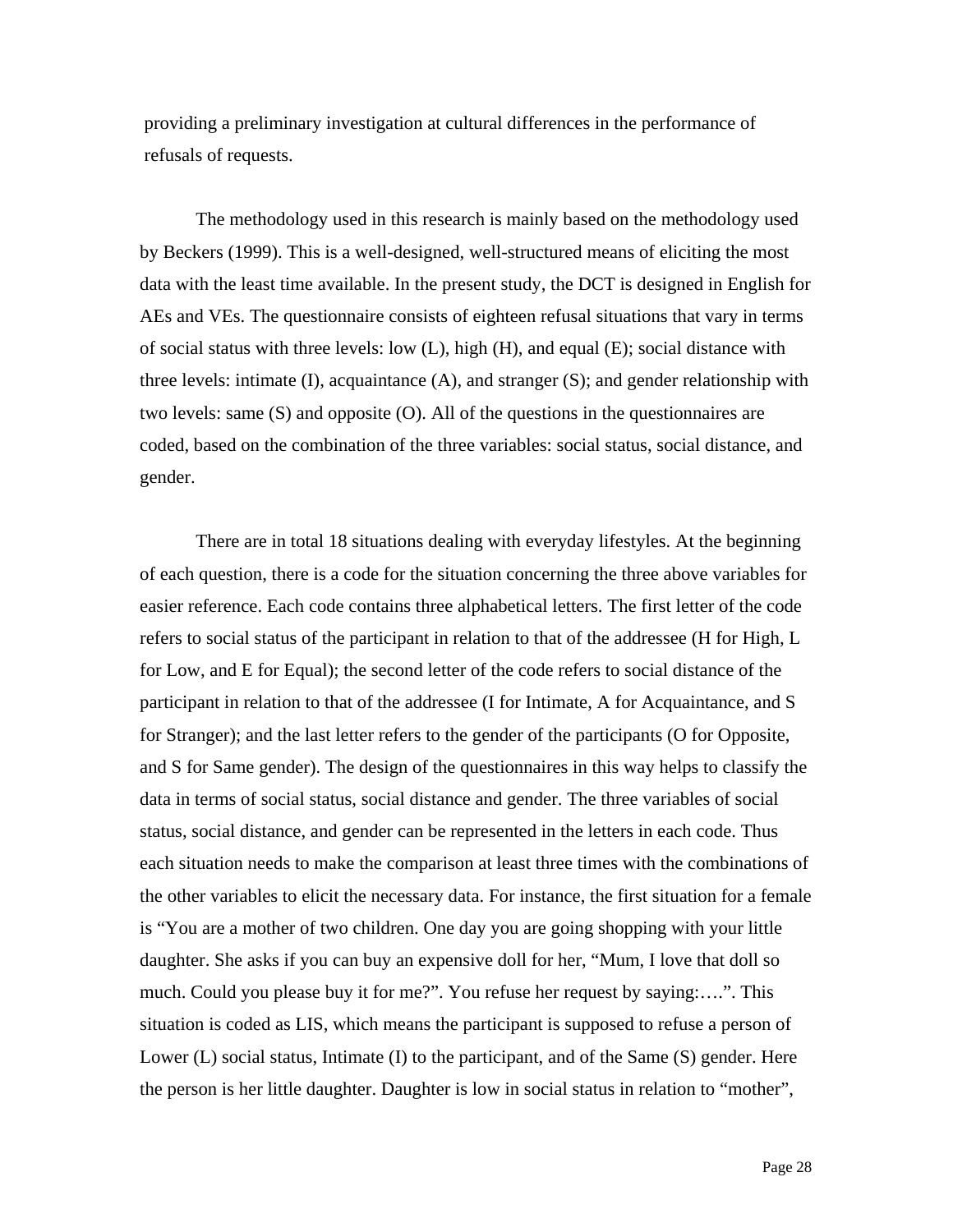in an intimate relationship, and of the same gender. The questionnaire for females was designed first. Then the questionnaire for males was developed on the basis of the questionnaires for females. Some minor changes in terms of gender had to be made to adjust to the situations. Participants were presented with the 18 situations in which they were requested to perform some actions. Their task was to refuse in all those situations, and write down what they would say in each situation. The participants voluntarily took part in the survey, which took them about 20 minutes to complete. They were provided with all the information related to the study before they joined the survey. They had to sign a consent form and they were able to withdraw at any stage of the study without penalty. They were told that all the answers would be kept strictly confidential.

#### **III.5. Administration of the Questionnaires**

A pilot questionnaire was tested with two Australian female students and two Australian male students at the University of Queensland in Australia. The researcher also sent the questionnaires to the Department of English, the College of Foreign Languages, the University of Danang, Vietnam for the pilot study, which involved another two Vietnamese female students and another two Vietnamese male students. The aim of the pilot study was to identify any weaknesses in the questionnaires. Hunt, Sparkman and Wilcox (1982) list some procedures concerning the process of conducting pilot studies. First they pretest the length and layout of the questionnaire, as well as the format and sequence of the questions used. Second, they pretest some individual questions which the researcher feels may be misleading. Third, it pretests data analysis procedures such as coding and tabulating processes. The pilot study proved to be successful. Based on the feedback from the participants, several minor changes were made to the questionnaires. They were then distributed to the participants.

There were 20 Australian female native speakers of English, 20 Australian male native speakers of English, 20 Vietnamese female learners of English and 20 Vietnamese male learners of English participating in the study. In total 80 participants filled in DCTs with 18 situations. The entire number of responses of refusals was  $80*18=1440$ . The Appendix provides some representative, though not exhaustive, examples of the answers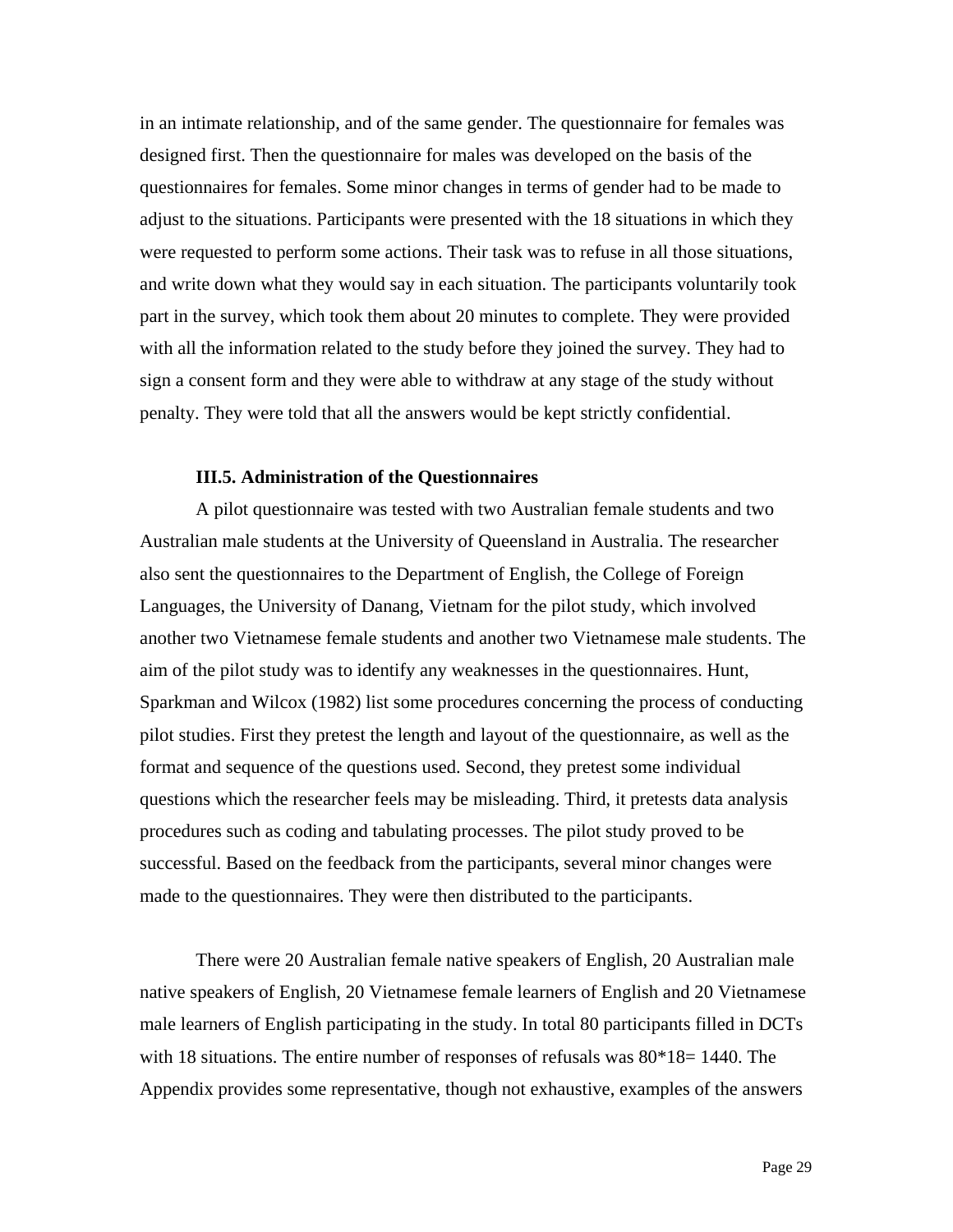from the questionnaires. The total data set is too extensive to be included in the Appendix.

#### **III.6.Ethical/Human participants concerns**

The participants in this study remain anonymous. All were volunteers and at least 18 years of age. The data collection method is DCT, which did not harm the participants in the study physically or mentally. Ethical clearance related to human participants in the study was approved by the Research Committee of the School of Languages and Comparative Cultural Studies, the Faculty of Arts, the University of Queensland.

#### **III.7. Data analysis**

The refusal strategies gathered by this study are analysed based on a sequence of semantic formulae (II.9) provided by Beebe and Takahashi (1990). For example, if a respondent refuses a request for buying a robot for a son by saying "I'm sorry, dear. I don't have enough money. We'll buy it later when you are a bit older". This will be analysed as [regret] + [excuse] + [alternative]. In the process of coding, some of the semantic formulae in Beebe and Takahashi (1990) were not found in the data, and were therefore removed from the list of semantic formulae. There were also some semantic formulae which we have added, as they appeared in the data many times.

#### **Classification of Refusals by Beebe & Takahashi (1990, pp. 72-73)**

- I. Direct:
	- A. Performative
	- B. Non-performative statement

1."No"

2.Negative willingness ability

### II. Indirect

- A. Statement of regret
- B. Wish
- C. Excuse/reason/explanation
- D. Statement of alternative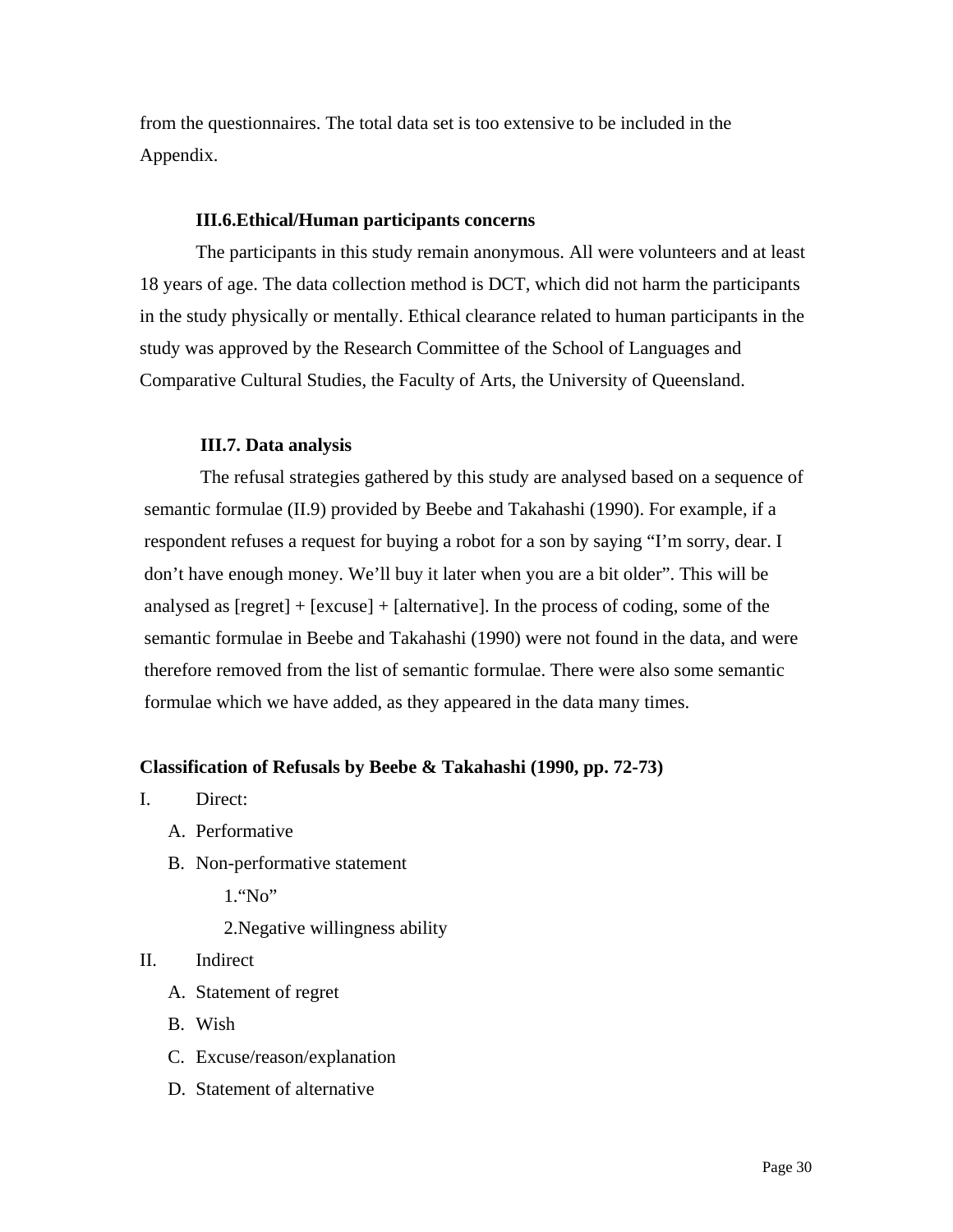1.I can do X instead of Y

2.Why don't you do X instead of Y

- E. Set condition for future or past acceptance
- F. Promise of future acceptance
- G. Statement of principle
- H. Statement of philosophy
- I. Attempt to dissuade interlocutor
	- 1.Threat/statement of negative consequences to the requester
	- 2.Guilt trip
	- 3.Criticize the request/requester, etc.
	- 4.Request for help, empathy, and assistance by dropping or holding the request.
	- 5.Let interlocutor off the hook
	- 6.Self defence
- J. Acceptance that functions as a refusal
	- 1.Unspecific or indefinite reply
	- 2.Lack of enthusiasm
- K. Avoidance
	- 1.Nonverbal
	- 2.Verbal
		- a. Topic switch
		- b. Joke
		- c. Repetition of part of request, etc.
		- d. Postponement
		- e. Hedging
		- f. Ellipsis
		- g. Hint

Adjuncts to Refusals

- 1. Statement of positive opinion/feeling or agreement
- 2. Statement of empathy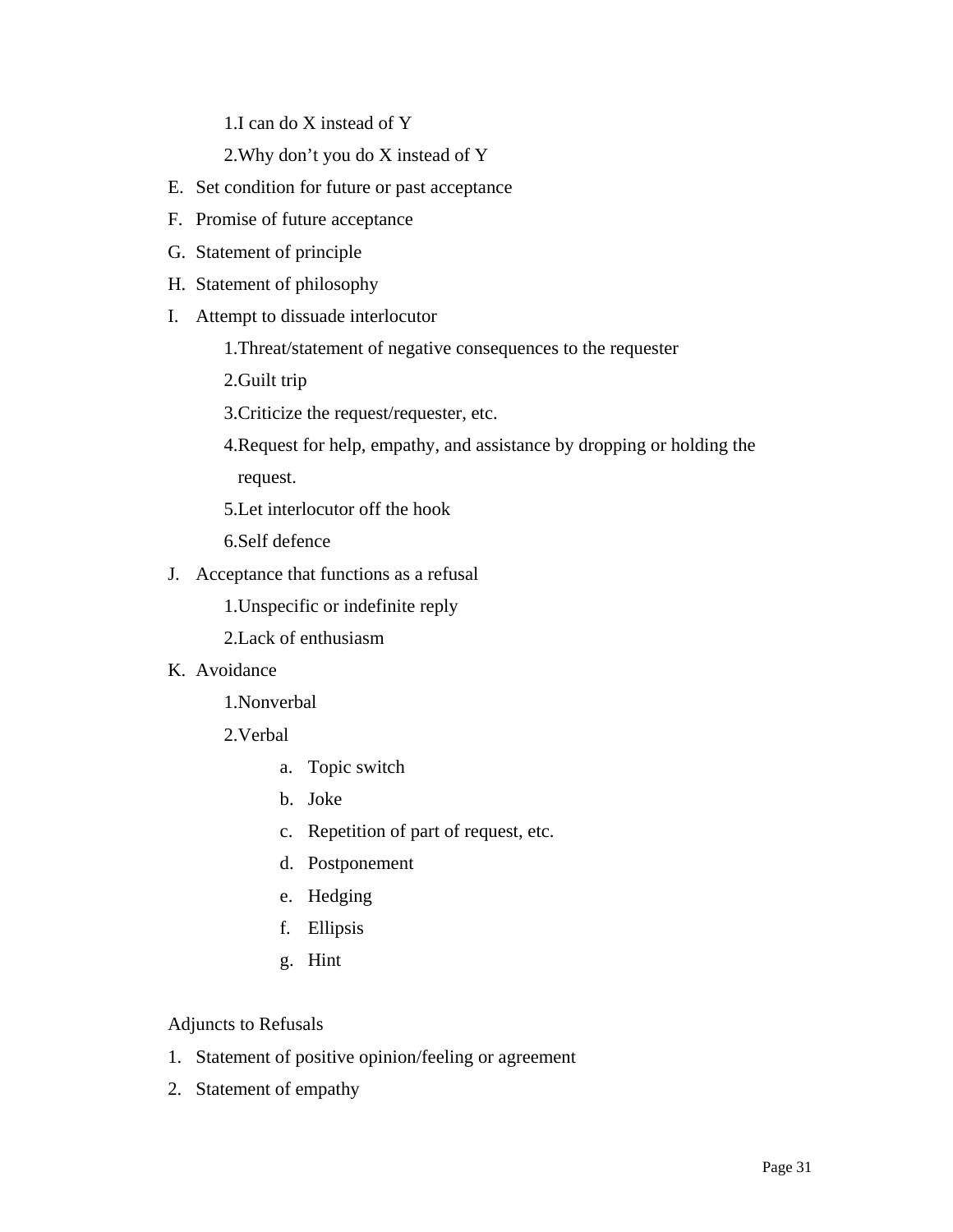#### 3. Gratitude/appreciation

The researcher worked with an Australian native speaker of English to check the meaning of each sentence. This provided a cross-check on the researchers' choice and the use of codes. In a study of this scope, it is not necessary to have fully independent rater checks, and this process of consultation was sufficient to confirm the validity of the investigator's choice of coding. In a more extensive study, it would be necessary to use a fully independent rater. Some sentences may carry more than one semantic formula. Thus both researchers had to cooperate with each other to agree on which semantic formula that sentence should carry. Thus the validity and reliability of the obtained results was satisfactory.

As the focus of the study is speech acts of refusals (SARs), the semantic formulae obtained in the questionnaires will be classified into different SARs. Each SAR was then assigned a code to simplify the concordance process. The following is the number of SARs that were found in the data (For more explanations, III.8).

#### **List of SARs**

- I. Direct
- A. Performative (QQIA)
- B. Non-performative statement
	- 1. "No" (QQIB1)
	- 2. Negative willingness ability (QQIB2)

#### II. Indirect

- A. Statement of regret (QQIIA)
- B. Statement of wish (QQIIB)
- C. Excuse/reason/explanation (QQIIC)
- D. Statement of alternative (QQIID)
- E. Set condition for future or past acceptance (QQIIE)
- F. Promise of future acceptance (QQIIF)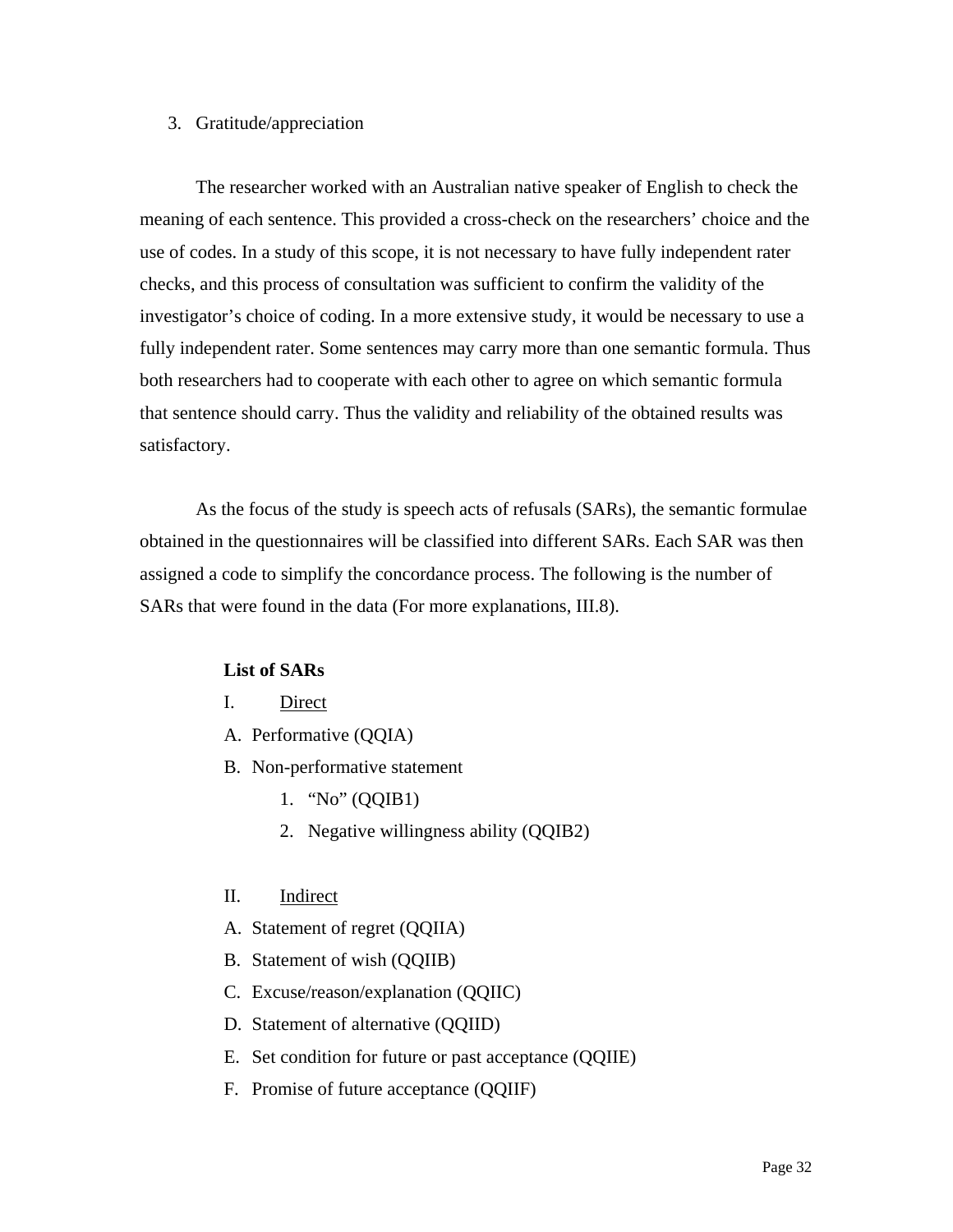- G. Statement of principle (QQIIG)
- H. Rhetorical question \* (QQIIH)
- I. Threat/statement of negative consequences (QQIII)
- J. Restatement \* (QQIIJ)
- K. Unwillingness/insistence \* (QQIIK)
- L. Postponement (QQIIL)

#### III. Adjuncts to Refusals

- A. Statement of positive opinion/feeling or agreement (QQIIIA)
- B. Statement of empathy (QQIIIB)
- C. Addressing terms (QQIIIC)

(Those with \* are not in the list from Beebe and Takahashi (1990), and have been added for the purposes of the present investigation to handle different aspects of the data.)

The frequency of SARs for each situation was calculated in order to compare the differences in refusal strategies across the two cultures. The Simple Concordance Program (SCP) version 4.0.7 developed by Alan Reed was used to count the frequency of the SARs. This program was retrieved from<http://www.textworld.com/scp/>. It was used in accordance with the methodology for text research recommended by Sussex (2006). SCP was designed to calculate the frequency of words or phrases in English in combination with the "kwic" (key word in context) function. There is no English word that begins with the prefix QQ, so Sussex (2006) suggested prefixing the labels with QQ to differentiate them from other words in English. (For a full list of codes, III.8). For example, if a person writes in a particular situation: "I'm sorry, I have another appointment at that time. But I am free on Tuesday at 3pm. You can come if you want", the sentence will be coded like this: "I'm sorry QQIIA, I have another appointment at that time QQIIC. But I am free on Tuesday at 3pm. You can come if you want QQIID".

The SCP helps researchers to calculate the distribution of the codes. Thus we can determine the frequency of each SAR. For example, in order to count the number of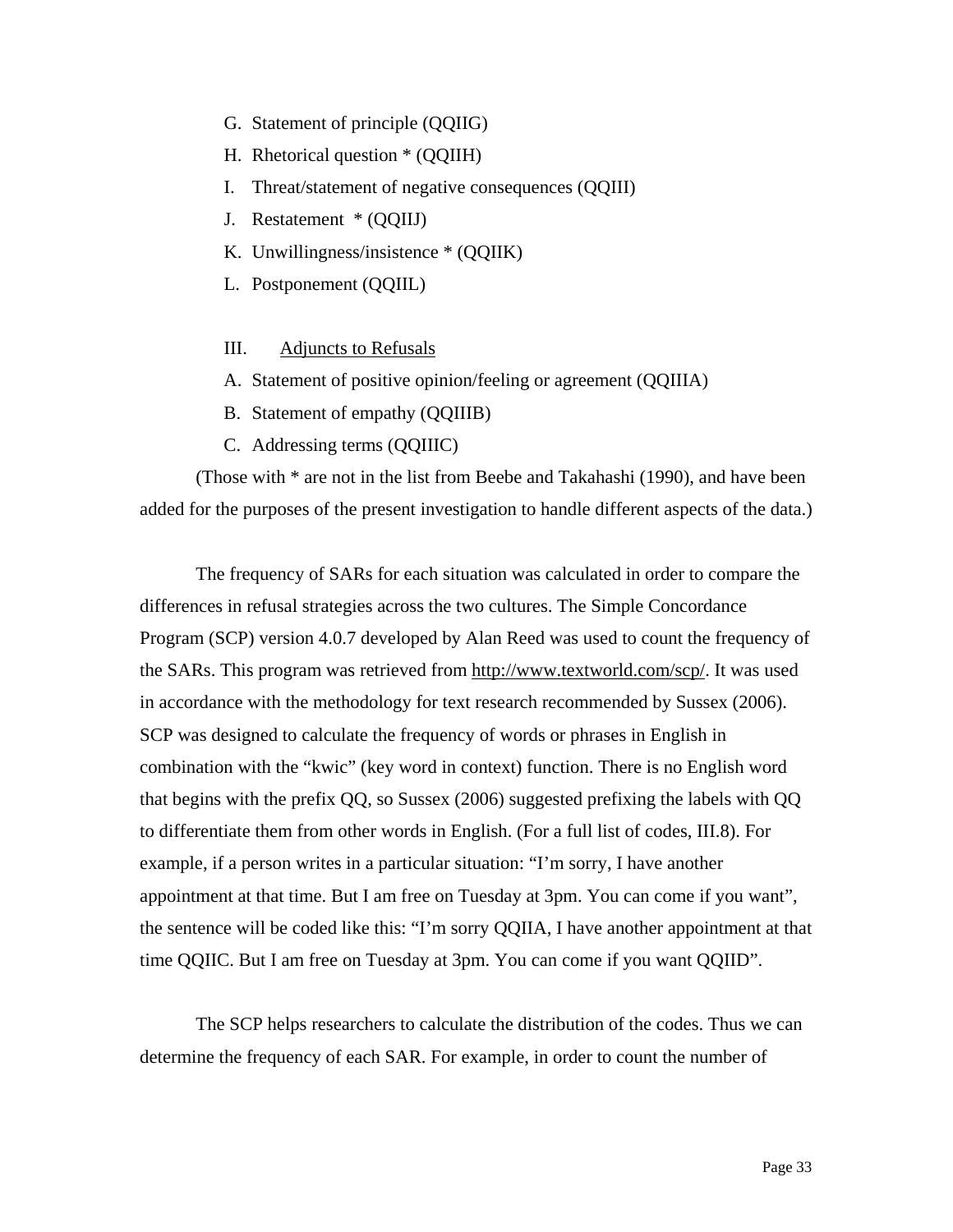statements of regret, the researcher just selects the code QQIIA, which is the code for the SAR of *statement of regret*.

The data on the frequencies of SARs found with the SCP were entered into tables in an Excel worksheet with 18 different situations. The researcher performed calculations in Excel to examine the number of SARs in different contexts. For example, to investigate the social status with three levels (High, Equal, Low) of AEs, the researcher identified the codes of the situations with H (for High), E (for Equal), and L (for Low). For High social status, the following codes of situations would be required: HAO, HSS, HSO, HAS, HIS, HIO. These situations all begin with the letter H, which stands for High, as the first letter of the code represents the social status. The same sets of combinations occur with Equal social status (ESO, EAS, EAO, EIS, ESS, EIO) and Low social status (LIS, LSS, LAO, LIO, LSO, LAS). Then a comparison of the number of SARs was made among the three levels (High, Equal, Low) of this variable. The same procedure was applied to social distance (the second letter of the code of the situations) and gender (the third letter of the codes of the situations).

#### **III.8. Explanations for coding semantic formulae**

a. Direct

A. Performative (QQIA)

According to Leech (1983), performatives are "self-naming utterances, in which the performative verb usually refers to the act in which the speaker is involved at the moment of speech" (p.215).

For example: *I refuse to cancel the class.* 

B. Non-performative statement

1. "No" (QQIB1)

In this strategy, refusals are performed by a flat "no" with no internal modification. The word "No" is a direct way of refusal. Saying "No" to someone is an FTA (II.5). It is usually followed by language softeners, except in a few cases, when people are extremely direct.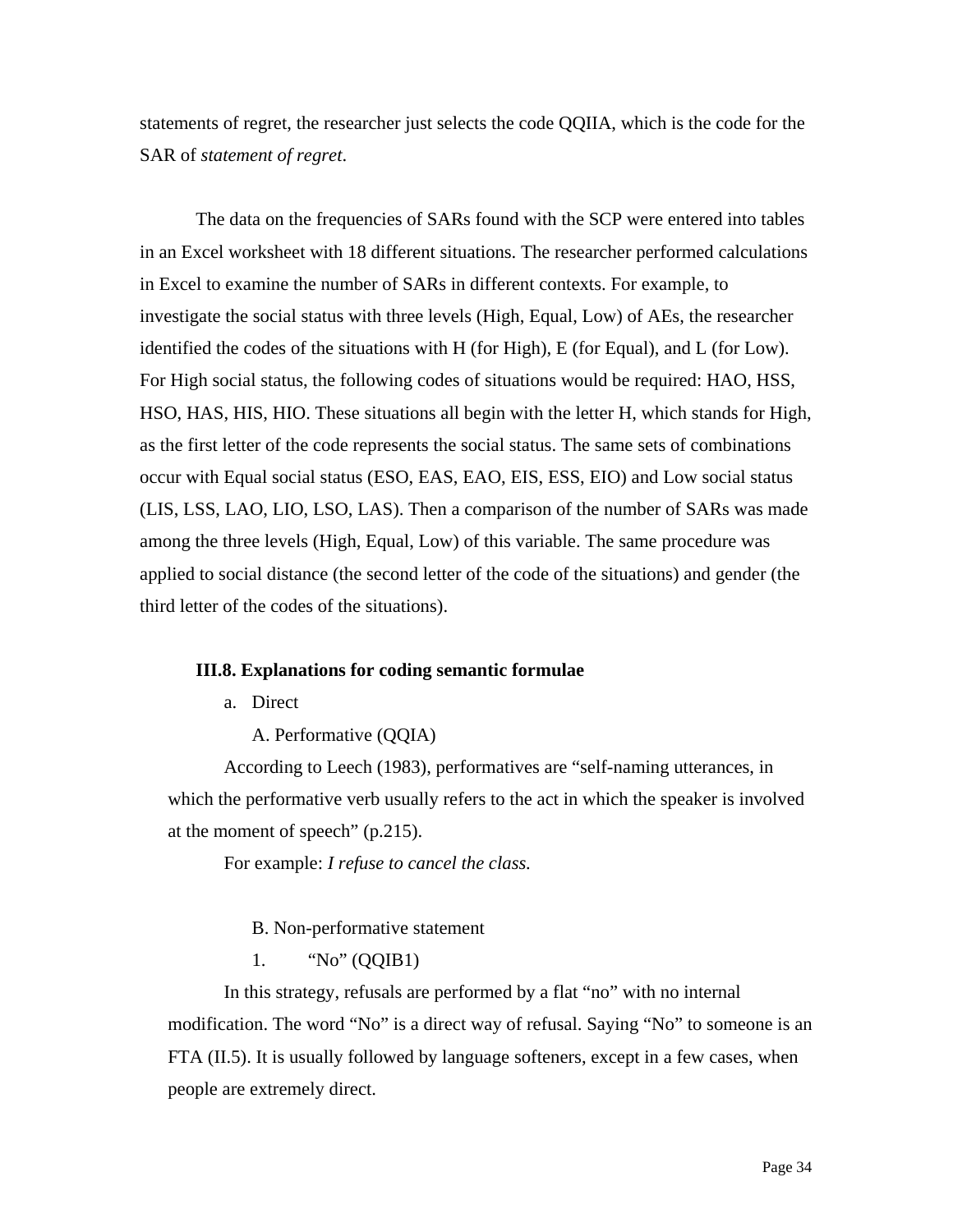#### For example: *No, I don't want to.*

#### 2. Negative willingness ability (QQIB2)

This category includes some expressions which contain negations. Negation can be expressed by the negative particle "Not", or by using any word that semantically negates a proposition.

For example: *I can't lend you my car.*

#### b. Indirect

Gudykunst and Ting-Toomey (1988) state that the indirect verbal style "refers to verbal messages that camouflage and conceal speakers' true intentions in terms of their wants, needs, and goals in the discourse situation" (p.100). The indirect continuum consists of the following strategies:

#### A. Statement of regret (QQIIA)

The words "sorry", "regret" mean that someone has made a mistake, and feels bad about that. Statements that contain these words are classified as regret/apology.

For example: *I'm sorry that I don't have enough money to lend you.*

#### B. Statement of wish (QQIIB)

In this category, the respondent indirectly refuses the request by indicating a wish.

For example: *I wish I can do it for you.*

#### C. Excuse/reason/explanation (QQIIC)

The respondent indirectly refuses the request by indicating some reasons, which may be general or specific.

For example: *I have an important meeting tonight.*

#### D. Statement of alternative (QQIID)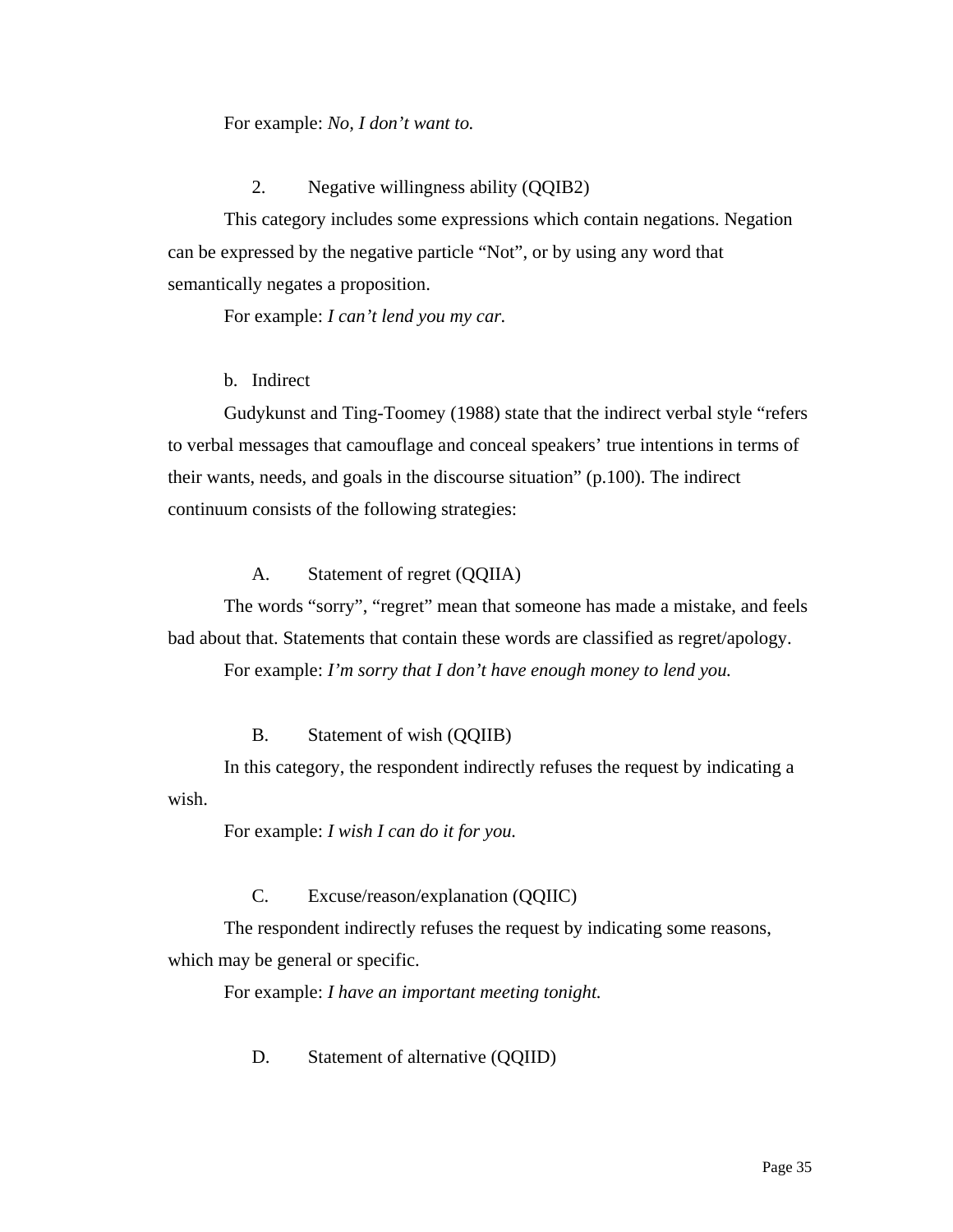While the respondent cannot adhere to the request, s/he suggests an alternative in which the request can be fulfilled. Chen, Ye, and Zhang (1995) observed that alternatives are used to "soften the threatening power of refusals" (133).

For example: *What about you asking Belinda to do it for you?* 

E. Set condition for future or past acceptance (QQIIE)

By using a hypothetical condition as a reason for refusing, the speaker aims to direct the refusal to a situation when it is better if the requester has asked in advance.

For example: *I would be happy to change it for you, if I were not too busy this weekend.* 

F. Promise of future acceptance (QQIIF)

In some situations, the refusal may contain a promise that the requests will be accomplished at later time, when there are favourable conditions for its completion.

For example: *I'll buy it for you on your next birthday.*

G. Statement of principle (QQIIG)

In this category, the respondent indicates a statement which s/he has followed for a long time. Thus if they comply with the request at that time, they might violate the principle.

For example: *I never lend money to strangers.*

H. Rhetorical question (QQIIH)

Some people want to express what they think about a request by asking a rhetorical question.

For example: *Why do you want to spend that much when you don't have it?* 

I. Threat/statement of negative consequences (QQIII)

The respondent attempts to dissuade the interlocutor by making some threats that may have a negative impact on the speakers if the respondent agrees to perform the task.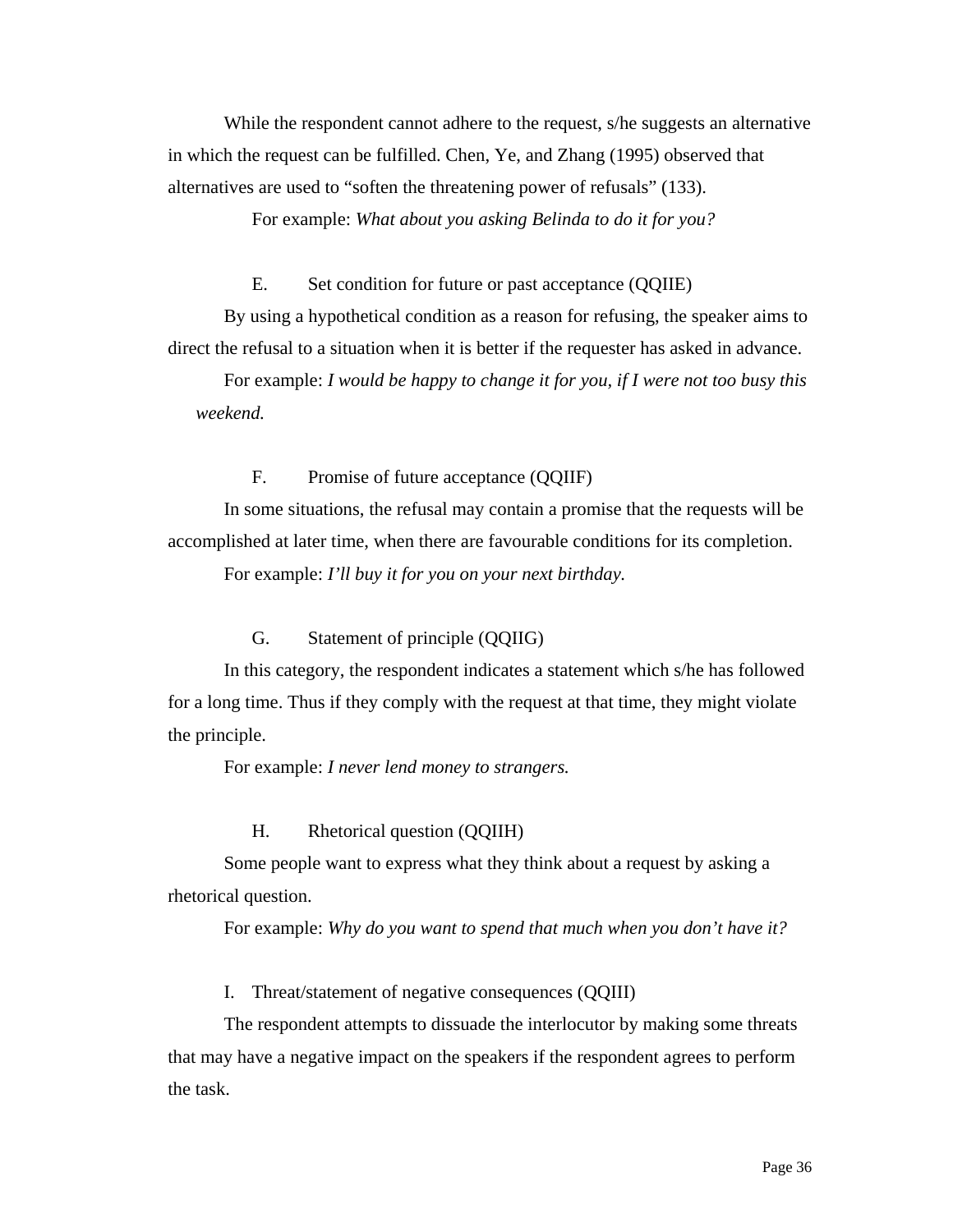For example: *If you don't see me then, you will miss out.* 

J. Restatement (QQIIJ)

The respondent wants to repeat part of the request in an attempt to ask the requester to do the task.

 For example: *I've scheduled the test for a particular day and you must be there.* 

K. Unwillingness/insistence (QQIIK)

The person requested is unwilling to comply with the request, and he/she shows this unwillingness by a statement illustrated in the example below.

For example: *I don't have that kind of money.*

L. Postponement (QQIIL)

The hearer wishes to postpone what is requested to a later time, but without giving a specific time. This can be considered as a phatic refusal.

For example: *Not today.* 

III. Adjuncts to Refusals

These strategies include adjuncts which function as extra modifications to protect the speaker's positive face.

- A. Statement of positive opinion/feeling or agreement (QQIIIA) For example: *I'd love to help.*
- B. Statement of empathy (QQIIIB) For example: *I realize you are in a difficult situation.*
- C. Addressing terms (QQIIIC)

For example: Sir, Ma'am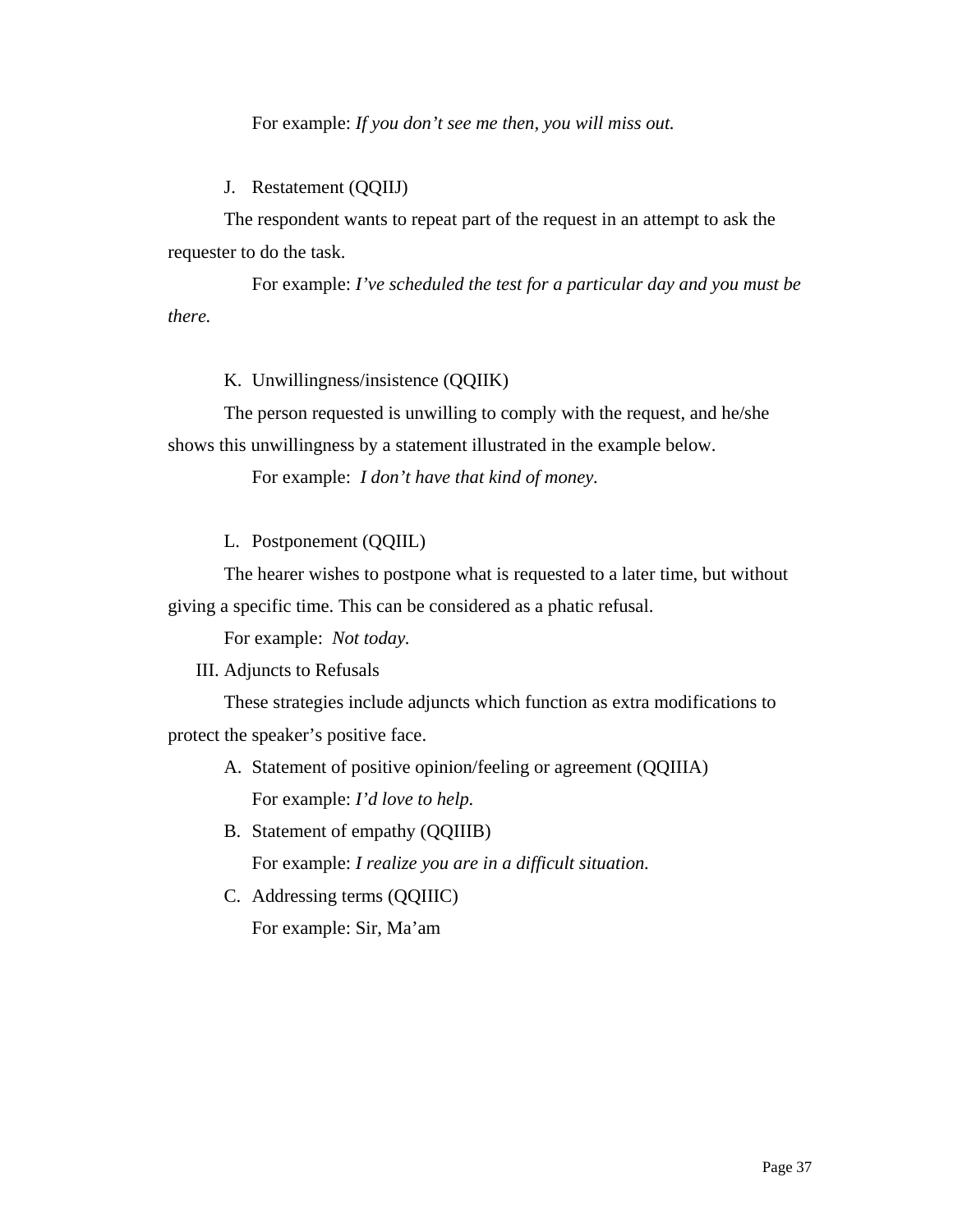# **CHAPTER IV: RESULTS**

## **IV.1. Preliminary results**

The frequency of each SAR in each situation was calculated in the following tables. We will explore the idea that the more SARs, the attention and care paid to the expression of refusal.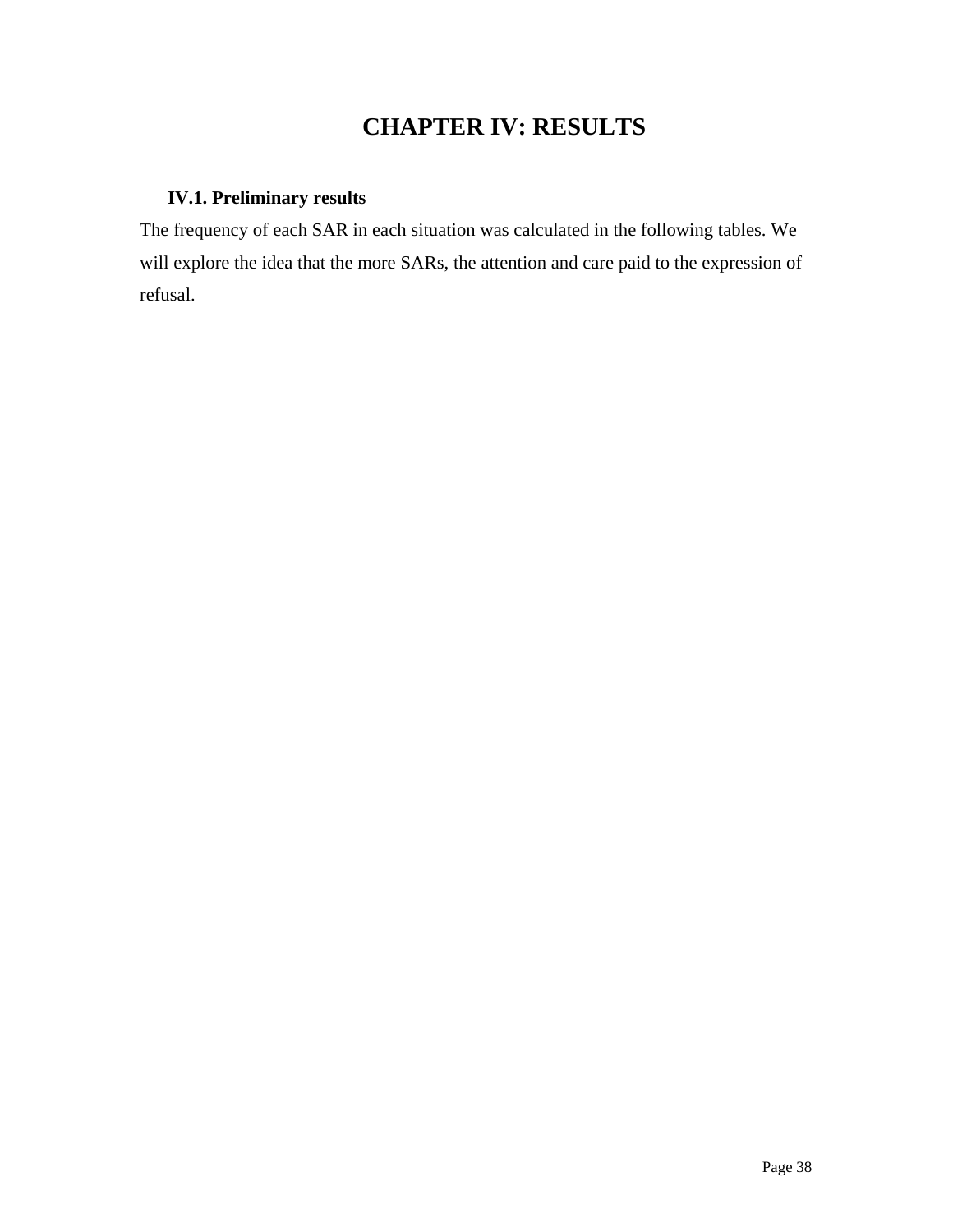|  | Table 2: Summary: Use of SARs by AEs |
|--|--------------------------------------|
|--|--------------------------------------|

| <b>Codes</b> | LIS | LSS | LAO            | <b>HAO</b> | LIO | <b>ESO</b> | <b>EAS</b> | LSO | <b>EAO</b> | <b>HSS</b> | <b>EIS</b> | <b>HSO</b> | <b>HAS</b> | <b>EIO</b>     | <b>ESS</b> | <b>HIS</b> | LAS            | <b>HIO</b> | <b>TOTAL</b> |
|--------------|-----|-----|----------------|------------|-----|------------|------------|-----|------------|------------|------------|------------|------------|----------------|------------|------------|----------------|------------|--------------|
| QQIA         | 0   | 0   | 0              | 0          | 0   | 0          | 0          |     | 0          | 0          | 0          | 0          | 0          | 0              | 0          | 0          | 0              |            |              |
| QQIB1        | 13  | 8   | 3              | 6          | 11  | 5          | 10         | 6   | 9          | 13         | 5          | 4          | 4          |                | 5          | 4          | 3              | 2          | 112          |
| QQIB2        | 10  | 13  | 11             | 11         | 10  | 11         | 3          | 6   | 4          | 7          | 12         | 5          | 11         | 10             | 5          |            | 8              | 12         | 150          |
| QQIIA        | 11  | 23  | 24             | 28         | 12  | 32         | 21         | 13  | 22         | 18         | 23         | 28         | 22         | 19             | 30         | 0          | 18             | 23         | 367          |
| QQIIB        | 0   |     | 0              | 0          |     |            |            |     | 0          | 0          |            | 0          |            | 0              | 0          | 0          | 0              | 0          | 7            |
| QQIIC        | 22  | 2   | 30             | 32         | 26  | 30         | 37         | 19  | 34         | 5          | 33         | 4          | 24         | 21             | 34         | 21         | 16             | 37         | 427          |
| QQIID        | 8   | 9   | 4              | 12         | 11  | 3          | 13         | 10  | 10         | 14         | 14         | 11         | 4          | 7              | 2          | 0          | 9              | 3          | 144          |
| QQIIE        | 3   | 0   |                | 1          | 8   |            |            | 0   | 0          | 0          | 3          | 0          | 0          | 2              | 0          | 0          | 0              |            | 21           |
| QQIIF        | 5   |     | 2              | 3          | 5   | 2          | $\Omega$   | 0   | 2          | $\Omega$   |            | $\Omega$   | 0          | $\overline{2}$ |            | 3          | 0              | 6          | 33           |
| QQIIG        |     | 25  | $\overline{ }$ | 4          |     | 2          | 4          | 5   | 0          | 26         | 3          | 31         | 2          | 7              | 2          | 3          | 5              | 0          | 117          |
| QQIIH        | 0   | 0   | 0              | 0          |     | 0          | 0          | 0   | 0          | 0          | 0          | 0          |            |                | 3          | 2          | 4              | 0          | 12           |
| QQIII        |     | 4   |                | 5          | 0   |            |            | 0   | 0          | 4          | 0          |            | 5          |                | 0          |            | 2              | 2          | 29           |
| QQIIJ        |     | 3   | 18             | 1          | 2   | 0          | 0          | 6   | 0          | 0          | 1          | 7          |            | 3              | 4          |            | 18             | 0          | 63           |
| QQIIK        | 2   |     |                | 4          | 2   |            | 0          | 4   | 0          | 1          | 0          |            | 6          | 9              | 3          | 3          | 1              | 0          | 39           |
| QQIIL        | 8   | 0   |                | 0          |     |            | 0          | 0   |            | 0          | 0          | 0          | 0          | 0              | 2          | 14         | $\overline{2}$ | 2          | 32           |
| QQIIIA       |     | 2   | 0              | 2          | 2   |            | 1          | 11  | 0          | $\Omega$   | 10         | 4          | 6          | $\overline{2}$ | 5          | 0          | 0              | 5          | 49           |
| QQIIIB       | 0   | 2   | 0              | 0          | 0   | 0          | 0          | 0   |            | 0          | 0          | 0          | 0          | 0              | 0          | 0          | 0              | 0          | 3            |
| QQIIIC       | 16  |     | 2              |            | 3   | 0          | 2          | 0   | 0          | 12         | 6          | 17         | 2          | 2              | 4          | 15         | 2              | 3          | 88           |
| <b>Total</b> | 102 | 95  | 105            | 107        | 96  | 91         | 91         | 77  | 83         | 100        | 112        | 110        | 89         | 87             | 97         | 68         | 88             | 96         |              |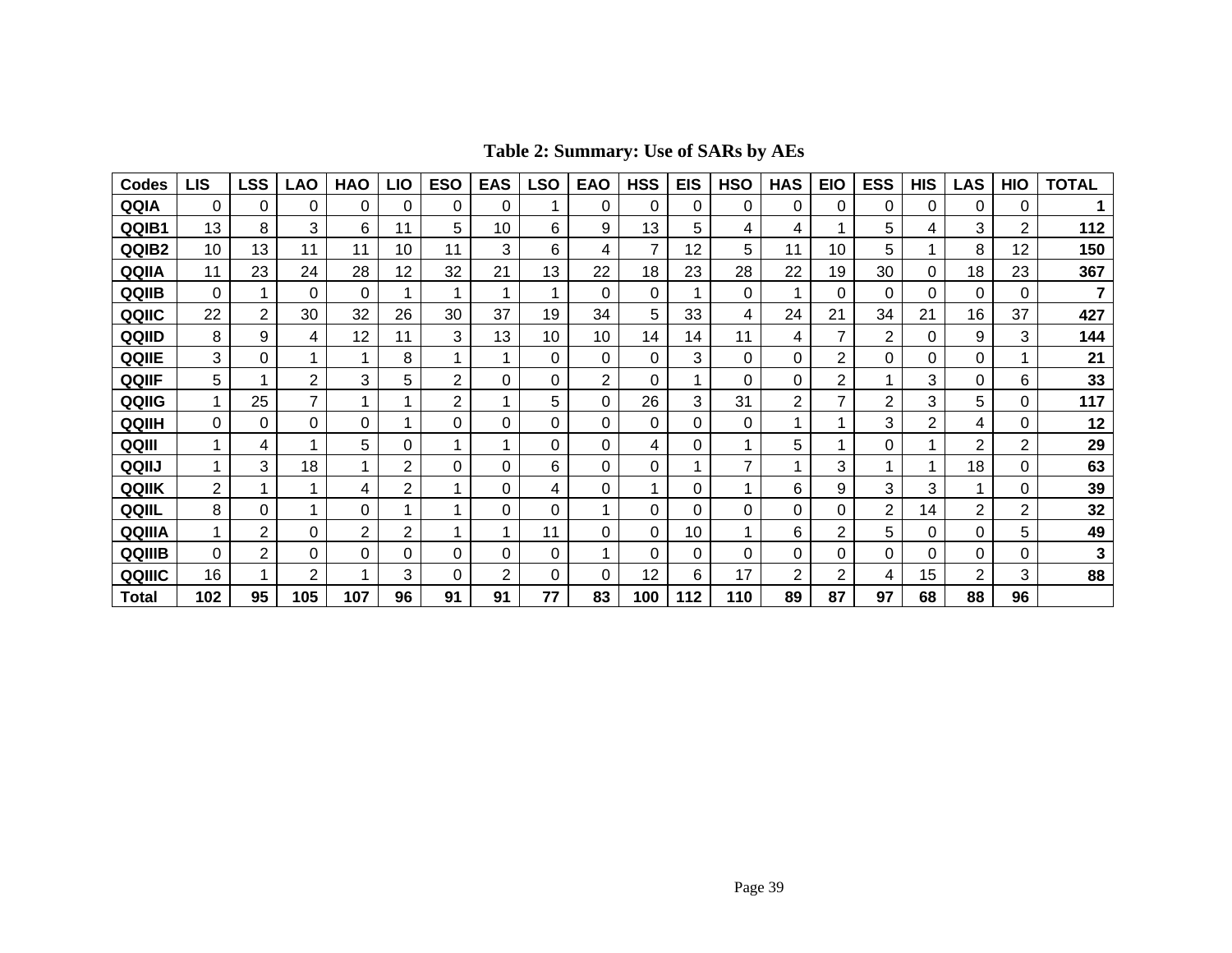Table 2 shows that AEs used the most SARs with situations 11 and 12. They utter edmore SARs in situation 11 (EIS) with 112 SARs and situation 12 (HSO) with 110 SARs). In situation 11, "a friend of the same gender asks you to pick him/her up at the airport. He/She says "I do not know the area well. Can you come and pick me up around 1pm next Monday? I would really appreciate your help". In situation 12, "You are one of the check-in staff at an airport. A passenger of the opposite gender asks if he/she can take some food on to the airplane, but this is not allowed by the airline policy".

The two situations in which AEs utilized the fewest SARs of the semantic formulae are situation 8 (LSO) with 77 SARs, and situation 16 (HIS) with 68 SARs. In situation 8, "You are on holiday in Hawaii, and you meet a taxi driver of the opposite gender. He/She has shown you around the city while you were in his taxi. He even tried to contact a friend of yours with his/her mobile for you. In the end, he/she asks for double the taxi fare in recognition of his extra services". In situation 16, "You are a ten year old girl. Your mother wants you to turn off the TV and study for tomorrow's lesson. She says, "Andy/Julia, stop all the rubbish on TV now. Do your homework immediately".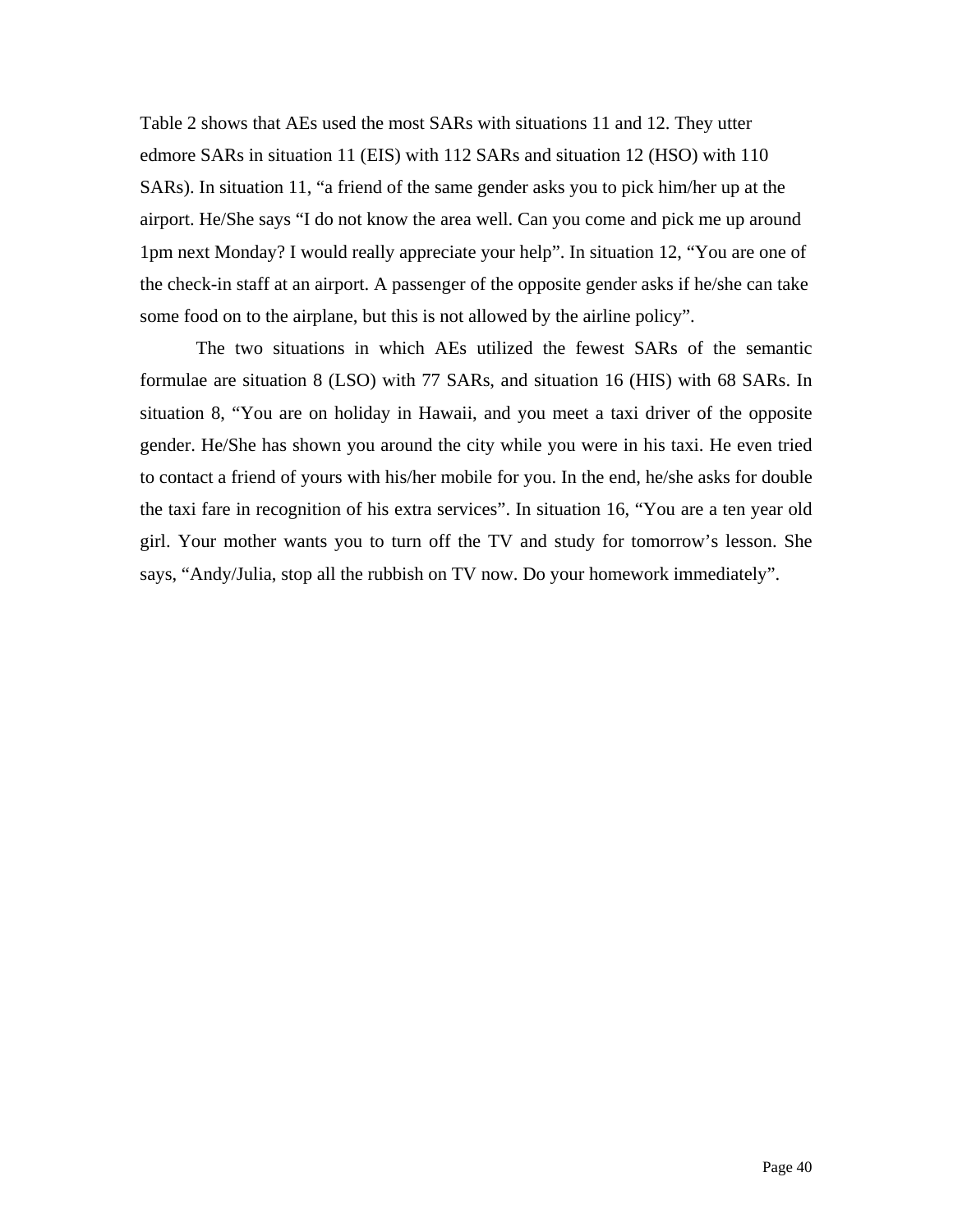|        | <b>LIS</b>     | LSS | LAO | <b>HAO</b> | LIO | <b>ESO</b> | <b>EAS</b> | SO- | <b>EAO</b> | <b>HSS</b>     | <b>EIS</b>     | <b>HSO</b> | <b>HAS</b> | <b>EIO</b>     | <b>ESS</b> | <b>HIS</b> | <b>LAS</b> | HIO | <b>TOTAL</b> |
|--------|----------------|-----|-----|------------|-----|------------|------------|-----|------------|----------------|----------------|------------|------------|----------------|------------|------------|------------|-----|--------------|
| QQIA   | 0              | 0   | 0   | 0          | 0   | 0          | 0          |     | 0          | 0              | 0              | 0          | 0          | 0              | 0          | 0          | 0          | 0   |              |
| QQIB1  | 2              |     | 2   |            | 5   | 0          | 0          | 2   |            | 1              | 0              |            | 0          | 0              | 0          |            | 4          | 0   | 21           |
| QQIB2  | 4              | 14  | 8   | 7          | 5   | 3          | 6          | 6   | 2          | 4              | 9              | 6          | 5          | $\overline{c}$ | 3          | 2          | 11         | 6   | 103          |
| QQIIA  | 10             | 30  | 28  | 31         | 11  | 33         | 30         | 20  | 24         | 22             | 25             | 35         | 27         | 25             | 26         | 0          | 26         | 31  | 434          |
| QQIIB  | 0              |     | 0   |            | 0   | 0          |            | 0   |            | 0              | 0              | 0          | 0          | $\overline{2}$ |            | 0          |            | 0   | 8            |
| QQIIC  | 23             | 14  | 22  | 34         | 26  | 34         | 34         | 22  | 29         | 5              | 34             | 4          | 30         | 40             | 37         | 25         | 27         | 35  | 475          |
| QQIID  |                | 3   |     | 3          | 7   | 5          | 8          | 0   | 3          | 9              | 8              |            | 2          | 3              |            | 0          |            | 5   | 67           |
| QQIIE  |                | 0   | 0   | 0          | 1   | 0          |            |     | $\Omega$   | 0              | 0              | 0          | 1          | 0              | 0          | 0          | 0          | 0   | 11           |
| QQIIF  | $\overline{ }$ | 0   | 2   | 0          | 3   | 0          | 0          | 0   | 0          | 0              |                | 0          | 0          | 0              |            | 10         | 0          | 4   | 28           |
| QQIIG  | 0              | 9   | 4   | $\Omega$   | 0   |            |            | 4   | 2          | 14             | 2              | 24         |            | 0              | 2          | 0          |            | 0   | 65           |
| QQIIH  | 3              |     |     | 0          | 4   | 0          | 2          | 3   |            | $\overline{2}$ | 0              | 0          | 3          | 0              |            | 0          | 0          | 0   | 21           |
| QQIII  |                | 2   | 0   | 0          | 4   | 2          |            | 2   | 0          |                | 0              | 3          | 3          | 0              | 0          | 0          | 0          | 0   | 19           |
| QQIIJ  | 3              |     | 8   | 0          | 5   |            | 0          | 4   | 3          | 10             | 0              | 2          |            | 0              | 0          | 2          | 10         | 0   | 56           |
| QQIIK  | $\overline{2}$ | 3   | 3   | 0          | 0   |            | 0          | 5   | 0          | 0              | 0              | 0          | 3          | 0              |            | 4          | 0          | 0   | 22           |
| QQIIL  | 4              | 0   |     | 0          | 2   | 0          | 0          | 0   | 3          | 0              | 0              | 0          | 0          | 0              | 0          | 11         | 0          | 1   | 22           |
| QQIIIA |                | 0   | 0   | 6          | 0   | 2          | 4          | 8   | 0          | 0              | 4              | 0          | 4          | 2              | 0          | 0          |            | 2   | 34           |
| QQIIIB |                | 3   |     | 2          | 0   | 0          |            | 0   | 0          | 2              | 2              | 0          |            | 0              |            | 0          | 0          | 1   | 15           |
| QQIIIC | 26             | 2   | 3   | 7          | 21  | 0          | 0          | 3   |            | 13             | $\overline{2}$ | 12         | 3          | $\overline{2}$ | 0          | 29         | 0          | 13  | 137          |
| Total  | 101            | 90  | 84  | 92         | 94  | 82         | 89         | 81  | 70         | 83             | 87             | 88         | 84         | 76             | 74         | 84         | 82         | 98  | 1539         |

**Table 3: Summary: Use of SARs by VEs**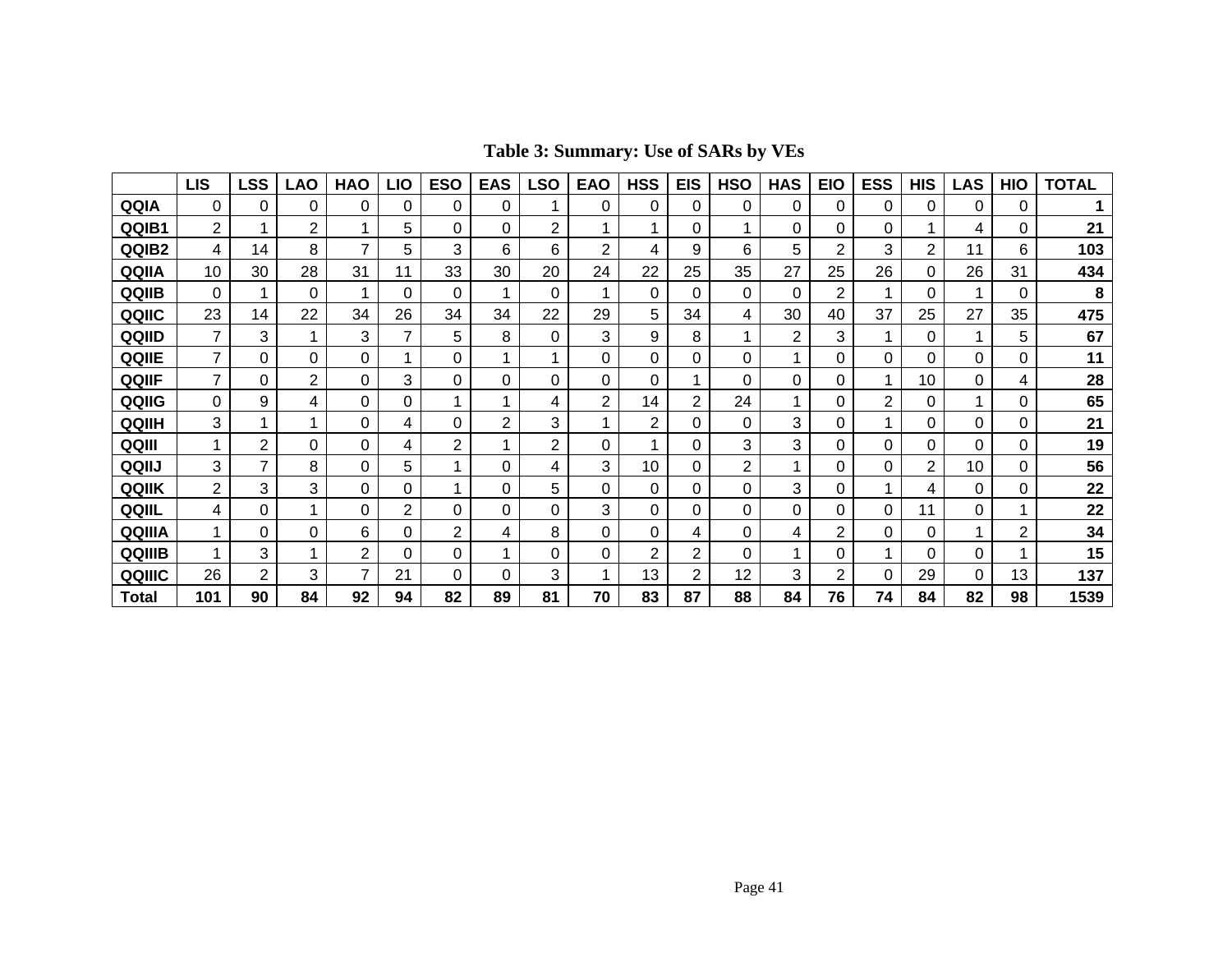Two situations when Vietnamese participants used the largest number of SARs are situations 1 (LIS) with 101 SARs and 18 (HIO) with 98 SARs. In situation 1, "You are a father/mother of two children. One day a little son/daughter asks if you can buy an expensive robot/doll for him/her "Dad/Mum, I love that robot/doll so much. Could you please buy it for me?". In situation 18, "You are an assistant to a male/female Professor. At the end of the office hours, you are going to leave. The Professor asks if you can stay with him/her and help him/her with some papers".

Two situations where VEs utilized the fewest SARs are situation 9 (EAO) with 70 SARs, and situation 15 (ESS) with 74 SARs. In situation 9, "You are in a German course. A classmate of the opposite gender asks if he/she can borrow your dictionary for a while. He/She says "I left my dictionary at home. Could you please lend me yours for a few minutes?" In situation 15, "You are a student at a University. You are about to go home in your car. A female student, who you do not know before, approaches and asks you for a lift home, saying that she and you live in the same area of the city".

| <b>Situations</b> |     | $\sim$     |     |            |     | 6          |     | ō   |     |
|-------------------|-----|------------|-----|------------|-----|------------|-----|-----|-----|
| Codes             | LIS | <b>LSS</b> | LAO | <b>HAO</b> | LIO | <b>ESO</b> | EAS | LSO | EAO |
| <b>AEs</b>        | 102 | 95         | 105 | 107        | 96  | 91         | 91  | 77  | 83  |
| VEs               | 101 | 90         | 84  | 92         | 94  | 82         | 89  | 81  | 70  |
| <b>Difference</b> |     |            |     |            |     |            |     |     |     |
| $(AEs-VEs)$       |     |            | 21  | 15         | ↑   | a          | ◠   | -4  |     |

**Table 4: Differences between AEs and VEs in terms of number of SARs** 

| <b>Situations</b> | 10         | 11         | 12         | 13         | 14  | 15         | 16         | 17  | 18   |
|-------------------|------------|------------|------------|------------|-----|------------|------------|-----|------|
| Codes             | <b>HSS</b> | <b>EIS</b> | <b>HSO</b> | <b>HAS</b> | EIO | <b>ESS</b> | <b>HIS</b> | LAS | HIO  |
| <b>AEs</b>        | 100        | 112        | 110        | 89         | 87  | 97         | 68         | 88  | 96   |
| <b>VEs</b>        | 83         | 87         | 88         | 84         | 76  | 74         | 84         | 82  | 98   |
| <b>Difference</b> |            |            |            |            |     |            |            |     |      |
| $(AEs-VEs)$       | 17         | 25         | 22         | 5          | 11  | 23         | $-16$      | 6   | $-2$ |

Comparing the differences between the investigated groups, there are two striking features. AEs and VEs shared nearly the same number of SARs when they refused in situation 1 (LIS) with 102 SARs for AEs and 101 SARs for VEs. In this situation, "You are a father/mother of two children. One day a little son/daughter asks if you can buy an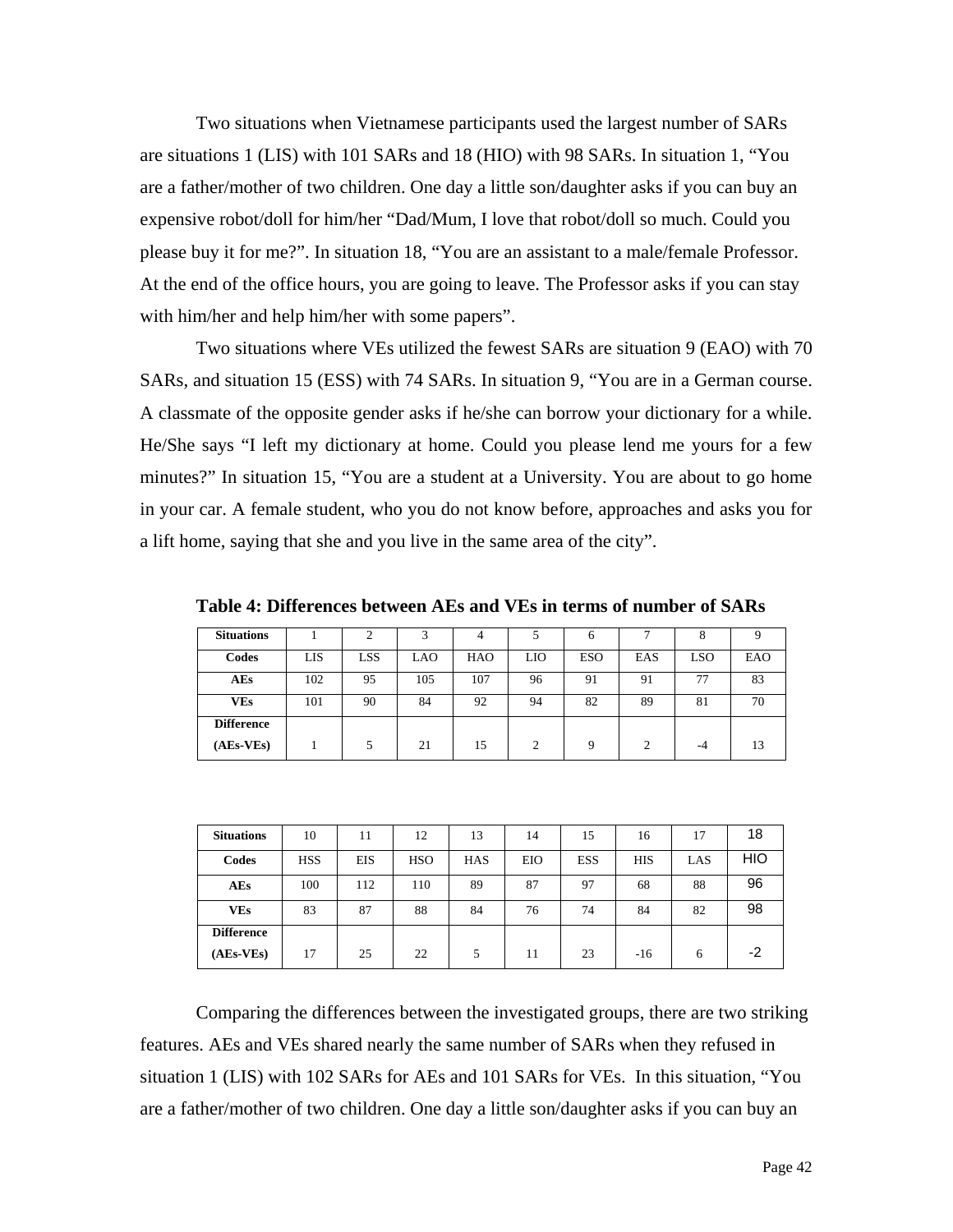expensive robot/doll for him/her "Dad/Mum, I love that robot/doll so much. Could you please buy it for me?". The biggest difference between the two groups of people is found in situation 11 (EIS) with 112 SARs for AEs and 87 SARs for VEs. In situation 11, "Your friend of the same gender asks you to pick him/her up at the airport. He/She says "I do not know the area well. Can you come and pick me up around 1pm next Monday? I would really appreciate your help".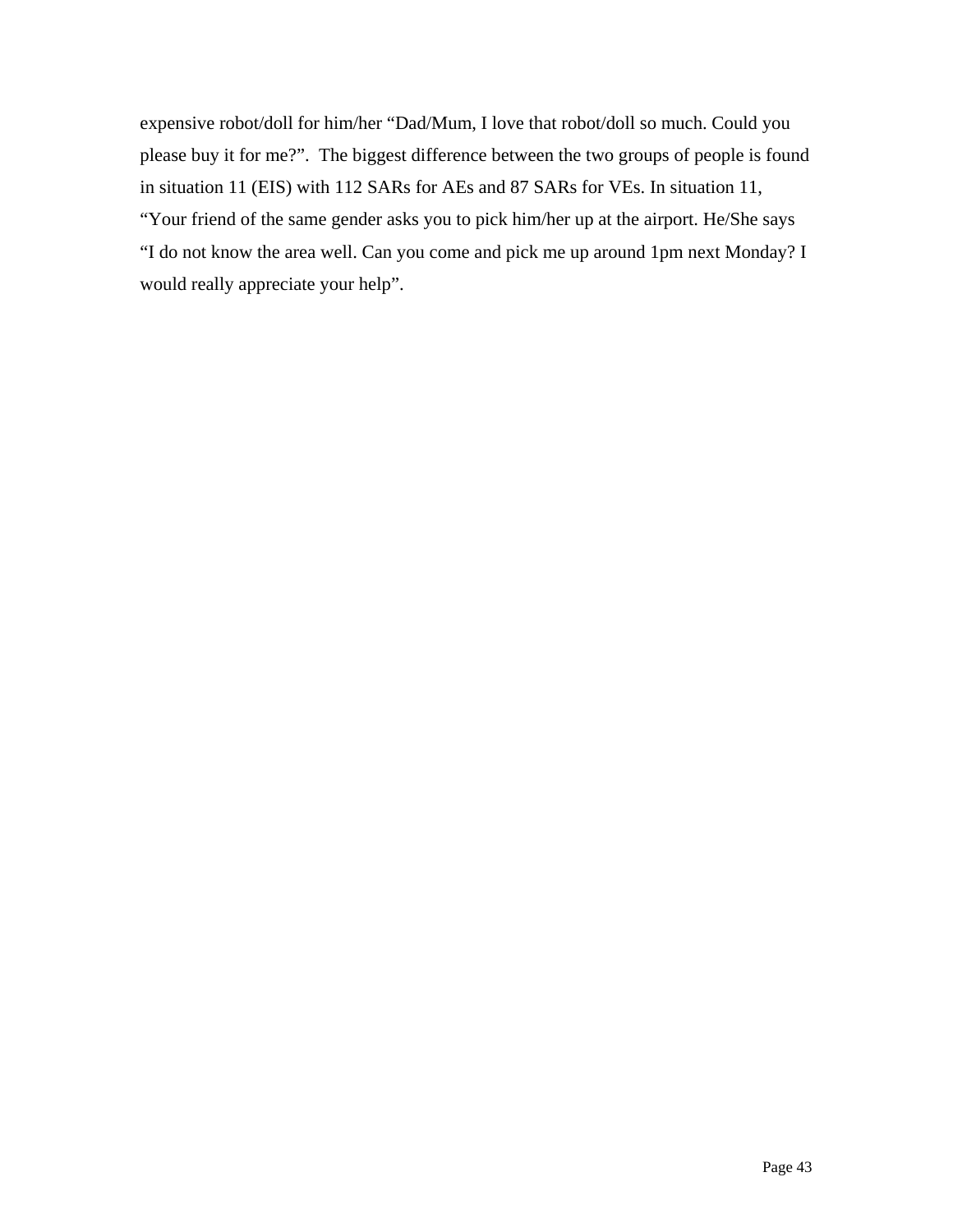



| <b>SARs</b>                                        | <b>Codes</b> | <b>AEs</b>     | <b>VEs</b> |
|----------------------------------------------------|--------------|----------------|------------|
| <b>Direct performative</b>                         | QQIA         | 1              | 1          |
| Direct non- performative: NO                       | QQIB1        | 112            | 21         |
| Direct non- performative: Negative willingness     |              |                |            |
| ability                                            | QQIB2        | 150            | 103        |
| <b>Indirect-Statement of regret</b>                | QQIIA        | 367            | 434        |
| <b>Indirect-Statement of wish</b>                  | QQIIB        | $\overline{7}$ | 8          |
| Indirect-Excuse/reason/explanation                 | QQIIC        | 427            | 475        |
| <b>Indirect-Statement of alternative</b>           | QQIID        | 144            | 67         |
| Indirect-Set condition for future/past acceptance  | QQIIE        | 21             | 11         |
| <b>Indirect-Promise of future acceptance</b>       | QQIIF        | 33             | 28         |
| <b>Indirect-Statement of principle</b>             | QQIIG        | 117            | 65         |
| <b>Indirect- Rhetorical question</b>               | QQIIH        | 12             | 21         |
| Indirect-Threat/statement of negative consequences | QQIII        | 29             | 19         |
| <b>Indirect-Restatement</b>                        | <b>QQIIJ</b> | 63             | 56         |
| Indirect-Unwillingness/Doubt                       | <b>QQIIK</b> | 39             | 22         |
| <b>Indirect-Postponement</b>                       | QQIIL        | 32             | 22         |
| Adjuncts to refusals-Statement of positive         |              |                |            |
| opinion/feeling/ agreement                         | QQIIIA       | 49             | 34         |
| Adjuncts to refusals-Statement of empathy          | QQIIIB       | 3              | 15         |
| <b>Adjuncts to refusals- Addressing term</b>       | QQIIIC       | 88             | 137        |

**Table 5: Comparisons of SARs by AEs and VEs**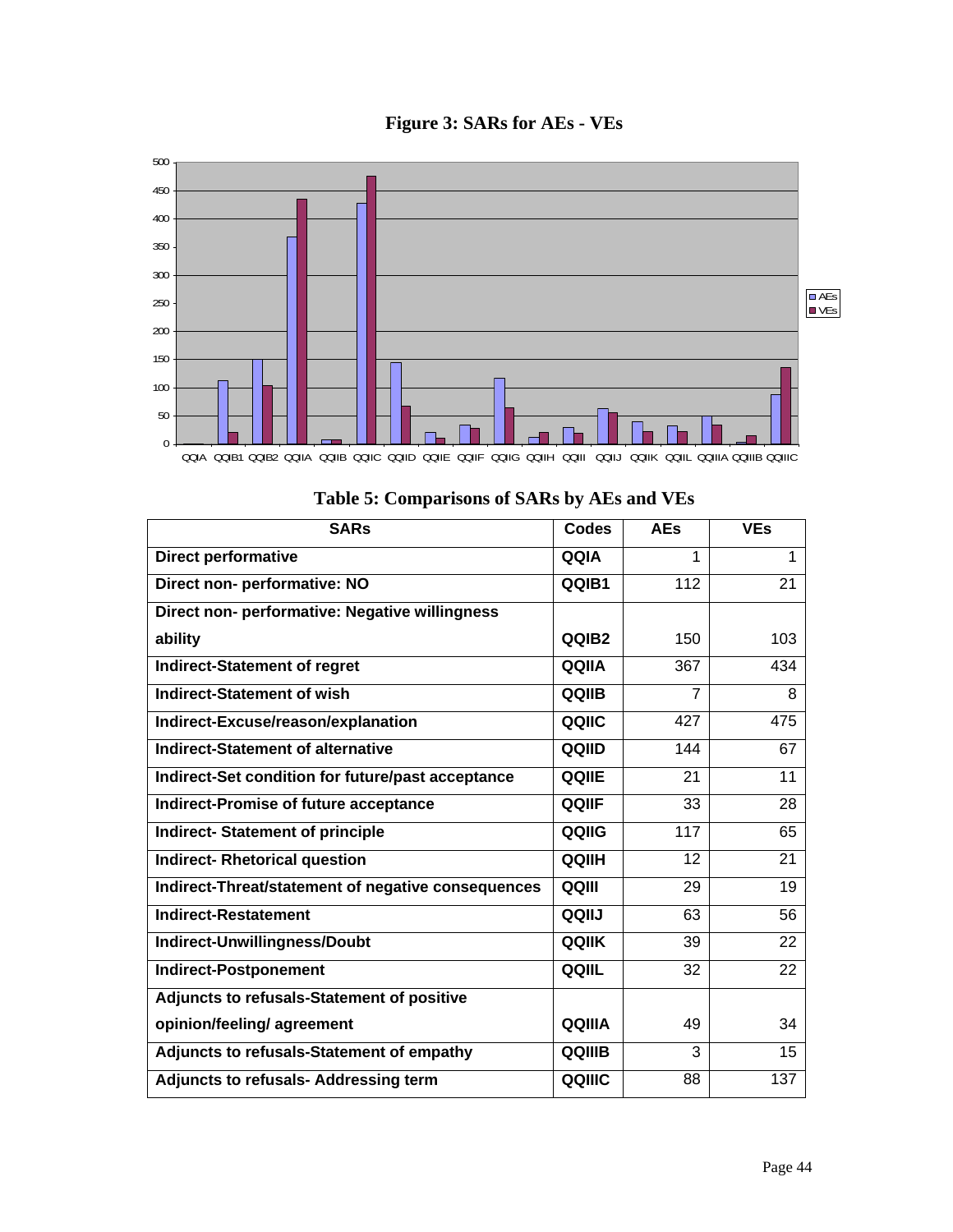Figure 3 shows that overall AEs utilized more SARs in their refusals than VEs. In nearly all categories of semantic refusals, in fact in 11 out of 18, AEs had higher numbers of SARs than VEs. The three categories of SARs in which VEs have higher frequency of use are QQIIA, QQIIB and QQIIIC, which are *statement of regret, excuse/reason/explanation,* and *adjuncts to refusals-addressing term.* AEs used 367 SARs of *statement of regret*, as against 434 for VEs. The second SAR where AEs outnumbered the VEs in terms of the frequency of use is *excuse/reason/explanation.* In this category, AEs utilized 427, while the number for VEs is 475. In *adjuncts to refusalsaddressing term* we find the biggest difference among the three categories (AEs 88, VEs is 137, or about 1.5 times higher than the other group).

A distinguishing feature of the above chart is that there are three distinct groups of SARs. The first group is QQIIA (*statement of regret*) and QQIIC (*excuse/explanation/reason*), with around 400 responses in each type of SAR for each cluster of participants. Table 5 also shows the overall refusals of AEs and VEs in terms of SARs. The most striking feature of the table is the number of *statement of regret* (367 SARs from AEs and 434 SARs from VEs) and the number of *excuse/reason/explanation* (427 SARs from AEs and 475 SARs from VEs). These two SARs played a crucial role in refusal structures of AEs and VEs, though there are some differences in the relative percentages of use of the two structures.

The second group includes QQIB1 (direct "NO"), QQIB2 (negative willingness ability), QQIID (statement of alternative), QQIIG (statement of principle), and QQIIIC (*adjuncts to refusals- addressing term*), in which there were approximately 100 responses of refusals in each type of SAR in each cluster of participants. The last group of SARs where the participants utilized no more than 50 for each SAR for each cluster of participants included QQIA (*direct performative*), QQIIB (*statement of wish*), QQIIE (*set condition for future/past acceptance*), QQIIF (*promise of future acceptance*), QQIIH (*rhetorical question*), QQIII (*threat or statement of negative consequences*), QQIIK (*unwillingness/doubt*), QQIIL (*postponement*), QQIIIA (*statement of positive opinion/feeling/agreement*), and QQIIIB (*statement of empathy*).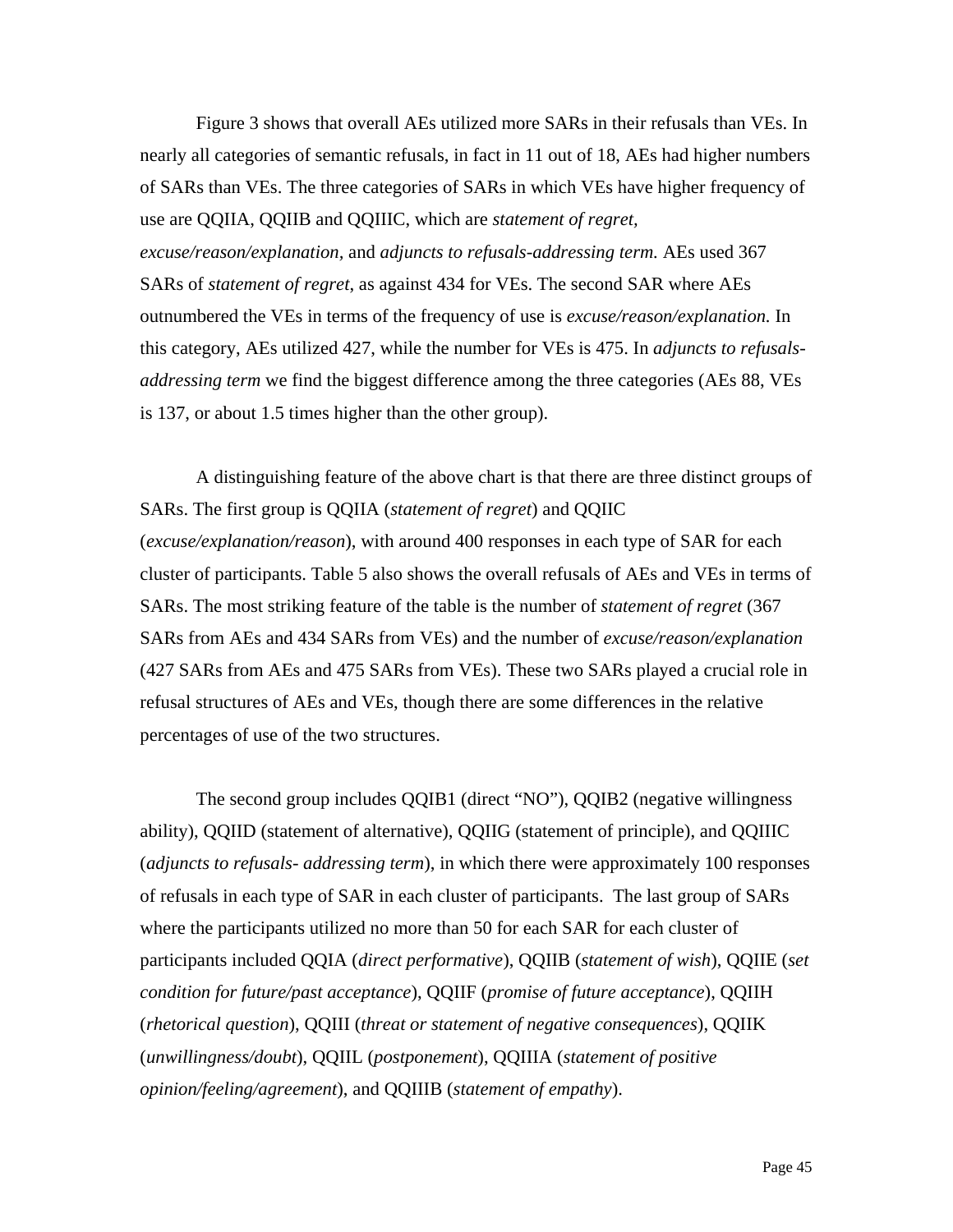The three most striking differences between the two groups of subjects involve the three SARs: *statement of alternative*, *statement of principle* and *adjuncts to refusalsaddressing term*. In *statement of alternative*, AEs utilized 144 SARs, while VEs employed 67 SARs. In *statement of principle*, AEs made use of 117 SARs whereas VEs used only half as many (67). In *adjuncts to refusals-addressing term*, AEs employed 88 SARs, which VEs used twice as many (137 SARs).

Furthermore, the use of "NO" in direct, non-performative sentences is an important feature. Whereas AEs utilized 112 SARs containing the word "NO", VEs recorded just one-sixth of this number (21). And in *adjuncts to refusals-statement of empathy*, AEs used only 3 SARs of this category out of more than 700 hundred total responses from the questionnaires, while VEs used of 15 SARs. The numbers in this category are too small for confident analysis, except in the fact that they are so low in contrast to other SARs.

## **IV.2.Data by social status, social distance, and gender of AEs and VEs: IV.2.1.Social status:**

The following chart is for both female and male participants in the study. The variable of social status was investigated with three levels: low, high and equal status.



**Figure 4: AEs by social status (by interlocutors)** 

- IS: Intimate Same gender
- SS: Stranger Same gender
- AO: Acquaintance Opposite gender
- IO: Intimate Opposite gender
- SO: Stranger Opposite gender
- AS: Acquaintance Same gender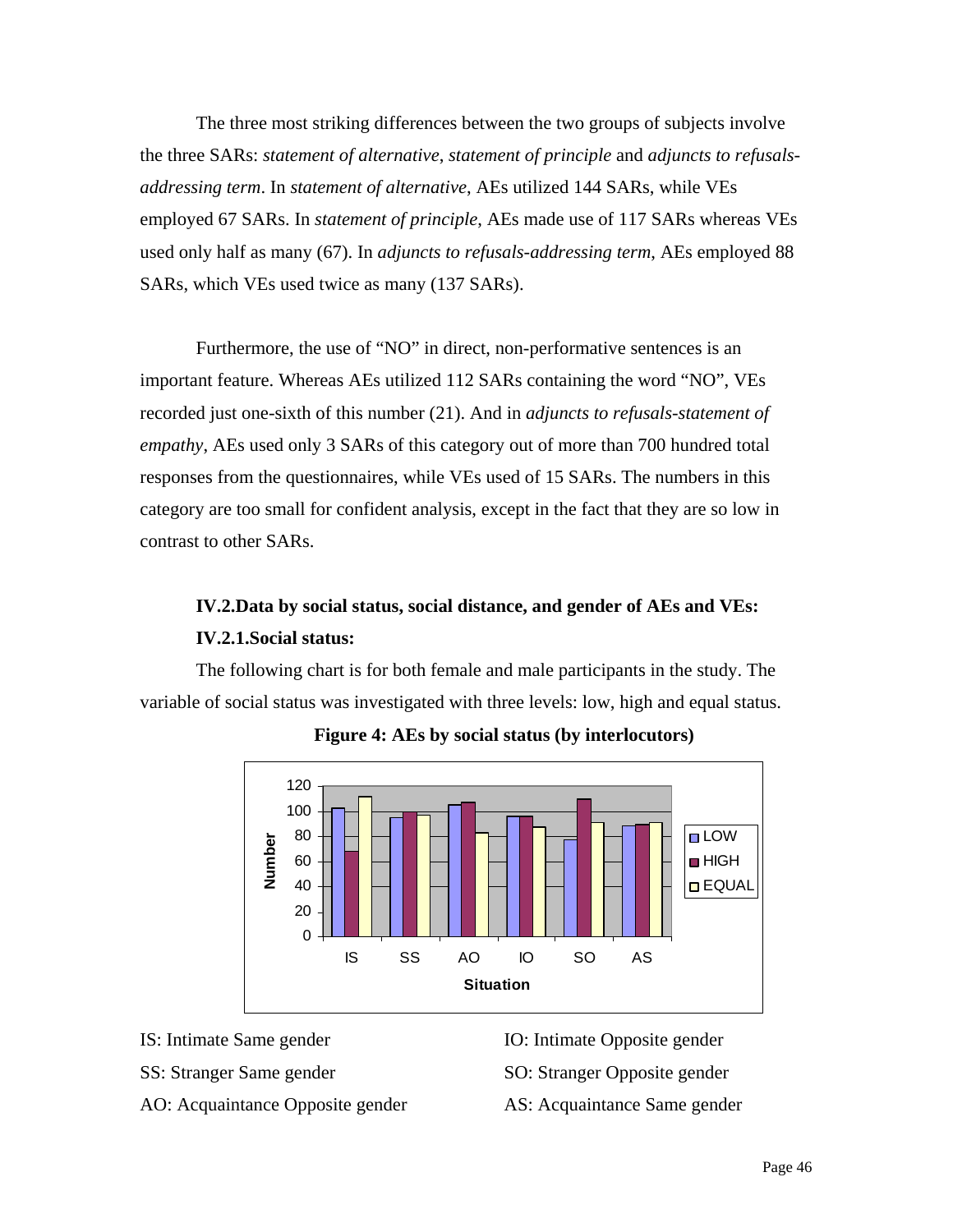Figure 4 shows that AEs use the same number of SARs for refusals to people of low, equal, and high social statuses in the groups of strangers of same gender and acquaintances of the same gender, though with a lower number of SARs for acquaintances of the same gender. The two biggest differences among those groups of responses are found in the intimates of same gender group, and strangers of the opposite gender group. Whereas in the group of intimates of the same gender, refusals to people of high status required the fewest SARs, the group of stranger of the opposite gender employed the most SARs when dealing with people of high status.

| <b>SARs - AEs</b>                                                | <b>Codes</b> | LOW            | <b>EQUAL</b> | <b>HIGH</b> |
|------------------------------------------------------------------|--------------|----------------|--------------|-------------|
| <b>Direct performative</b>                                       | QQIA         | 1              | 0            | 0           |
| Direct non- performative: NO                                     | QQIB1        | 44             | 35           | 33          |
| <b>Direct non- performative: Negative willingness</b><br>ability | QQIB2        | 58             | 45           | 47          |
| <b>Indirect-Statement of regret</b>                              | QQIIA        | 101            | 147          | 119         |
| <b>Indirect-Statement of wish</b>                                | QQIIB        | 3              | 3            | 1           |
| <b>Indirect-Excuse/reason/explanation</b>                        | QQIIC        | 115            | 189          | 123         |
| <b>Indirect-Statement of alternative</b>                         | QQIID        | 51             | 49           | 44          |
| <b>Indirect-Set condition for future/past acceptance</b>         | QQIIE        | 12             | 7            | 2           |
| <b>Indirect-Promise of future acceptance</b>                     | QQIIF        | 13             | 8            | 12          |
| <b>Indirect-Statement of principle</b>                           | QQIIG        | 39             | 15           | 63          |
| <b>Indirect-Rhetorical question</b>                              | QQIIH        | 5              | 4            | 3           |
| <b>Indirect-Threat/statement of negative consequences</b>        | QQIII        | 8              | 3            | 18          |
| <b>Indirect-Restatement</b>                                      | QQIIJ        | 48             | 5            | 10          |
| <b>Indirect-Unwillingness/Doubt</b>                              | QQIIK        | 11             | 13           | 15          |
| <b>Indirect-Postponement</b>                                     | QQIIL        | 12             | 4            | 16          |
| <b>Adjuncts to refusals-Statement of positive</b>                | QQIIIA       |                |              |             |
| opinion/feeling/ agreement                                       | QQIIIB       | 16             | 19           | 14          |
| <b>Adjuncts to refusals-Statement of empathy</b>                 |              | $\overline{2}$ | 1            | 0           |
| <b>Adjuncts to refusals- Addressing term</b>                     | QQIIIC       | 24             | 14           | 50          |

**Table 6: AEs by social status (by SARs)** 

Table 6 shows the number of SARs that AEs employed according to social status. There are a few differences in the ways AEs utilized SARs in their refusal conversations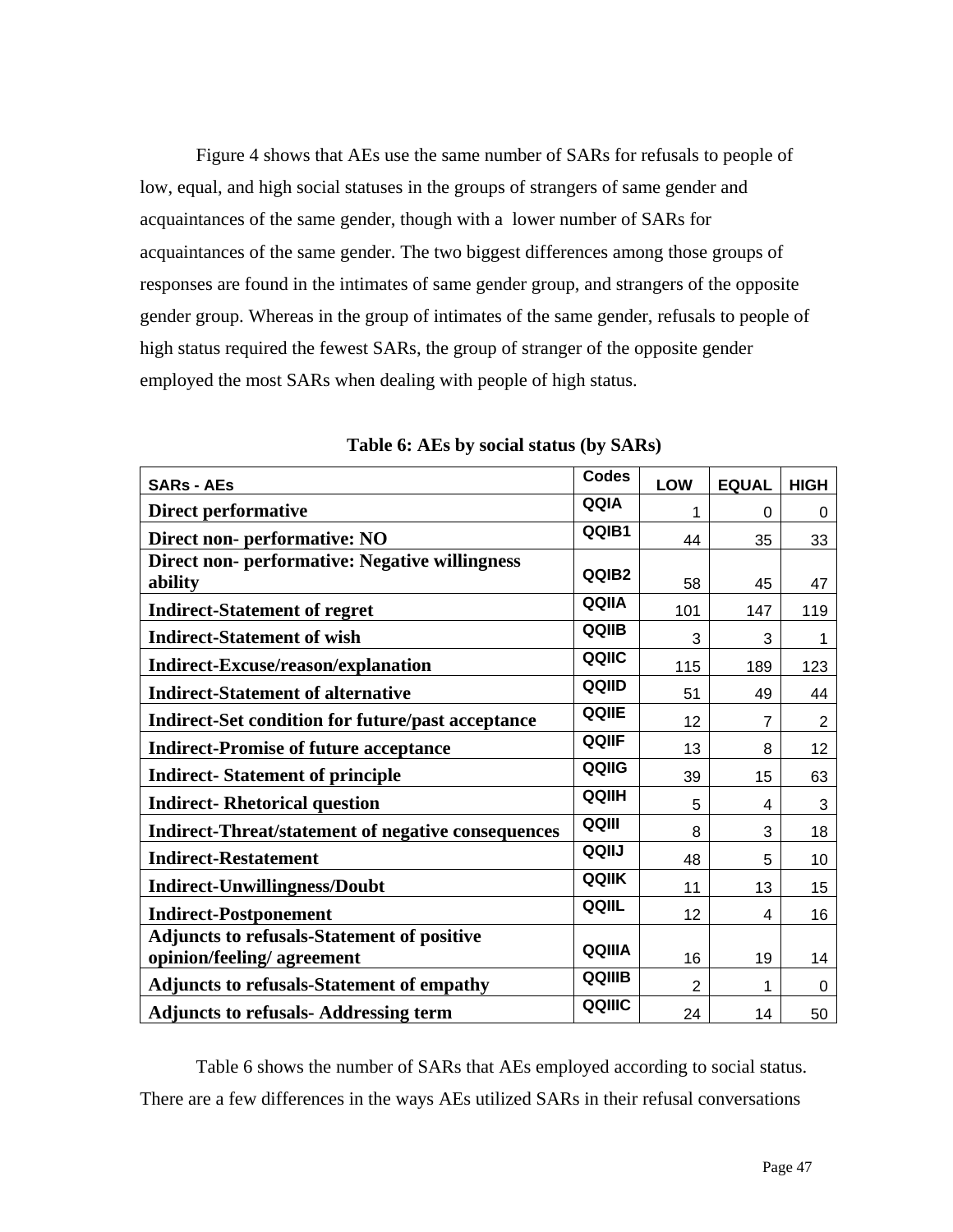with people in different status. AEs employed more SARs of *excuse/reason/explanation* for people of equal status rather than the other two groups: 189 for people of equal status, and 115 and 123 SARs respectively to refuse low and high status people. The situation is similar for the *statement of regret*. AEs employed more SARs of regret to people of equal status than to people of low (101) and high (119) status.

A distinguishing feature of the table is the number of SARs of *statement of principle*. Australians used more SARs of *statement of principle* to refuse people of high status (63) compared to refusals to people of low status and equal status (39 and 15 respectively). With regard to *restatement*, Australians employed a higher number of SARs of this category to people of low status than to people of equal and high status. Whereas refusals to people of low status occupied 48 SARs, the number of SARs of this category is only one tenth (5) and one fifth (10) of the previous figure for refusals to people of equal and high statuses respectively.

There were 50 SARs of *adjuncts to refusals-addressing term* to refuse people of high status, whereas the number for refusals to low status was just 24 SARs, and 14 for refusals to equal status.



**Figure 5: VEs by social status (by interlocutors)** 

- IS: Intimate Same gender
- SS: Stranger Same gender
- AO: Acquaintance Opposite gender
- IO: Intimate Opposite gender
- SO: Stranger Opposite gender
- AS: Acquaintance Same gender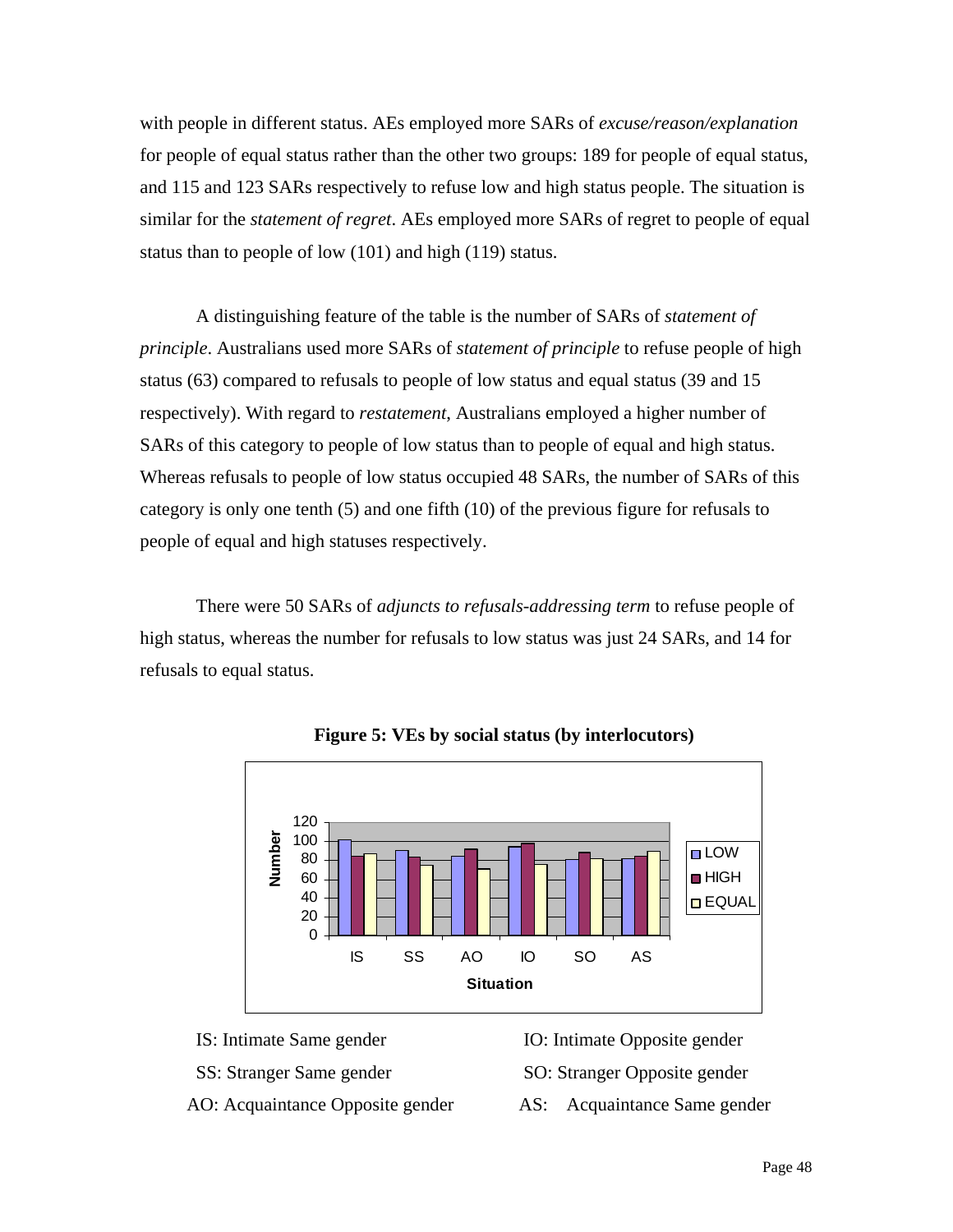Figure 5 indicates that VEs made use of the most SARs when they refused intimates of same gender and intimates of opposite gender. For the former group, VEs employed the highest number of SARs to refuse people of low status. This is the highest number of SARs found for the VEs. On the other hand, strangers of opposite gender and acquaintances of same gender of three social statuses received nearly the same number of SARs from the VEs, with approximately 80 SARs in each category.

| <b>SARs-VEs</b>                                                          | <b>Codes</b> | LOW | <b>EQUAL</b>   | <b>HIGH</b> |
|--------------------------------------------------------------------------|--------------|-----|----------------|-------------|
| <b>Direct performative</b>                                               | QQIA         | 1   | $\Omega$       | $\Omega$    |
| Direct non- performative: NO                                             | QQIB1        | 16  |                | 4           |
| Direct non- performative: Negative willingness<br>ability                | QQIB2        | 48  | 25             | 30          |
| <b>Indirect-Statement of regret</b>                                      | QQIIA        | 125 | 163            | 146         |
| <b>Indirect-Statement of wish</b>                                        | QQIIB        | 2   | 5              | 1           |
| Indirect-Excuse/reason/explanation                                       | QQIIC        | 134 | 208            | 133         |
| <b>Indirect-Statement of alternative</b>                                 | QQIID        | 19  | 28             | 20          |
| Indirect-Set condition for future/past acceptance                        | QQIIE        | 9   | 1              | 1           |
| <b>Indirect-Promise of future acceptance</b>                             | QQIIF        | 12  | $\overline{2}$ | 14          |
| <b>Indirect-Statement of principle</b>                                   | QQIIG        | 18  | 8              | 39          |
| <b>Indirect- Rhetorical question</b>                                     | QQIIH        | 12  | 4              | 5           |
| Indirect-Threat/statement of negative<br>consequences                    | QQIII        | 9   | 3              | 7           |
| <b>Indirect-Restatement</b>                                              | QQIIJ        | 37  | 4              | 15          |
| Indirect-Unwillingness/Doubt                                             | <b>QQIIK</b> | 13  | $\overline{2}$ | 7           |
| <b>Indirect-Postponement</b>                                             | QQIIL        | 7   | 3              | 12          |
| Adjuncts to refusals-Statement of positive<br>opinion/feeling/ agreement | QQIIIA       | 10  | 12             | 12          |
| Adjuncts to refusals-Statement of empathy                                | QQIIIB       | 5   | 4              | 6           |
| Adjuncts to refusals- Addressing term                                    | QQIIIC       | 55  | 5              | 77          |

**Table 7: VEs by social status (by SARs)** 

Table 7 shows the number of SARs for each category of SAR used by Vietnamese participants when they refused their conversation partners in terms of three levels of social status. Among the differences between the three social statuses, the most distinctive is the direct, non-performative "NO". While refusals to people of low status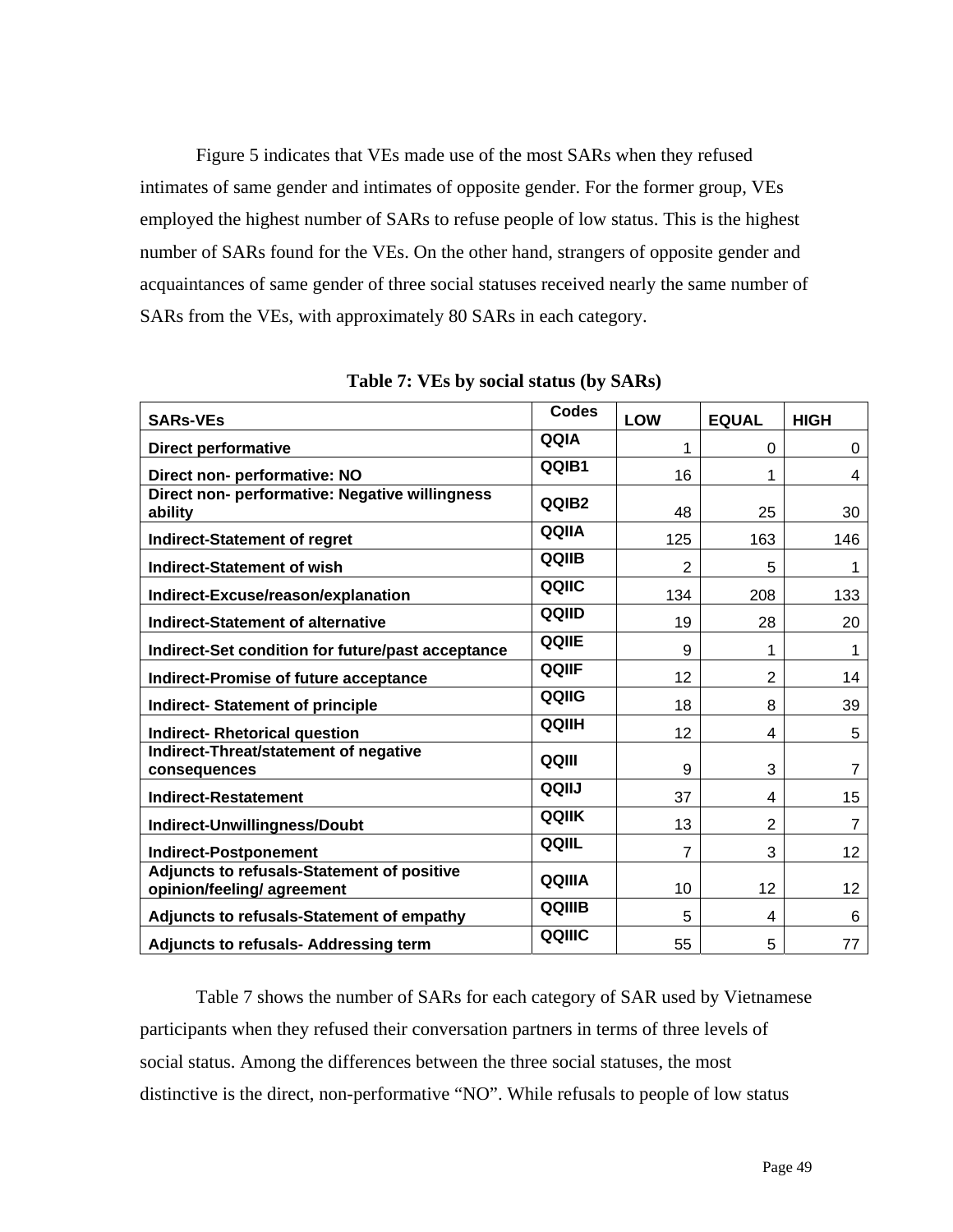occupies 16 SARs for this category, the numbers of SARs for refusals to people of equal and high status are 1 and 4 respectively, which is low compared to the other group. These numbers are small and should be treated with caution. Another difference among these SARs is that refusals to people of equal status accounted for 208 SARs of *excuse/reason/explanation*. These numbers for refusals to people of low and high status are only 134 and 133 respectively.

There were 37 SARs of *restatement* to people of low status , while the figures for refusals to equal and high status were only 4 and 15 respectively. Finally, with the use of *adjuncts to refusals-addressing terms* when refusing, people of high status received the most SARs of category with (77), whereas the numbers for refusals of low and equal status are 55 and 5 respectively. It is noticeable that the number of SARs of *adjuncts to refusals-addressing term* for people of equal status is extremely low in comparison with the other two groups.

| <b>Social status</b>     | <b>LOW</b> |     | <b>HIGH</b> |           | <b>EQUAL</b>                 |           |
|--------------------------|------------|-----|-------------|-----------|------------------------------|-----------|
| <b>Participants</b>      | <b>AUS</b> | VN  | <b>AUS</b>  | <b>VN</b> | <b>AUS</b>                   | <b>VN</b> |
| IS                       | 102        | 101 | 68          | 84        | 112                          | 87        |
| SS                       | 95         | 90  | 100         | 83        | 97                           | 74        |
| <b>AO</b>                | 105        | 84  | 107         | 92        | 83                           | 70        |
| IО                       | 96         | 94  | 96          | 98        | 87                           | 76        |
| <b>SO</b>                | 77         | 81  | 110         | 88        | 91                           | 82        |
| <b>AS</b>                | 88         | 82  | 89          | 84        | 91                           | 89        |
| <b>Total</b>             | 563        | 532 | 570         | 529       | 561                          | 478       |
| IS: Intimate Same gender |            |     | IO:         |           | IO: Intimate Opposite gender |           |

**Table 8: AEs and VEs by social status (by interlocutors)** 

SS: Stranger Same gender

SO: Stranger Opposite gender

AO: Acquaintance Opposite gender

AS: Acquaintance Same gender

Table 8 shows the number of SARs used by AEs and VEs by social status. In groups, AEs and VEs utilized similar numbers of SARs in their refusals. The groups that show different patterns of SARs are used with acquaintances of opposite gender of low status (105 SARs for AEs and 84 SARs for VEs), and acquaintances of opposite gender at high status (107 SARs for AEs and 92 SARs for VEs). The third group of people that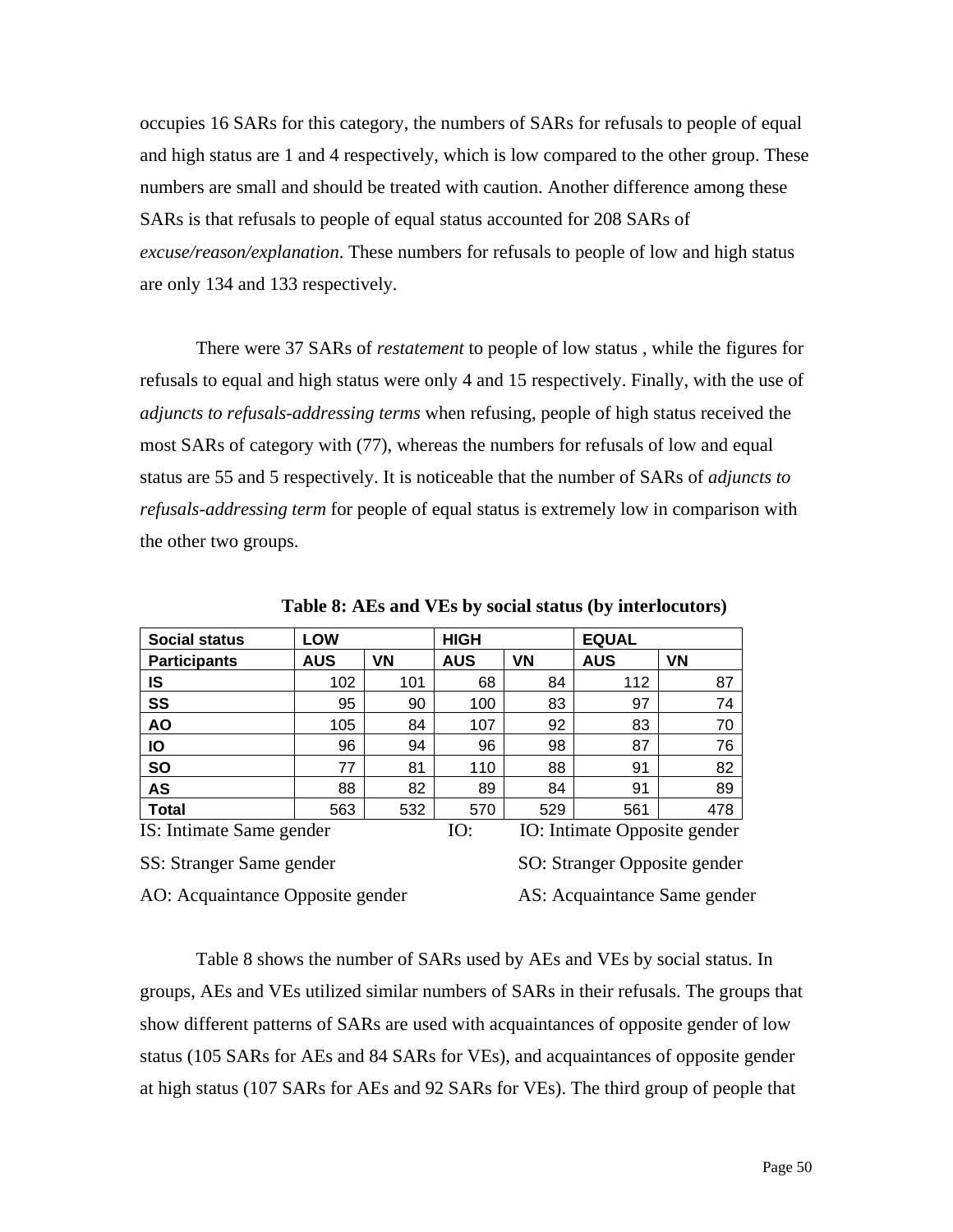received different numbers of responses from AEs and VEs is strangers of the opposite gender (110 SARs for the former cluster and 88 SARs for the latter cluster). Finally, intimates of same gender of equal status record 112 SARs for AEs and 87 SARs for VEs.

Overall, AEs utilized nearly the same number of SARs across the three levels of social status (563, 570, and 561). Therefore, AEs do not have clear preferences by social status. VEs, on the other hand, varied the total number of semantic formulae when they refused different people from different social status, with distinctive behaviours to people of equal status. The three figures for the low, high and equal statuses are 532, 529 and 478 respectively.

| <b>SARs</b>                                                                     | <b>Codes</b>  | <b>LOW</b>     |                | <b>EQUAL</b>   |                | <b>HIGH</b>    |                |  |
|---------------------------------------------------------------------------------|---------------|----------------|----------------|----------------|----------------|----------------|----------------|--|
|                                                                                 |               | <b>AEs</b>     | <b>VEs</b>     | <b>AEs</b>     | <b>VEs</b>     | <b>AEs</b>     | <b>VEs</b>     |  |
| <b>Direct performative</b>                                                      | QQIA          | 1              | 1              | $\Omega$       | 0              | $\Omega$       | 0              |  |
| Direct non- performative: NO                                                    | QQIB1         | 44             | 16             | 35             | 1              | 33             | 4              |  |
| Direct non- performative: Negative<br>willingness ability                       | QQIB2         | 58             | 48             | 45             | 25             | 47             | 30             |  |
| <b>Indirect-Statement of regret</b>                                             | QQIIA         | 101            | 125            | 147            | 163            | 119            | 146            |  |
| <b>Indirect-Statement of wish</b>                                               | QQIIB         | 3              | $\overline{2}$ | 3              | 5              | 1              | 1              |  |
| Indirect-Excuse/reason/explanation                                              | QQIIC         | 115            | 134            | 189            | 208            | 123            | 133            |  |
| <b>Indirect-Statement of alternative</b>                                        | QQIID         | 51             | 19             | 49             | 28             | 44             | 20             |  |
| Indirect-Set condition for future/past<br>acceptance                            | QQIIE         | 12             | 9              | $\overline{7}$ | 1              | $\overline{2}$ | 1              |  |
| <b>Indirect-Promise of future</b><br>acceptance                                 | QQIIF         | 13             | 12             | 8              | $\overline{2}$ | 12             | 14             |  |
| <b>Indirect- Statement of principle</b>                                         | QQIIG         | 39             | 18             | 15             | 8              | 63             | 39             |  |
| <b>Indirect- Rhetorical question</b>                                            | QQIIH         | 5              | 12             | 4              | 4              | 3              | 5              |  |
| Indirect-Threat/statement of negative<br>consequences                           | QQIII         | 8              | 9              | 3              | 3              | 18             | $\overline{7}$ |  |
| <b>Indirect-Restatement</b>                                                     | QQIIJ         | 48             | 37             | 5              | 4              | 10             | 15             |  |
| Indirect-Unwillingness/Doubt                                                    | QQIIK         | 11             | 13             | 13             | $\overline{2}$ | 15             | $\overline{7}$ |  |
| <b>Indirect-Postponement</b>                                                    | QQIIL         | 12             | $\overline{7}$ | 4              | 3              | 16             | 12             |  |
| <b>Adjuncts to refusals-Statement of</b><br>positive opinion/feeling/ agreement | QQIIIA        | 16             | 10             | 19             | 12             | 14             | 12             |  |
| <b>Adjuncts to refusals-Statement of</b><br>empathy                             | <b>QQIIIB</b> | $\overline{2}$ | 5              | 1              | 4              | $\Omega$       | 6              |  |
| <b>Adjuncts to refusals- Addressing</b><br>term                                 | QQIIIC        | 24             | 55             | 14             | 5              | 50             | 77             |  |

**Table 9: AEs-VEs by social distance (by SARs)**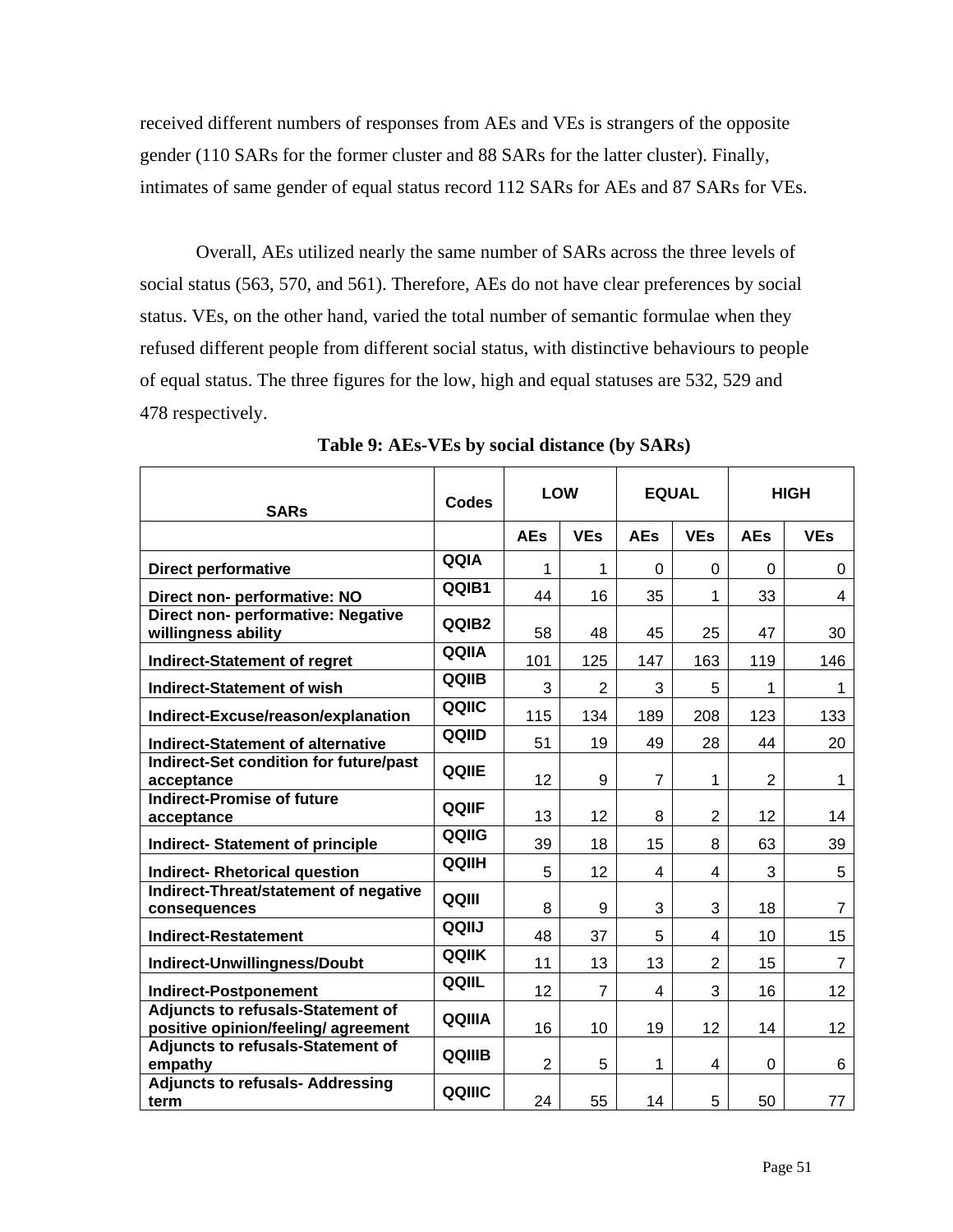Table 9 describes the number of SARs across the three levels of social status. A comparison between the two groups showed that AEs employed a much larger number of the word "NO" in their refusals than VEs. The number of the word "NO" in their refusals for AEs is 5 times higher than that for VEs

With regard to *statement of alternative*, AEs employed roughly three times more statements of this kind than VEs across three levels of social status. For example, while AEs employed 51 SARs of *statement of alternative* when they refused people of low status, the figure for VEs is only 19 statements. The same situation was found in the *statement of principle*, where AEs utilized approximately 3 times more SARs than VEs.







EO: Equal social status Opposite gender ES: Equal social status Same gender HS: High social status Same gender

Figure 6 illustrates different patterns in responses of refusals to people in terms of social distance by AEs. For people of equal status and of opposite gender, there was little difference between the three groups of intimates, acquaintances, and strangers. There are approximately 90 SARs for each group. On the other hand, the most fluctuating patterns in terms of the number of SARs were found in refusals of AEs to people of high status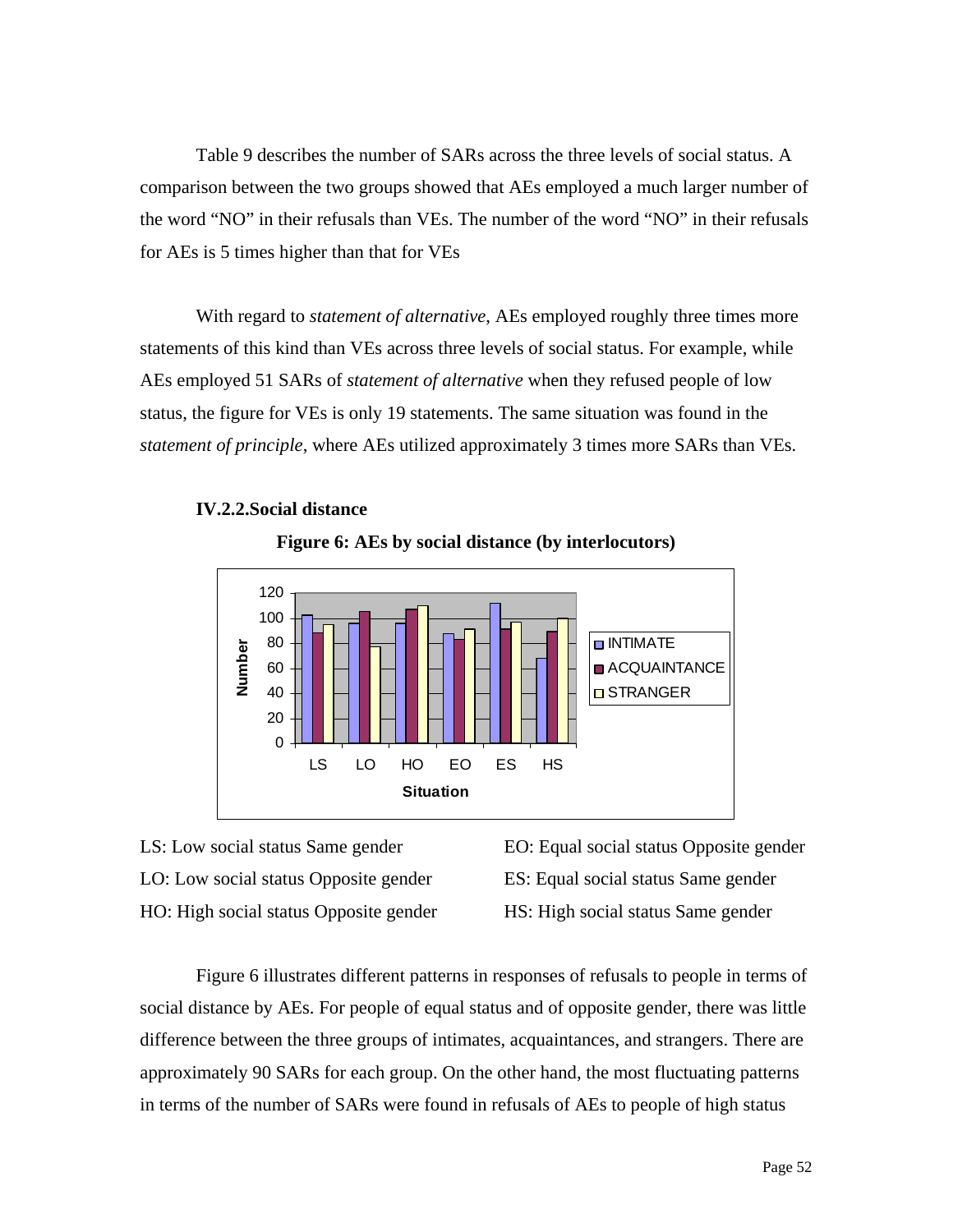and of same gender. The highest number of SARs was found in the refusals to people of high status and of opposite gender, and the lowest in the refusals to people of high status and of same gender.

| <b>SARs-AEs</b>                                                                 | <b>Codes</b> | <b>INTIMATE</b> | <b>ACQUAINTANCE STRANGER</b> |                |
|---------------------------------------------------------------------------------|--------------|-----------------|------------------------------|----------------|
| <b>Direct performative</b>                                                      | QQIA         | 0               | 0                            | 1              |
| Direct non- performative: NO                                                    | QQIB1        | 36              | 35                           | 41             |
| Direct non- performative: Negative<br>willingness ability                       | QQIB2        | 55              | 48                           | 47             |
| <b>Indirect-Statement of regret</b>                                             | QQIIA        | 88              | 135                          | 144            |
| <b>Indirect-Statement of wish</b>                                               | QQIIB        | $\overline{2}$  | $\overline{2}$               | 3              |
| Indirect-Excuse/reason/explanation                                              | QQIIC        | 160             | 173                          | 94             |
| <b>Indirect-Statement of alternative</b>                                        | QQIID        | 43              | 52                           | 49             |
| Indirect-Set condition for future/past<br>acceptance                            | <b>QQIIE</b> | 17              | 3                            | $\mathbf 1$    |
| <b>Indirect-Promise of future</b><br>acceptance                                 | QQIIF        | 22              | 7                            | 4              |
| <b>Indirect- Statement of principle</b>                                         | QQIIG        | 15              | 16                           | 86             |
| <b>Indirect- Rhetorical question</b>                                            | QQIIH        | 4               | 5                            | 3              |
| Indirect-Threat/statement of negative<br>consequences                           | QQIII        | 5               | 14                           | 10             |
| <b>Indirect-Restatement</b>                                                     | QQIIJ        | 8               | 38                           | 17             |
| Indirect-Unwillingness/Doubt                                                    | QQIIK        | 16              | 12                           | 11             |
| <b>Indirect-Postponement</b>                                                    | QQIIL        | 25              | 4                            | 3              |
| <b>Adjuncts to refusals-Statement of</b><br>positive opinion/feeling/ agreement | QQIIIA       | 20              | 9                            | 20             |
| <b>Adjuncts to refusals-Statement of</b><br>empathy                             | QQIIIB       | 0               | 1                            | $\overline{2}$ |
| <b>Adjuncts to refusals- Addressing</b><br>term                                 | QQIIIC       | 45              | 9                            | 34             |

**Table 10: AEs by social distance (by SARs)** 

Table 10 describes the number of SARs categorized on the three levels of social distance. AEs used the most SARs *of statement of regret* to refuse strangers (144 statements), while the respective figures for intimates and acquaintances are 88 and 135. In contrast, the number of *excuse/reason/explanation* that AEs used to refuse strangers accounts for the lowest figure (94 SARs), while for intimates and acquaintances, the numbers are nearly double, at 160 phrases and 173 phrases respectively.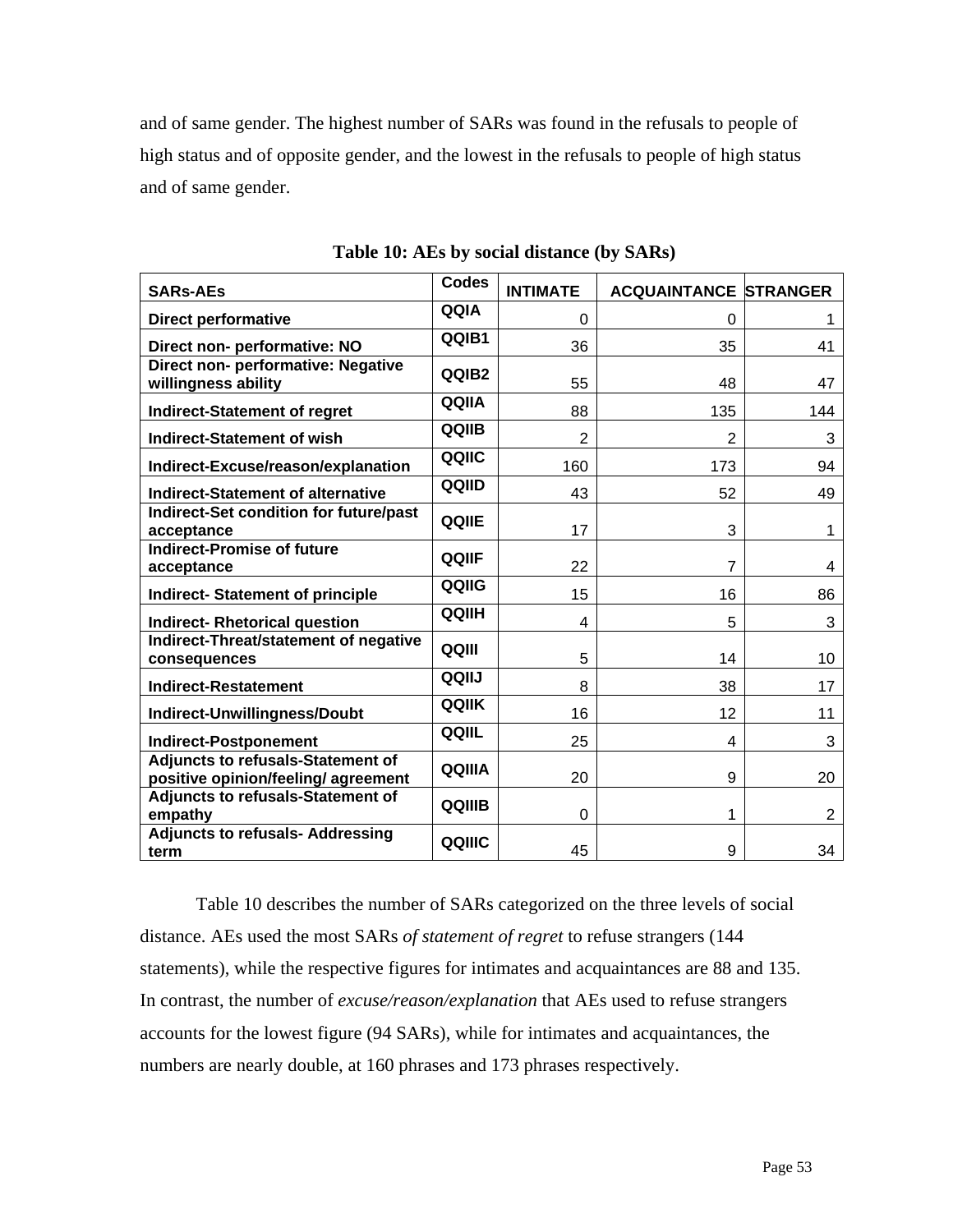AEs also utilized the most SARs of *set condition for future/past acceptance* when they refused intimates, in this case are usually their children, with 17 SARs, whereas refusals to acquaintances and strangers account for only 3 and 1 SARs respectively. Conversely, AEs employed the highest number of SARs of *statement of principle* when they refused strangers (with 86 SARs). Intimates and acquaintances account for only one fifth of the above figure (15 and 16 SARs respectively).

With regard to SARs of *postponement*, AEs used the highest number of SARs (25 SARs) to refuse intimates, while the figures for refusals to acquaintances and strangers were very low(4 and 3 SARs respectively). Finally, AEs used a high number of *adjuncts to refusals-addressing terms* when they refused intimates and strangers (45 and 34 phrases respectively). On the other hand, the number of *adjuncts to refusasl-addressing term* that AEs employed to refuse acquaintances is very limited (9).



**Figure 7: VEs by social distance (by interlocutors)** 

- LS: Low social status Same gender LO: Low social status Opposite gender HO: High social status Opposite gender
- EO: Equal social status Opposite gender

ES: Equal social status Same gender

HS: High social status Same gender

Figure 7 describes the number of SARs found in refusals used by VEs. The three groups of people that received nearly equal numbers of SARs among the three types of social distance are people of low status and of opposite gender, people of high status and of opposite gender, people of high status and same gender.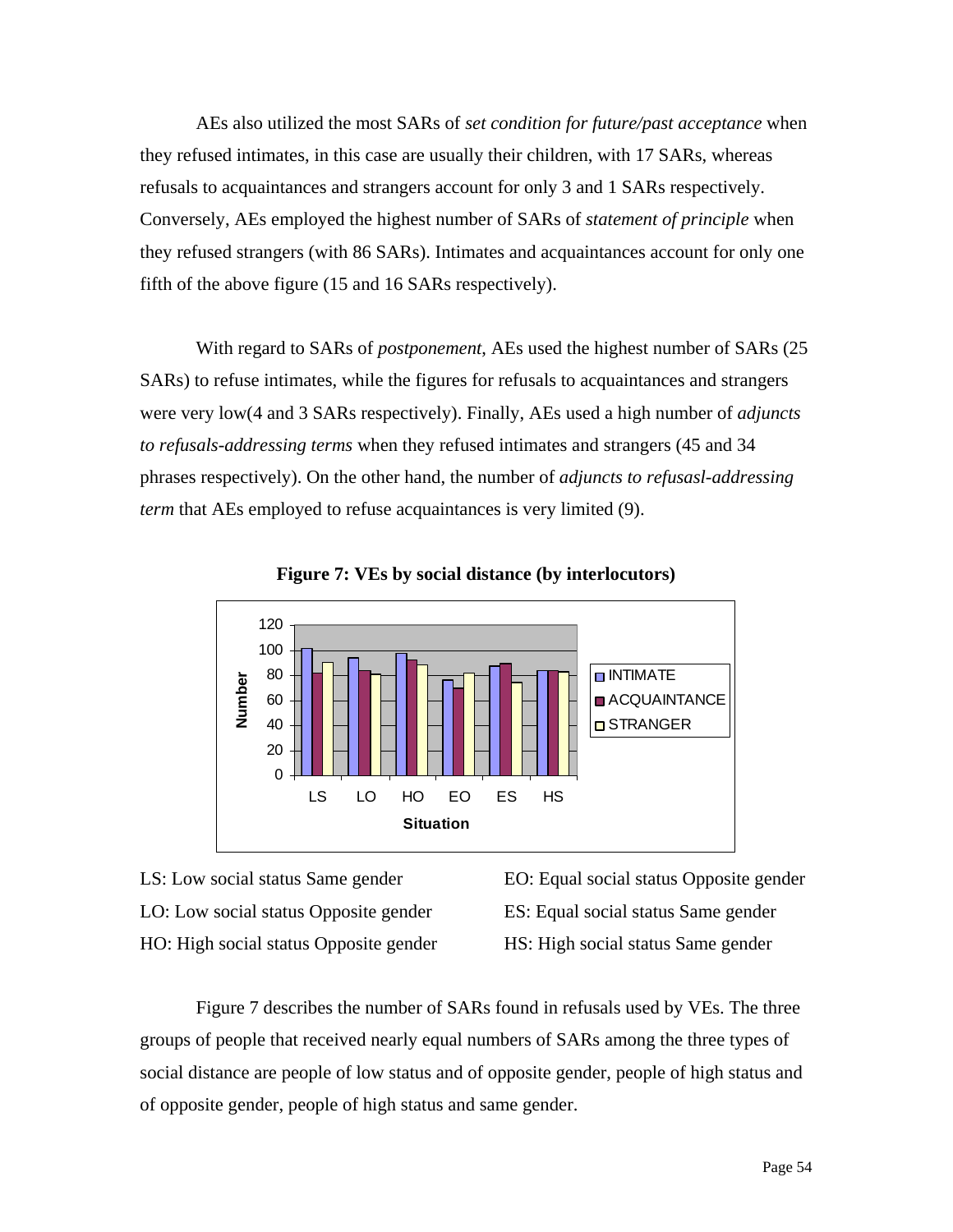| <b>SARs-VEs</b>                                                                 | <b>Codes</b>      | <b>INTIMATE</b> | <b>ACQUAINTANCE</b> | <b>STRANGER</b> |
|---------------------------------------------------------------------------------|-------------------|-----------------|---------------------|-----------------|
| <b>Direct performative</b>                                                      | QQIA              | $\Omega$        | 0                   |                 |
| Direct non- performative: NO                                                    | QQIB1             | 8               | 8                   | 5               |
| Direct non- performative: Negative<br>willingness ability                       | QQIB <sub>2</sub> | 28              | 39                  | 36              |
| <b>Indirect-Statement of regret</b>                                             | QQIIA             | 102             | 166                 | 166             |
| <b>Indirect-Statement of wish</b>                                               | QQIIB             | $\overline{2}$  | 4                   | $\overline{2}$  |
| Indirect-Excuse/reason/explanation                                              | QQIIC             | 183             | 176                 | 116             |
| <b>Indirect-Statement of alternative</b>                                        | QQIID             | 30              | 18                  | 19              |
| Indirect-Set condition for future/past<br>acceptance                            | QQIIE             | 8               | $\overline{2}$      | 1               |
| <b>Indirect-Promise of future acceptance</b>                                    | QQIIF             | 25              | $\overline{2}$      | 1               |
| <b>Indirect- Statement of principle</b>                                         | QQIIG             | $\overline{2}$  | 9                   | 54              |
| <b>Indirect- Rhetorical question</b>                                            | <b>QQIIH</b>      | $\overline{7}$  | $\overline{7}$      | 7               |
| Indirect-Threat/statement of negative<br>consequences                           | QQIII             | 5               | 4                   | 10              |
| <b>Indirect-Restatement</b>                                                     | QQIIJ             | 10              | 22                  | 24              |
| Indirect-Unwillingness/Doubt                                                    | QQIIK             | 6               | 6                   | 10              |
| <b>Indirect-Postponement</b>                                                    | QQIIL             | 18              | 4                   | 0               |
| <b>Adjuncts to refusals-Statement of</b><br>positive opinion/feeling/ agreement | QQIIIA            | 9               | 15                  | 10              |
| <b>Adjuncts to refusals-Statement of</b><br>empathy                             | QQIIIB            | 4               | 5                   | 6               |
| <b>Adjuncts to refusals- Addressing term</b>                                    | QQIIIC            | 93              | 14                  | 30              |

#### **Table 11: VEs by social distance (by SARs)**

Table 11 describes the number of SARs that VEs employed categorized according to social distance. There are some variations in the number of the following SARs. In *statement of regret*, VEs used the same number of SARs when they refused acquaintances and strangers (166 SARs each), whereas the number of SARs of refusals to intimates is only two-thirds of this figure. As to *excuse/reason/explanation*, VEs utilized more SARs of this category when they refused intimates and acquaintances rather strangers. The first two groups recorded 183 and 176 SARs of *excuse/ reason/ explanation* each, whereas the last group just had two-thirds of that figure (116).

VEs employed many more SARs of *promise of future acceptance* when they refused intimates than the other two groups. VEs used up to 25 SARs to refuse this group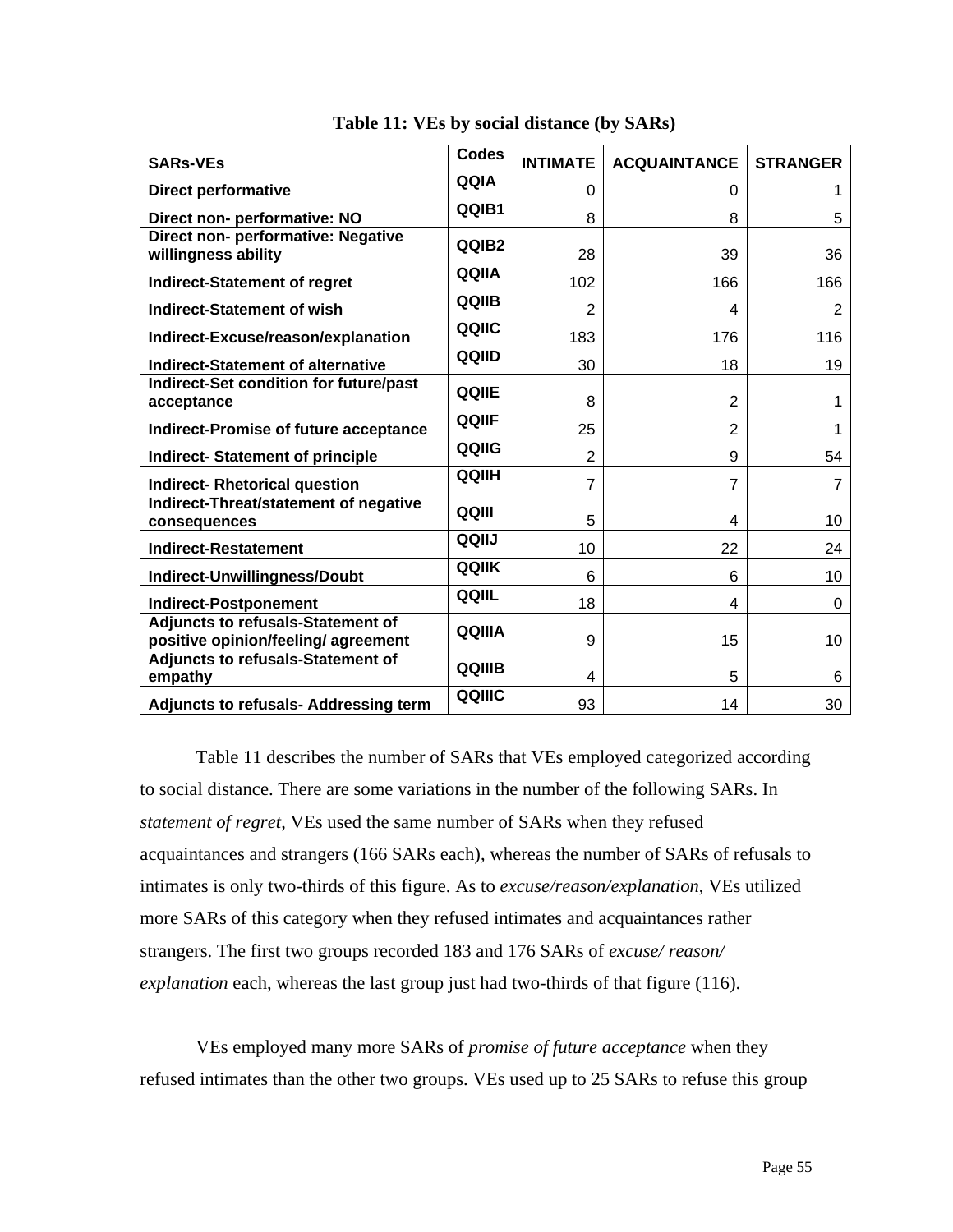of people whereas the other two groups just recorded 1 and 2 SARs respectively. *Statement of principle* reverses these results. VEs used 54 SARs of this kind to refuse strangers, while they just employed 2 and 9 SARs of this kind to refuse intimates and acquaintances respectively.

VEs used 18 statements of *postponement* to refuse intimates, while they just utilized 4 statements of this kind with acquaintances, and none with strangers. And finally, VEs used a large number of *adjuncts to refusals- addressing term* to refuse intimates (93 phrases), whereas they just employed one fifth and one third of the above figure to refuse acquaintances (14) and strangers (30) respectively.

| <b>Social distance</b> | <b>INTIMATE</b> |            |            | <b>ACQUAINTANCE</b> | <b>STRANGER</b> |            |  |
|------------------------|-----------------|------------|------------|---------------------|-----------------|------------|--|
| <b>Participants</b>    | <b>AEs</b>      | <b>VEs</b> | <b>AEs</b> | <b>VEs</b>          | <b>AEs</b>      | <b>VEs</b> |  |
| LS                     | 102             | 101        | 88         | 82                  | 95              | 90         |  |
| LO                     | 96              | 94         | 105        | 84                  | 77              | 81         |  |
| HO                     | 96              | 98         | 107        | 92                  | 110             | 88         |  |
| EO                     | 87              | 76         | 83         | 70                  | 91              | 82         |  |
| <b>ES</b>              | 112             | 87         | 91         | 89                  | 97              | 74         |  |
| <b>HS</b>              | 68              | 84         | 89         | 84                  | 100             | 83         |  |
| <b>Total</b>           | 561             | 540        | 563        | 501                 | 570             | 498        |  |

**Table 12: AEs-VEs by social distance (by interlocutors)** 

LS: Low social status Same gender

EO: Equal social status Opposite gender

LO: Low social status Opposite gender HO: High social status Opposite gender ES: Equal social status Same gender HS: High social status Same gender

Table 12 describes the number of SARs in terms of social distance for AEs and VEs. There are four groups of subjects whose refusals are different according to the variable of social distance of intimates, acquaintances, and strangers. The first group is refusals to people of equal status and of same gender. Whereas AEs employed 112 SARs for this category of refusals, the number for VEs is 87. The second group is refusals to people of low status and of opposite gender. While AEs utilized 105 SARs in their refusals to this category of people, VEs used 84 SARs. The last group of note is the group of subjects of high status and of opposite gender. The number of SARs that AEs used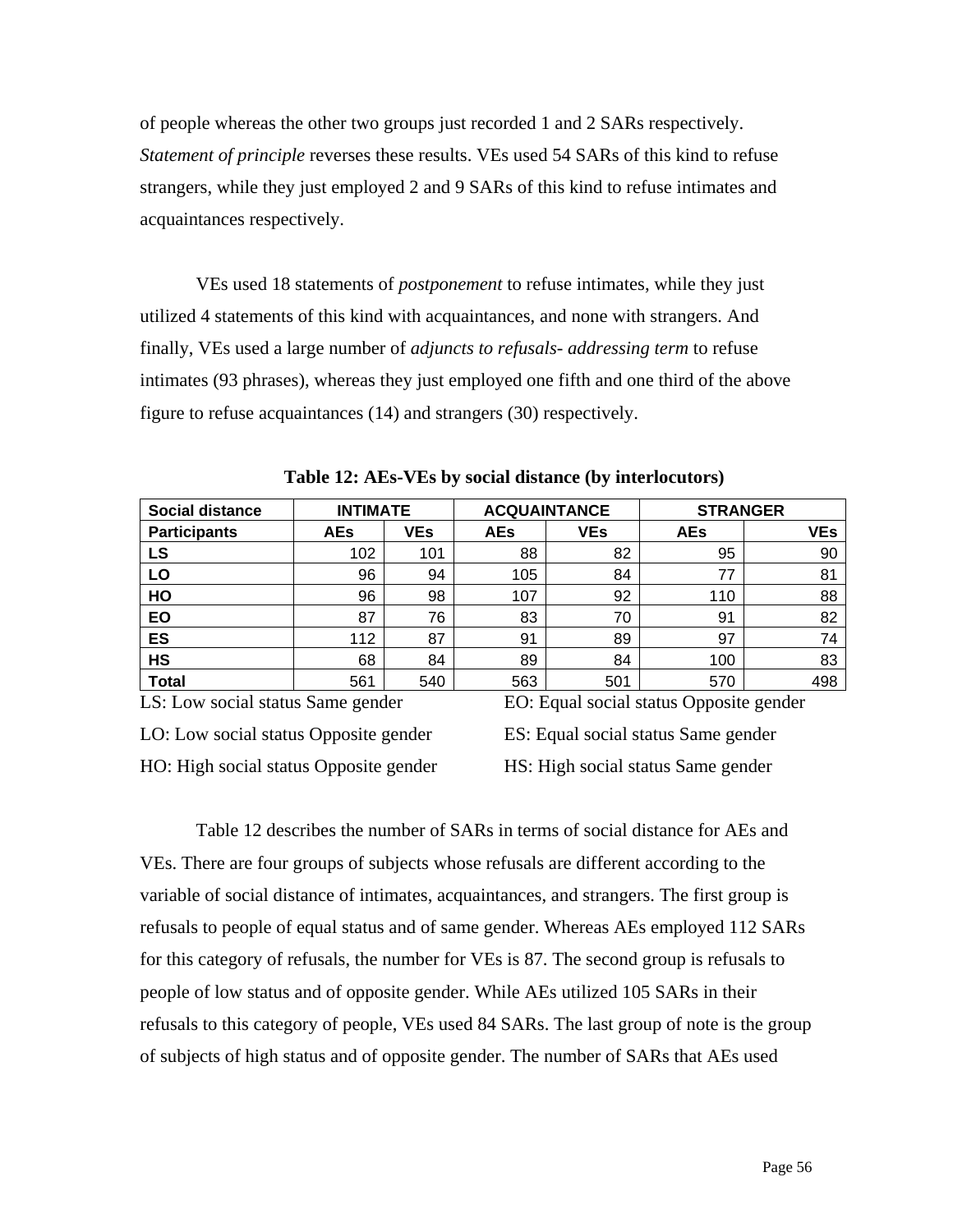when dealing with this category of people is 110, while the number for VEs is 88. In the remaining categories, AEs and VEs all have the same number of SARs in their refusals.

Overall, AEs used nearly the same number of SARs when they communicated with the three groups: intimates, acquaintances, and strangers. The number is between 561 and 570. On the other hand, VEs employed a higher number of SARs when they refused intimates. Whereas VEs utilized 540 SARs to refuse intimates, the figures for acquaintances and strangers are 501 and 498 respectively. Overall, the number of SARs used by AEs is slightly higher than by VEs.

| <b>SARs</b>                                                                        | Codes        | <b>INTIMATE</b> |                | <b>ACQUAINTANC</b><br>Е |                | <b>STRANGER</b> |                |
|------------------------------------------------------------------------------------|--------------|-----------------|----------------|-------------------------|----------------|-----------------|----------------|
|                                                                                    |              | <b>AEs</b>      | <b>VEs</b>     | <b>AEs</b>              | <b>VEs</b>     | <b>AEs</b>      | <b>VEs</b>     |
| <b>Direct performative</b>                                                         | QQIA         | $\Omega$        | $\Omega$       | $\Omega$                | 0              | 1               | 1              |
| Direct non- performative: NO                                                       | QQIB1        | 36              | 8              | 35                      | 8              | 41              | 5              |
| Direct non- performative: Negative<br>willingness ability                          | QQIB2        | 55              | 28             | 48                      | 39             | 47              | 36             |
| <b>Indirect-Statement of regret</b>                                                | QQIIA        | 88              | 102            | 135                     | 166            | 144             | 166            |
| <b>Indirect-Statement of wish</b>                                                  | QQIIB        | $\overline{2}$  | $\overline{2}$ | $\overline{2}$          | 4              | 3               | $\overline{2}$ |
| Indirect-<br><b>Excuse/reason/explanation</b>                                      | QQIIC        | 160             | 183            | 173                     | 176            | 94              | 116            |
| <b>Indirect-Statement of alternative</b>                                           | QQIID        | 43              | 30             | 52                      | 18             | 49              | 19             |
| <b>Indirect-Set condition for</b><br>future/past acceptance                        | QQIIE        | 17              | 8              | 3                       | 2              | 1               | 1              |
| <b>Indirect-Promise of future</b><br>acceptance                                    | <b>QQIIF</b> | 22              | 25             | $\overline{7}$          | $\overline{2}$ | 4               | 1              |
| <b>Indirect- Statement of principle</b>                                            | QQIIG        | 15              | $\overline{2}$ | 16                      | 9              | 86              | 54             |
| <b>Indirect- Rhetorical question</b>                                               | QQIIH        | 4               | $\overline{7}$ | 5                       | 7              | 3               | $\overline{7}$ |
| Indirect-Threat/statement of<br>negative consequences                              | QQIII        | 5               | 5              | 14                      | 4              | 10              | 10             |
| <b>Indirect-Restatement</b>                                                        | QQIIJ        | 8               | 10             | 38                      | 22             | 17              | 24             |
| Indirect-Unwillingness/Doubt                                                       | QQIIK        | 16              | 6              | 12                      | 6              | 11              | 10             |
| <b>Indirect-Postponement</b>                                                       | QQIIL        | 25              | 18             | 4                       | 4              | 3               | 0              |
| <b>Adjuncts to refusals-Statement of</b><br>positive opinion/feeling/<br>agreement | QQIIIA       | 20              | 9              | 9                       | 15             | 20              | 10             |
| <b>Adjuncts to refusals-Statement of</b><br>empathy                                | QQIIIB       | 0               | 4              | $\mathbf{1}$            | 5              | $\overline{2}$  | 6              |
| <b>Adjuncts to refusals- Addressing</b><br>term                                    | QQIIIC       | 45              | 93             | 9                       | 14             | 34              | 30             |

**Table 13: AEs-VEs by social distance (by SARs)**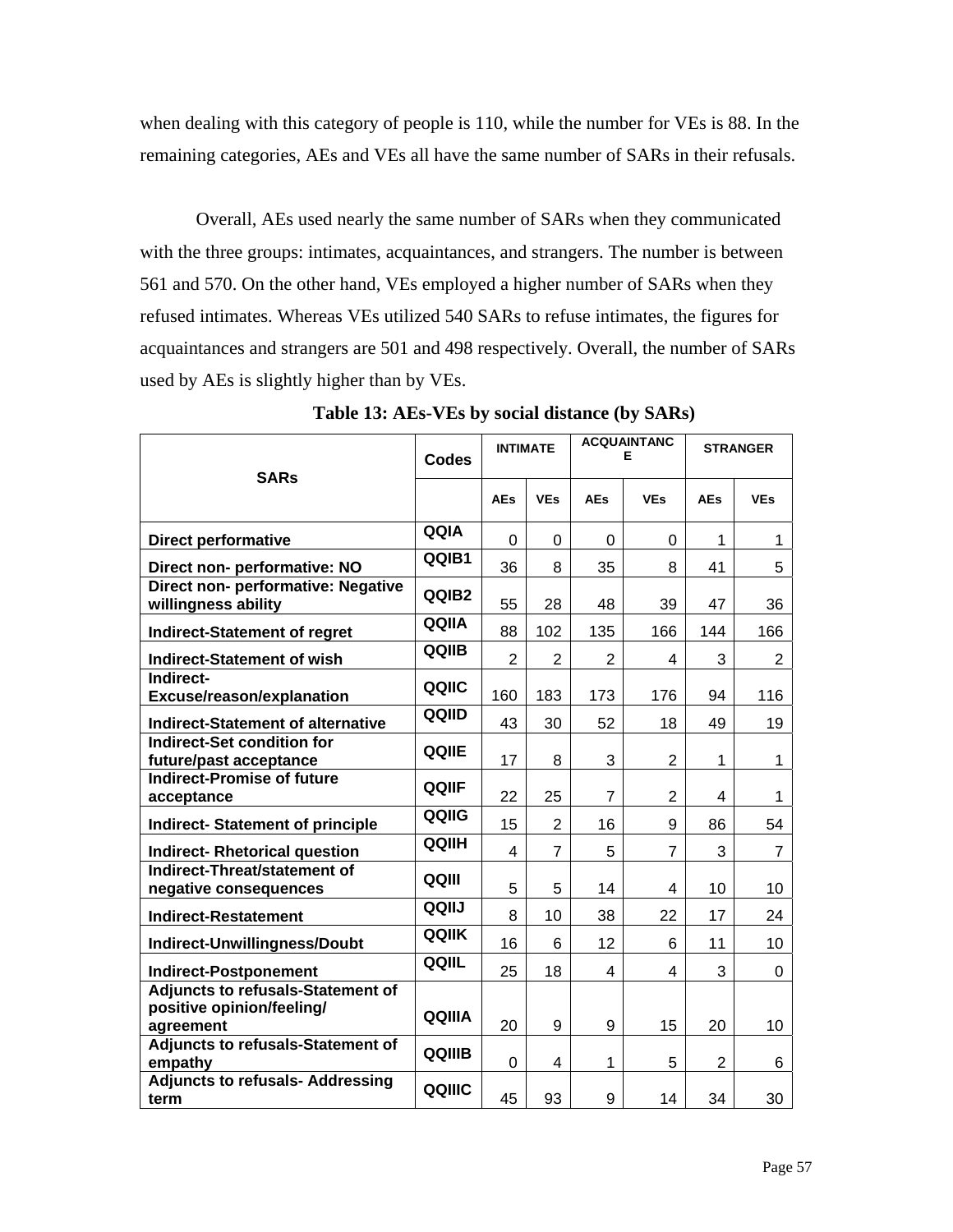Table 13 illustrates the number of SARs across social distances among the two groups. A distinguishing feature of the table is the frequency of the word "NO" in refusal sentences across the three levels of social distance. AEs employed approximately five times more instances of "NO" than VEs, who are less used to the direct performative use of saying "NO". Another difference between the two groups of speakers is the use of *statement of principle*, which AEs used three times more than VEs. Finally, AEs utilized more than twice as many *adjuncts to refusals-addressing term* in their refusals in comparison to VEs.

#### **IV.2.3.Gender**



**Figure 8: AEs by gender (by interlocutors)** 

LI: Low social status Intimate LS: Low social status Stranger LA: Low social status Acquaintance HA: High social status Acquaintance

ES: Equal social status Stranger EA: Equal social status Acquaintance HS: High social status Stranger EI: Equal social status Intimate

HI: High social status Intimate

Figure 8 presents data relating to SARs used by AEs in terms of gender. The most striking feature is the situation when AEs refused strangers of high status. When dealing with these groups of people, AEs employed the highest number of SARs in their refusals for both same and opposite genders. The two groups which show a large difference between the two groups of same and opposite genders are intimates of equal status and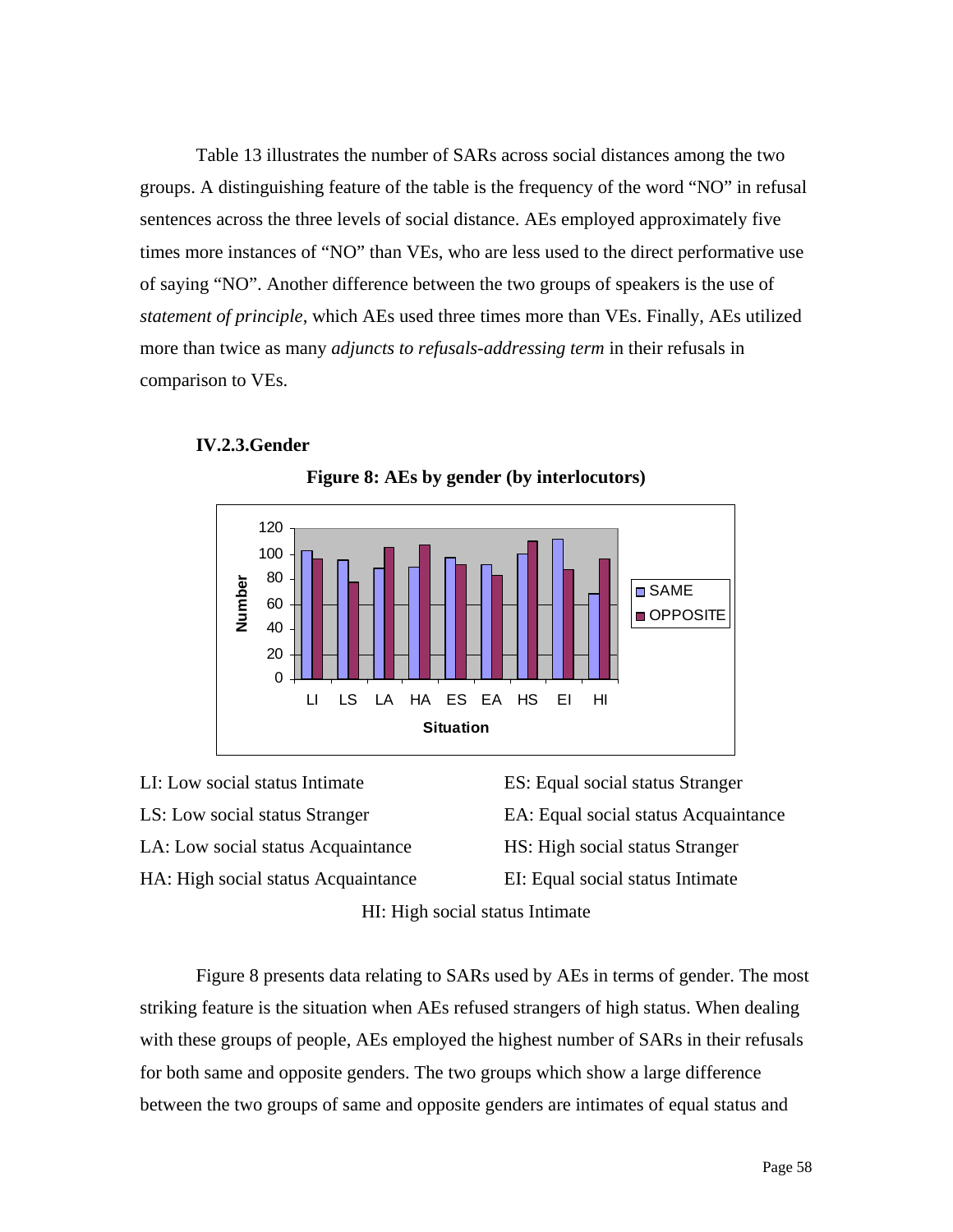intimates of high status. The group of intimates of equal status used more SARs towards people of the same gender than towards people of the opposite gender, but the reverse is true for intimates of high status. This means that within the group of intimates of high status, people of the same gender of the subjects received refusals with fewer SARs than those of the opposite gender.

| <b>SARs-AEs</b>                                                         | <b>Codes</b>      | <b>SAME</b>    | <b>OPPOSITE</b> |
|-------------------------------------------------------------------------|-------------------|----------------|-----------------|
| <b>Direct performative</b>                                              | QQIA              | 0              | 1               |
| Direct non- performative: NO                                            | QQIB1             | 65             | 47              |
| Direct non- performative: Negative willingness<br>ability               | QQIB <sub>2</sub> | 70             | 80              |
| <b>Indirect-Statement of regret</b>                                     | QQIIA             | 166            | 201             |
| Indirect-Statement of wish                                              | QQIIB             | 4              | 3               |
| Indirect-Excuse/reason/explanation                                      | QQIIC             | 194            | 233             |
| <b>Indirect-Statement of alternative</b>                                | QQIID             | 73             | 71              |
| Indirect-Set condition for future/past acceptance                       | QQIIE             | $\overline{7}$ | 14              |
| <b>Indirect-Promise of future acceptance</b>                            | QQIIF             | 11             | 22              |
| <b>Indirect- Statement of principle</b>                                 | QQIIG             | 68             | 49              |
| <b>Indirect- Rhetorical question</b>                                    | QQIIH             | 10             | $\overline{2}$  |
| Indirect-Threat/statement of negative<br>consequences                   | QQIII             | 18             | 11              |
| <b>Indirect-Restatement</b>                                             | QQIIJ             | 26             | 37              |
| Indirect-Unwillingness/Doubt                                            | <b>QQIIK</b>      | 17             | 22              |
| <b>Indirect-Postponement</b>                                            | QQIIL             | 26             | 6               |
| Adjuncts to refusals-Statement of positive<br>opinion/feeling/agreement | QQIIIA            | 25             | 24              |
| Adjuncts to refusals-Statement of empathy                               | <b>QQIIIB</b>     | 2              | 1               |
| <b>Adjuncts to refusals- Addressing term</b>                            | QQIIIC            | 60             | 28              |

**Table 14: AEs by gender (by SARs)** 

Table 14 presents the number of SARs categorized by gender difference. AEs used more *statements of regret* and more statements of *excuse/reason/ explanation* when they refused people of the opposite gender than when they refused people of the same gender. Refusals to the opposite gender numbered 201 and 233 statements of these two types, but the same gender group showed 166 and 194 respectively.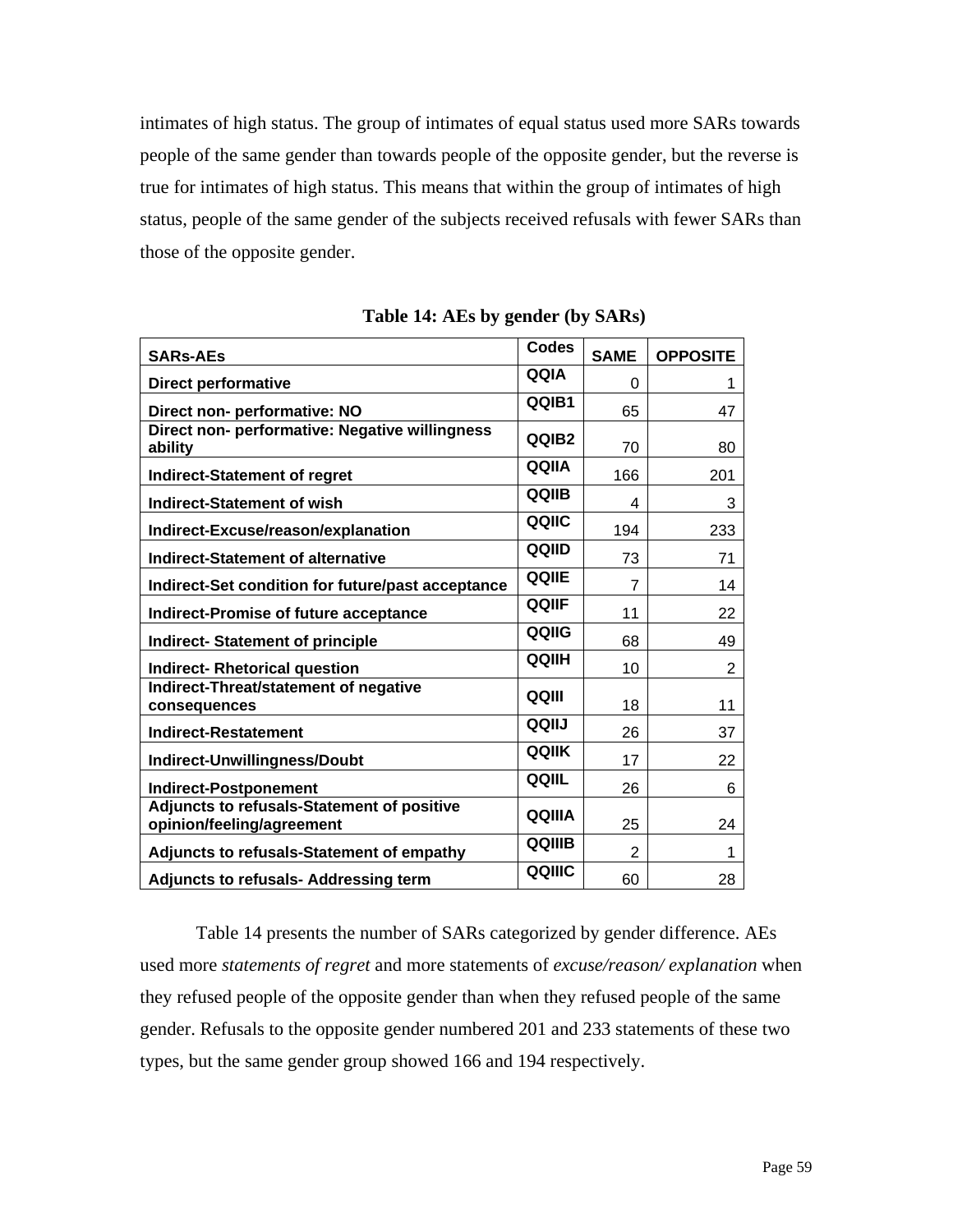On the other hand, AEs employed 4 times more statements of *postponement* (26 versus 6) and 2 times more *adjuncts to refusals-addressing term* (60 versus 28) when they communicated with people of the same gender than to people of the opposite gender.



**Figure 9: VEs by gender (by interlocutors)** 

LI: Low social status Intimate LS: Low social status Stranger LA: Low social status Acquaintance HA: High social status Acquaintance ES: Equal social status Stranger EA: Equal social status Acquaintance HS: High social status Stranger EI: Equal social status Intimate

HI: High social status Intimate

Figure 9 shows the patterns of refusals by VEs in terms of the relationship of gender between the requester and the refuser. The two groups of people who experienced the highest number of SARs from VEs are intimates of low status and intimates of high status. Nevertheless, there were different patterns for people of different genders. For the group of intimates of low status, VEs employed more SARs towards people of the same gender than towards people of different gender. On the other hand, in the group of intimates of high status, subjects of the same gender as the respondents received fewer SARs than people of the opposite gender.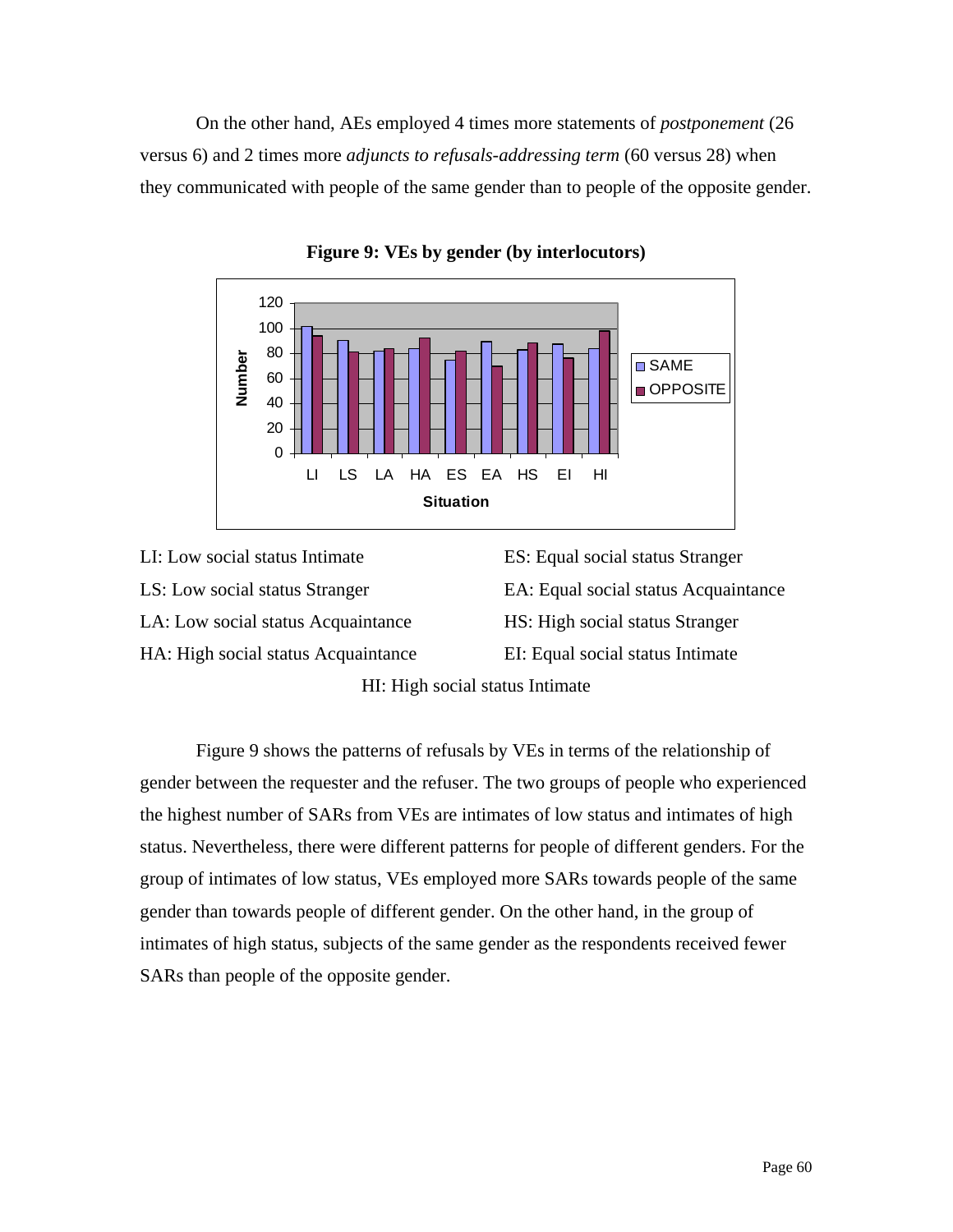| <b>SARs-VEs</b>                                                          | <b>Codes</b> | <b>SAME</b> | <b>OPPOSITE</b> |
|--------------------------------------------------------------------------|--------------|-------------|-----------------|
| <b>Direct performative</b>                                               | QQIA         | 0           | 1               |
| Direct non- performative: NO                                             | QQIB1        | 9           | 12              |
| Direct non- performative: Negative willingness<br>ability                | QQIB2        | 58          | 45              |
| <b>Indirect-Statement of regret</b>                                      | QQIIA        | 196         | 238             |
| <b>Indirect-Statement of wish</b>                                        | QQIIB        | 4           | 4               |
| Indirect-Excuse/reason/explanation                                       | QQIIC        | 229         | 246             |
| <b>Indirect-Statement of alternative</b>                                 | QQIID        | 39          | 28              |
| Indirect-Set condition for future/past acceptance                        | <b>QQIIE</b> | 9           | 2               |
| <b>Indirect-Promise of future acceptance</b>                             | <b>QQIIF</b> | 19          | 9               |
| <b>Indirect- Statement of principle</b>                                  | QQIIG        | 30          | 35              |
| <b>Indirect- Rhetorical question</b>                                     | <b>QQIIH</b> | 12          | 9               |
| Indirect-Threat/statement of negative<br>consequences                    | QQIII        | 8           | 11              |
| <b>Indirect-Restatement</b>                                              | QQIIJ        | 33          | 23              |
| Indirect-Unwillingness/Doubt                                             | QQIIK        | 13          | 9               |
| <b>Indirect-Postponement</b>                                             | QQIIL        | 15          | 7               |
| Adjuncts to refusals-Statement of positive<br>opinion/feeling/ agreement | QQIIIA       | 14          | 20              |
| Adjuncts to refusals-Statement of empathy                                | QQIIIB       | 11          | 4               |
| <b>Adjuncts to refusals- Addressing term</b>                             | QQIIIC       | 75          | 62              |

#### **Table 15: VEs by gender (by SARs)**

 Table 15 describes the number of SARs that VEs used, categorized by the gender relationship of the two persons involved in the conversation. VEs utilized 238 *statements of regret* when they refused people of the opposite gender, while the figure for refusals to people of the same gender is 196 statements, or approximately 80% of the previously mentioned figure. Another difference between the two groups is that VEs employed more *promise of future acceptance* when they refused people of the same gender, whereas they employed only half as many when they refused people of the opposite gender (19 versus 9). Finally, VEs utilized *statements of empathy* three times more frequently when they refused people of the same gender than when they refused the other group, i.e. the opposite gender (11 versus 4), although these smaller numbers are less conclusive than those with larger numbers of SARs.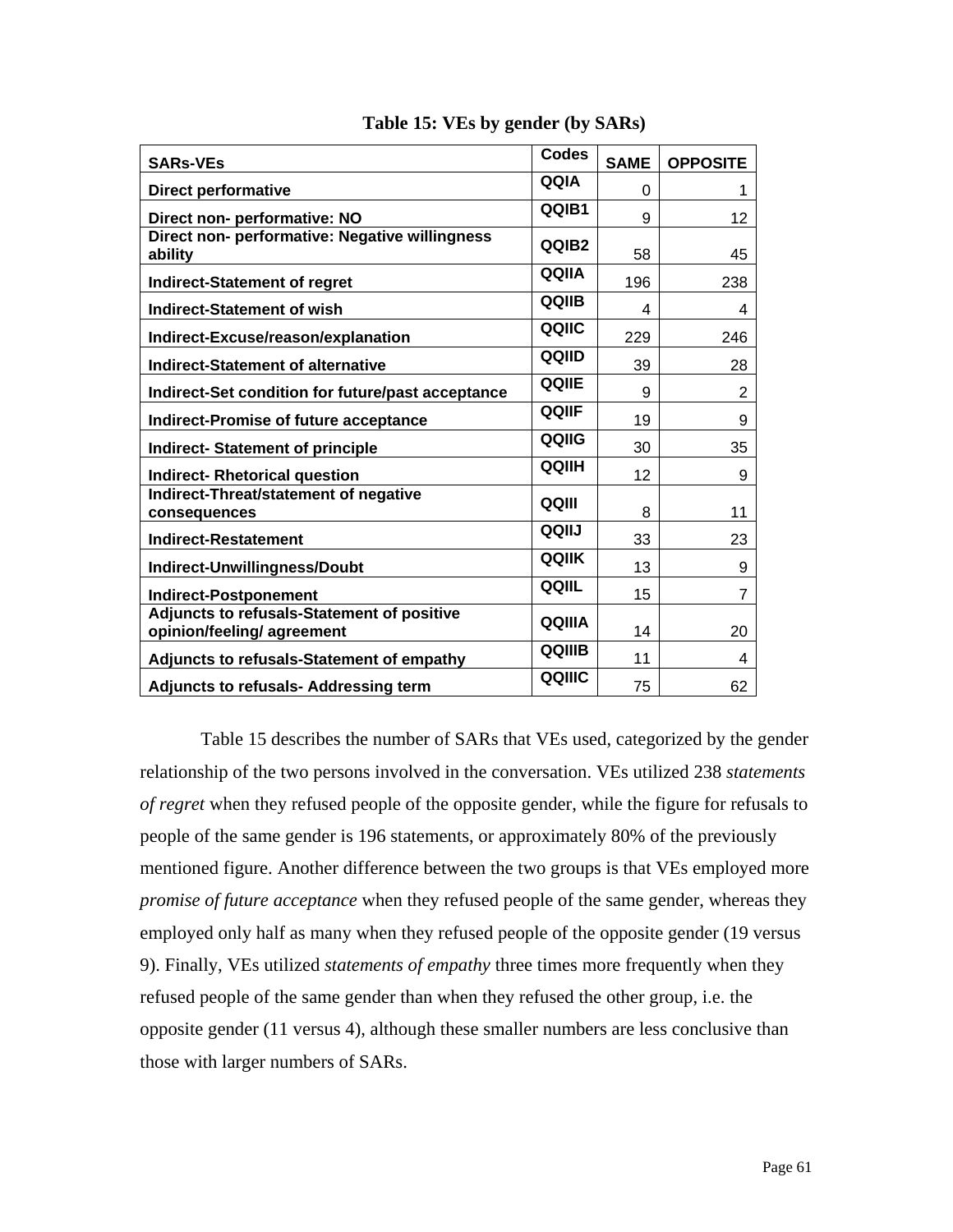| <b>Gender relationship</b> | <b>SAME</b> |            | <b>OPPOSITE</b> |            |  |
|----------------------------|-------------|------------|-----------------|------------|--|
| <b>Participants</b>        | <b>AEs</b>  | <b>VEs</b> | <b>AEs</b>      | <b>VEs</b> |  |
| LI                         | 102         | 101        | 96              | 94         |  |
| LS                         | 95          | 90         | 77              | 81         |  |
| LA                         | 88          | 82         | 105             | 84         |  |
| <b>HA</b>                  | 89          | 84         | 107             | 92         |  |
| ES                         | 97          | 74         | 91              | 82         |  |
| EA                         | 91          | 89         | 83              | 70         |  |
| НS                         | 100         | 83         | 110             | 88         |  |
| EI                         | 112         | 87         | 87              | 76         |  |
| HI                         | 68          | 84         | 96              | 98         |  |
| Total                      | 842         | 774        | 852             | 765        |  |

 **Table 16: AEs-VEs by gender (by interlocutors)** 

LI: Low social status Intimate HA: High social status Acquaintance

ES: Equal social status Stranger EA: Equal social status Acquaintance HS: High social status Stranger EI: Equal social status Intimate LS: Low social status Stranger LA: Low social status Acquaintance

HI: High social status Intimate

Table 16 shows the number of the SARs which VEs used in terms of the genders of the respondents in comparison with the requesters. AEs used more SARs to refuse partners of the opposite gender, whereas the reverse is true for VEs. The highest differences among the AEs and the VEs are in the groups of responses to strangers of equal status and same gender. Whereas AEs had 97 SARs for this type of refusals, VEs recorded only 74 SARs. The second group where AEs and VEs showed a difference is with strangers of high status and opposite gender. For this category, AEs used 110 SARs when making refusals, while VEs had 88 SARs. The third category of differences in the two groups of AEs and VEs is intimates of the same gender and of equal status. AEs had 112 against VEs' 87.

Table 16 also describes the total number of SARs that AEs and VEs utilized in terms of the relationship with the participants. Overall, AEs employed more SARs than their Vietnamese counterparts. In both cases, with same or opposite gender conversation partners, AEs utilized more SARs than VEs. AEs utilized more SARs when they refused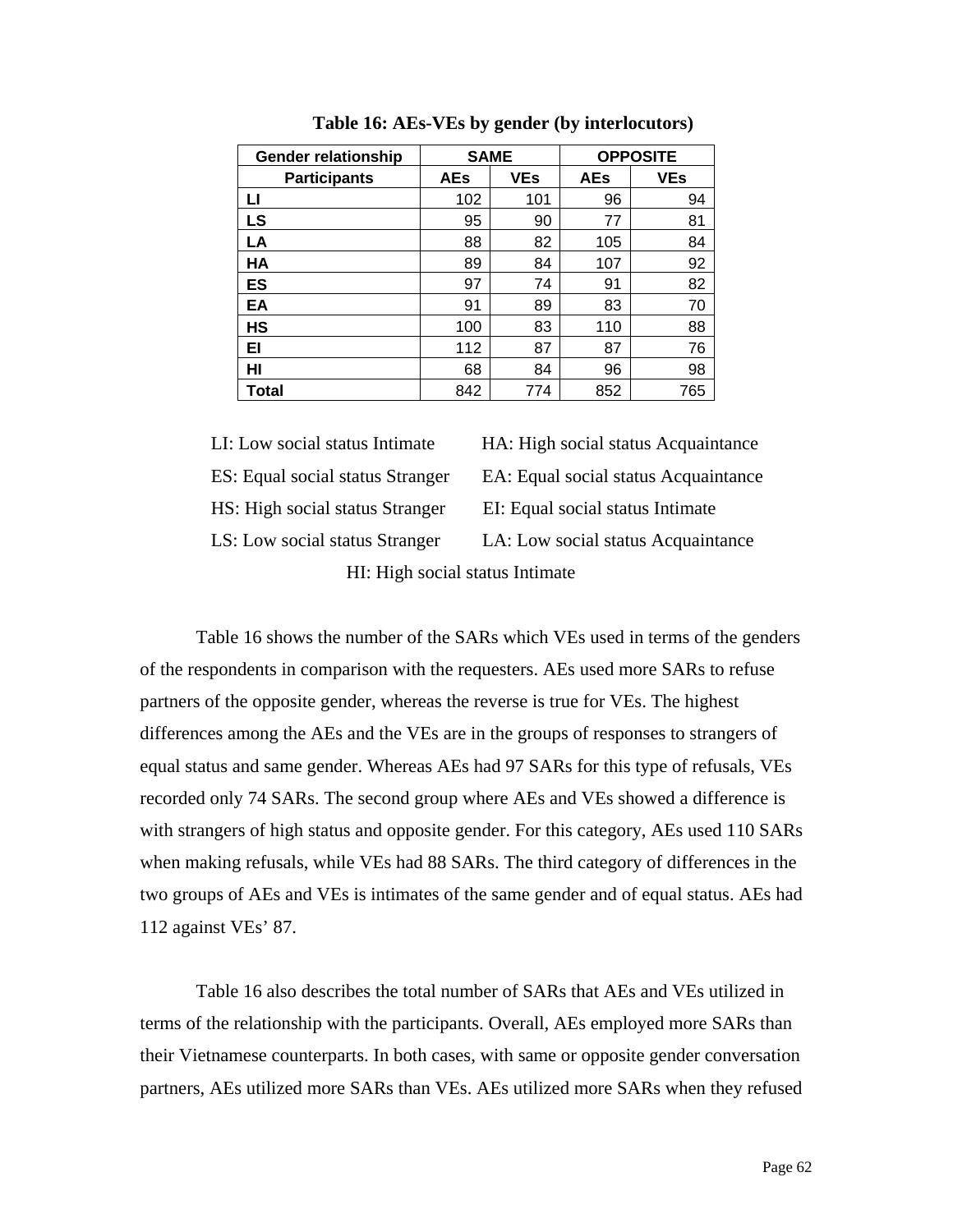conversational partners of the opposite gender than that of the same gender. In contrast, VEs employed more SARs when they refused subjects of the same gender.

| <b>SARs</b>                                                              |              | <b>SAME</b>    |            | <b>OPPOSITE</b> |                |
|--------------------------------------------------------------------------|--------------|----------------|------------|-----------------|----------------|
|                                                                          |              | <b>AEs</b>     | <b>VEs</b> | <b>AEs</b>      | <b>VEs</b>     |
| <b>Direct performative</b>                                               | QQIA         | $\Omega$       | $\Omega$   | 1               | 1              |
| Direct non- performative: NO                                             | QQIB1        | 65             | 9          | 47              | 12             |
| Direct non- performative: Negative willingness<br>ability                | QQIB2        | 70             | 58         | 80              | 45             |
| <b>Indirect-Statement of regret</b>                                      | QQIIA        | 166            | 196        | 201             | 238            |
| <b>Indirect-Statement of wish</b>                                        | QQIIB        | 4              | 4          | 3               | 4              |
| Indirect-Excuse/reason/explanation                                       | QQIIC        | 194            | 229        | 233             | 246            |
| Indirect-Statement of alternative                                        | QQIID        | 73             | 39         | 71              | 28             |
| Indirect-Set condition for future/past<br>acceptance                     | QQIIE        | $\overline{7}$ | 9          | 14              | $\overline{c}$ |
| Indirect-Promise of future acceptance                                    | QQIIF        | 11             | 19         | 22              | 9              |
| <b>Indirect- Statement of principle</b>                                  | QQIIG        | 68             | 30         | 49              | 35             |
| <b>Indirect- Rhetorical question</b>                                     | QQIIH        | 10             | 12         | $\overline{2}$  | 9              |
| Indirect-Threat/statement of negative<br>consequences                    | QQIII        | 18             | 8          | 11              | 11             |
| <b>Indirect-Restatement</b>                                              | QQIIJ        | 26             | 33         | 37              | 23             |
| Indirect-Unwillingness/Doubt                                             | <b>QQIIK</b> | 17             | 13         | 22              | 9              |
| <b>Indirect-Postponement</b>                                             | QQIIL        | 26             | 15         | 6               | $\overline{7}$ |
| Adjuncts to refusals-Statement of positive<br>opinion/feeling/ agreement | QQIIIA       | 25             | 14         | 24              | 20             |
| Adjuncts to refusals-Statement of empathy                                | QQIIIB       | $\overline{2}$ | 11         | 1               | 4              |
| <b>Adjuncts to refusals- Addressing term</b>                             | QQIIIC       | 60             | 75         | 28              | 62             |

**Table 17: AEs-VEs by gender (by SARs)** 

Table 17 describes the number of SARs used by the two groups. AEs utilized more *"NO"* and more *statements of alternative* in their refusals than VEs. While AEs employed more SARs of these kinds when they refused people of the same gender than to people of the opposite gender, the reverse situation is true for VEs, which means they refused people of the opposite gender with much more "NO" and more *statements of alternative* than to people of the same gender.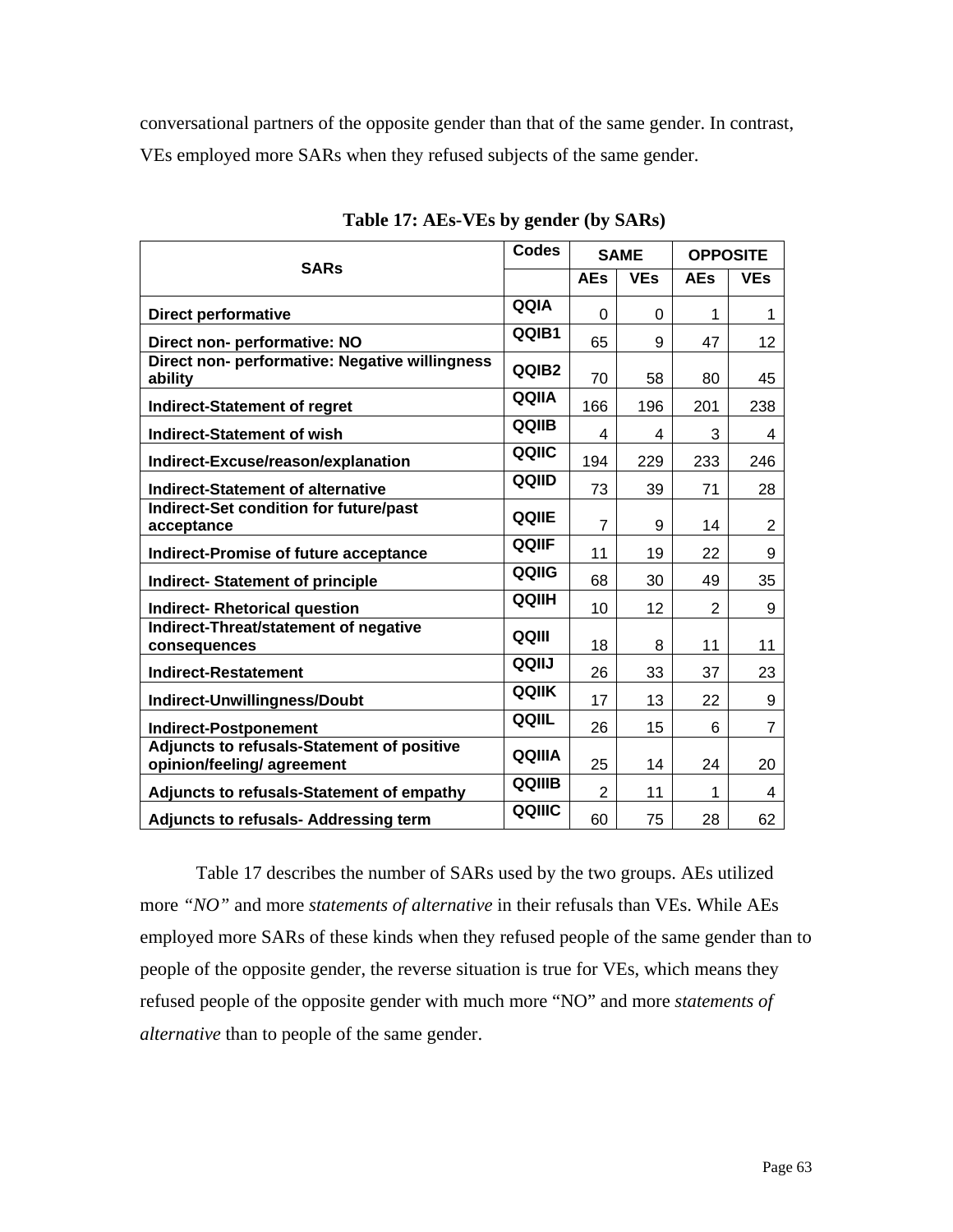A similar situation can be observed between the two groups for *statement of regret* (AEs: 60 for same versus 75 for opposite; VEs: 28 for same versus 62 for opposite) and *excuse/reason/explanation* (AEs: 194 for same versus 229 for opposite; VEs: 233 for same versus 246 for opposite). A comparison among the groups shows that for these types of SARs, both AEs and VEs employed fewer SARs of these categories when they communicated with people of the same gender than with people of the opposite gender.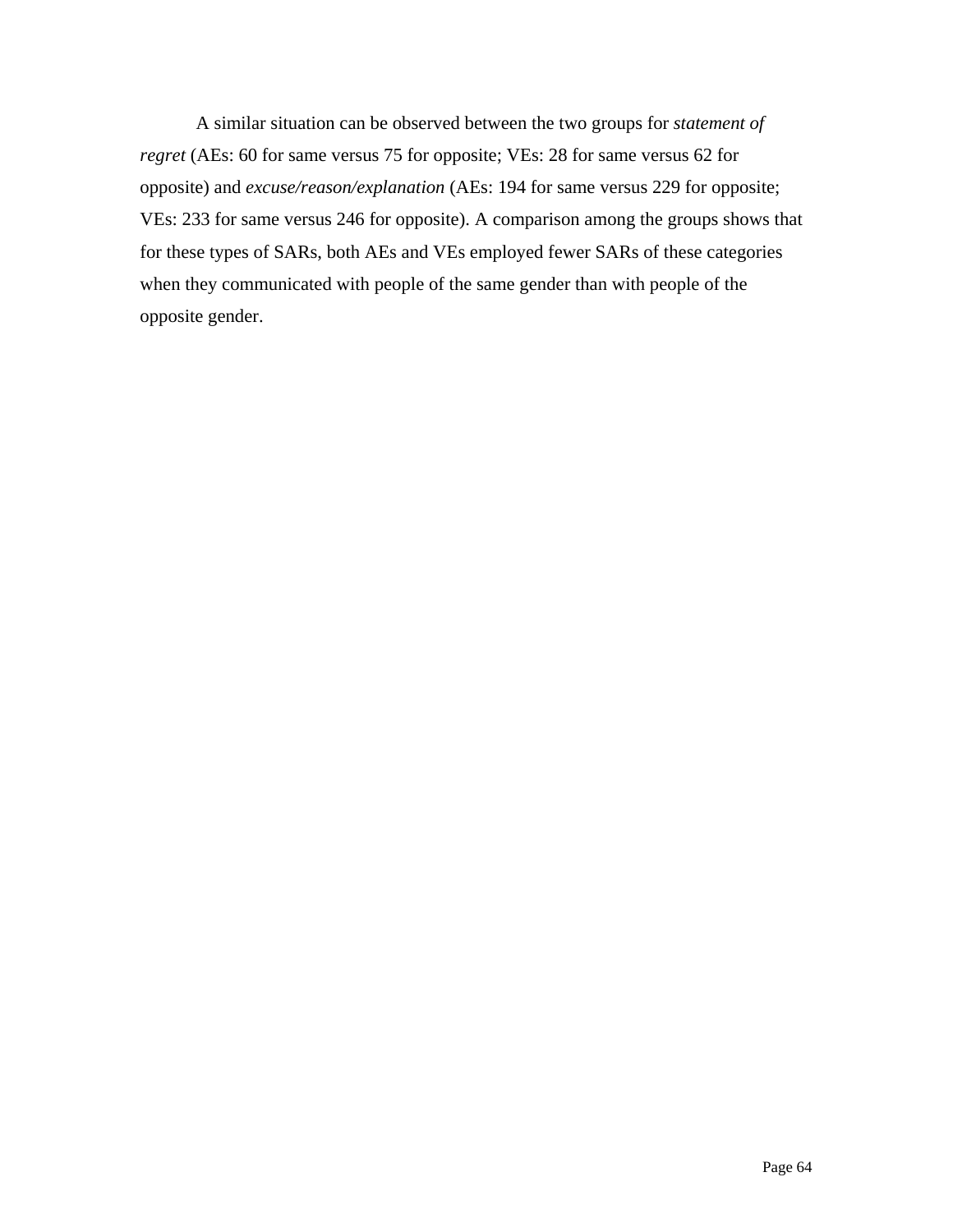# **CHAPTER V: DISCUSSIONS AND CONCLUSIONS**

#### **V.1. Discussion**

We are now in the position to draw together the different patterns of refusal behaviours from the point of view of both the three variables and the SARs codes.

#### **V.1.1. General discussion**

Several broad tendencies emerge from the analysis of Chapter IV. First, VEs employed more *statements of regret* than AEs Therefore, it can be said that VEs are apt to express refusals with care. They took time to show their regrets when they refused to show that they were unwilling to say "NO". Vietnam belongs to Asian culture, where the value of face-saving acts should be carefully observed. This suggests that VEs felt sorry for what they refused. They definitely did not want their conversation partners to feel humiliated. Some phrases that can be listed to the category of statements of regret are "I'm sorry…", "I'm afraid that…"

With regard to *excuse/reason/explanation,* VEs employed more SARs than AEs. This is further proof of what has been claimed as the value of face in the two cultures. For VEs, though speaking in English, refusals reflected traditional Vietnamese culture, in which people tend to be more careful about the way they refuse. In other words, to avoid disappointing their interlocutors they gave a variety of reasons in order to provide a rationale for the refusal.

A closer consideration of the data suggests that the excuse/reason/explanations used by AEs reflect their actual disinclinations to perform the requests. The reasons that VEs employed to refuse their conversation partners include: "I don't think we live in the same area" when requested to give someone a lift home, or "This is a non-smoking area" when asked if a passenger can smoke. VEs did not explicitly imply disinclinations to comply. AEs resorted to reasons like "I can't make exceptions for you – as then I would for everyone" when asked if a tutor can change the date for an exam, or "Unfortunately I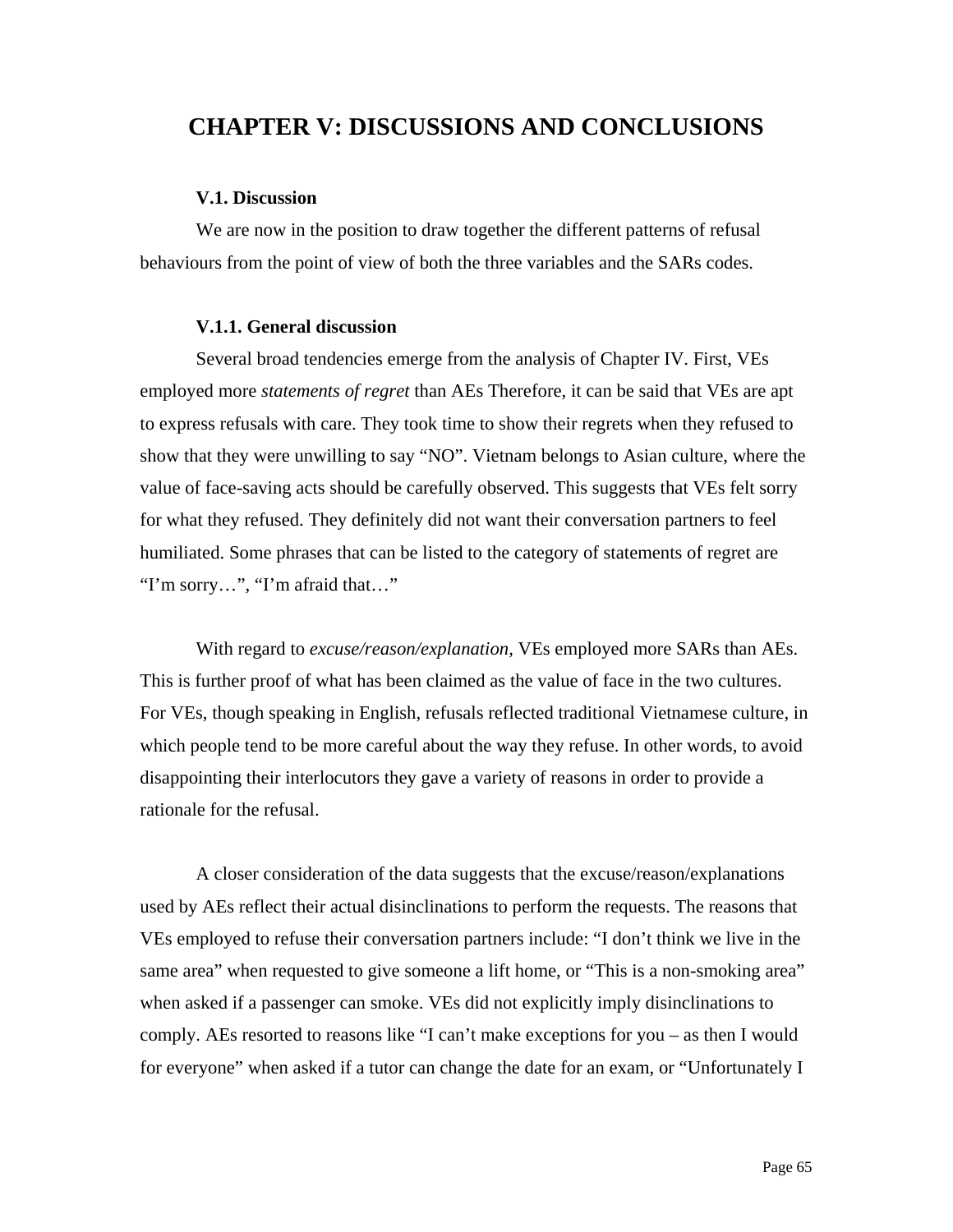have no time to reschedule your appointment" when requested if a person can change the appointment time.

*Adjuncts to refusals-statement of empathy* are also relevant*.* While AEs utilized only 3 SARs in statements of empathy, VEs employed 5 times more. The most popular phrases are "What a pity", and "I see that… (difficult situation)". As Vietnamese culture values "love" and "sympathy" (II.7), VEs tend to use more SARs of empathy to express their refusals. Lastly, a category in which there exists a difference between AEs and VEs is *adjuncts to refusals-addressing term.* Whereas AEs employed 88 phrases of this category, VEs utilized 137. This once again emphasizes that VEs valued "affection" in the way they refused than AEs. When people refused, they used many addressing terms like "dear", "Prof.". One aim of addressing terms is to show that you care for someone, that you show respect for them. It is a common practice in Vietnam to address someone with their names, to show that you know the person well, and that you really feel for them, care for them.

On the other hand, Australians tend to be rather direct in their refusals. For the SARs of *unwillingness/doubt*, the number is higher for AEs (32) than for VEs (22). AEs also employed a higher number of "NO" phrases in their responses to requests. Here the difference between the two groups is unequivocal. While VEs utilized only 21 "NO" phrases in their refusals, the number for AEs is five times higher (1 12). This sharp difference shows that AEs are much more direct than VEs. Saying "NO" is a direct nonperformative act, only slightly less confronting than the explicit performative "I refuse". Vietnam is a highly structured and traditional society. Etiquette and harmony are very important. "Saving face" is a key concept. The Vietnamese are anxious to avoid unpleasantness and confrontation. They try to avoid saying "No." Instead, say, "This could be very difficult," to allow conversation partners to save face. Directly saying "NO" is a serious FTA (II.5). AEs, when refusing by directly saying "NO", tend to offer more statements of alternatives than their VEs counterparts. This can be interpreted in terms of Confucianism: that "when communicating, those that follow Confucian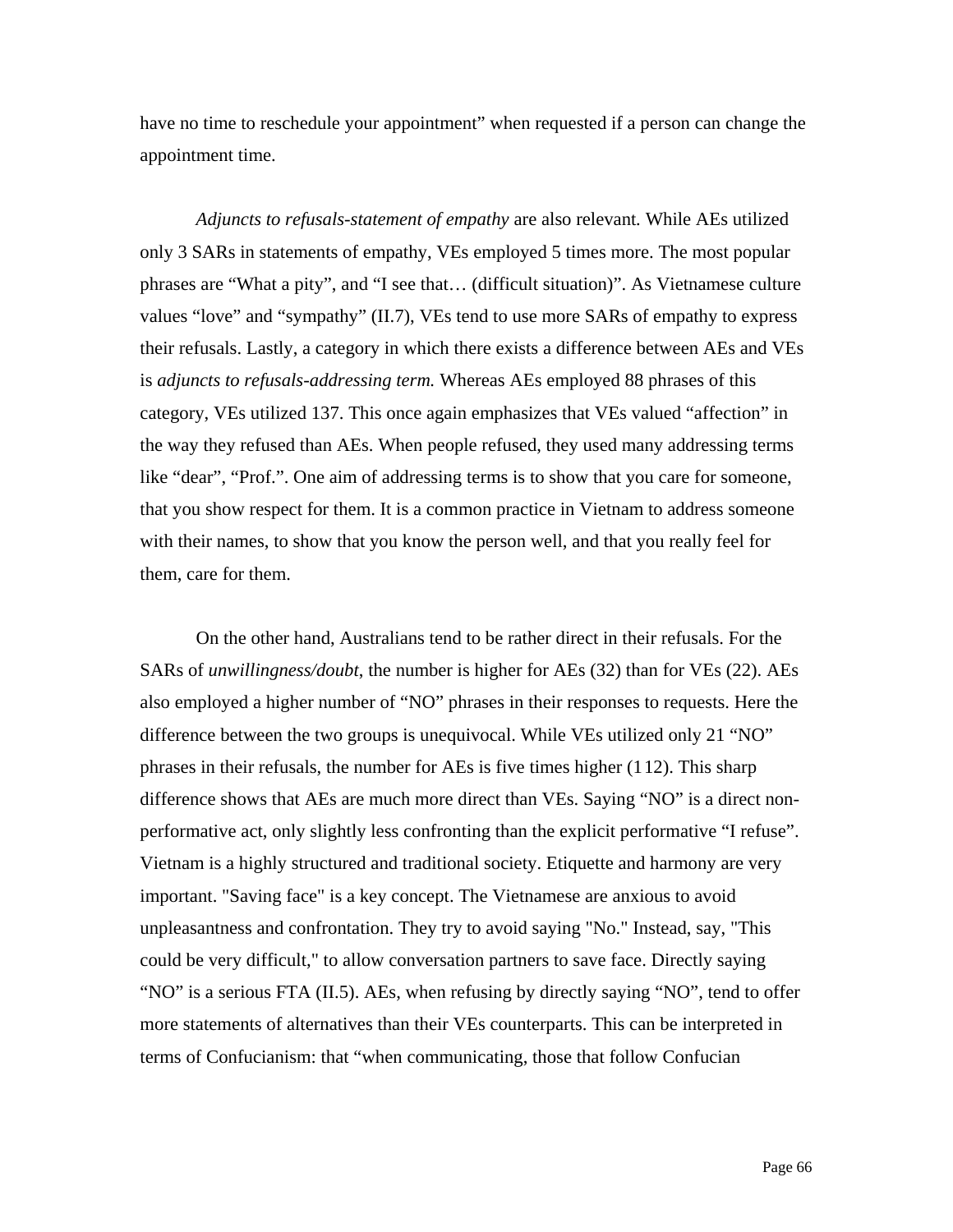philosophy would be concerned with status relationships (Samovar and Porter 2001, p.112).

Finally, in the category of *statement of principle* AEs utilized 117 SARs compared to the VEs' 65. This reflects the greater readiness on the part of Australian subjects to refer to social principles like law and order. In Vietnam, in contrast, there is a greater tendency to act on the basis of social harmony and "tinh" (II.7).This is why refusals for VEs require many more *excuse*/*reason/explanation* rather than *statement of principle*. The situation is reverse for AEs.

#### **V.1.2. Discussion of social status**

AEs shared the same amount of SARs when they dealt with people of the three social status groups. And the reverse is found in the Vietnamese context. In a nutshell, AEs actually did not care much about the social status of the person when they said "NO". Vietnamese people, in contrast, experienced some differences when they refused people of different social status. They were sensitive to the status of requesters.

AEs employed more SARs of *excuse/reason/explanation* to people of equal status than to the other two groups. So did VEs. This might be seen as a common characteristic of the two cultures: people in both cultures are cautious when they consider how to explain the reasons to their conversational partners of equal status.

AEs employed a higher number of SARs of *restatement* to people of low status than to people of equal or high status. The same situation is found in the Vietnamese data. Both AEs and VEs were therefore more assertive to people of lower status, who in the questionnaire for this study, were usually their children. When asked to perform a request, both AEs and VEs reiterated what should be done in order that their children would obey.

The final distinguishing feature between AEs and VEs in terms of social status is *adjuncts to refusals-addressing term*. AEs used a larger number of addressing terms to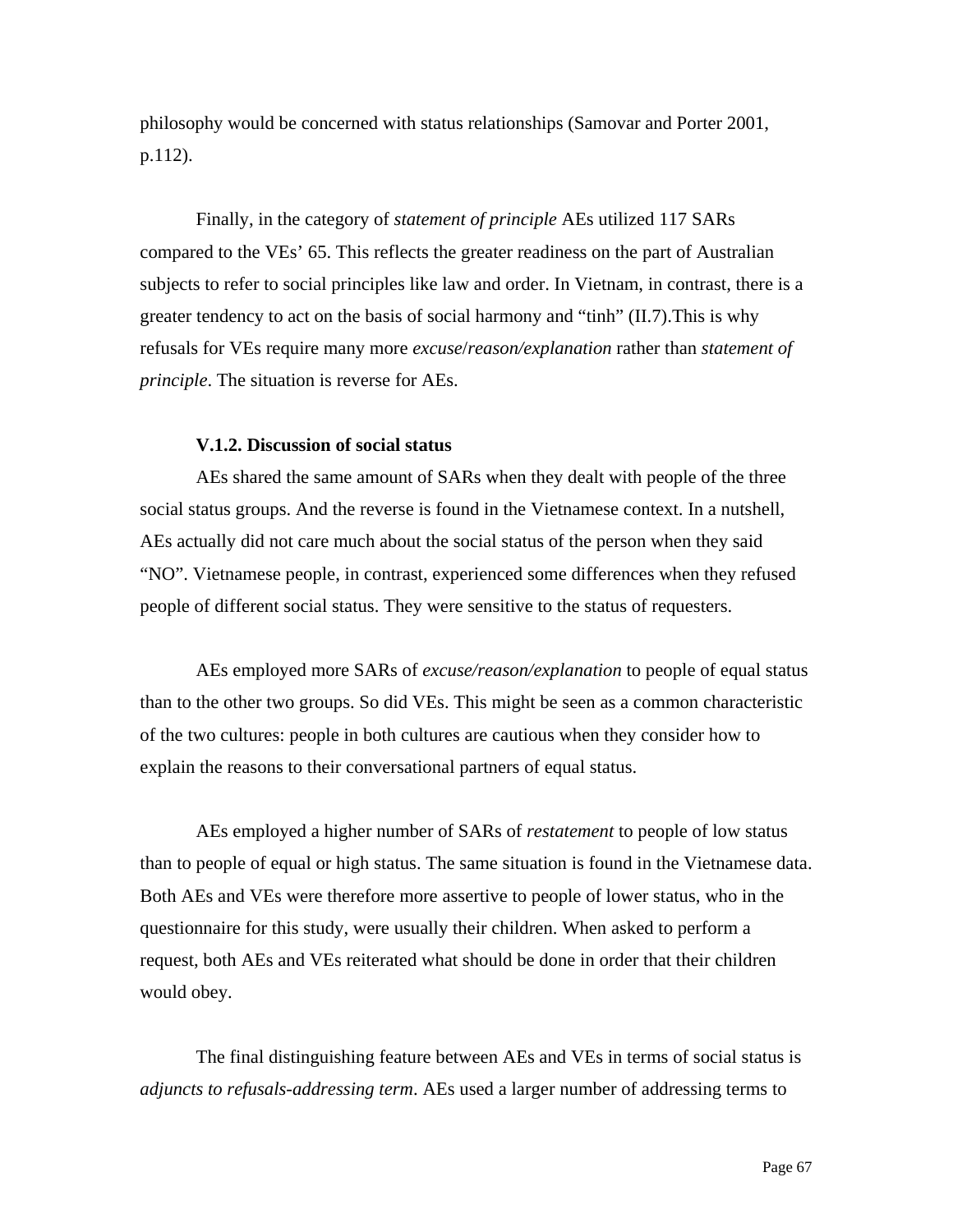people of high status than to the other two groups. The same situation is seen in Vietnamese refusals. VEs and AEs both have high respect for people of high status. They used addressing terms to show that they cared for their conversational partners, and to make them feel less disappointed when their requests were rejected.

#### **V.1.3. Discussion of social distance**

AEs differ from VEs in that AEs employed nearly the same amount of SARs for the three groups of people in terms of social distance, but VEs employed higher figures for intimates. This might be because VEs were very careful when they refused their intimates. The culture of Vietnam places a high value on intimacy between friends and relatives. The desire to achieve harmony between the self and the non-self remains an essential preoccupation of the Vietnamese in interpersonal relations. Thus VE participants tend to use more SARs in their refusals to intimates.

AEs used the least statements of *excuse/reason/explanation* in their refusals to strangers when compared with intimates and acquaintances. The situation is the same for VEs. In Australian and Vietnamese perceptions, strangers are considered to be distanced. So they do not care for them as much as for their intimates and acquaintances, who will be in longer-term relationships with them. On the other hand, both AEs and VEs used the highest number of *statements of principle* when they refused strangers. Principles are considered established regulations that are valid over an extended period of time. When employing *statements of principle*, the participants wanted to emphasize that they were not going to change their principles to perform the requests. This situation applied mostly with strangers.

And finally, VEs and AEs both used more *adjuncts to refusals-addressing term* when they refused intimates than the other two groups. However, VEs employed more than twice as many addressing terms when compared to AEs. VEs used 93 addressing terms, whereas the corresponding figure for AEs is 45. VEs are more inclined to take explicit steps to make their intimates feel better after their refusals. In other words, VEs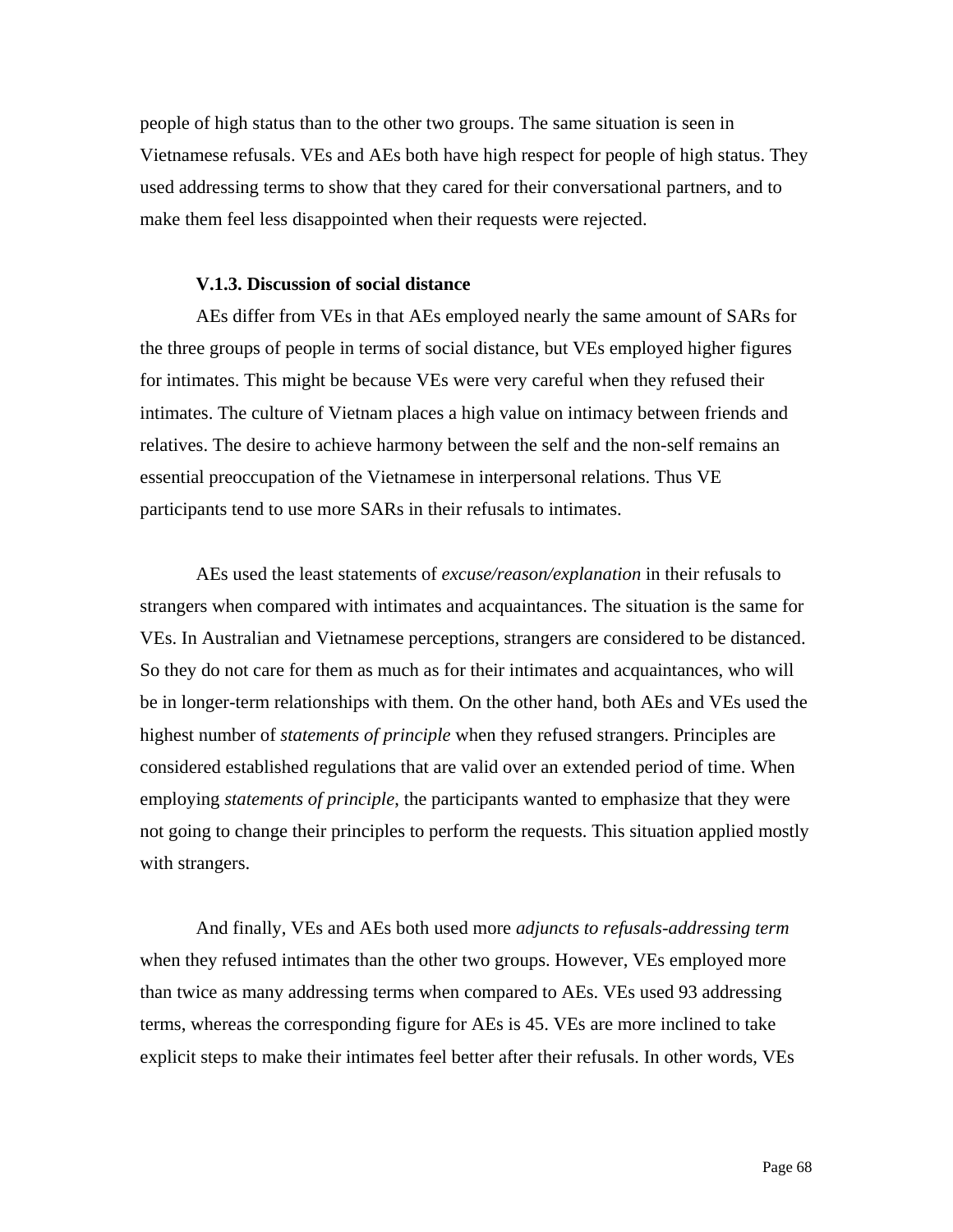devoted more attention to saving face for their conversational partners than AEs in regard to the use of addressing terms.

#### **V.1.4. Discussion of gender**

Both AEs and VEs used more *statements of regret* when they refused people of the opposite gender. This suggests that both Australian and Vietnamese people are more likely to be sensitive to the opposite gender, and so show more statements of regret to their conversational partners.

AEs utilized more "NO" phrases, and *more statements of alternative* in their refusals than VEs. While AEs employed more SARs of these kinds when they refused people of same gender than to people of opposite gender, the reverse situation is true for VEs, which means they refused people of the opposite gender with many more "NO" phrases and *more statements of alternative* than to people of the same gender. This correlates with the common impression that Australians are more direct than Vietnamese in their refusals. And Australians tend to offer more *statements of alternative* as well.

#### **V. 2. Conclusions:**

Based on questionnaire data asking what individuals would do, refusals of AEs are different from those of VEs, though they do share some similarities. Parallel to the differences in culture, AEs and VEs also differ in the ways they say "NO" to their conversational partners. VEs are apt to express refusals with caution and/or care. VEs used more *statements of regret, more statements of sympathy, more adjuncts to refusalsaddressing term* and *more reasons/excuses/explanations* in their refusals. In addition, the *excuses/reasons/explanations* given by AEs are more related to their readiness to reveal their disinclinations to comply in contrast to VEs. AEs are more direct in the ways they refuse: AEs employed more "NO" phrases, more *statements of principles,* and *more statements of unwillingness/doubt* than VEs.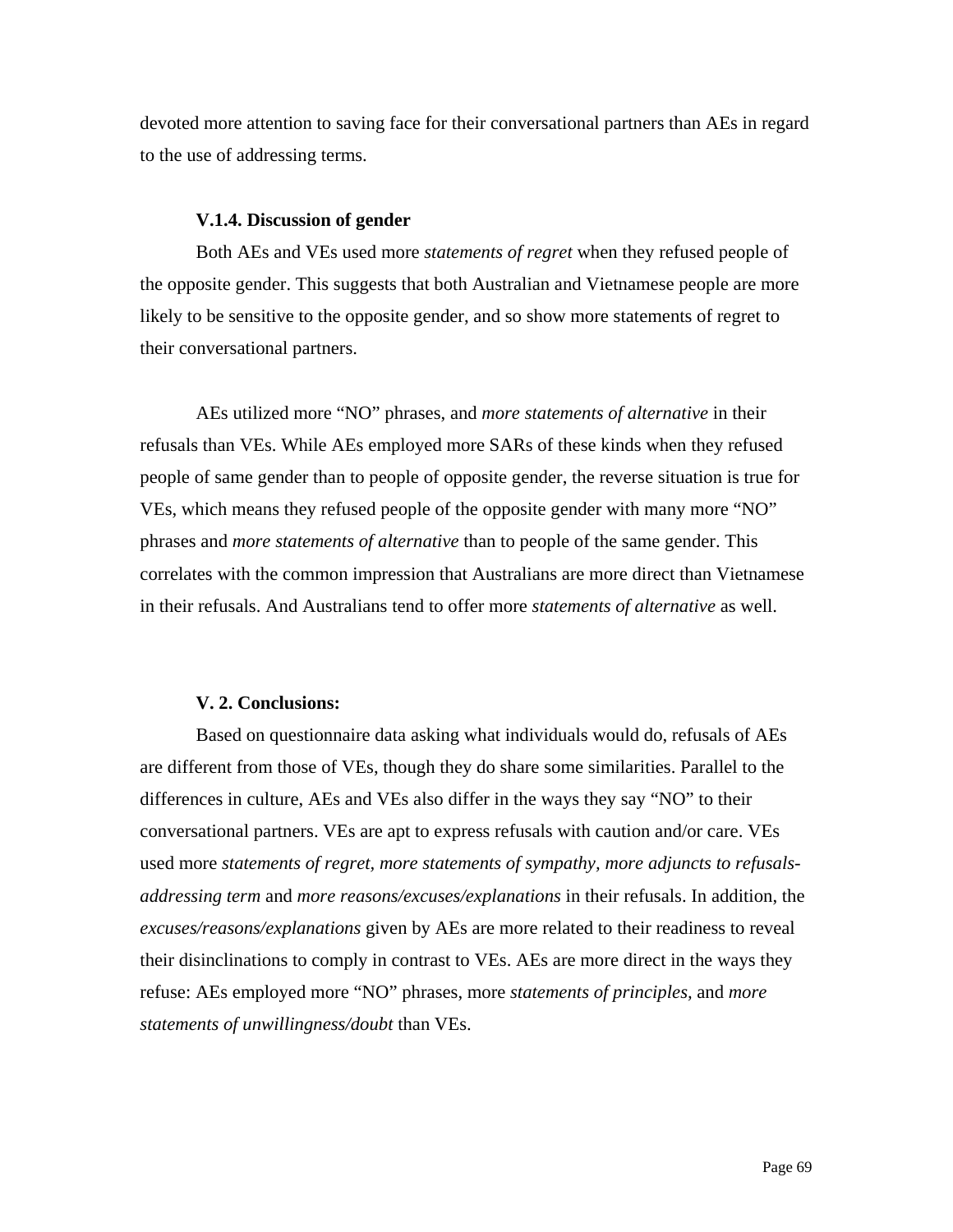AEs and VEs show the same number of SARs when they communicate with people of the three social statuses and social distances, but VEs are more sensitive to the social statuses and social distances of the requesters. The gender of conversational partners is relevant: both AEs and VEs used more *statements of regret* when they refused people of opposite gender than of the same gender: opposite-gender refusals require more elaboration and more care.

Students learning English should be aware that direct refusals are generally acceptable among Australians. Thus they should not feel hurt when facing this situation. Without explicit knowledge about other cultures, communicators are prone to misinterpret the intentions of the interlocutors with different cultural backgrounds. Knowledge about diversity in sociolinguistic behaviours helps learners to regard the differences as differences, not as inferiority. A lack of understanding of sociolinguistic diversity in other cultures can lead to serious cross-cultural misunderstanding.

#### **V.3. Limitations**

#### **V.3.1.Participants**

The fact that participants for this study were all volunteers may have some effects on the data collection and analysis. Schumacher and McMillan (1993) noted that

…volunteers tend to be better educated, of higher social class, more intelligent, more sociable, more unconventional, less authoritarian, less conforming, more altruistic, and more extroverted than non volunteers (p. 160).

#### **V.3.2. Methodology**

Due to the methodology of written data elicitation, other factors such as prosody (intonation, tone, stress), non-verbal gestures and facial expressions were not observed. There is also a limitation in the fact that written data do not have time constraints: participants can correct their answers. As a result the answers may differ from what participants really say in real-life situations. Thus naturalistic data collection, from roleplays or recordings made in natural settings, would be desirable as both a complement and as a self-standing methodology in more extensive studies.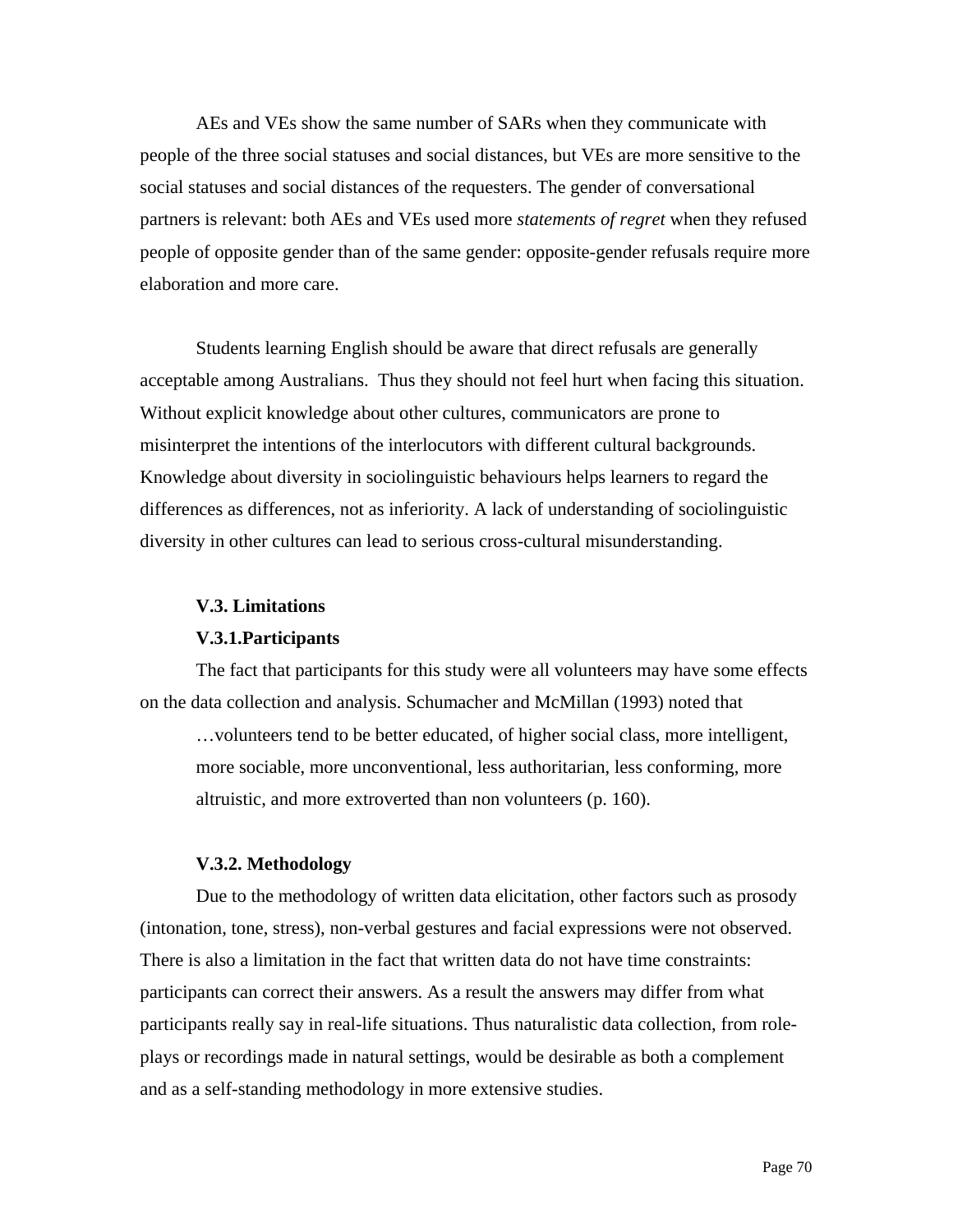And finally, this study concentrated on social status, social distance, and gender as the three focal variables. Other potentially relevant factors, such as the time spent to learn English, or the degree of imposition of the requests, were specifically not investigated and left for later research.

#### **V.4. Recommendations for future research**

Focusing on the cross-cultural study of refusals of requests, the present thesis is explicitly restricted in scope. There remain many interesting aspects which merit further research, including:

- ♦ Investigation of the effects of non-verbal communication in cross-cultural refusals.
- ♦ Study of teaching materials for stimulating students' interest in cross-cultural communication.

#### **V.5. Implications**

According to Raines (1999), language is the most typical, the most representative and the most central element in any culture. Language and culture are simply not separable; one cannot fully understand the nature of either language or culture unless they are seen as inseparable. It follows that second language learning is often second culture learning (Brown 1989).

The results of the present study demonstrate that refusing in an L2 is a complex task because it requires the acquisition of the socio-cultural values of the target culture. In order to effectively communicate in the L2, the learner needs to acquire the socio-cultural strategies used most frequently by NSs, and the rules for their appropriate implementation. We can therefore make the following pedagogical recommendations for L2 instruction:

- To develop pragmatic ability in the FL classroom, language instructors should design contextualized, task-based activities which expose learners to different types of pragmatic input and prompt learners to produce appropriate output;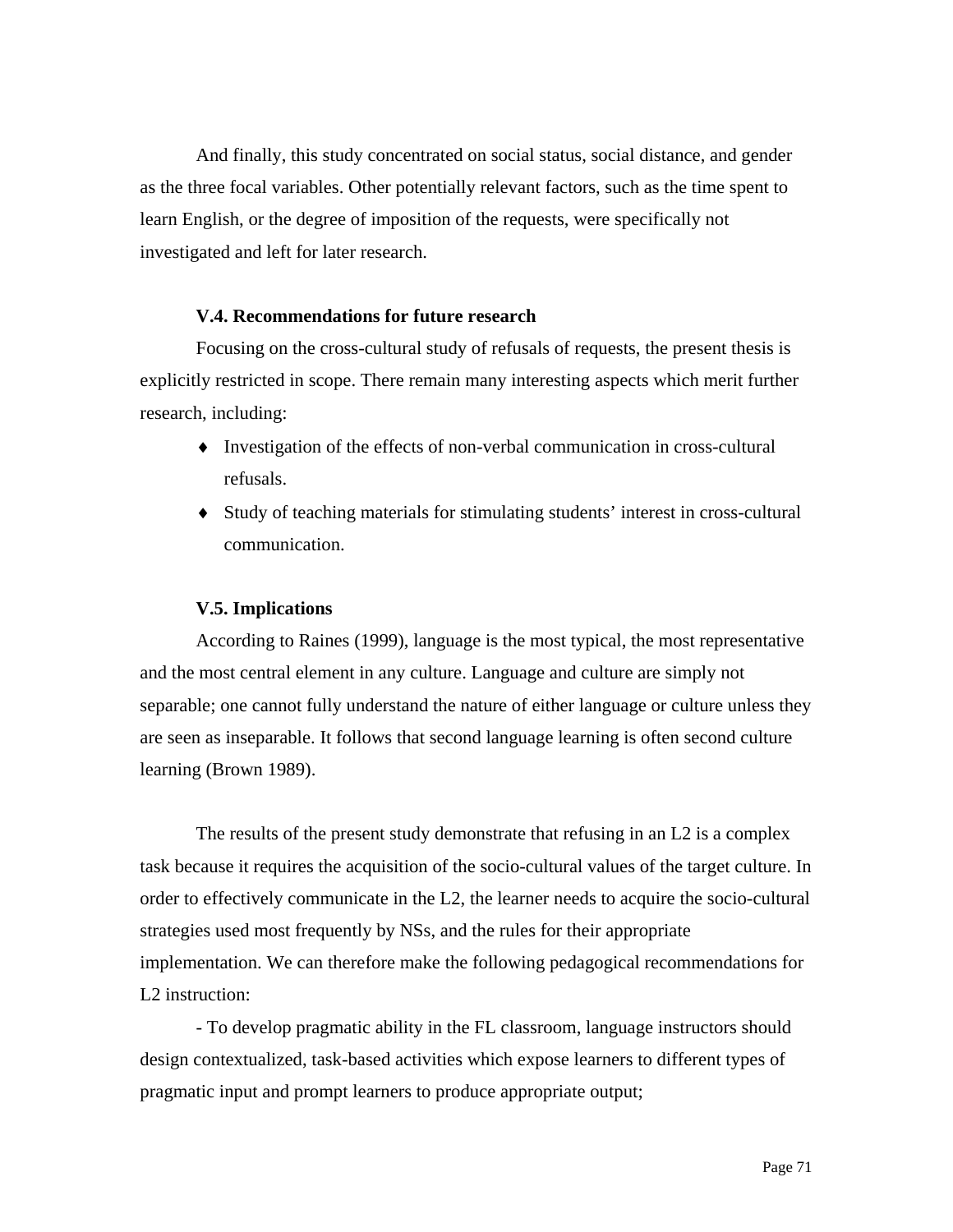- To successfully perform a speech act, language instructors should teach language forms and functions contextually in communicative oral activities in both formal and informal situations in order to develop the learners' sociolinguistic ability in an L2.

- Both socio-cultural and sociolinguistic information should be incorporated into the language curriculum and language textbooks. Specifically, students should be taught how to perform different speech acts in an L2 in different situations of social status, social distance, and with reference to the gender relation between the speakers and interlocutors.

FitzGerald (1999) argues that we as teachers should not forget that we are preparing our students not only for the domestic workplace and society. Our world is shrinking and the possibility of our students working abroad, or even at home with foreigners is much greater than before. Our students are very likely to need to communicate with both native and non-native speakers of English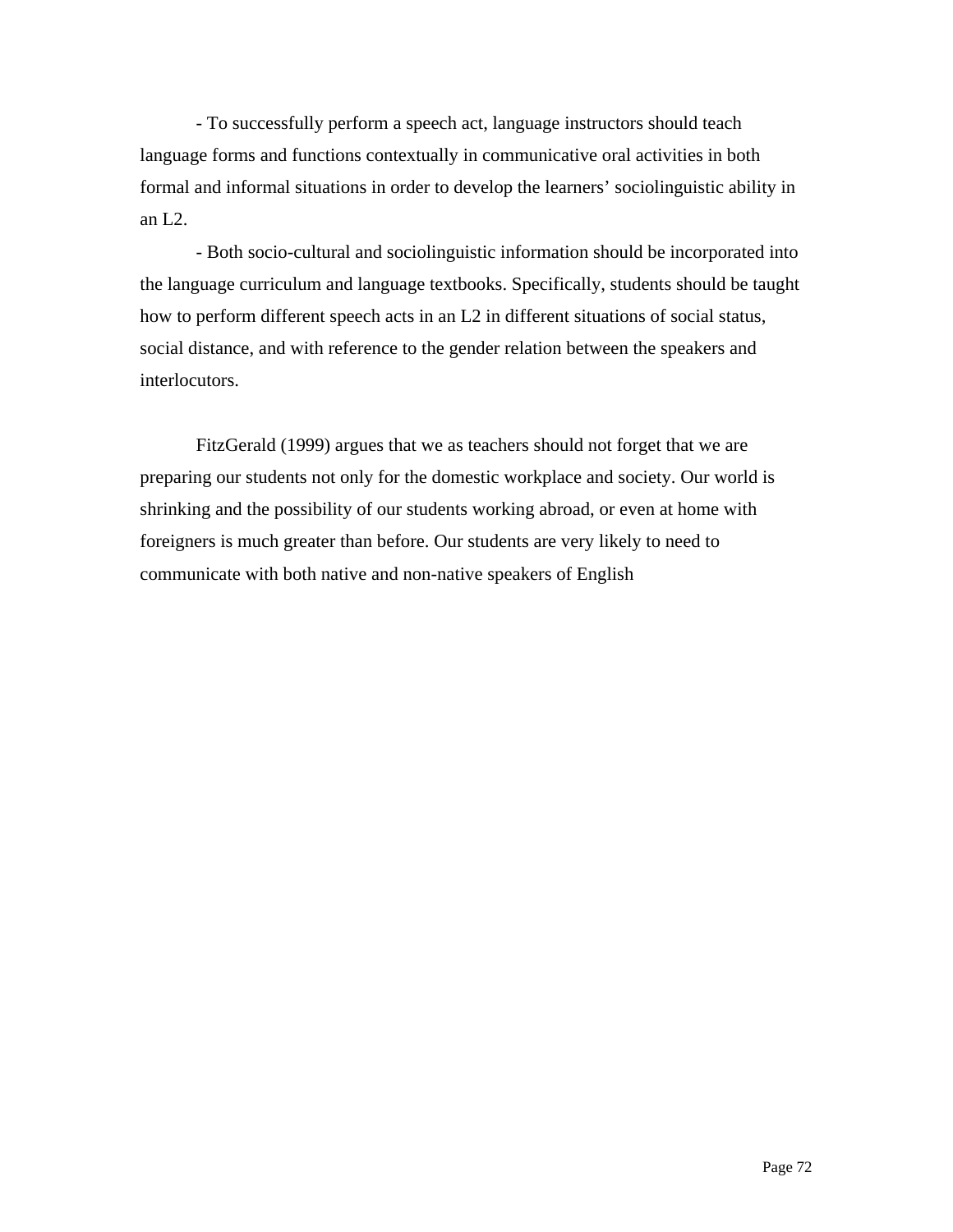# **REFERENCES**

- Al-Issa, A. (1998). Socio-pragmatic transfer in the performance of refusals by Jordanian EFL learners: Evidence and motivating factors. PhD diss., University of Pennsylvania.
- Al-Issa, A. (2003). Socio-cultural transfer in L2 speech behaviors: Evidence and motivating factors. *International Journal of Intercultural Relations, 27,* 581-601.
- Al-Shalawi, H.G. (1997). Refusal strategies in Saudi and American cultures. Master's thesis. Michigan State University.
- Austin, J.L. (1962). *How to do things with words*. London: Oxford University Press.
- Bardovi-Harlig, K., & Hartford, B.S. (1990). Congruence in native and nonnative conversations: Status balance in the academic advising session. *Language Learning, 40,* 467-501.
- Bardovi-Harlig, K., & Hartford, B.S. (1991). Saying "No" in English: Native and nonnative rejections. In L.Bouton, & Y. Kachru (Ed.), *Pragmatics and language learning, 2*, 41-57.
- Bardovi-Harlig, K., & Hartford, B.S. (1993). Redefining the DCT: Comparing open questionnaires and dialogue completion tasks. In L.Bouton, & Y. Kachru (Ed.), *Pragmatics and Language Learning, 4,*143-65.
- Banerjee, J., & Carrell, P. (1988). Tuck in your shirt, you squid: Suggestions in ESL. *Language learning, 38*, 313-347.
- Beckers, A.M. (1999). How to say "no" without saying "no": A study of the refusal strategies of Americans and Germans. PhD diss., University of Mississipi. New York: Plenum Press.
- Beebe, L.M., & Takahashi, T. (1989). Sociolinguistic variation in face-threatening speech acts: Chastisement and disagreement. In M.R.Eisenstein (Ed.), *The dynamic interlanguage: Empirical studies in second language variation* (pp. 199-218). London : Plenum Press.
- Beebe, L.M., Takahashi, T., & Uliss-Weltz , R.(1990). Pragmatic transfer in ESL refusals. In R.C. Scarcella, E.S. Andersen, & S.D. Krashen (Ed.), *Developing communicative competence in second language* (pp. 55-73). New York: Newbury House.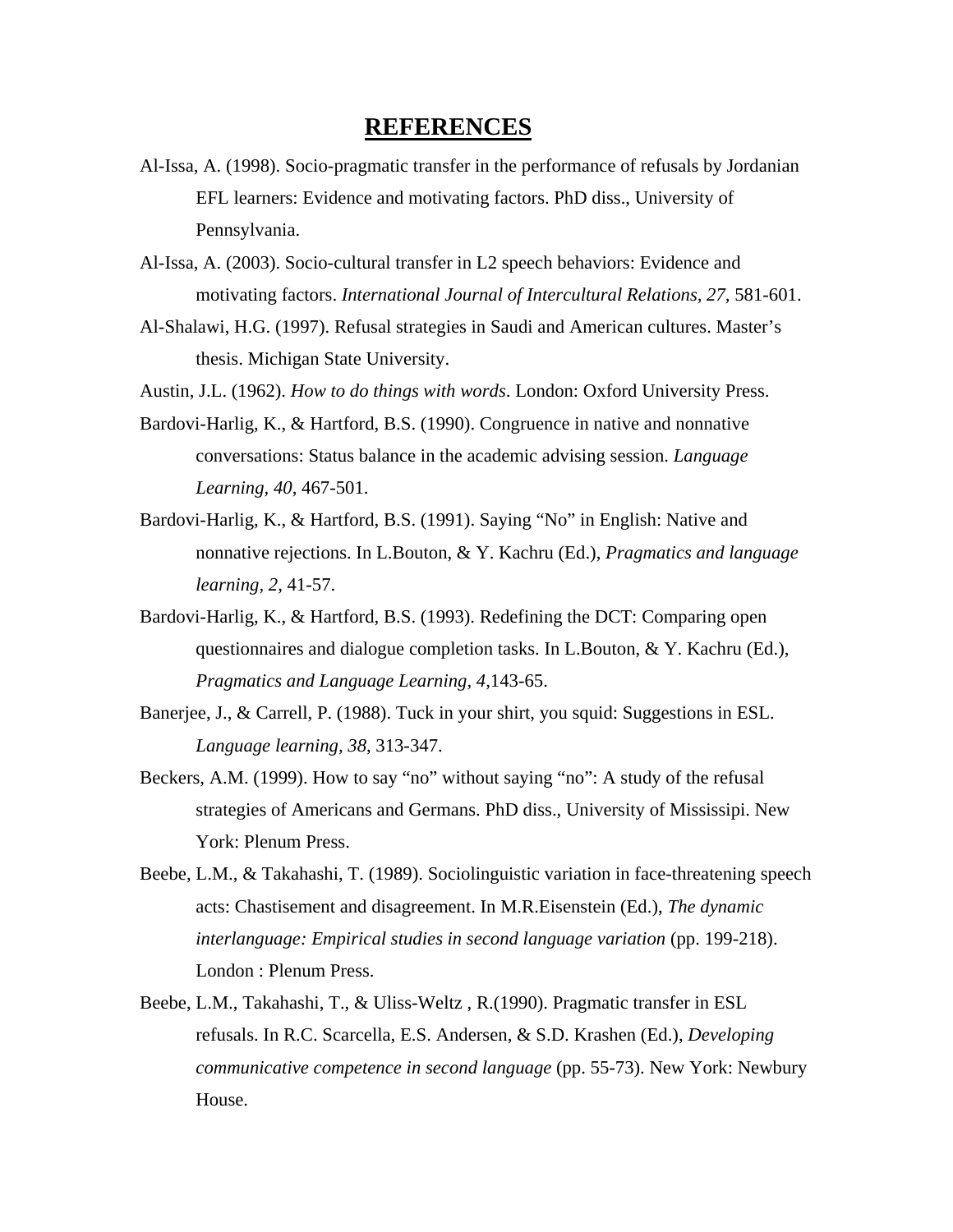- Beebe, L.M., & Cummings, M.C. (1996). Natural speech act data versus written questionnaire data: How data collection method affects speech act performance. In S.M. Gass & J. Neu (Ed.), *Speech acts across cultures: Challenges to communication in a second language* (pp. 65-86). New York: Mouton de Gruyter.
- Blum-Kulka, S. (1983). Interpreting and performing speech acts in a second language: A cross-cultural study of Hebrew and English. In N. Wolfson, & E. Judd (Ed.), *Sociolinguistics and Language Acquisition* (pp. 36-55). Rowley, MA: Newbury House.
- Blum-Kulka, S., & Olshtain, E. (1984). Requests and apologies: A cross-cultural study of speech act realization patterns (CCSARP). *Applied Linguistics, 5* (3), 196-212.
- Blum-Kulka, S., & Olshtain, E. (1986). Too many words: Length of utterance and pragmatic failure. *Studies in Second Language Acquisitions, 8,* 47-61.
- Blum-Kulka, S., House, J., & Kasper, G. (1989). *Cross-cultural pragmatics: Requests and apologies.* Norwood, NJ: Ablex.
- Boxer, D. (1993). Social distance and speech behaviour: The case of indirect complaints. *Journal of Pragmatics, 19,* 103-125.
- Brown, H. D. (1986). Learning a second culture. In J.M. Valdes (Ed.), *Culture Bound*: *Bridging the cultural gap in language teaching (pp. 33-48). Cambridge:* Cambridge University Press.
- Brown, P., & Levinson, S. C. (1987). *Politeness: Some universals in language usage.* Cambridge: Cambridge University Press.
- Burt, S.M. (2001). Non-conventionalized blessings: Have a good rest of your life in Illinois. *Paper presented at the annual meeting of the American Association of Applied Linguistics*, St Louis, MO.
- Chen, X., Ye, L., & Zhang, Y. (1995). Refusing in Chinese. In G. Kasper (Ed.) *Pragmatics of Chinese as native and target language* (pp. 119-163). Technical report 5. Second Language Teaching and Curriculum Center. Honolulu, Hawai'i: University of Hawai'i at Manoa.
- Chen, H.J. (1996). Cross-cultural comparison of English and Chinese metapragmatics in refusals, PhD diss., Indiana University.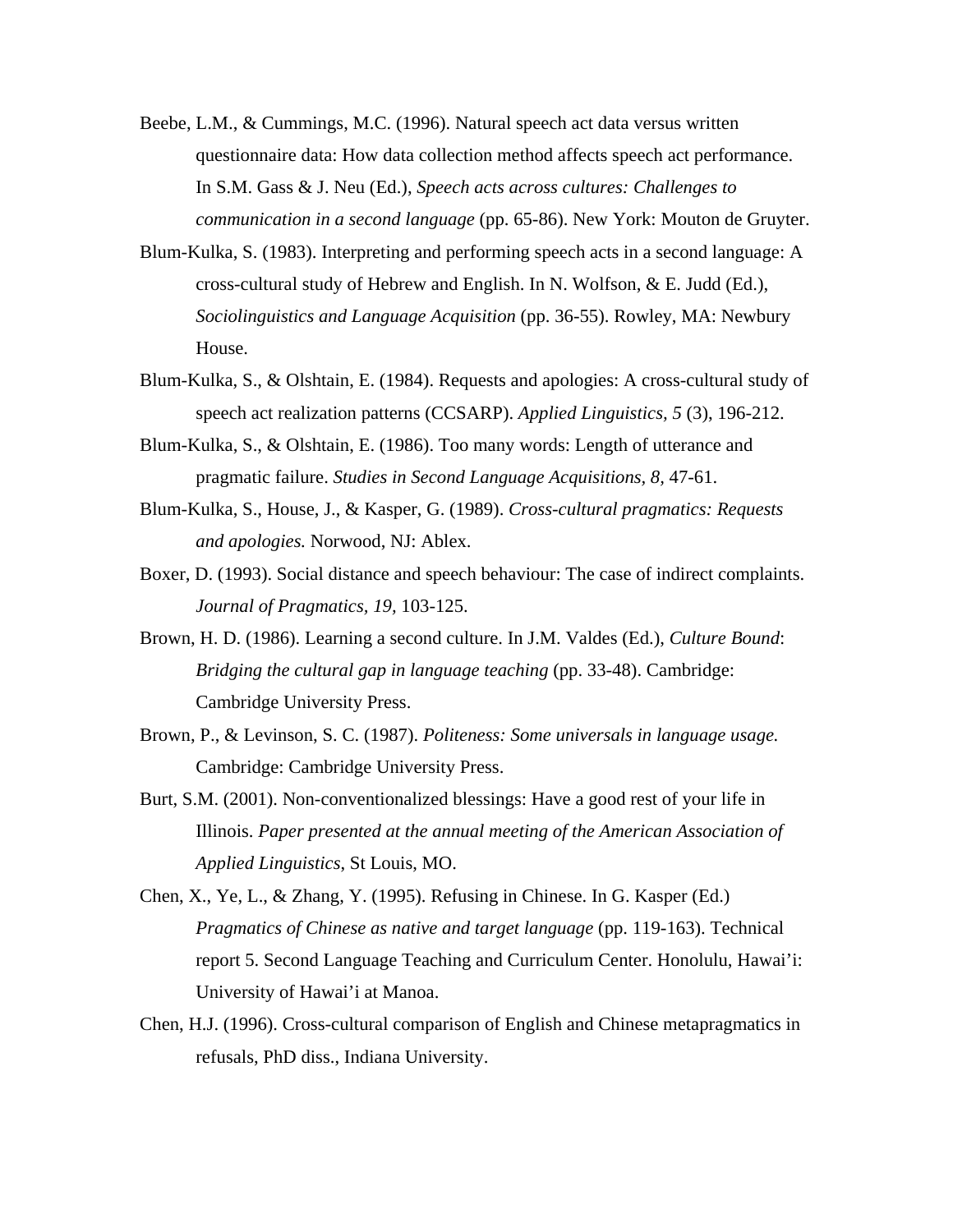- Cohen, A. D., & Olshtain, E. (1981). Developing a measure of sociolinguistic competence: The case of apology. *Language Learning, 31*, 112-134.
- Cohen, A.D., & Olshtain, E. (1993). The production of speech acts by EFL learners. *TESOL Quarterly, 27*, 33-56.
- Cohen, A.D., Olshtain, E., & Rosenstein, D.S. (1986). Advanced EFL apologies: What remains to be learned. *International Journal of the Sociology of Language, 62,* 51- 74.
- Cramer, P.K. (1997). Refusals of Japanese business professionals in Japanese-American companies: An exploratory study. PhD diss. Indiana University.
- Crawford, A.C. (1966). *Customs and culture of Vietnam*. Hanoi: Charles E. Tuttle Company.
- Dao, D. A. (2000). *Viet nam van hoa su cuong*. Hanoi: Nha xuat ban van hoa dan toc.
- Do, X. H. (2002). Invitations in invitation letters in English composed by Vietnamese people. MA diss. University of Queensland, Australia.
- Eisenstein, M., & Bodman, J. (1986). I very appreciate: Expression of gratitude by native and nonnative speakers of American English. *Applied Linguistics,7,* 167-185.
- Eisenstein, M., & Bodman, J. (1993). Expressing gratitude in American English. In G. Kasper & S. Blum-Kulka (Ed.), *Interlanguage pragmatics* (pp. 64-81). New York: Oxford University Press.
- Félix-Brasdefer, J.C. (2003). Declining an invitation: A Cross-Cultural Study of Pragmatic Strategies in Latin American Spanish and American English. *Multilingua, 22*(3), 225-255.
- FitzGerald, H. (1999). Adult ESL: What culture do we teach? In J. Lo Bianco, A.J. Liddicoat, . & C. Crozet (Ed.), S*triving for the third place: Intercultural competence through language education* (pp.127- 142). Melbourne: Language Australia.
- Fraser, B. (1981). On apologizing. In F. Coulmas (Ed.), *Conversational Routine* (pp. 259- 271). The Hague: Mouton de Gruyter.
- Frescura, M. (1993). A sociolinguistic comparison of "Reactions to complaints": Italian L1 vs. English L1, Italian L2, and Italian as a community language. PhD diss. University of Toronto, Canada.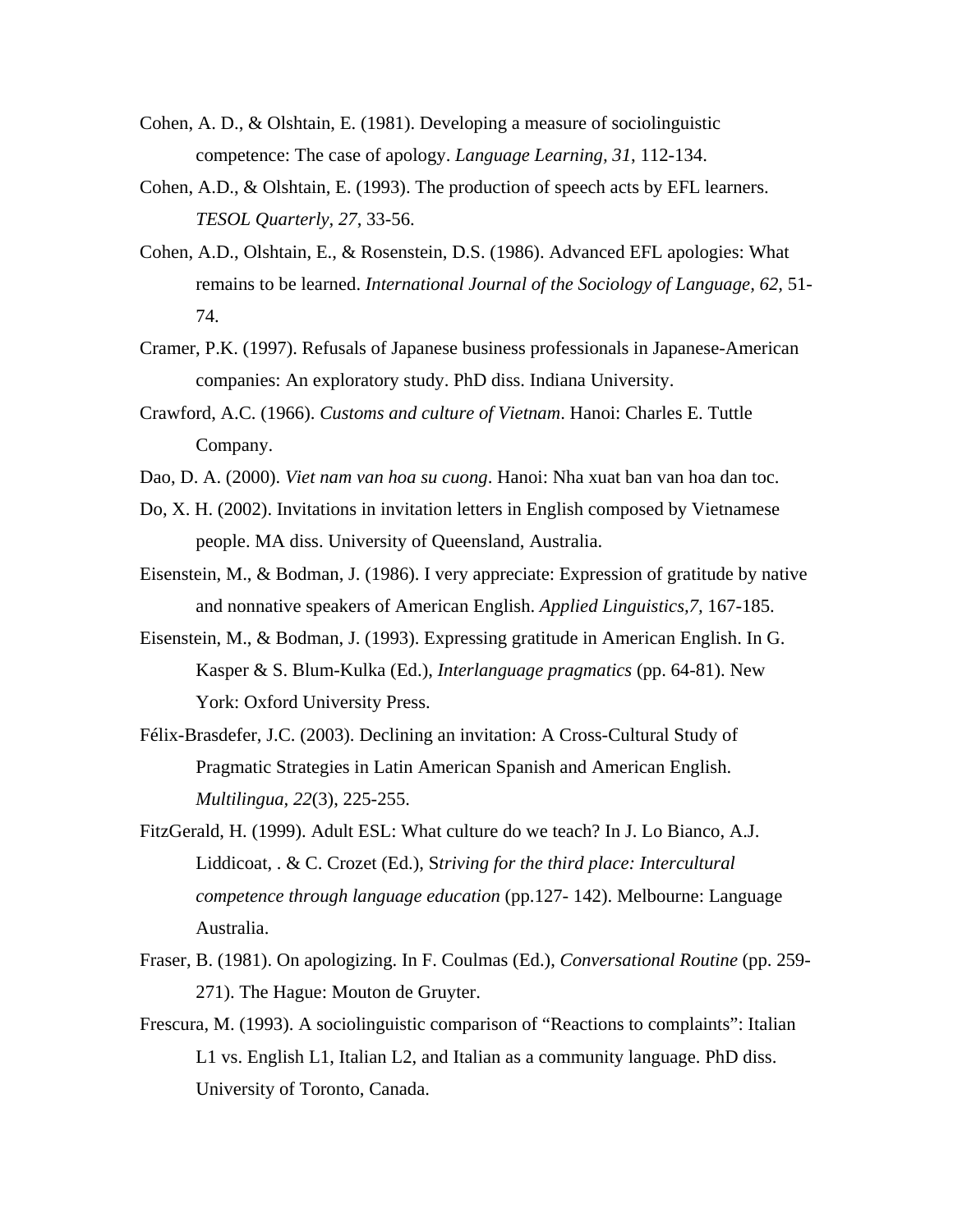Frescura, M. (1997). The ethnography of refusal. *Europe Plurilingue 12*, 180-203.

- Garcia, C. (1989a). Apologizing in English: Politeness strategies used by native and nonnative speakers*. Multilingua, 8,* 3-20.
- Garcia, C. (1989b). Disagreeing and requesting by Americans and Venezuelans. *Linguistics and Education, 1,* 299-322.
- Garcia, C. (1992). Refusing an invitation: A case study of Peruvian style. *Hispanic Linguistics, 5* (1-2), 207-243.
- Garcia, C. (1999). The three stages of Venezuelan invitations and responses. *Multilingua 18 (4),* 391-433.
- Gass, S.M., & Houck, N. (1999). *Interlanguage refusals: A cross-cultural study of Japanese-English.* New York: Mouton de Gruyter.
- Gass, S, & Selinker, L. (1994). *Second language acquisition: An introductory course.*  Hillsdale: Lawrence Erlbaum Associates.
- Goffman, E. (1967). *Interaction ritual: Essays on face-to-face behaviour.* New York: Pantheon Books.
- Grice, H.P. (1975). Logic and conversation*.* In P. Cole & J. L. Morgan (Ed.), *Syntax and semantics 3: speech acts* (pp. 41-58). NY: Academic Press.
- Gu, Y. (1990). Politeness phenomena in modern Chinese. In *Journal of Pragmatics, 14*  (2), 237- 257.
- Gudykunst, W. B., & Ting-Toomey, S. (1988). *Culture and interpersonal communication.* Newbury Park. CA: Sage.
- Harford, B.S., & Harlig, K.B. (1992). Experimental and observational data in the study of interlanguage pragmatics. In L. Bouton and Y. Kachru (Ed.), *Pragmatics and language learning*, *Monograph Series, 3,* (pp. 33-52). Urbana-Champaign, IL: University of Illinois.
- Hill, T. (1997). The development of pragmatic competence in an EFL context. PhD diss., Temple University.
- Holmes, J. (1995). *Women, men and politeness.* London: Longman.
- Holtgraves, T. (2002). *Language as social action.* Mahwah, New Jersey, London: Lawrence Erlbaum Associates.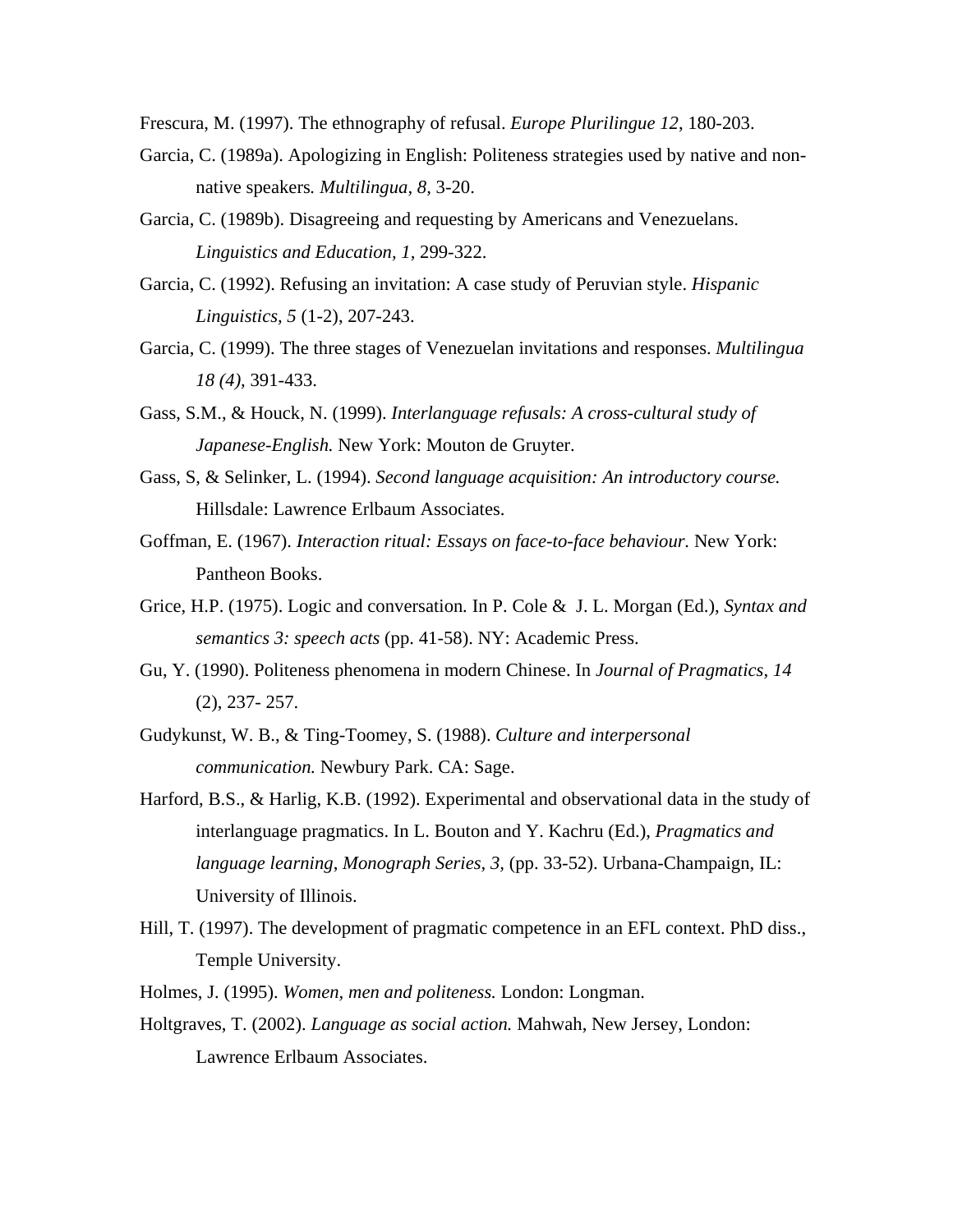- Houck, N., & Gass, S.M. (1996). Non-native refusals: A methodological perspective. In Gass, S. & Neu, J. (Ed.), *Speech acts across cultures: Challenges to communication in a second language* (pp. 45-64). New York: Mouton de Gruyter.
- House, J., & Kasper, G. (1981). Politeness markers in English and German. In F. Coulmas (Ed.). *Politeness markers in English and German* (pp. 157-85).
- House, J. (1989). Politeness in English and German: The function of please and bitte. In Blum-Kulka, S., House, J. &Kasper, G. (Ed.), *Cross-cultural Pragmatics: Requests and Apologies* (pp.1-34). Norwood: Ablex Publishing Corporation.
- Hunt, S.D., Sparkman, R.D. & Wilcox, J. B. (1982). The pretest in survey research: Issues and preliminary findings. *Journal of Marketing Research,19*, pp.269-73.
- Ikoma, T., & Shimaru, A. (1994). Pragmatics transfer in the speech act of refusal in Japanese as a second language. *Journal of Asian Pacific Communication, 5* (1), 105-129.
- Iwata, M. (1999). Implying "no" in Japanese.: Sociolinguistic analysis of Japanese refusals. PhD diss., University of Victoria, Canada.
- Jamieson, N. L. (1991). *Culture and development in Vietnam*. Honolulu: East-West Centre.
- Kaplan, R.B.(1972). Cultural thought patterns in inter-cultural education. In H.B. Allen, & R.N. Campbell (Ed.), Teaching English as a second language (2nd ed.) (pp. 294- 309).New York: McGraw Hill.
- King, K., & Sliver, R. (1993). "Sticking points": Effects of instruction on NNS refusal strategies. Working Papers in Educational Linguistics 9 (1): 47-82.
- Kinjo, H. (1987) Oral refusals of invitations and requests in English and Japanese. *Journal of Asian Culture, 11,* 83-106.
- Kitao, S.K. (1996). Communicative competence, preference organization, and refusals in British English. *Doshisha Joshidaigaku Sogo Bunka Kenkyusho Kiyo, 13,* 47-58
- Kitao, S.K. (1997). Conversational constraints and refusals in British English. In *Doshisha Women's College Annual Reports of Studies, 48,* 42-60.
- Kodama, N (1996). Refusals in Japanese: Oral and written alternatives elicited by discourse completion task and role-play. PhD diss., New York University.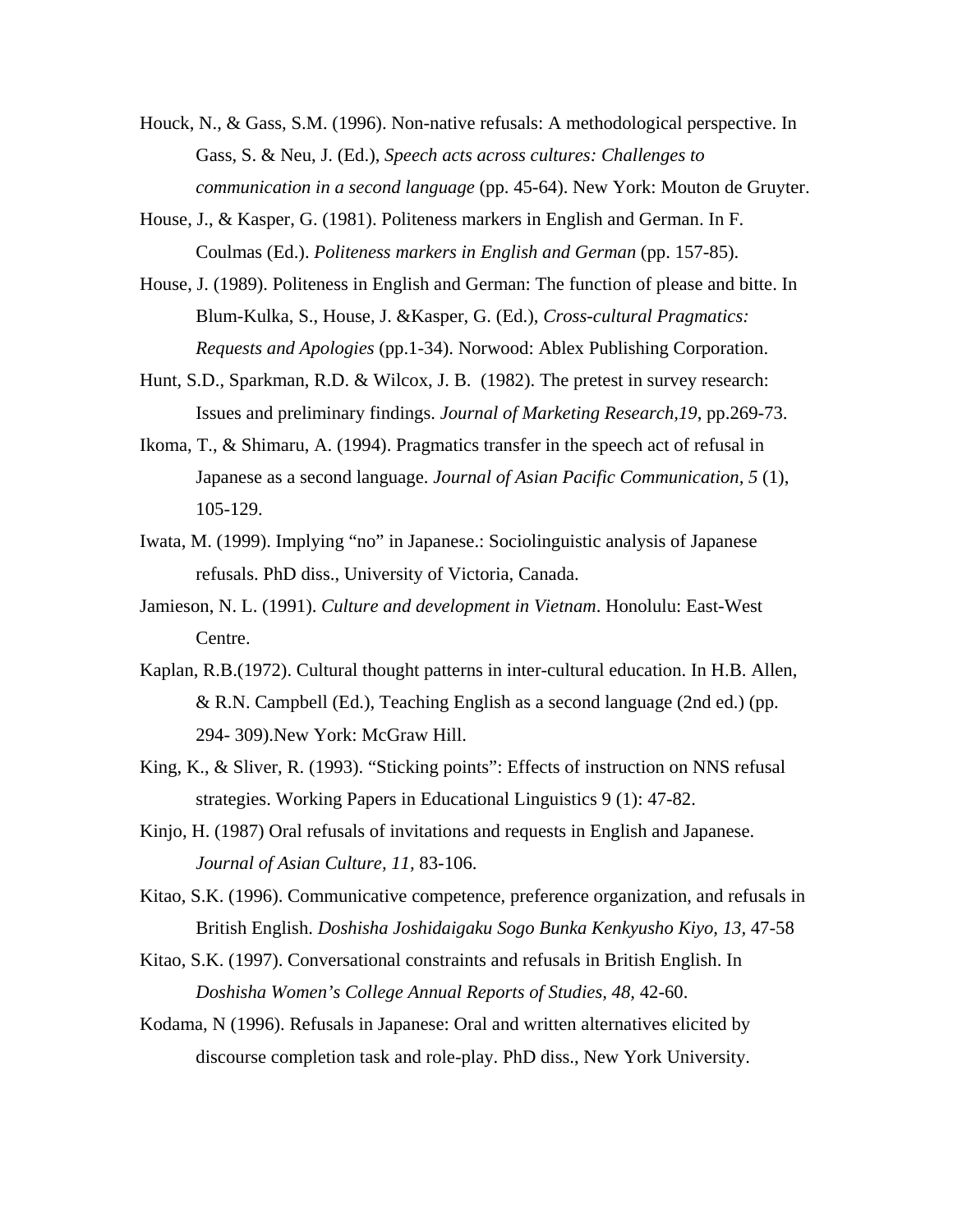- Koike, D.A. (1996). Transfer of pragmatic competence and suggestions in Spanish foreign language learning. In S. Gass & J. Neu (Ed.), *Speech acts across cultures*  (pp. 257-281). Berlin. Germany: Mouton de Gruyter.
- Lakoff, R. (1973). The logic of politeness; or minding your p's and q's. *Papers from the 9th Regional Meeting of the Chicago Lingustic Society.* (pp. 292-305). Chicago, IL: Chicago Linguistic Society.
- Lakoff, R. (1975). *Language and woman's place.* New York. Harper and Row.
- Le, T. V. (2001). Tu van hoc Viet nam thu nghi ve van hoa Viet nam. In N.T. Le (Ed.), *Van hoa Viet nam: Dac trung va cach tiep can.* (pp. 178-185). Nha xuat ban giao duc.
- Leech, G. N. (1983). *Principles of Pragmatics*. Longman, London.
- Lyuh, I. (1992). The art of refusal: Comparison of Korean and American cultures. PhD diss. Indiana University, Bloomington.
- Maeshiba, N., Yoshigana, N., Kasper, R., & Ross, S. (1996). Transfer and proficiency in interlanguage apologizing. In S. Gass and J. Neu (Ed.), *Speech acts across cultures* (pp.155-187). The Hague: Mouton de Gruyter.
- Maines, J., & Wolfson, N. (1981). The compliment formula. In F. Coulmas (Ed.), *Conversational routine: Explorations in standardized communication* (pp 115- 132). The Hague: Mouton de Gruyter.
- Manes, J., & Wolfson, N. (1981). The compliment formula*.* In F. Coulmas (Ed.), *Conversational routine: Explorations in standardized communication situations and prepatterned speech.* The Hague: Mouton.
- Mao, L. (1994). Beyond politeness theory: "Face" revisited and renewed. *Journal of Pragmatics, 21*, 451-486.
- Margalef-Boada, T. (1993). Research methods in interlanguage pragmatics: An inquiry into data collection procedures*.* PhD diss. Indiana University.
- Marquez-Reiter, R. (2000). *Linguistic politeness in Britain and Uruguay: A contrastive study of requests and apologies.* Philadelphia, PA: John Benjamins.
- Mir-Fernandez, M. (1994). The use of English requests by native Spanish speakers and its relation to politeness values. PhD diss., University of Illinois, Urbana-Champaign.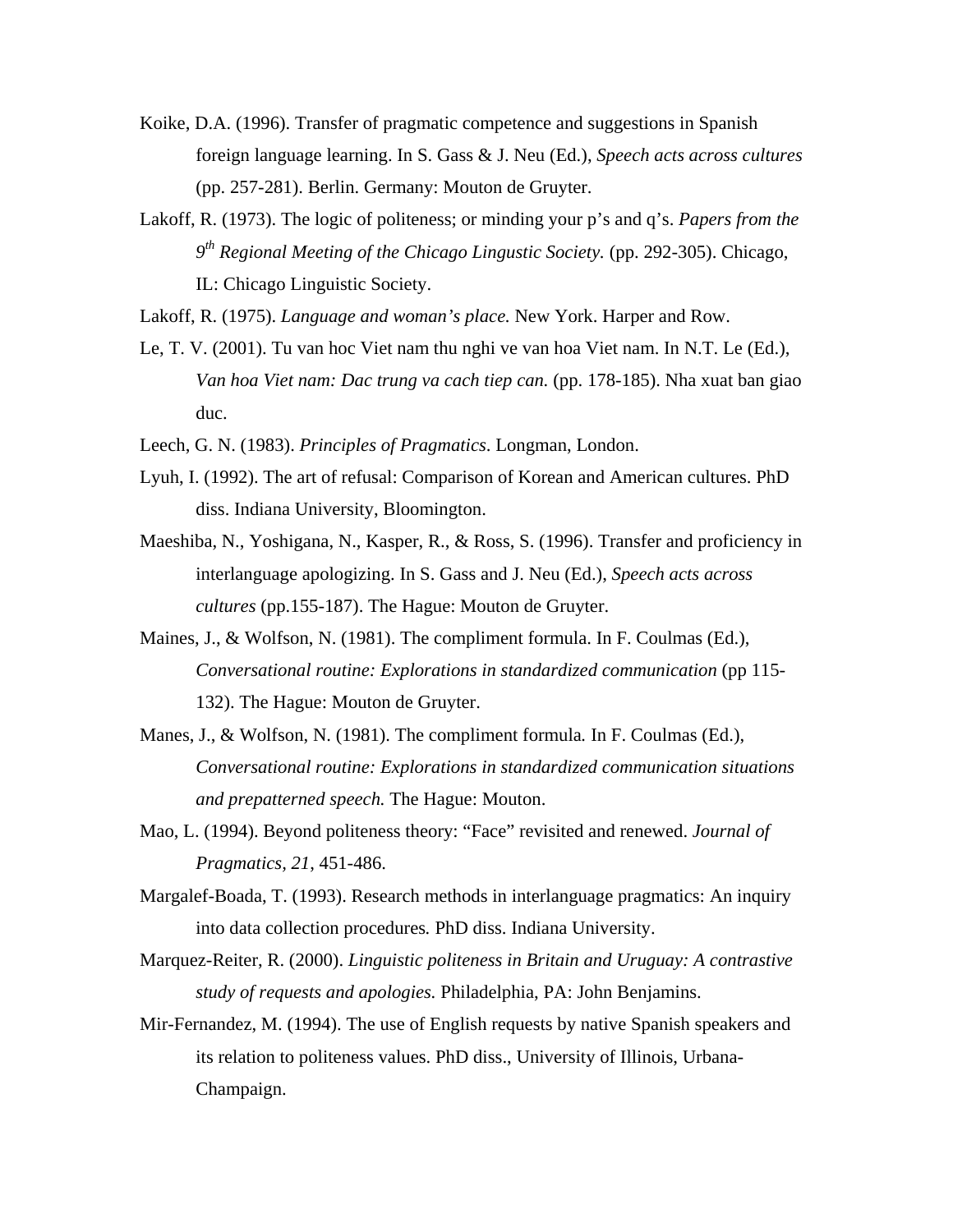- Morrow, C.K. (1995). The pragmatic effects of instruction on ESL learners' production of complaint and refusal speech acts. PhD diss. State University of New York, Buffalo.
- Nelson, G., Al Batal, M., & El Bakary ,W.(1998). Refusals and communication style in American English and Egyptian. Unpublished manuscript. Georgia State University.
- Ngo, D.T. (2001). Van hoa dan gian va ban sac van hoa dan toc. In N.T. Le (Ed.), *Van hoa Viet nam: Dac trung va cach tiep can* (pp.167-177). Nha xuat ban giao duc.
- Nelson, G., & Hall, C. (1999). Complimenting in Mexican Spanish: Developing grammatical and pragmatic competence. *Spanish Applied Linguistics, 3,* 91-121.
- Odlin, T. (1989). *Language transfer: Cross-linguistic influence in language learning.* Melbourne: Cambridge University Press.
- Olshtain, E., & Cohen, A.D. (1989). Speech act behaviour across languages. In H.W. Dechert & M. Raupachi (Ed.), *Transfer in production,* (pp. 53-67). Norwood. NJ: Ablex.
- Olshtain, E., & Weinbach, L. (1993). Interlanguage features of the speech act of complaining. In K. Gasper & S. Blum-Kulka (Ed.), *Interlanguage pragmatics,*  (pp. 108-122). New York: Oxford University Press.
- Phan, T.V.Q. (2001). Some English Vietnamese cross-cultural differences in refusing a request. MA thesis. Hanoi.
- Raines, C.M. (1999). Designing curriculum to teach American culture in the ESL classroom. PhD. diss., The University of Mississippi.
- Ramos, J. (1991). No…Because..: A study of pragmatic transfer in refusals among Puerto Rican teenagers speaking English, PhD diss. Columbia University.
- Richard, J. (1980). Conversation. *TESOL Quarterly*, *14* (4), 413-432.
- Rinnert, C., & Kobayashi, H. (1999). Requestive hints in Japanese and English. *Journal of Pragmatics, 31,* 1173-1201.
- Rintell, E.M., & Mitchell, C.J. (1989). Studying requests and apologies: An inquiry into methods. In S. Blum-Kulka, J. House & G. Kasper (Ed.), *Cross-cultural pragmatics: Requests and apologies* (pp. 248-272). Norwood: Ablex.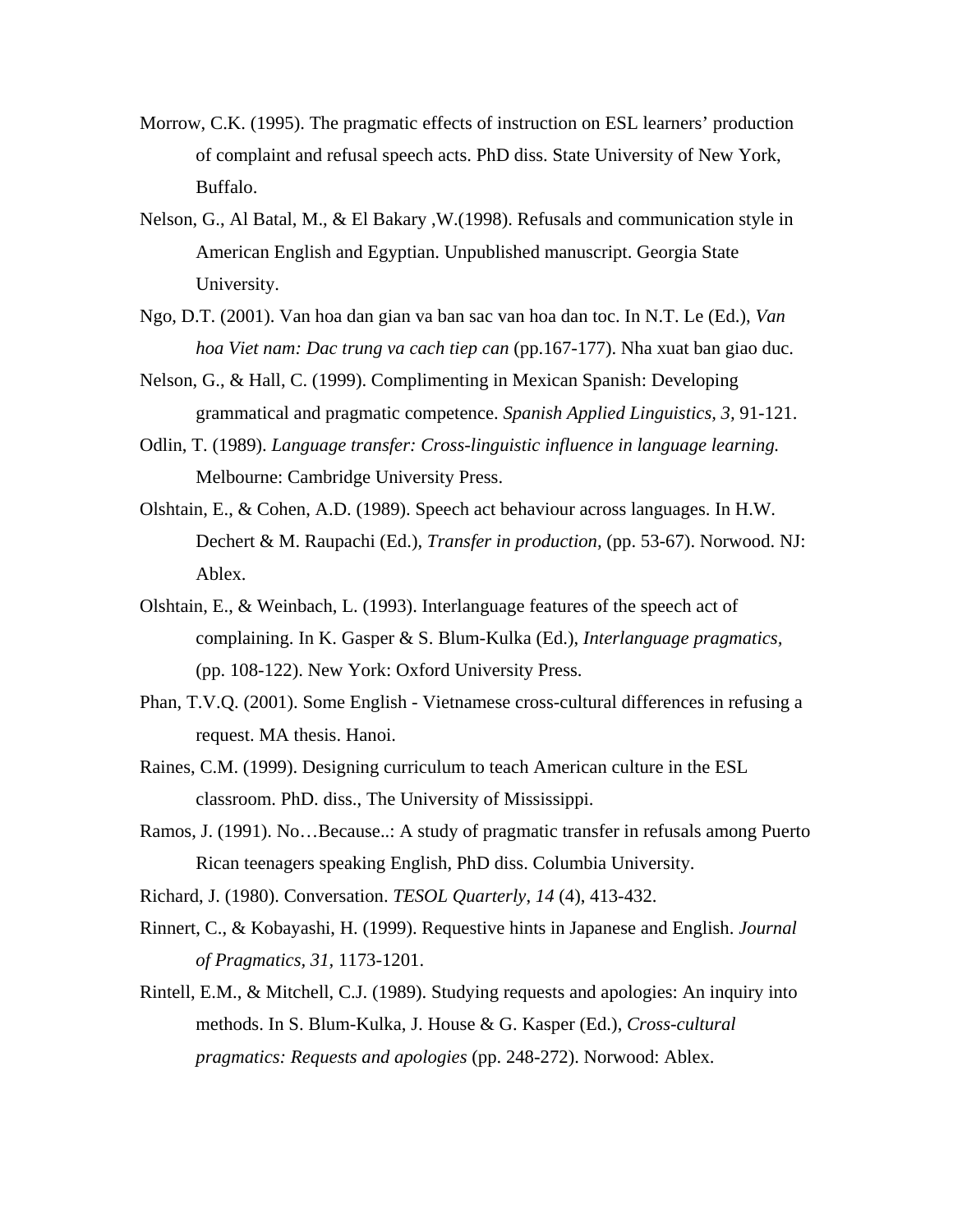- Robinson, M.A (1992). Introspective methodology in interlanguage pragmatics research. In G.Kasper (Ed.), *Pragmatics of Japanese as a native and target language*, (pp. 27-82). Second Language Teaching and Curriculum Center Technical Report 3. Honolulu. HI: University of Hawai'i Press.
- Rose, K. (1992). Speech acts and questionnaires: The effect of hearer response. *Journal of Pragmatics, 17,*49-62.
- Ruziekova, E. (1998). Face, face-threatening acts and politeness in Cuban Spanish, PhD.diss., University of Pittsburgh.
- Samovar, L.A., & Porter, R.E. (2001). *Communication between cultures.* Wadsworth-Thompson learning.
- Sasaki, M. (1998). Investigating EFL students' production of speech acts: A comparison of production questionnaires and role-plays. *Journal of Pragmatics, 30,*457-484.
- Scarcella, R. (1979). On speaking politely in a second language. In C.Yorio, K. Perkins, & J. Schachter (Ed.), *on TESOL '79: The learner in focus* (pp.275-287). Washington, DC: TESOL.
- Schumacher, S. & McMillan, J. (1993). *Research in education: a conceptual introduction*. New York: Harper and Collins.
- Searle, J.R. (1969). *Speech acts- An essay in the philosophy of language*. Cambridge: Cambridge University Press.
- Searle, J.R. (1975). Indirect speech act. In P. Cole, & J. Morgan (Ed.) *Syntax and Semantics 3: Speech acts* (pp. 59-82). New York: Academic Press.
- Smith, C. (1998). Can adults "just say no"?: How gender , status and social goals affect refusals. PhD diss. University of South Florida.
- Steven, P.B. (1993). The pragmatics of "no!": Some strategies in English and Arabic. *Ideal 6*, 87-112.
- Sussex, R. (2006). QQ+Concordance: An analysis tool for text research. *TESL-EJ 2006*, *9* (4). Retrieved August 10, 2006 from [http://www-writing.berkeley.edu/TESL-](http://www-writing.berkeley.edu/TESL-EJ/ej36/m2.html.)[EJ/ej36/m2.html.](http://www-writing.berkeley.edu/TESL-EJ/ej36/m2.html.)
- Takahashi, T., & Beebe, L.M. (1987). The development of pragmatic competence by Japanese learners of English. *JALT Journal, 8,* 131-55.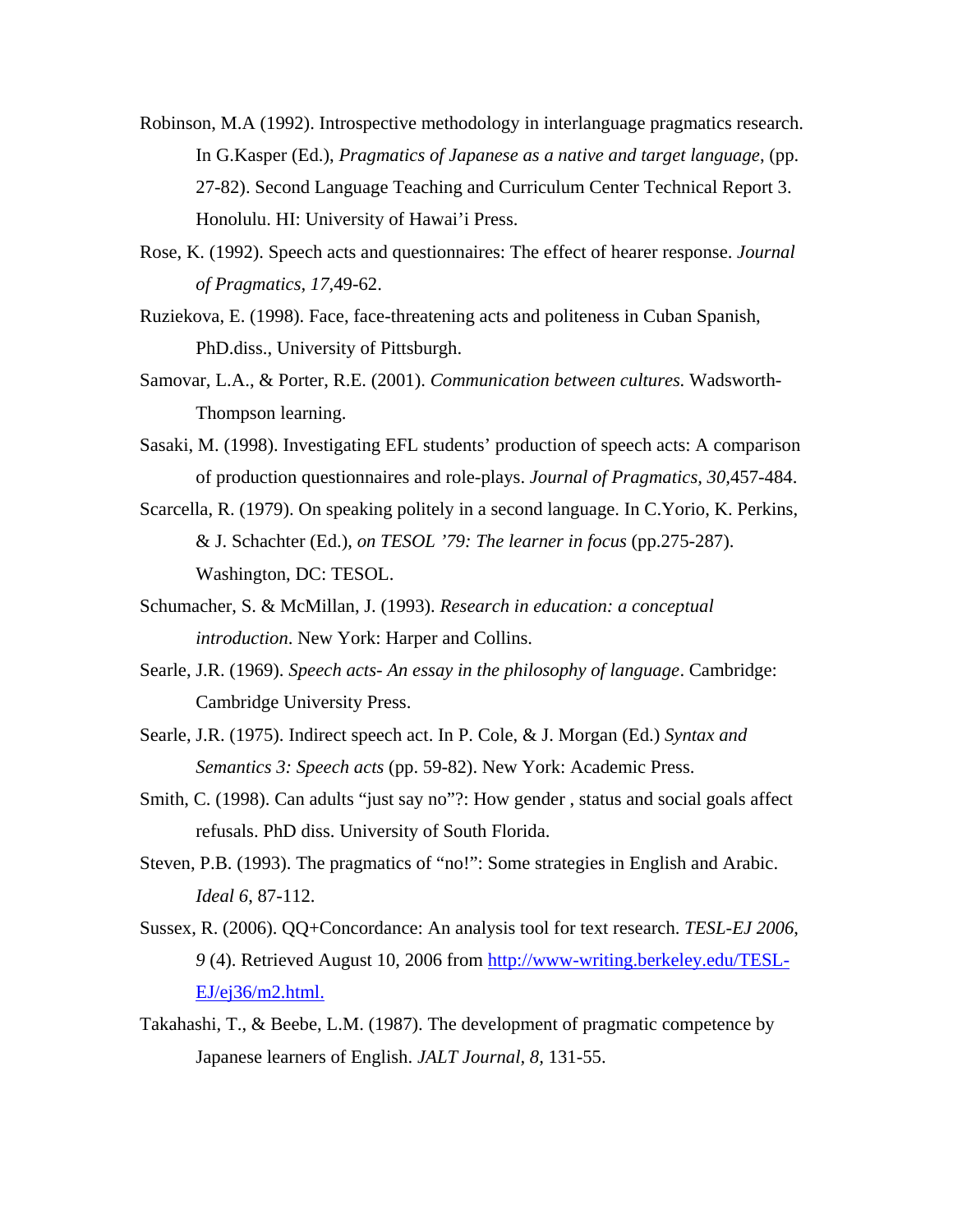- Takahashi, S. (1996). Pragmatic transferability. *Studies in Second Language Acquisition, 18,* 189-223.
- Tateyama, Y. (2001). Requests in Japanese as a foreign language. *Paper presented at the annual meeting of the American Association of Applied Linguistics*, St. Louis, MO.
- Tannen, D. (1990). *You just don't understand: Men and women in conversation*. New York: William Morrow & Company.
- Thomas, J. (1983). Cross-cultural pragmatic failure. *Applied Linguistics, 4,* 91-112.
- Tickle, A.L.(1991) Japanese refusals in a business setting. *Papers in Applied Linguistics Michigan, 6* (2), 84-108.
- Ting-Toomey, S., & Chung, L.C. (2005). *Understanding intercultural communication.*  Los Angeles, CA: Roxbory Publishing Company.
- Tokuda, M. (2001). Judgements of politeness in non-native speech in Japanese. *Paper presented at the annual meeting of the American Association of Applied Linguistics*, St. Louis, MO.

Tran, N. T. (1998). *Co so van hoa Viet nam*. Hanoi: Nha xuat ban giao duc.

- Tran, N. T. (2001). Ban sac van hoa Viet nam truoc nguong cua thien nien ki moi. In N. T. Le (Ed.), *Van hoa Viet nam: Dac trung va cach tiep can* (pp. 292-301). Hanoi: Nha xuat ban giao duc.
- Trosborg, A. (1987). Apology strategies in natives/non-natives. *Journal of Pragmatics, 11,* 147-167.
- Trosborg, A. (1994). *Interlanguage pragmatics: Requests, complaints, and apologies.*  Berlin, Germany: Mouton de Gruyter.
- Truong, C. (2001). Tim hieu nhung gia tri tinh than cua con nguoi Viet nam. In N.T. Le (Ed.) *Van hoa Viet nam: Dac trung va cach tiep can* (pp. 205-218). Hanoi: Nha xuat ban giao duc.
- Widjaja, C. (1997). A study of date refusal: Taiwanese females vs. American females. *University of Hawai'i Working Papers in ESL, 15*(2), 1-43.
- Yu, M. (1999). Cross-cultural and interlanguage pragmatics: Developing communicative competence in a second language. PhD diss., Harvard University.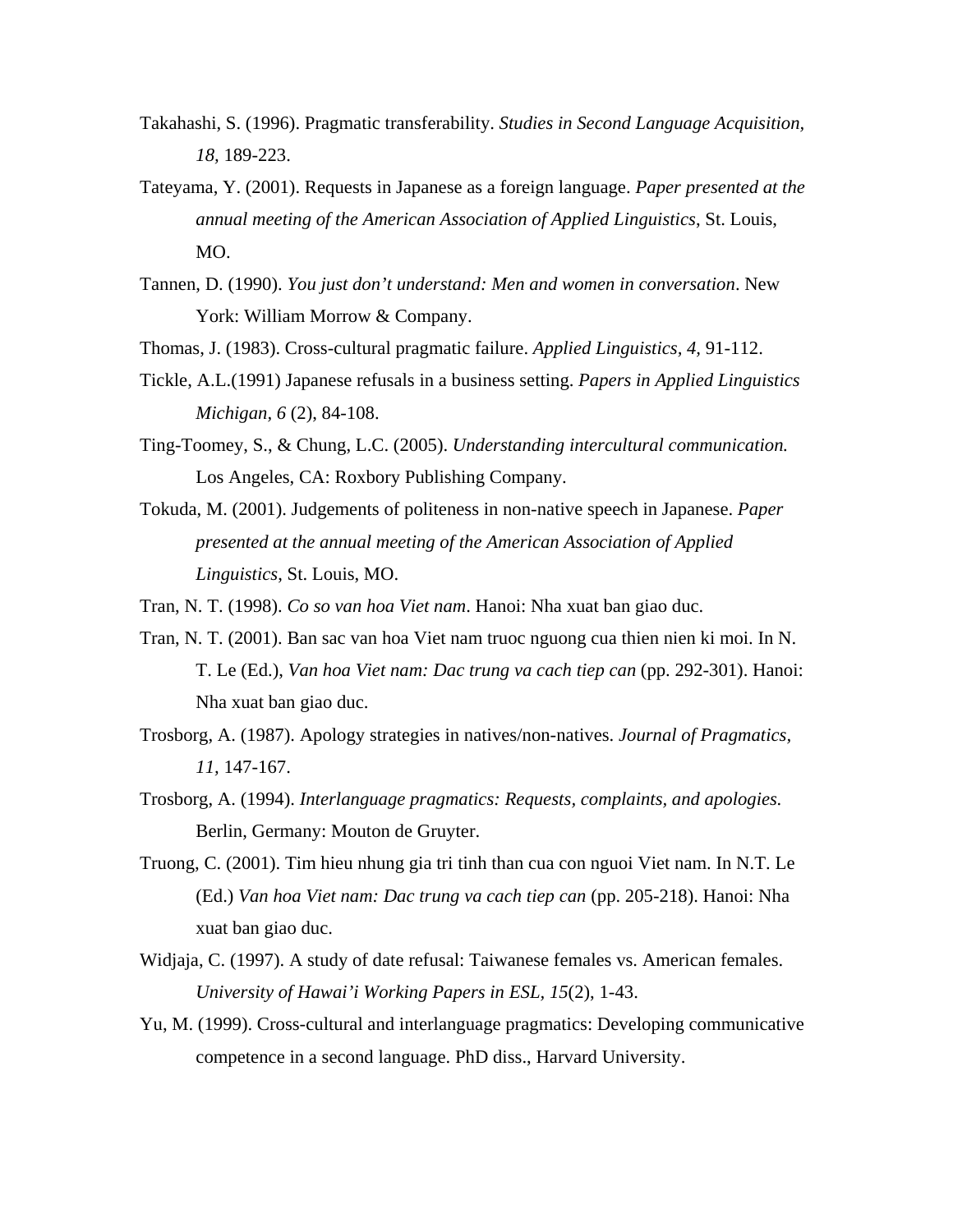- Yule, G. (1996). *The Study of Language.* Cambridge: Cambridge University Press. Walters, J. (1979). Strategies for requesting in Spanish and English: Structural similarities and pragmatic differences. *Language Learning, 29,* 277-293.
- Ward, C., Bochner, S., & Furnham, A. (2001). *The psychology of culture shock.* Philadelphia: Taylor & Francis.
- Wierzbicka, A. (1985). Different cultures, different languages, different speech acts. *Journal of Pragmatics, 9,* 145-178.
- Wierzbicka, A. (1987). *English speech act verbs: A semantic dictionary*. Sydney; Orlando, Fla.; London: Academic Press.
- Wolson, N. (1981). Invitations, compliments, and the competence of the native speakers. *International Journal of Psycholinguistics, 25,* 7-22.
- Wolfson, N. (1988). The Bulge: A theory of speech behavior and social distance. In J. Fine (Ed.), *Second language discourse: A textbook of current research.* Norwood: NJ: Ablex.
- Wolfson, N. (1989). The social dynamics of native and non-native variation in complimenting behaviour. In M. Eisenstein (Ed.), *The dynamic interlanguage* (pp. 219-236). New York: Plenum.
- Wolfson, N., Marmor, T., & Jones, S. (1989). Problems in the comparison of speech act across cultures. In S. Blum-Kulka, J. House, & G. Kasper (Ed.), *Cross- cultural pragmatics: Requests and apologies* (pp.174-196). Norwood: Ablex.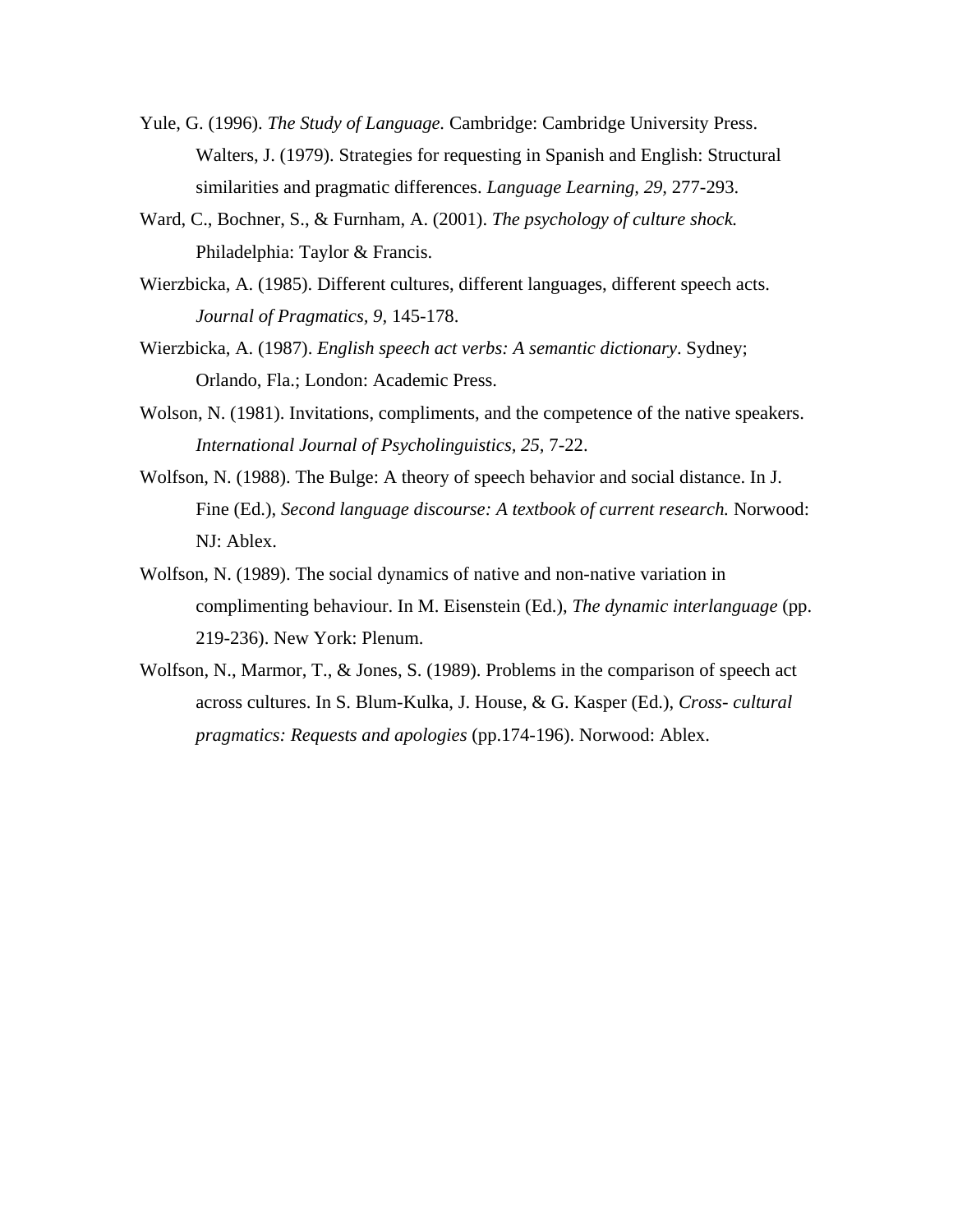# **APPENDIX**

| <b>Codes</b> | 1          | $\mathbf 2$    | 3              | 4              | 5              | 6              | $\overline{\mathbf{7}}$ | 8              | 9              | 10             | 11             | 12             | 13             | 14             | 15             | 16             | 17             | 18             |
|--------------|------------|----------------|----------------|----------------|----------------|----------------|-------------------------|----------------|----------------|----------------|----------------|----------------|----------------|----------------|----------------|----------------|----------------|----------------|
|              | <b>LIS</b> | <b>LSS</b>     | <b>LAO</b>     | <b>HAO</b>     | <b>LIO</b>     | <b>ESO</b>     | <b>EAS</b>              | <b>LSO</b>     | <b>EAO</b>     | <b>HSS</b>     | <b>EIS</b>     | <b>HSO</b>     | <b>HAS</b>     | <b>EIO</b>     | <b>ESS</b>     | <b>HIS</b>     | <b>LAS</b>     | <b>HIO</b>     |
| QQIA         | $\Omega$   | $\Omega$       | $\Omega$       | $\Omega$       | $\Omega$       | $\Omega$       | $\Omega$                | $\Omega$       | $\Omega$       | 0              | $\Omega$       | $\mathbf 0$    | $\mathbf 0$    | $\Omega$       | $\Omega$       | 0              | $\mathbf 0$    | $\mathbf 0$    |
| QQIB1        | 11         | 4              | 1              | 2              | $\overline{7}$ | 1              | 4                       | $\overline{2}$ | 5              | 8              | $\overline{2}$ | $\overline{2}$ | $\overline{2}$ | $\Omega$       | $\overline{2}$ | $\overline{2}$ | 2              | $\mathbf{1}$   |
| QQIB2        | 3          | 6              | 8              | 6              | 6              | $\overline{7}$ | $\overline{2}$          | 3              | 1              | $\overline{2}$ | 5              | $\overline{2}$ | 6              | 5              | 4              | $\mathbf{1}$   | 6              | 6              |
| QQIIA        | 6          | 10             | 11             | 13             | 4              | 18             | 11                      | 8              | 10             | $\overline{7}$ | 10             | 17             | 12             | 8              | 16             | $\mathbf 0$    | 8              | 12             |
| QQIIB        | $\Omega$   | 1              | $\Omega$       | $\Omega$       | 1              | $\Omega$       | $\Omega$                | $\Omega$       | $\Omega$       | 0              | 1              | $\mathbf 0$    | 1              | $\Omega$       | $\Omega$       | $\mathbf 0$    | $\mathbf 0$    | $\mathbf 0$    |
| QQIIC        | 14         | 2              | 11             | 17             | 13             | 13             | 19                      | 13             | 17             | 4              | 16             | 3              | 14             | 11             | 17             | 12             | 11             | 18             |
| QQIID        | 4          | $\overline{7}$ | 3              | 6              | 5              | $\overline{2}$ | 6                       | 4              | 5              | 8              | 8              | 8              | 1              | 1              | $\Omega$       | $\mathbf 0$    | 5              | $\overline{2}$ |
| QQIIE        | 1          | $\Omega$       | $\Omega$       | 1              | 6              | 1              | 1                       | $\Omega$       | $\Omega$       | $\Omega$       | $\overline{2}$ | $\Omega$       | $\Omega$       | 1              | $\Omega$       | $\mathbf 0$    | $\Omega$       | $\mathbf 0$    |
| QQIIF        | 3          | $\Omega$       | $\Omega$       | 1              | $\overline{2}$ | $\overline{2}$ | $\Omega$                | $\Omega$       | $\overline{2}$ | $\Omega$       | 1              | $\Omega$       | $\Omega$       | 1              | 1              | $\overline{2}$ | $\mathbf 0$    | 5              |
| QQIIG        | 0          | 12             | 3              | $\Omega$       | $\Omega$       | 1              | $\Omega$                | $\overline{2}$ | $\Omega$       | 12             | 3              | 16             | 1.             | 3              | 1              | $\overline{2}$ | $\mathbf{1}$   | $\Omega$       |
| QQIIH        | $\Omega$   | $\Omega$       | $\Omega$       | $\Omega$       | $\Omega$       | $\Omega$       | $\Omega$                | $\Omega$       | $\Omega$       | $\Omega$       | $\Omega$       | $\Omega$       | 0              | 1              | $\Omega$       | $\overline{2}$ | $\mathbf 1$    | $\Omega$       |
| QQIII        | $\Omega$   | $\overline{2}$ | 1              | $\overline{2}$ | $\Omega$       | $\Omega$       | $\Omega$                | $\Omega$       | $\Omega$       | $\overline{2}$ | 0              | $\Omega$       | $\overline{2}$ | 1              | $\Omega$       | $\mathbf{1}$   | 2              | 1              |
| QQIIJ        | 0          | 2              | 9              | 1              | $\overline{2}$ | $\Omega$       | $\Omega$                | 5              | $\Omega$       | $\Omega$       | 1              | 5              | $\Omega$       | 1              | $\mathbf{1}$   | 1              | $\overline{7}$ | $\mathbf 0$    |
| QQIIK        | 1          | 1              | $\Omega$       | $\overline{2}$ | $\mathbf{1}$   | 1              | $\Omega$                | 3              | $\Omega$       | $\Omega$       | 0              | $\Omega$       | $\overline{2}$ | 3              | $\Omega$       | $\mathbf 1$    | $\Omega$       | $\Omega$       |
| QQIIL        | 4          | $\Omega$       | $\Omega$       | $\Omega$       | $\Omega$       | $\Omega$       | $\Omega$                | $\Omega$       | 1              | $\Omega$       | 0              | $\Omega$       | 0              | $\Omega$       | $\Omega$       | $\overline{4}$ | 1              | $\mathbf 0$    |
| QQIII1       | 0          | 1              | $\Omega$       | $\overline{2}$ | 1              | $\Omega$       | 1                       | 4              | $\Omega$       | 0              | $\overline{7}$ | 1              | 5              | $\overline{2}$ | 5              | $\mathbf 0$    | $\mathbf 0$    | $\overline{2}$ |
| QQIII2       | 0          | $\overline{2}$ | $\Omega$       | $\Omega$       | $\Omega$       | $\Omega$       | $\Omega$                | $\Omega$       | $\mathbf 1$    | 0              | 0              | $\Omega$       | $\mathbf 0$    | $\Omega$       | $\Omega$       | $\mathbf 0$    | $\mathbf 0$    | $\mathbf 0$    |
| QQIII3       | 8          | $\Omega$       | $\overline{2}$ | 1              | $\overline{2}$ | $\Omega$       | $\Omega$                | $\Omega$       | $\Omega$       | 4              | 1              | 8              | 0              | $\overline{2}$ | $\mathbf 0$    | 9              | $\mathbf 0$    | $\overline{2}$ |

| Table 1. Summary: Use of SARs by female AEs |  |  |
|---------------------------------------------|--|--|
|                                             |  |  |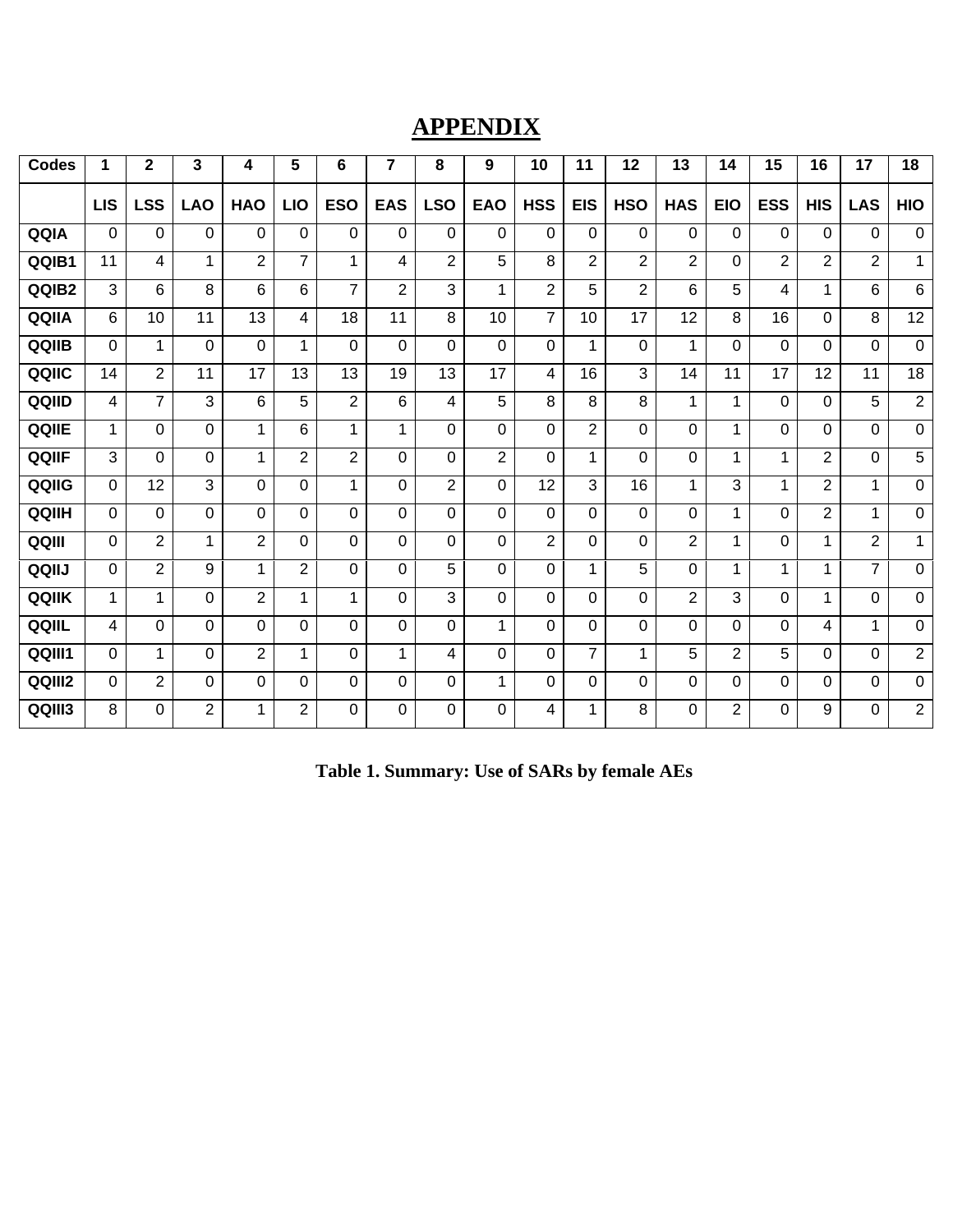| <b>Codes</b> | 1          | 2              | 3              | 4              | 5              | 6              | 7          | 8              | 9              | 10             | 11             | 12             | 13             | 14             | 15         | 16             | 17             | 18             |
|--------------|------------|----------------|----------------|----------------|----------------|----------------|------------|----------------|----------------|----------------|----------------|----------------|----------------|----------------|------------|----------------|----------------|----------------|
|              | <b>LIS</b> | LSS            | <b>LAO</b>     | <b>HAO</b>     | <b>LIO</b>     | <b>ESO</b>     | <b>EAS</b> | <b>LSO</b>     | <b>EAO</b>     | <b>HSS</b>     | <b>EIS</b>     | <b>HSO</b>     | <b>HAS</b>     | <b>EIO</b>     | <b>ESS</b> | <b>HIS</b>     | <b>LAS</b>     | HIO            |
| QQIA         | $\Omega$   | $\Omega$       | $\Omega$       | $\Omega$       | 0              | $\Omega$       | $\Omega$   | $\Omega$       | $\Omega$       | 0              | $\Omega$       | $\mathbf 0$    | $\mathbf 0$    | $\Omega$       | 0          | $\mathbf 0$    | 0              | $\mathbf 0$    |
| QQIB1        | 11         | 4              | 1              | 2              | $\overline{7}$ | 1              | 4          | $\overline{2}$ | 5              | 8              | $\overline{2}$ | $\overline{2}$ | $\overline{2}$ | $\Omega$       | 2          | $\overline{2}$ | $\overline{2}$ | 1              |
| QQIB2        | 3          | 6              | 8              | 6              | 6              | $\overline{7}$ | 2          | 3              | 1              | $\overline{2}$ | 5              | $\overline{2}$ | 6              | 5              | 4          | 1              | 6              | 6              |
| QQIIA        | 6          | 10             | 11             | 13             | 4              | 18             | 11         | 8              | 10             | $\overline{7}$ | 10             | 17             | 12             | 8              | 16         | $\mathbf 0$    | 8              | 12             |
| QQIIB        | 0          | 1              | $\Omega$       | $\Omega$       | 1              | $\Omega$       | $\Omega$   | $\Omega$       | $\Omega$       | 0              | 1              | $\Omega$       | 1              | $\Omega$       | $\Omega$   | $\mathbf 0$    | $\Omega$       | $\Omega$       |
| QQIIC        | 14         | $\overline{2}$ | 11             | 17             | 13             | 13             | 19         | 13             | 17             | 4              | 16             | 3              | 14             | 11             | 17         | 12             | 11             | 18             |
| QQIID        | 4          | $\overline{7}$ | 3              | 6              | 5              | $\overline{2}$ | 6          | 4              | 5              | 8              | 8              | 8              | 1              | 1              | $\Omega$   | $\mathbf 0$    | 5              | $\overline{2}$ |
| QQIIE        | 1          | $\Omega$       | $\Omega$       | 1              | 6              | 1              | 1          | $\Omega$       | $\Omega$       | $\Omega$       | $\overline{2}$ | $\Omega$       | 0              | 1              | $\Omega$   | $\mathbf 0$    | $\Omega$       | $\mathbf 0$    |
| QQIIF        | 3          | $\Omega$       | $\Omega$       | 1              | $\overline{2}$ | $\overline{2}$ | $\Omega$   | $\Omega$       | $\overline{2}$ | 0              | 1              | $\Omega$       | $\Omega$       | 1              | 1          | $\overline{2}$ | $\mathbf 0$    | 5              |
| QQIIG        | 0          | 12             | 3              | $\Omega$       | 0              | 1              | $\Omega$   | $\overline{2}$ | $\Omega$       | 12             | 3              | 16             | 1              | 3              | 1          | $\overline{2}$ | 1              | $\mathbf 0$    |
| QQIIH        | $\Omega$   | $\Omega$       | $\Omega$       | $\Omega$       | $\Omega$       | $\Omega$       | $\Omega$   | $\Omega$       | $\Omega$       | $\Omega$       | $\Omega$       | $\Omega$       | $\Omega$       | 1              | $\Omega$   | $\overline{2}$ | $\mathbf 1$    | $\mathbf 0$    |
| QQIII        | $\Omega$   | $\overline{2}$ | 1              | $\overline{2}$ | $\Omega$       | $\Omega$       | $\Omega$   | $\Omega$       | $\Omega$       | $\overline{2}$ | $\Omega$       | $\Omega$       | $\overline{2}$ | 1              | $\Omega$   | $\mathbf{1}$   | $\overline{2}$ | 1              |
| QQIIJ        | 0          | $\overline{2}$ | 9              | 1              | $\overline{2}$ | $\Omega$       | $\Omega$   | 5              | 0              | 0              | 1              | 5              | $\mathbf 0$    | 1              | 1          | 1              | $\overline{7}$ | $\mathbf{0}$   |
| QQIIK        | 1          | 1              | $\Omega$       | $\overline{2}$ | 1              | 1              | $\Omega$   | 3              | $\Omega$       | $\Omega$       | $\Omega$       | $\Omega$       | $\overline{2}$ | 3              | 0          | 1              | 0              | $\mathbf 0$    |
| QQIIL        | 4          | $\Omega$       | $\Omega$       | $\Omega$       | $\Omega$       | $\Omega$       | $\Omega$   | $\Omega$       | $\mathbf 1$    | 0              | $\Omega$       | $\Omega$       | $\Omega$       | $\Omega$       | 0          | 4              | 1              | $\Omega$       |
| QQIII1       | 0          | 1              | $\Omega$       | $\overline{2}$ | 1              | $\Omega$       | 1          | 4              | $\Omega$       | 0              | $\overline{7}$ | $\mathbf 1$    | 5              | $\overline{2}$ | 5          | $\mathbf 0$    | 0              | 2              |
| QQIII2       | 0          | $\overline{2}$ | $\Omega$       | $\Omega$       | 0              | $\Omega$       | 0          | 0              | 1              | 0              | $\Omega$       | $\mathbf 0$    | $\mathbf 0$    | $\Omega$       | $\Omega$   | $\mathbf 0$    | 0              | $\mathbf 0$    |
| QQIII3       | 8          | $\Omega$       | $\overline{2}$ | 1              | $\overline{2}$ | $\Omega$       | $\Omega$   | $\Omega$       | $\Omega$       | 4              | 1              | 8              | 0              | $\overline{2}$ | $\Omega$   | 9              | 0              | $\overline{2}$ |

| Table 2. Summary: Use of SARs by male AEs |  |
|-------------------------------------------|--|
|                                           |  |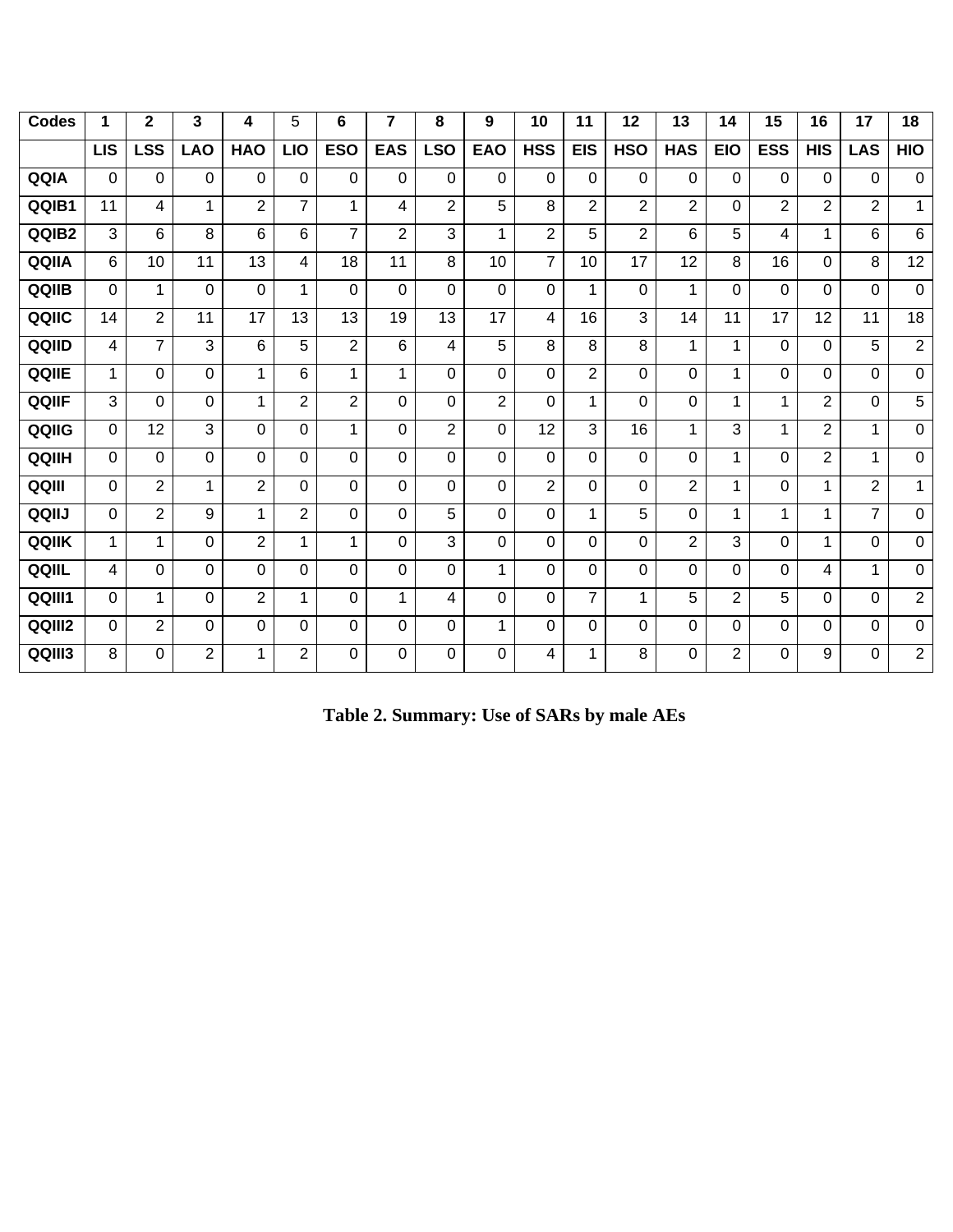| <b>Codes</b> | 1              | $\mathbf{2}$   | 3              | 4              | 5              | 6              | 7              | 8                       | 9              | 10             | 11             | 12             | 13             | 14             | 15             | 16          | 17          | 18               |
|--------------|----------------|----------------|----------------|----------------|----------------|----------------|----------------|-------------------------|----------------|----------------|----------------|----------------|----------------|----------------|----------------|-------------|-------------|------------------|
|              | <b>LIS</b>     | <b>LSS</b>     | <b>LAO</b>     | <b>HAO</b>     | <b>LIO</b>     | <b>ESO</b>     | <b>EAS</b>     | <b>LSO</b>              | <b>EAO</b>     | <b>HSS</b>     | <b>EIS</b>     | <b>HSO</b>     | <b>HAS</b>     | <b>EIO</b>     | <b>ESS</b>     | <b>HIS</b>  | <b>LAS</b>  | <b>HIO</b>       |
| QQIA         | $\Omega$       | 0              | 0              | 0              | $\Omega$       | $\Omega$       | $\Omega$       | 1                       | $\Omega$       | $\Omega$       | 0              | $\Omega$       | 0              | $\Omega$       | 0              | 0           | $\Omega$    | $\mathbf 0$      |
| QQIB1        | $\mathbf 1$    | 0              | $\overline{2}$ | $\Omega$       | 3              | $\Omega$       | $\Omega$       | $\overline{2}$          | 1              | $\Omega$       | 0              | 1              | $\Omega$       | $\Omega$       | $\Omega$       | 0           | 3           | $\Omega$         |
| QQIB2        | $\overline{2}$ | 8              | 6              | 1              | 4              | 1              | 5              | $\overline{\mathbf{4}}$ | $\overline{2}$ | $\Omega$       | 6              | $\overline{2}$ | 4              | $\Omega$       | $\overline{2}$ | $\Omega$    | 5           | 5                |
| QQIIA        | 6              | 16             | 16             | 16             | $\overline{7}$ | 16             | 18             | 12                      | 13             | 14             | 8              | 20             | 15             | 13             | 13             | 0           | 13          | 16               |
| QQIIB        | $\Omega$       | $\mathbf 1$    | 0              | 1              | $\Omega$       | $\Omega$       | $\Omega$       | $\Omega$                | 1              | $\Omega$       | 0              | $\Omega$       | 0              | $\overline{2}$ | $\mathbf 1$    | 0           | 1           | $\mathbf 0$      |
| QQIIC        | 10             | 9              | 10             | 17             | 17             | 19             | 18             | 11                      | 14             | $\overline{2}$ | 17             | $\overline{2}$ | 17             | 21             | 18             | 9           | 13          | 18               |
| QQIID        | 4              | $\overline{2}$ | $\mathbf{1}$   | 3              | 6              | 4              | 5              | $\Omega$                | 1              | 5              | 3              | 1              | $\Omega$       | 3              | 0              | 0           | $\Omega$    | $\overline{2}$   |
| QQIIE        | 5              | 0              | 0              | $\mathbf 0$    | $\mathbf{1}$   | $\Omega$       | 0              | $\overline{0}$          | $\overline{0}$ | $\mathbf 0$    | 0              | 0              | $\mathbf{1}$   | $\Omega$       | 0              | 0           | $\mathbf 0$ | $\mathbf 0$      |
| QQIIF        | 4              | 0              | $\mathbf 1$    | $\Omega$       | 3              | $\Omega$       | 0              | $\Omega$                | $\Omega$       | $\Omega$       | 1              | 0              | 0              | $\Omega$       | $\mathbf 1$    | 8           | $\Omega$    | 1                |
| QQIIG        | $\mathbf 0$    | 6              | 3              | $\overline{0}$ | $\Omega$       | 1              | 1              | $\overline{2}$          | 1              | $\overline{7}$ | 1.             | 14             | $\Omega$       | $\Omega$       | $\overline{2}$ | 0           | 1           | $\overline{0}$   |
| QQIIH        | 3              | 0              | 0              | $\Omega$       | $\Omega$       | $\overline{0}$ | $\overline{2}$ | 1                       | 1              | 1              | $\Omega$       | $\Omega$       | $\overline{2}$ | $\Omega$       | $\mathbf{1}$   | 0           | 0           | $\overline{0}$   |
| QQIII        | 1              | 1              | 0              | $\mathbf 0$    | $\mathbf 1$    | $\Omega$       | 1              | 1                       | $\Omega$       | $\mathbf 1$    | 0              | $\mathbf{1}$   | $\overline{2}$ | $\Omega$       | 0              | 0           | 0           | $\mathbf 0$      |
| QQIIJ        | 1              | 3              | 5              | $\Omega$       | $\Omega$       | $\Omega$       | $\Omega$       | 1                       | 1              | 6              | 0              | $\overline{2}$ | 1              | $\Omega$       | 0              | $\mathbf 1$ | 5           | $\mathbf 0$      |
| QQIIK        | $\Omega$       | 0              | 0              | $\Omega$       | $\Omega$       | $\Omega$       | $\Omega$       | 4                       | $\Omega$       | $\Omega$       | 0              | $\Omega$       | $\Omega$       | $\Omega$       | 0              | 2           | 0           | $\mathbf 0$      |
| QQIIL        | $\overline{2}$ | 0              | 1              | 0              | 1              | $\Omega$       | $\Omega$       | $\Omega$                | 3              | $\Omega$       | 0              | $\Omega$       | $\Omega$       | $\Omega$       | 0              | 5           | $\Omega$    | 1                |
| QQIII1       | $\mathbf{1}$   | 0              | 0              | 4              | $\Omega$       | 2              | $\overline{2}$ | 5                       | $\Omega$       | $\Omega$       | 4              | $\Omega$       | $\overline{2}$ | 1              | 0              | 0           | 1           | 1                |
| QQIII2       | 1              | 3              | 0              | 1              | $\Omega$       | $\Omega$       | 0              | $\Omega$                | $\Omega$       | 1              | 1              | 0              | 0              | $\Omega$       | $\Omega$       | 0           | $\Omega$    | 0                |
| QQIII3       | 11             | $\overline{2}$ | $\overline{2}$ | 3              | 13             | $\Omega$       | $\Omega$       | 3                       | $\Omega$       | 8              | $\overline{2}$ | $\overline{7}$ | $\overline{2}$ | $\overline{2}$ | 0              | 14          | 0           | $\boldsymbol{9}$ |

| Table 3. Summary: Use of SARs by female VEs |  |
|---------------------------------------------|--|
|                                             |  |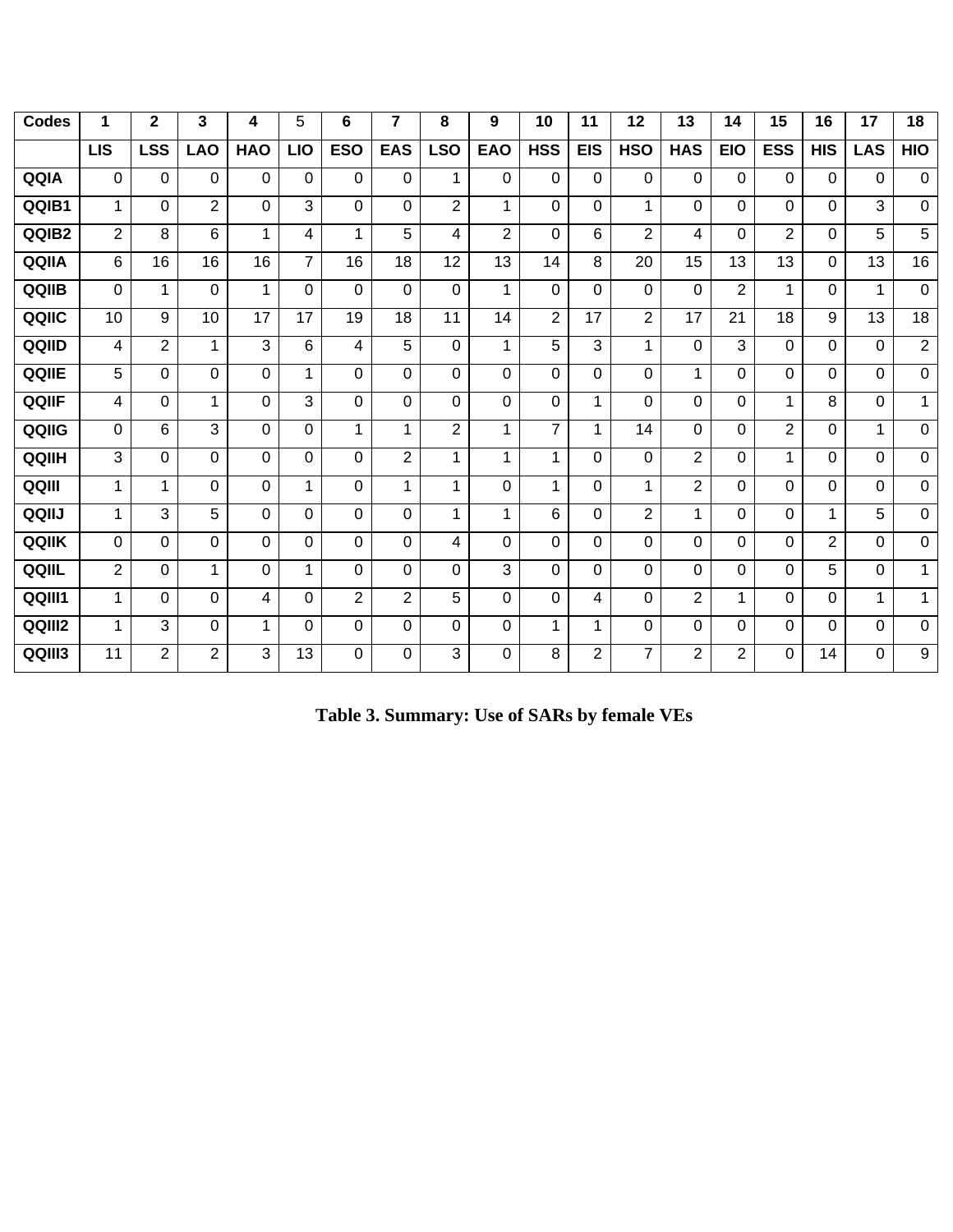| <b>Codes</b> | 1              | $\overline{2}$          | 3              | 4               | 5              | 6              | 7              | 8                         | 9              | 10             | 11             | 12             | 13             | 14             | 15              | 16              | 17             | 18             |
|--------------|----------------|-------------------------|----------------|-----------------|----------------|----------------|----------------|---------------------------|----------------|----------------|----------------|----------------|----------------|----------------|-----------------|-----------------|----------------|----------------|
|              | $\overline{L}$ | $\overline{\text{LSS}}$ | <b>LAO</b>     | <b>HAO</b>      | <b>LIO</b>     | <b>ESO</b>     | <b>EAS</b>     | $\overline{\textsf{LSO}}$ | <b>EAO</b>     | <b>HSS</b>     | <b>EIS</b>     | <b>HSO</b>     | <b>HAS</b>     | <b>EIO</b>     | <b>ESS</b>      | <b>HIS</b>      | <b>LAS</b>     | HIO            |
| QQIA         | 0              | $\Omega$                | 0              | 0               | $\Omega$       | $\Omega$       | $\Omega$       | $\Omega$                  | $\Omega$       | $\Omega$       | 0              | $\mathbf 0$    | $\mathbf 0$    | $\Omega$       | $\Omega$        | 0               | 0              | $\mathbf 0$    |
| QQIB1        | 11             | 4                       | $\mathbf{1}$   | $\overline{2}$  | $\overline{7}$ | 1              | $\overline{4}$ | $\overline{2}$            | 5              | 8              | $\overline{2}$ | $\overline{2}$ | $\overline{2}$ | $\Omega$       | $\overline{2}$  | $\overline{2}$  | $\overline{2}$ | 1              |
| QQIB2        | 3              | 6                       | 8              | 6               | 6              | $\overline{7}$ | $\overline{2}$ | 3                         | 1              | $\overline{2}$ | 5              | $\overline{2}$ | 6              | 5              | 4               | 1               | 6              | 6              |
| QQIIA        | 6              | 10                      | 11             | 13              | 4              | 18             | 11             | 8                         | 10             | $\overline{7}$ | 10             | 17             | 12             | 8              | 16              | 0               | 8              | 12             |
| QQIIB        | $\Omega$       | 1                       | 0              | $\mathbf 0$     | 1              | $\Omega$       | $\overline{0}$ | $\Omega$                  | $\Omega$       | $\Omega$       | 1              | $\Omega$       | 1              | 0              | $\Omega$        | $\Omega$        | $\Omega$       | $\mathbf 0$    |
| QQIIC        | 14             | $\overline{2}$          | 11             | $\overline{17}$ | 13             | 13             | 19             | 13                        | 17             | 4              | 16             | 3              | 14             | 11             | $\overline{17}$ | $\overline{12}$ | 11             | 18             |
| QQIID        | 4              | $\overline{7}$          | $\overline{3}$ | 6               | 5              | $\overline{2}$ | 6              | 4                         | 5              | 8              | 8              | 8              | $\mathbf{1}$   | 1              | $\overline{0}$  | 0               | $\overline{5}$ | $\overline{2}$ |
| QQIIE        | $\mathbf 1$    | $\mathbf 0$             | $\mathbf 0$    | $\mathbf{1}$    | 6              | 1              | 1              | 0                         | $\mathbf 0$    | $\overline{0}$ | $\overline{2}$ | 0              | 0              | 1              | $\overline{0}$  | 0               | $\mathbf 0$    | $\mathbf 0$    |
| QQIIF        | 3              | $\mathbf 0$             | $\mathbf 0$    | 1               | $\overline{2}$ | $\overline{2}$ | $\Omega$       | $\Omega$                  | $\overline{2}$ | $\Omega$       | 1              | $\Omega$       | 0              | 1              | 1               | $\overline{2}$  | $\Omega$       | $\overline{5}$ |
| QQIIG        | 0              | 12                      | 3              | 0               | $\Omega$       | $\mathbf{1}$   | $\Omega$       | $\overline{2}$            | $\Omega$       | 12             | 3              | 16             | $\mathbf{1}$   | 3              | $\mathbf{1}$    | $\overline{2}$  | $\mathbf{1}$   | $\mathbf 0$    |
| QQIIH        | $\Omega$       | 0                       | 0              | 0               | $\Omega$       | $\Omega$       | $\Omega$       | $\Omega$                  | $\Omega$       | $\Omega$       | $\Omega$       | $\Omega$       | $\mathbf 0$    | 1              | 0               | $\overline{2}$  | $\mathbf 1$    | $\mathbf 0$    |
| QQIII        | $\Omega$       | $\overline{2}$          | 1              | $\overline{2}$  | $\Omega$       | $\Omega$       | $\Omega$       | $\Omega$                  | $\Omega$       | $\overline{2}$ | 0              | $\Omega$       | $\overline{2}$ | 1              | $\Omega$        | 1.              | $\overline{2}$ | $\mathbf{1}$   |
| QQIIJ        | $\Omega$       | $\overline{2}$          | 9              | 1               | $\overline{2}$ | $\Omega$       | $\Omega$       | 5                         | $\Omega$       | $\Omega$       | $\mathbf 1$    | 5              | 0              | 1              | 1               | 1.              | $\overline{7}$ | $\mathbf 0$    |
| QQIIK        | $\mathbf{1}$   | $\mathbf{1}$            | 0              | $\overline{2}$  | 1              | 1              | $\Omega$       | 3                         | $\Omega$       | $\Omega$       | 0              | $\Omega$       | $\overline{2}$ | 3              | $\Omega$        | 1               | $\Omega$       | $\mathbf 0$    |
| QQIIL        | 4              | $\Omega$                | 0              | 0               | $\Omega$       | $\Omega$       | $\Omega$       | $\Omega$                  | 1              | $\Omega$       | 0              | $\Omega$       | 0              | $\Omega$       | $\Omega$        | 4               | $\mathbf 1$    | $\mathbf 0$    |
| QQIII1       | $\Omega$       | 1                       | 0              | $\overline{2}$  | 1              | $\Omega$       | 1              | 4                         | $\Omega$       | $\Omega$       | $\overline{7}$ | 1              | 5              | $\overline{2}$ | 5               | $\Omega$        | $\Omega$       | $\overline{2}$ |
| QQIII2       | 0              | $\overline{2}$          | $\mathbf 0$    | 0               | $\Omega$       | $\Omega$       | $\Omega$       | 0                         | 1              | $\mathbf 0$    | 0              | 0              | 0              | $\Omega$       | $\overline{0}$  | 0               | 0              | $\mathbf 0$    |
| QQIII3       | 8              | 0                       | $\overline{2}$ | 1               | $\overline{2}$ | $\Omega$       | $\Omega$       | 0                         | $\Omega$       | 4              | $\mathbf 1$    | 8              | 0              | $\overline{2}$ | 0               | 9               | 0              | $\overline{2}$ |

**Table 4. Summary: Use of SARs by male VEs**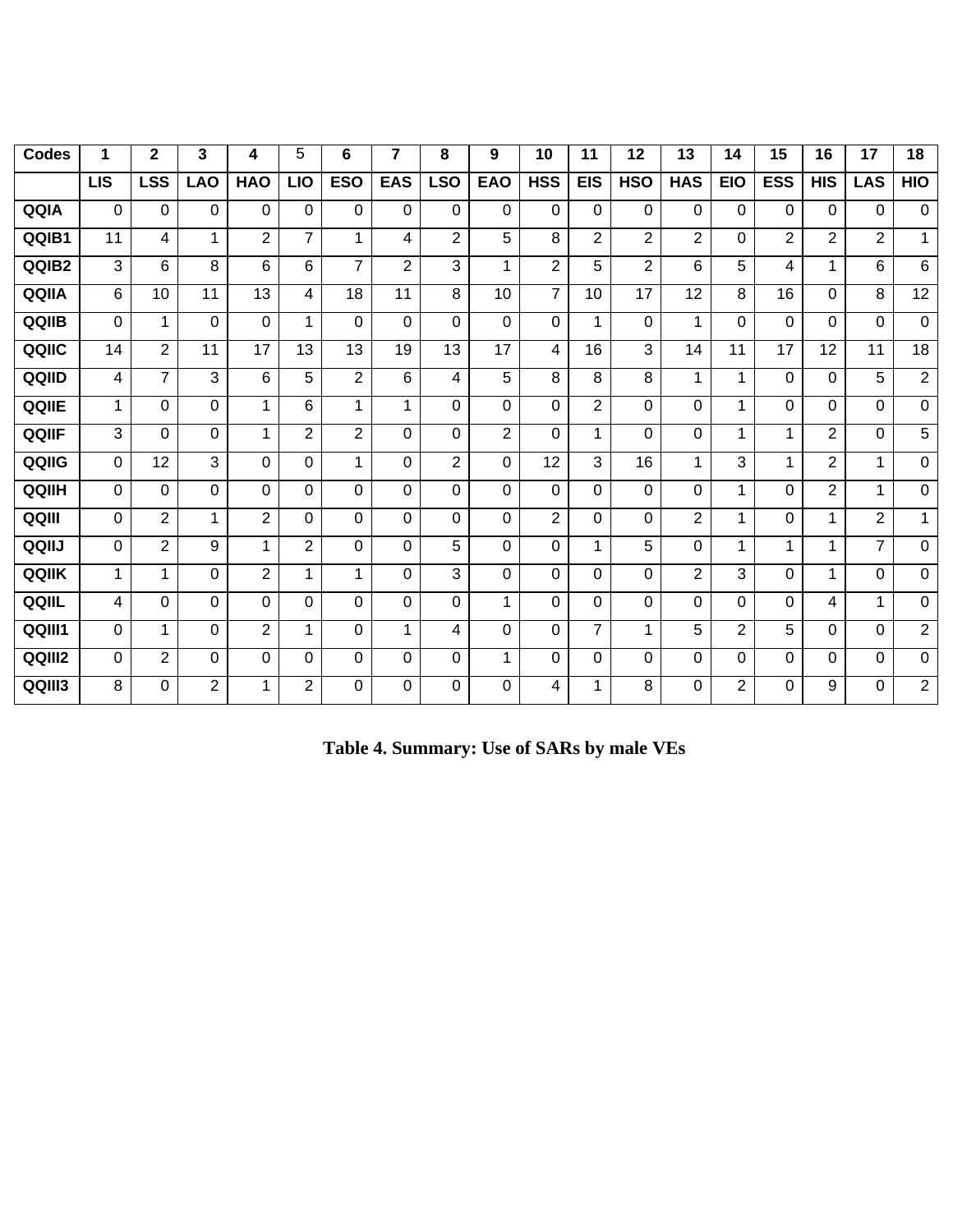### **CONSENT FORM**

#### **Principal investigator:** NGUYEN Thi Minh Phuong.

#### **Project description:**

This is dissertation submitted for SLAT 7853 in partial fulfilment of the requirements for the degree of Master of Arts of TESOL Studies, the University of Queensland. The purpose of this study is to investigate the cross-cultural differences between Vietnamese learners of English and native Australian speakers of English in speech act realizations of refusals of requests for better understanding of cross cultural communication.

#### **Procedures:**

If you agree to participate, you will fill out the questionnaire. It will take you approximately 15 minutes to complete the questionnaire. On the questionnaires, you will fill in several communicative situations in which an individual is requesting that you do something for or with him/her. Imagine that you do NOT want to comply with their request. Please respond as you would in a real conversation.

#### **Study withdrawal:**

Participation in this study is entirely voluntary. You may withdraw anytime without penalty.

**Confidentiality:** You will not be asked to identify yourself in any way. The data will be used for research purposes only. All your responses will be strictly confidential, stored on a password-protected computer, accessible only to research staff.

If you are interested in the results of this research, feel free to contact me after 15 December 2006 at:

NGUYEN Thi Minh Phuong 12/52 Sisley st, St Lucia QLD 4067 Australia Mobile: (+61) 421 648 353 Email: phuongbridim@gmail.com

**Authorization:** I have read and understood the foregoing description of the above study. I have asked for and received a satisfactory explanation of any language that I did not fully understand. I am 18 years of age or older. I agree to participate and I understand that I may withdraw my consent at any time.

| Signature_                | Date |
|---------------------------|------|
| Please PRINT name clearly |      |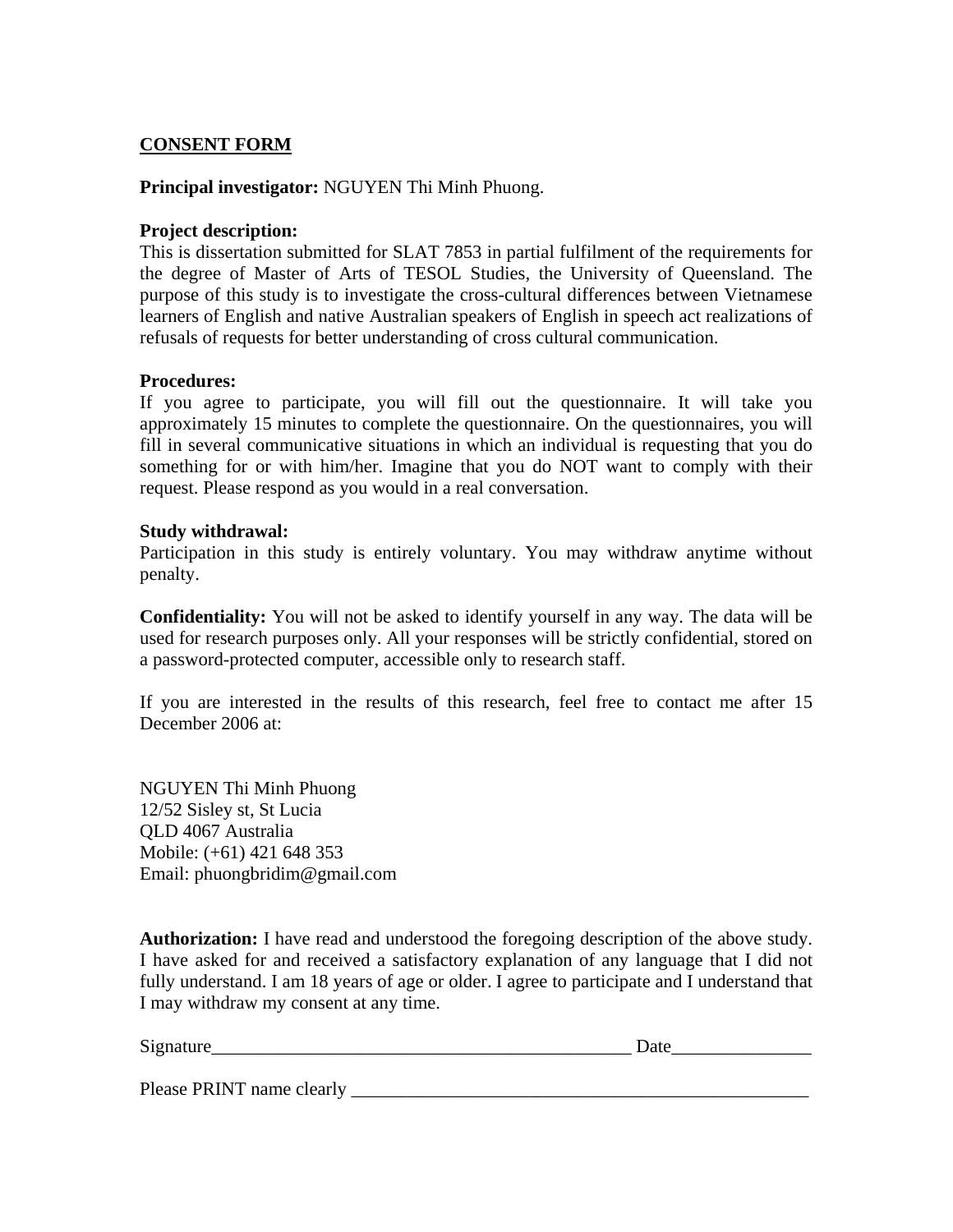### **INFORMATION SHEET**

#### **Principal investigator:** NGUYEN Thi Minh Phuong.

#### **Project description:**

This is a dissertation submitted for SLAT 7853 in partial fulfilment of the requirements for the degree of Master of Arts of TESOL Studies, the University of Queensland. The purpose of this study is to investigate the cross-cultural differences between Vietnamese learners of English and native Australian speakers of English in speech act realizations of refusals of requests for better understanding of cross cultural communication.

#### **Procedures:**

If you agree to participate, you will fill out the questionnaire. It will take you approximately 15 minutes to complete the questionnaire. On the questionnaire, you will fill in several communicative situations in which an individual is requesting that you do something for or with him/her. Imagine that you do NOT want to comply with their request. Please respond as you would in a real conversation.

#### **Study withdrawal:**

Participation in this study is entirely voluntary. You may withdraw at any time without penalty.

#### **Confidentiality:**

You will not be asked to identify yourself in any way. The data will be used for research purposes only. All your responses will be strictly confidential, stored on a passwordprotected computer, and accessible only to research staff.

If you are interested in the results of this research, feel free to contact me after 15 December 2006 at:

NGUYEN Thi Minh Phuong 12/52 Sisley st, St Lucia QLD 4067 Australia Mobile: (+61) 421 648 353 Email: phuongbridim@gmail.com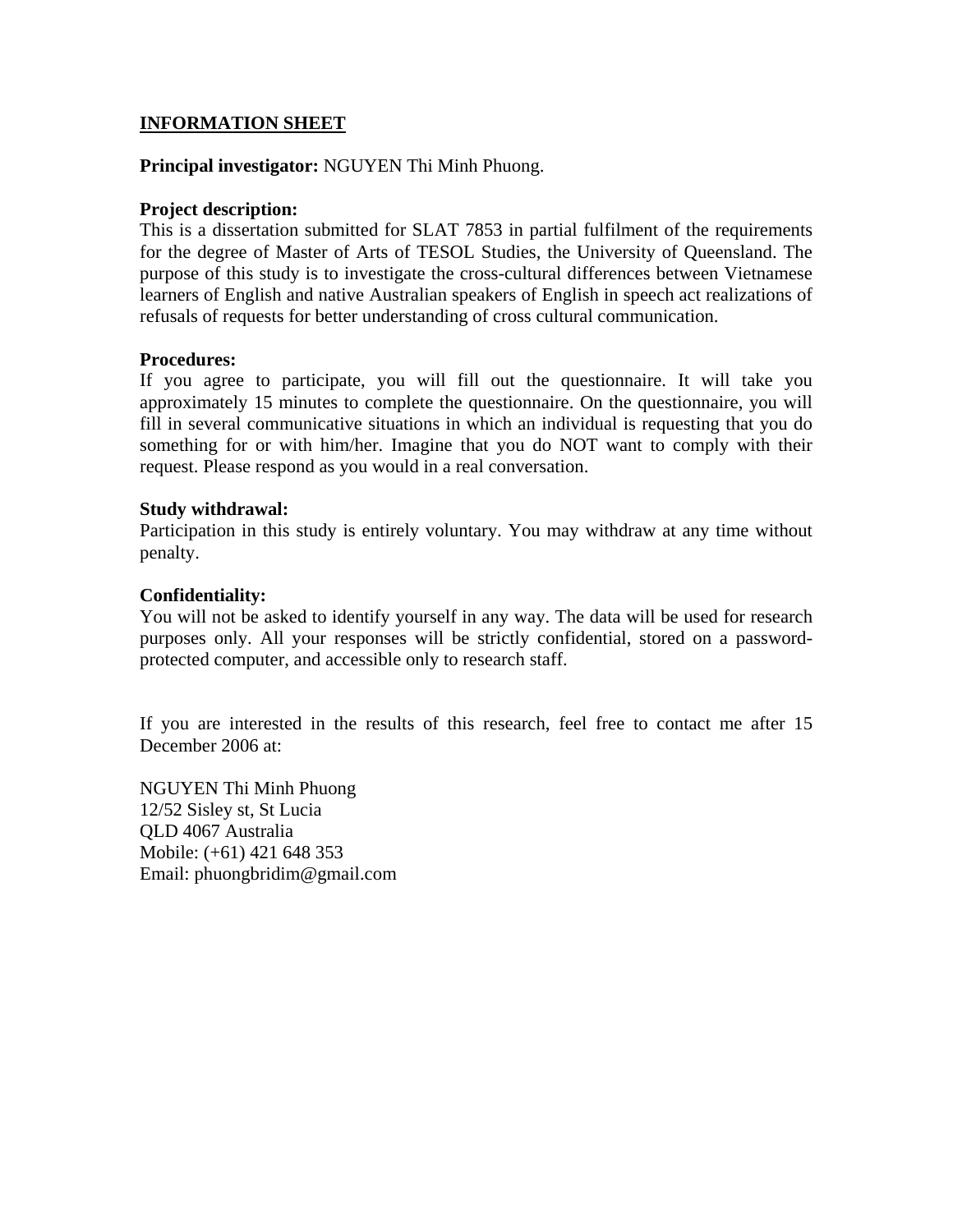### FEMALE

18 situations in 3 variables: Social status: Low (L), Equal (E), High (H) Social distance: Stranger (S), Acquaintance (A), Intimate (I) Gender: Same (S), Opposite (O).

1. LIS You are a mother of two children. One day you are going shopping with your little daughter. She asks if you can buy an expensive doll for her "Mum, I love that doll so much. Could you please buy it for me? *You refuse her request by saying:*

2. LSS You are a tutor for a subject at University. You have scheduled a test on the first date of next month, and one of your female students asks if she could take the test one day earlier so that she can go on holiday with her family, as they have bought tickets on the date of the test. *You refuse her request by saying:* 

3. LAO You are a teacher at a high school. One of your male students has made an appointment to see you for a consultation at 2pm next Monday. However, he calls and says he cannot come on that date and asks for an alternative date for the consultation. *You refuse his request by saying:* 

4. HAO You are one of the staff in a multinational company. Your male boss asks if he can borrow your car for a few days. He says "Could you please lend me your car for one week? My car has broken down again, and I know that you've two cars now". *You refuse his request by saying:* 

5. LIO You are driving your son to his school. He asks you to take him to the stadium to watch an important football match after school. *You refuse his request by saying:* 

6. ESO You are a worker at a processing company. A male colleague asks you to give him a lift, saying that he is your husband's friend, though you do not know him before. *You refuse his request by saying:* 

7. EAS A female classmate asks if she can borrow your notes as she could not come to the lecture last week. She says "Oh no, we have an exam tomorrow, but I don't have the notes from last week. Could I borrow yours?" *You refuse her request by saying:* 

8. LSO You are on holiday in Hawaii, and you meet a male taxi driver. He has shown you around the city while you were in his taxi. He even tried to contact a friend of yours with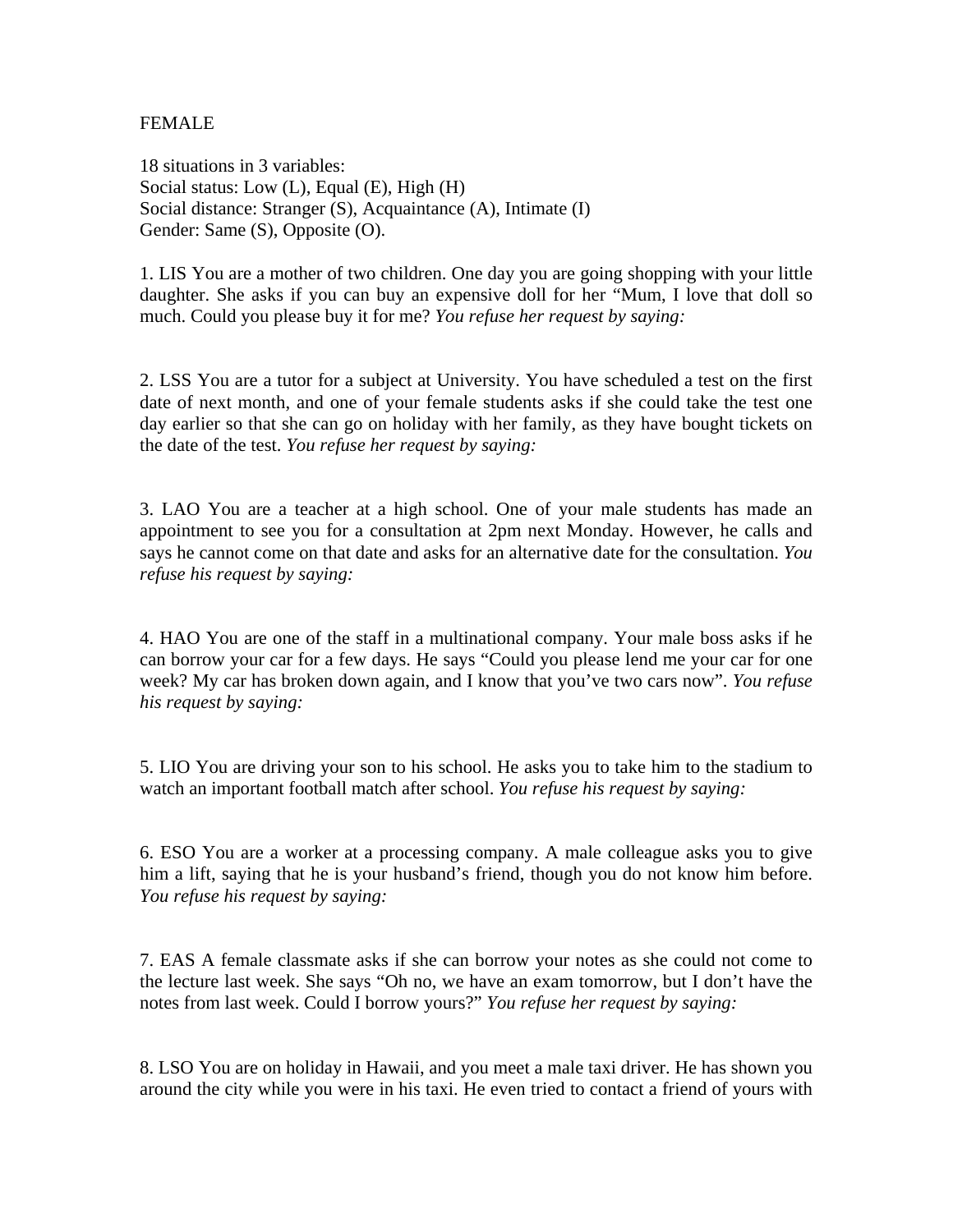his mobile phone for you. In the end, he asks for double the taxi fare in recognition of his extra services. *You refuse his request by saying:* 

9. EAO You are in a German course. A male classmate asks if he can borrow your dictionary for a while. He says "I left my dictionary at home. Could you please lend me yours for a few minutes?" *You refuse his request by saying:* 

10. HSS*:* You are a receptionist in a three star hotel. A female guest asks if she can smoke in a non smoking area. *You refuse her request by saying:* 

11. EIS Your female friend asks you to pick her up at the airport. She says "I do not know the area well. Can you come and pick me up around 1pm next Monday? I would really appreciate your help". *You refuse her request by saying:* 

12. HSO You are one of the check-in staff at an airport. A male passenger asks if he can take some food on to the airplane, but this is not allowed by the airline policy. *You refuse his request by saying:* 

13. HAS You are a student in a Business Studies class. One of your female lecturers asks you to pick her up every day from her home, saying that her house is near yours. *You refuse her request by saying:* 

14. EIO A male friend of yours asks to borrow some money. He says "Can I borrow 200 bucks? I need that money to buy a present for my mother's birthday." *You refuse his request by saying:* 

15. ESS You are a student at a University. You are about to go home in your car. A female student, who you do not know before, approaches and asks you for a lift home, saying that she and you live in the same area of the city. *You refuse her request by saying:* 

16. HIS You are a ten year old girl. Your mother wants you to turn off the TV and study for tomorrow's lesson. She says "Julia, stop all the rubbish on TV now. Do your homework immediately". *You refuse her request by saying:* 

17. LAS You are a manager of a company. One of your female staff has made an appointment to see you for a consultation at 9 am next Wednesday. However, the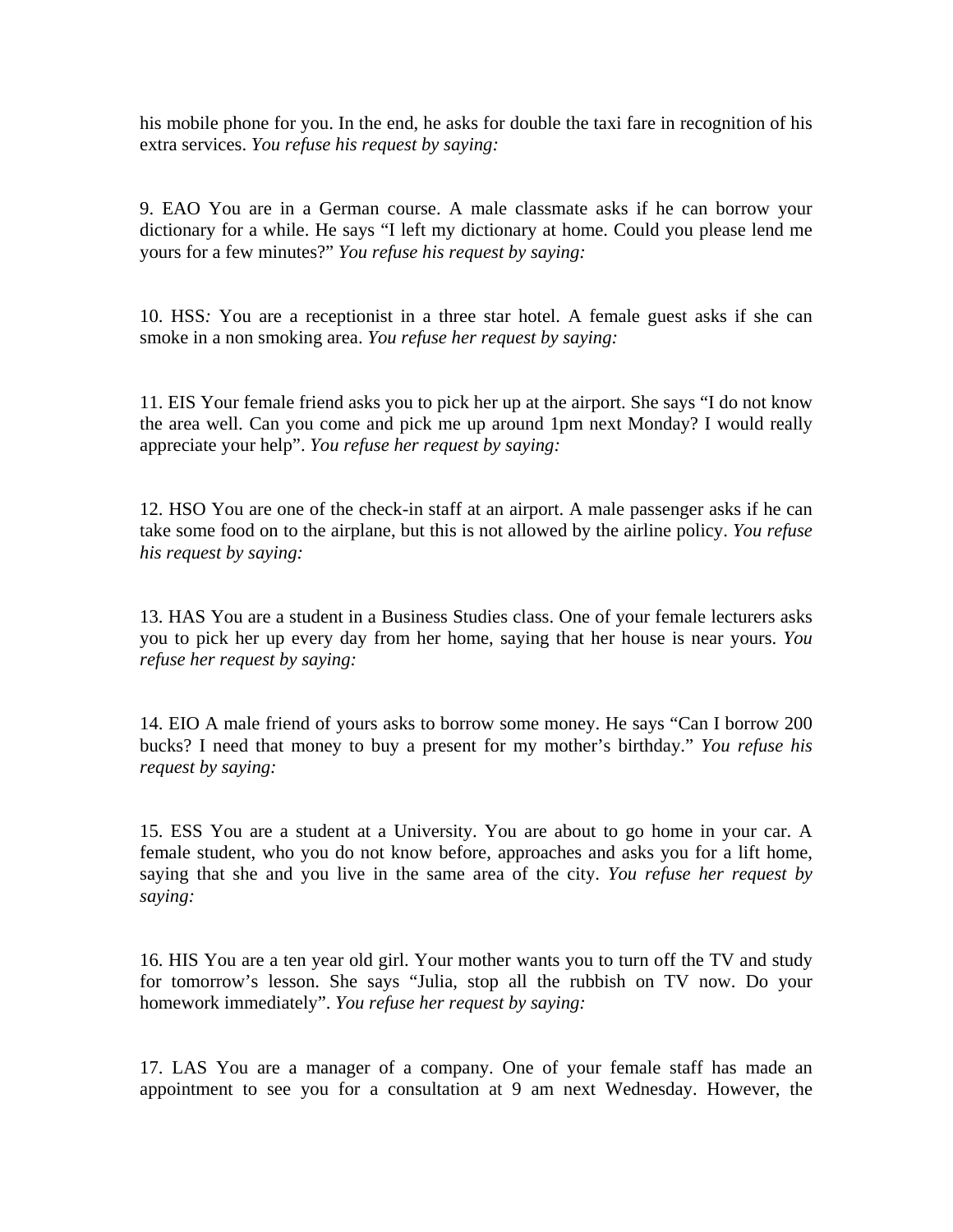colleague calls and says she cannot come on that date and asks for an alternative date for the consultation. *You refuse her request by saying:* 

18. HIO You are an assistant to a male Professor. At the end of the office hours, you are going to leave. The Professor asks if you can stay with him and help him with some papers. *You refuse his request by saying:*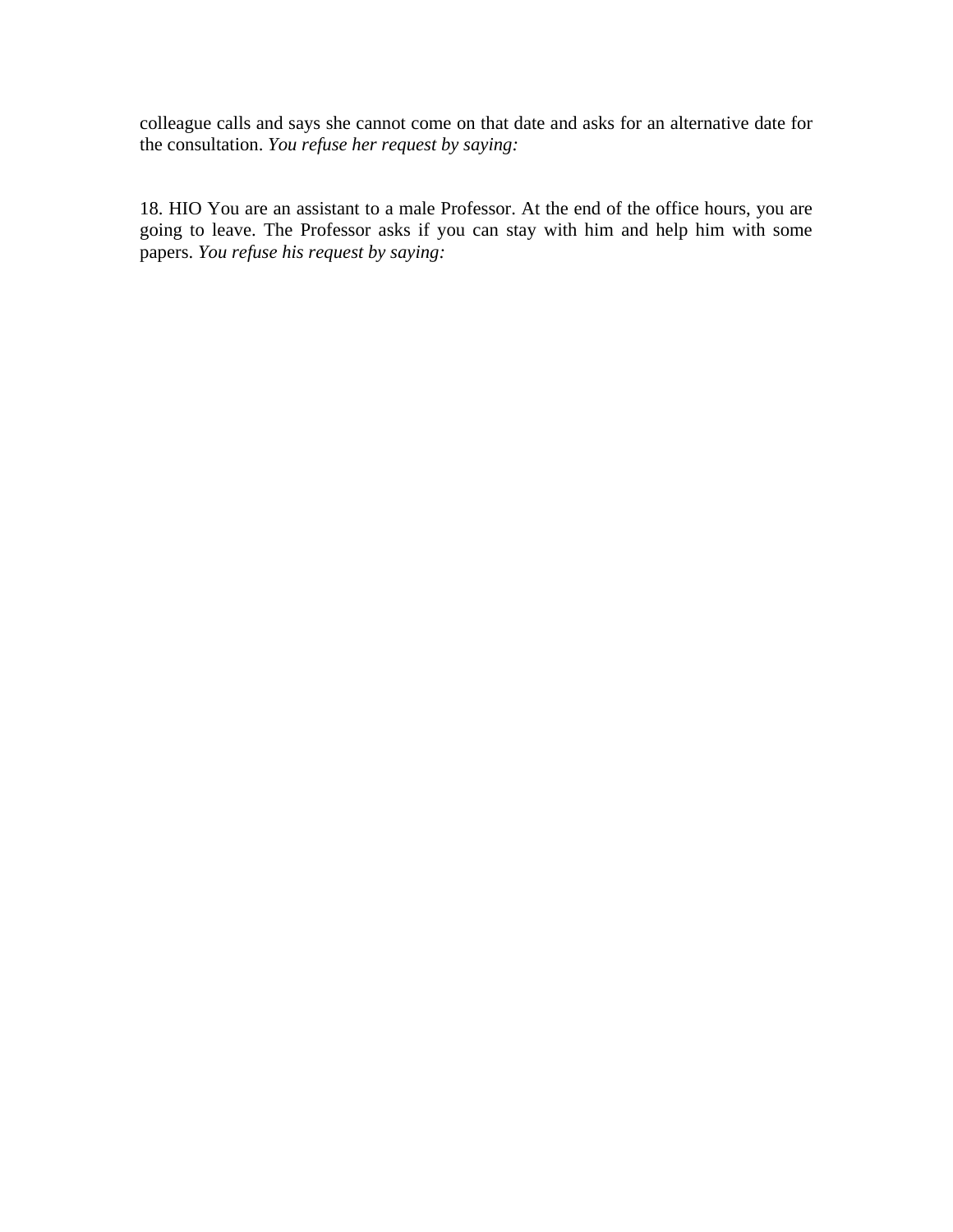### MALE

18 situations in 3 variables: Social status: Low (L), Equal (E), High (H) Social distance: Stranger (S), Acquaintance (A), Intimate (I) Gender: Same (S), Opposite (O).

1. LIS You are a father of two children. One day your little son asks if you can buy an expensive robot for him "Dad, I love that robot so much. Could you please buy it for me? *You refuse his request by saying:*

2. LSS You are a tutor for a subject at University. You have scheduled a test on the first date of next month, and one of your male students asks if he could take the test one day earlier so that he can go on holiday with him family, as they have bought tickets on the date of the test. *You refuse his request by saying:* 

3. LAO You are a teacher at a high school. One of your female students has made an appointment to see you for a consultation at 2pm next Monday. However, she calls and says she cannot come on that date and asks for an alternative date for the consultation. *You refuse her request by saying:* 

4. HAO You are one of the staff in a multinational company. Your female boss asks if she can borrow your car for a few days. She says "Could you please lend me your car for one week? My car has broken down again, and I know that you've two cars now". *You refuse her request by saying:* 

5. LIO You are driving your daughter to her school. She asks you to take her to a convention centre for attending a fashion show after school. *You refuse her request by saying:* 

6. ESO You are a worker at a processing company. A female colleague asks you to give her a lift, saying that she is your wife's friend, though you do not know her before. *You refuse her request by saying:* 

7. EAS A male classmate asks if he can borrow your notes as he could not come to the lecture last week. He says "Oh no, we have an exam tomorrow, but I don't have the notes from last week. Could I borrow yours?" *You refuse his request by saying:*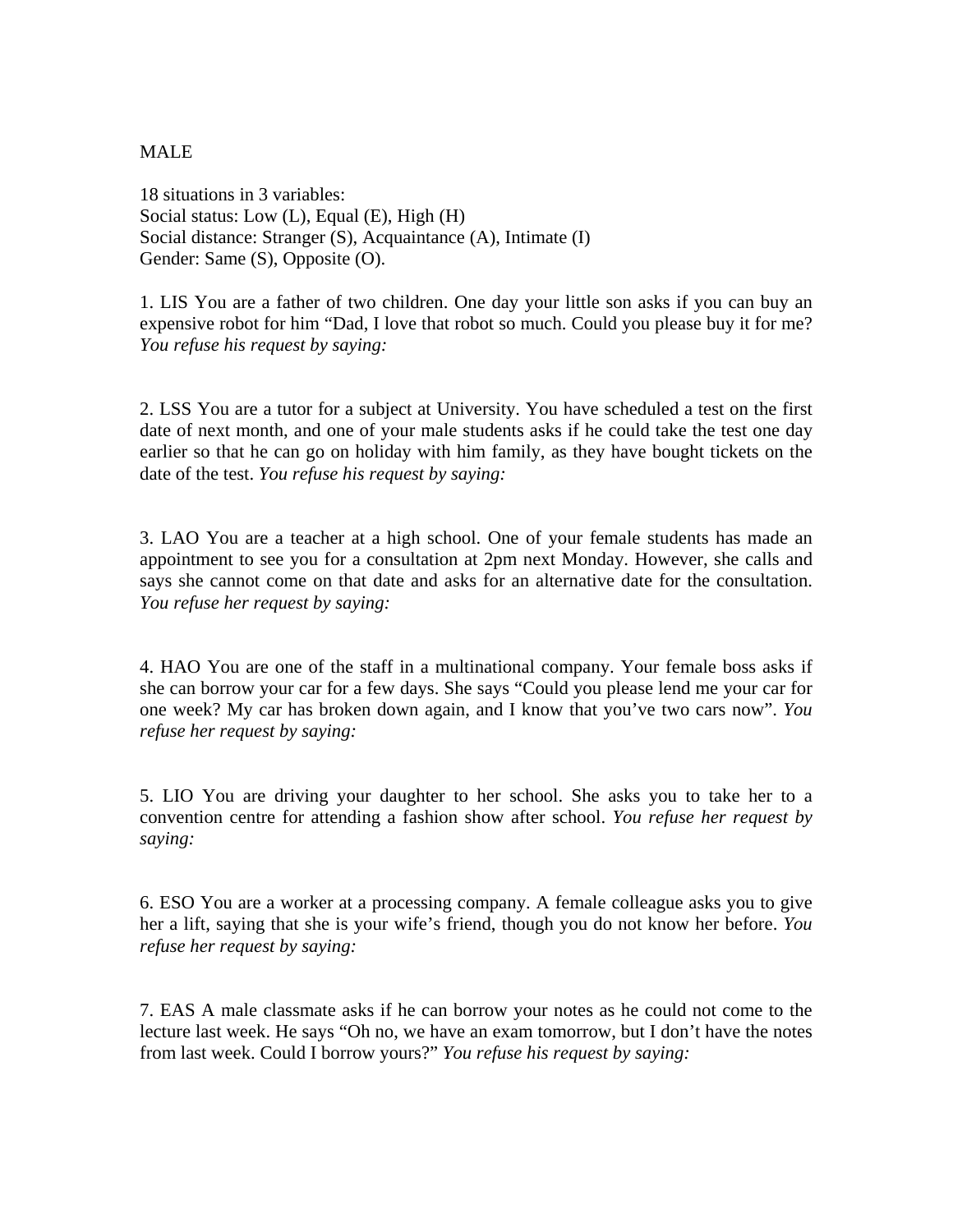8. LSO You are on holiday in Hawaii, and you meet a female taxi driver. She has shown you around the city while you were in his taxi. She even tried to contact a friend of yours with her mobile phone for you. In the end, she asks for double the taxi fare in recognition of the extra services. *You refuse her request by saying:* 

9. EAO You are in a German course. A female classmate asks if she can borrow your dictionary for a while. She says "I left my dictionary at home. Could you please lend me yours for a few minutes?" *You refuse her request by saying:* 

10. HSS*:* You are a receptionist in a three star hotel. A male guest asks if he can smoke in a non smoking area. *You refuse his request by saying:* 

11. EIS Your male friend asks you to pick him up at the airport. He says "I do not know the area well. Can you come and pick me up around 1pm next Monday? I would really appreciate your help". *You refuse his request by saying:* 

12. HSO You are one of the check-in staff at an airport. A female passenger asks if she can take some food on to the airplane, but this is not allowed by the airline policy. *You refuse her request by saying:* 

13. HAS You are a student in a Business Studies class. One of your male lecturers asks you to pick him up every day from his home, saying that his house is near yours. *You refuse his request by saying:* 

14. EIO A female friend of yours asks to borrow some money. She says "Can I borrow 200 bucks? I need that money to buy a present for my mother's birthday." *You refuse her request by saying:* 

15. ESS You are a student at a University. You are about to go home in your car. A male student, who you do not know before, approaches and asks you for a lift home, saying that he and you live in the same area of the city. *You refuse his request by saying:* 

16. HIS You are a ten year old boy. Your father wants you to turn off the TV and study for tomorrow's lesson. He says "Andy, stop all the rubbish on TV now. Do your homework immediately". *You refuse his request by saying:*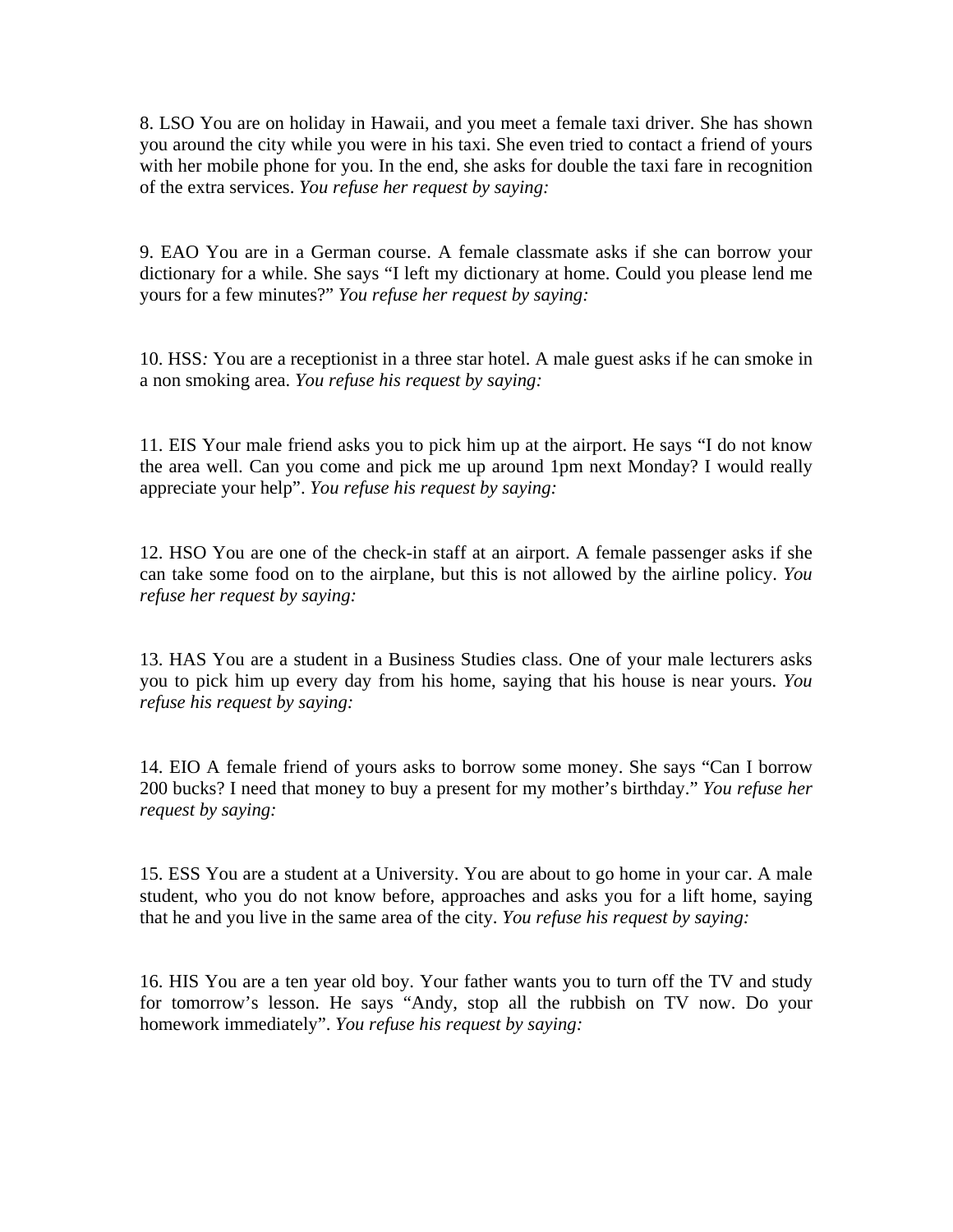17. LAS You are a manager of a company. One of your male staff has made an appointment to see you for a consultation at 9 am next Wednesday. However, the colleague calls and says he cannot come on that date and asks for an alternative date for the consultation. *You refuse his request by saying:* 

18. HIO You are an assistant to a female Professor. At the end of the office hours, you are going to leave. The Professor asks if you can stay with her and help her with some papers. *You refuse her request by saying:*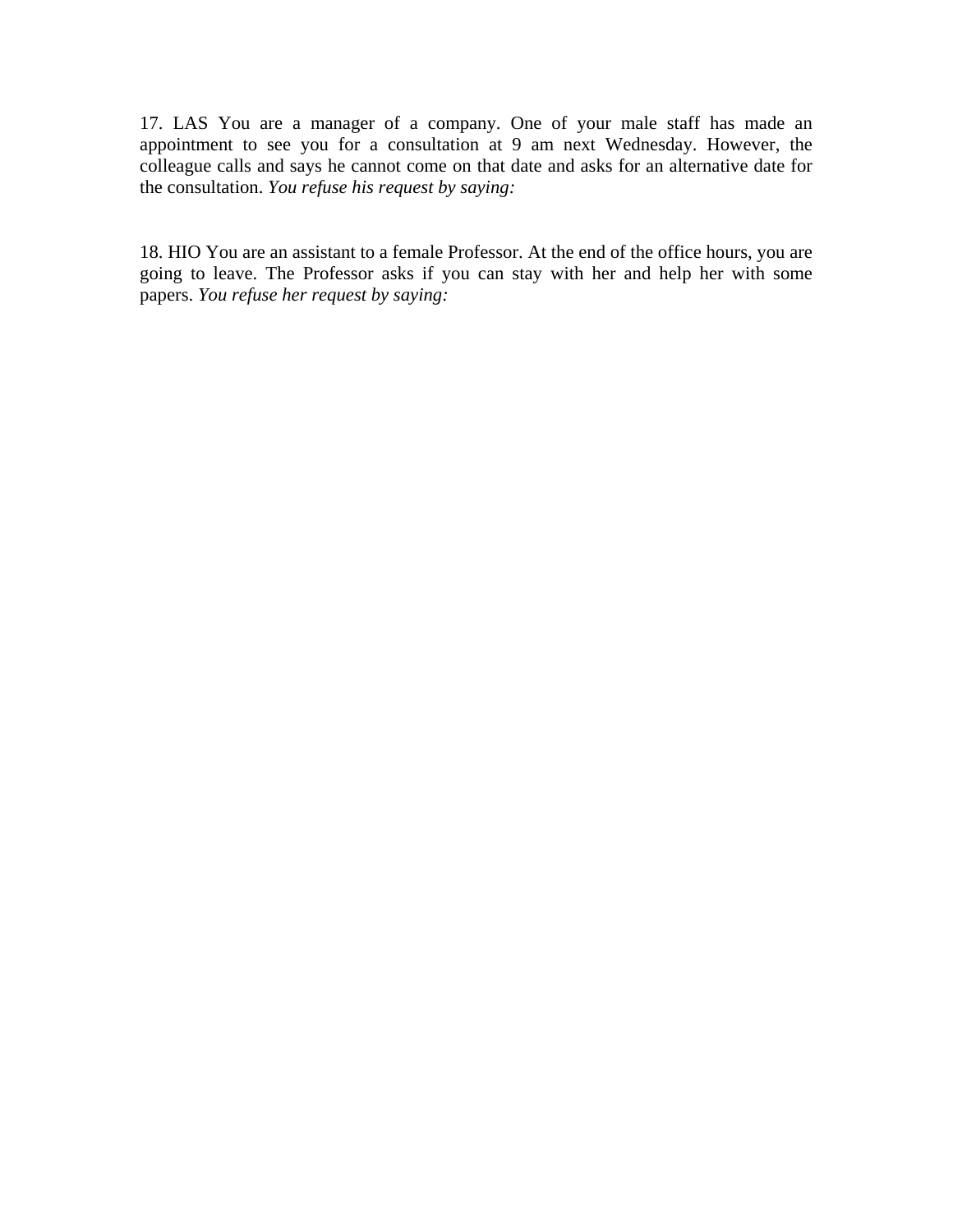# **ANSWERS FROM THE QUESTIONNAIRES**

*(Two answers to the questionnaires are randomly chosen from each group of participants. As the Appendix has space limit, the whole data set can not be incorporated into this section. For further information, please contact the researchers).* 

# **Australian female native speakers of English (AF)**

#### $AF1:$

1. LIS. Darling, I would buy this doll for you, if you really needed. Maybe you can start saving for it, if you want it very much.

2. LSS. Sorry, it's not possible, as all students must sit the exam on the scheduled date. I can't make exceptions for you – as then I would for everyone.

3. LAO. What a shame. Unfortunately I have no time to reschedule your appointment.

4. HAO. I'm sorry. I don't trust anyone to drive my car. As I wouldn't want to deal with any burden, as result of crash, etc.

5. LIO. Maybe we could have-If you had planned, and given me more notice.

6. ESO. I'm sorry. I don't feel particularly comfortable giving you a ride today. Maybe another time.

7. EAS. Sorry. You won't be able to read my messy handwriting, maybe you are better to ask someone else.

8. LSO. I've been mistaken. I'm terribly sorry. I only have enough money on me to pay the regular fare.

9. EAO. I need mine at the moment, it's no good at home, is it?

10. HSS. No way. You must think of other people's health!

11. EIS. Unfortunately, I am working.

12. HSO.I am sorry, sir. That's forbidden on the plane.

13. HAS.I can't really be relied. As I always have things to attend to before classes.

14. EIO. That's a lot of money for me to have. Let alone lend to a friend.

15. ESS. Sorry, I'd love to, but I am off to work now.

16. HIS. I have been studying all day. It's important to give my mind a rest.

17. LAS. Unfortunately, I can't fit you in for another. I'm fully booked.

18. HIO. Are you cracking on to me, Professor. You do realize I have a family at home, waiting for their dinner.

# AF2

1. LIS. I don't think you need another doll; not just yet. Perhaps we can wait until Christmas or your birthday. I thought the one you have now is so dear to you and such fun!

2. LSS. I would think that it is a matter of priority if you can't have both things. What's more important to you? Your holiday with family or finishing your test first?

3. LAO. Appointment are meant to be kept unless there is a serious matter intervening! You would understand that it's not easy to reschedule.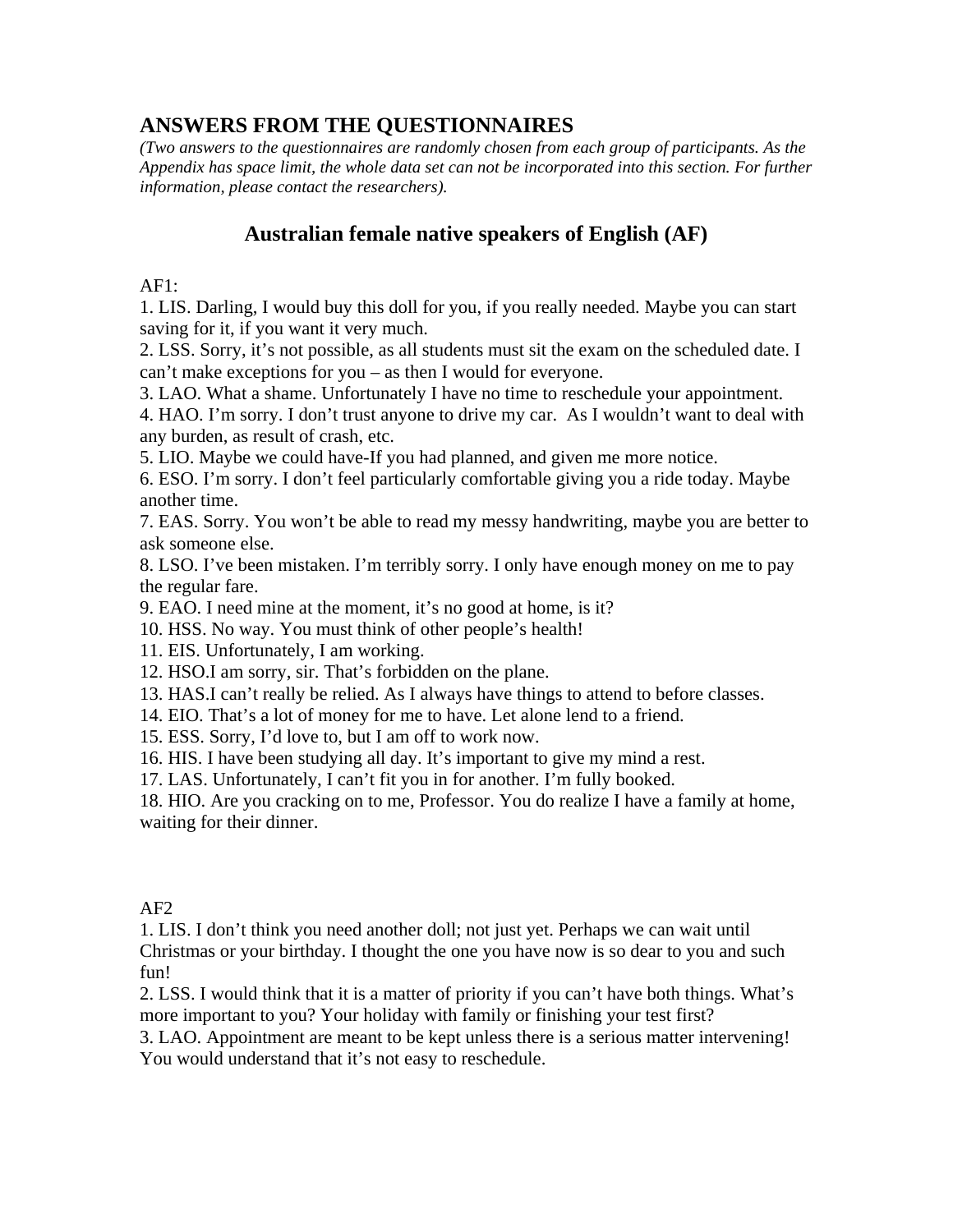4. HAO. I bought the second car, because I know that I can't rely on my old one which is playing up. You won't want the responsibility of having to attend my unreliable car, would you?

5. LIO. It's good that you're interested in football and I would take you there if not for the appointment I have at the same afternoon.

6. ESO. I would help out if I can, but I have such a tight schedule myself and I am running late.

7. EAS. Seeing the exam is on tomorrow, I need the notes myself. I am not sure if we have time to photocopy them either!

8. LSO. I am really surprised by the amount you asked. We didn't agree to that at all. 9. EAO. Not now. If you could wait till I finish with it.

10. HSS. I don't think it's wise to infringe upon the no smoking rule in this area. You may like to go outside where the smokers are.

11. EIS. If only you give me more notice to organize my schedule today. As it is, I really am double-booked. Next time then.

12. HSO. Food is strictly forbidden in the airplane. We should observe that rule.

13. HAS. It would be nice to pool somedays, but I know that would be difficult to arrange that everyday. I am often late as it is.

14. EIO.I am sorry that I had some bad experience in the past, and I decided that I should be neither a lender nor a borrower.

15. ESS. I am sorry that I can't oblige as I am not going straight home. There are quite a few things I need to do before heading home!

16. HIS. It will be good for me to switch off from homework for a short time. I can be more efficient when I turn to study homework with a fresh mind!

17. LAS. Appointment are meant to be kept unless there is a serious matter intervening! You would understand that it's not easy to reschedule.

18. HIO. Would it matter if we do that tomorrow as I have to rush to an appointment now. I can definitely help tomorrow.

# **Australian male native speakers of English (AM)**

#### AM3

1. LIS. It is very expensive. Perhaps you can put it on your Christmas list or ask for it for your birthday.

2. LSS. That is impossible as it would compromise the integrity of the test. Perhaps you can take the test on the Internet.

3. LAO. I am sorry but this is the only time I have free.

4. HAO. I am sorry but my family will need that car during that time but I can give you a lift to a good hire car from I know of.

5. LIO. I am sorry, darling, but I just don't have time, but why don't you catch public transport. Perhaps I will be able to bring you home. Give me a call.

6. ESO. I am sorry, but I am pressed for time, and your house is out of my way.

7. EAS. Hang on. I need the notes to study for the exam. Why don't you check the Internet and see if the notes from last week are posted there?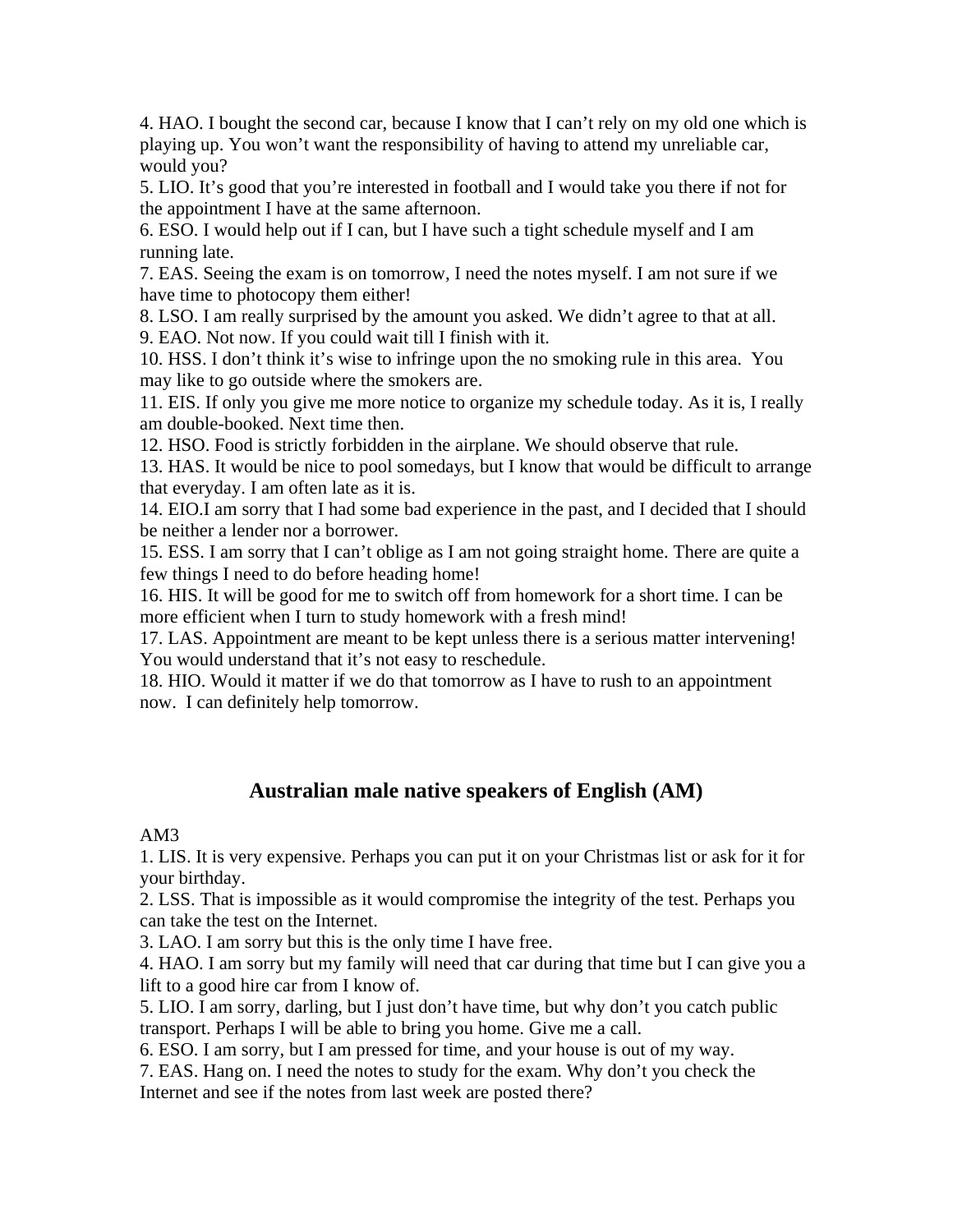8. LSO. Thank you for all your trouble and the lovely time you have shown me. Here is the agreed fare plus a reasonable tip.

9. EAO. Sorry, I need to use it just now. Maybe ask one of the others or wait until I have finished.

10. HSS. Sorry, this is the non-smoking area. You will have to go outside to smoke.

11. EIS. Sorry, mate. I will be busy. The sky train is really easy. And public transport here is excellent.

12. HSO. I'm sorry, Miss/Madam. You can't take food on the plane. It's against airline policy.

13. HAS. Sorry, sir I don't take the responsibility of getting you to class on time.

14. EIO. \$200. That's a lot of money. You should spend what you can afford. I am sure she would be just as grateful with a simpler gift. It's the thought that counts.

15. ESS. Sorry, mate. I am not going straight home tonight.

16. HIS. Can't I just watch till the end of this show. It's really exciting.

17. LAS. I am sorry, but that is the only time I have free to see you.

18. HIO. I am sorry, Professor, but I have an urgent appointment that I simply must attend. Perhaps we can sort it out tomorrow.

#### AM4

1. LIS. Not today, we'll think about it.

2. LSS. The university won't allow "holiday" as a reason. I'm sorry, but I can't change that.

3. LAO. I'm sorry, but I'm busy for the rest of the week. 2pm Monday is the only time we can meet.

4. HAO. I'm sorry, but I wouldn't feel comfortable lending my case something happens.

5. LIO. No, I'm tired. You can go another time.

6. ESO. Look. I'm sorry, but I have already made other plans.

7. EAS. I'm sorry, I can't lend you my notes. I need them for myself.

8. LSO. I appreciate what you have done for me, but I really think I should say the normal fare.

9. EAO. I can't. I'm sorry, but I need to use it.

10. HSS. I'm sorry, this is a non-smoking area, you will have to go somewhere else.

11. EIS. I can't nest Monday because I have other things on.

12. HSO. I'm sorry, but due to airline policy, you are not allowed to take on food, you will have to leave it in your bag.

13. HAS. I'm sorry, but I don't always leave at the same time. It just wouldn't be really suitable.

14. EIO. I'd lend you the money if I had it. But I'm short myself, sorry.

15. ESS. Sorry, but I'm not going straight home.

16. HIS. Can I just watch until the end of this programme?

17. LAS. I'm sorry that is the only time I can see you. Can you rearrange your other appointment?

18. HIO. I'm really sorry, but I have to go.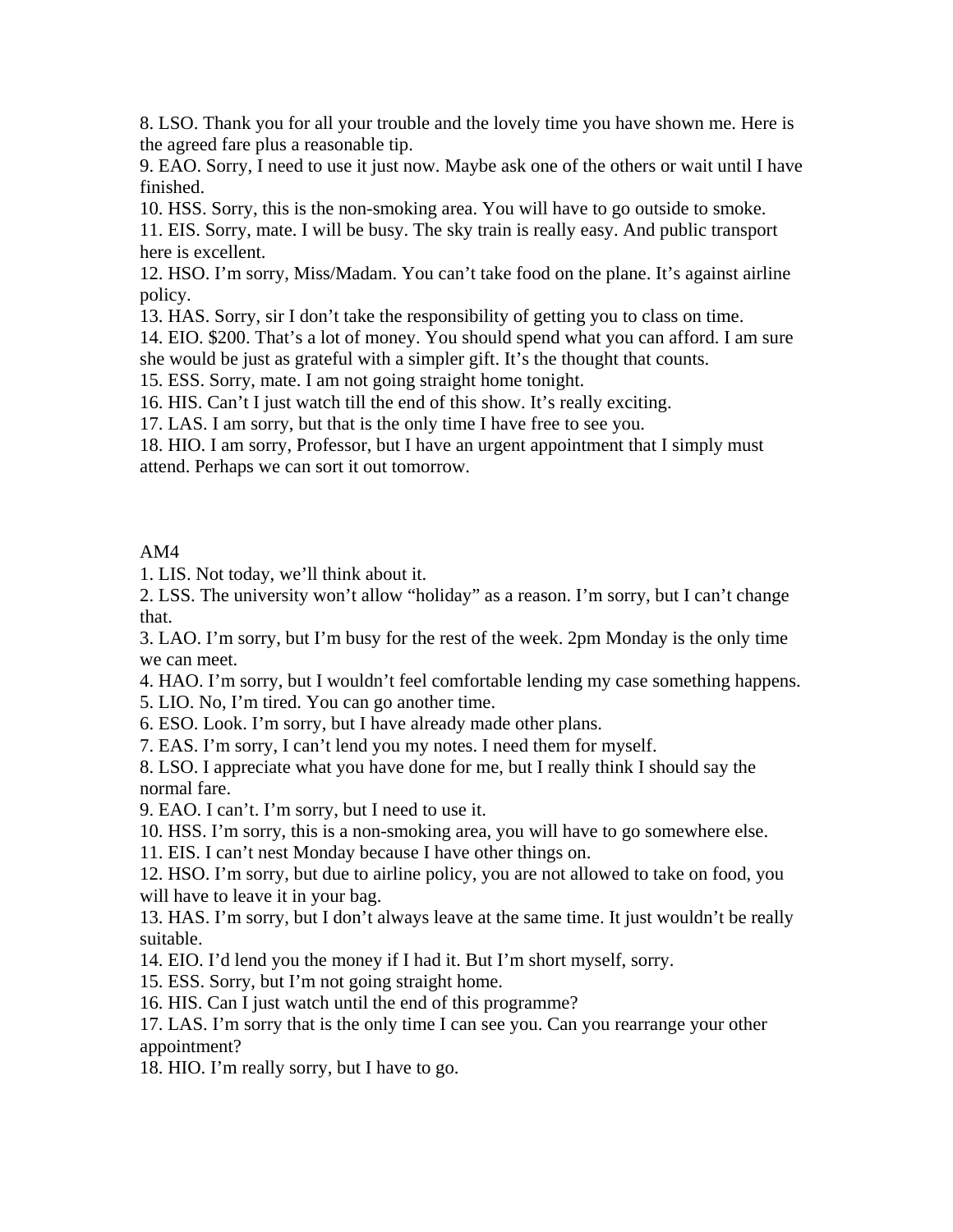# **Vietnamese female native speakers of English (VF)**

VF5

1. LIS. I'm sorry, dear. I'm afraid that doll's so expensive that I can't afford it. You can buy anything cheaper, dear.

2. LSS. Oh, I'm very sorry. I'm very busy these days. So I'm afraid that I can't finish scheduling earlier.

3. LAO. I'm afraid that I can't have any free days. Therefore, the date for the consultation can't be changed. Sorry about that.

4. HAO. Sorry, but my husband's car has been broken down. Could you please borrow other people?

5. LIO. I'm sorry, son. After school, you have to visit your grandmother. She's sick very seriously. Therefore, maybe you can't go to the stadium.

6. ESO. I'm sorry. I'm afraid my car has broken down, and I have to go home by bus now. So could you please ask others?

7. EAS. I'm sorry. I'm afraid that I have left my notes at home today. So could you please borrow Lan's?

8. LSO. Oh, I'm afraid I can't do it. You have told me the real fare, but you now double it. So I'm sorry I can't do it.

9. EAO. Sorry, I'm afraid that I have lost my dictionary.

10. HSS. I'm sorry, Ma'am. I'm afraid you can't smoke here, because it is a non-smoking area.

11. EIS. I'm very sorry, but I'll be very busy at that time. Oh, why don't you ask Lan? She'll be free tomorrow.

12. HSO. Sorry, sir, I'm afraid taking food on to the airplane is not allowed.

13. HAS. Sorry, but I don't have a car.

14. EIO. Sorry, but I have run out of money.

15. ESS. I'm sorry, but I also have to pick my friend up.

16. HIS. Mama, I have studied all lessons and this is a very interesting programme. Let's watch it with me.

17. LAS. Sorry, I'm afraid that I have been busy these days, so I can't change the date of the consultations.

18. HIO. I'm sorry, Profesor. I have to go to my friend's birthday party now.

# VF6

1. LIS. Darling, I will buy it for you if you get good marks.

2. LSS. I'm sorry, I can't accept your command.

3. LAO. Sorry, I have little free time. So I don't wanna change our appointment.

4. HAO. I'm sorry. My family will go on picnic next week. We need to use our cars.

5. LIO. Sorry, we must come back home to prepare a party for your father's birthday.

Your father and I will take you to the stadium next time.

6. ESO. Sorry, I have to pick up my son at school now.

7. EAS. Sorry, I need to use it for my exams.

8. LSO. Sorry, I didn't ask you to do that.

9. EAO. Sorry, I need to use it for my exercise.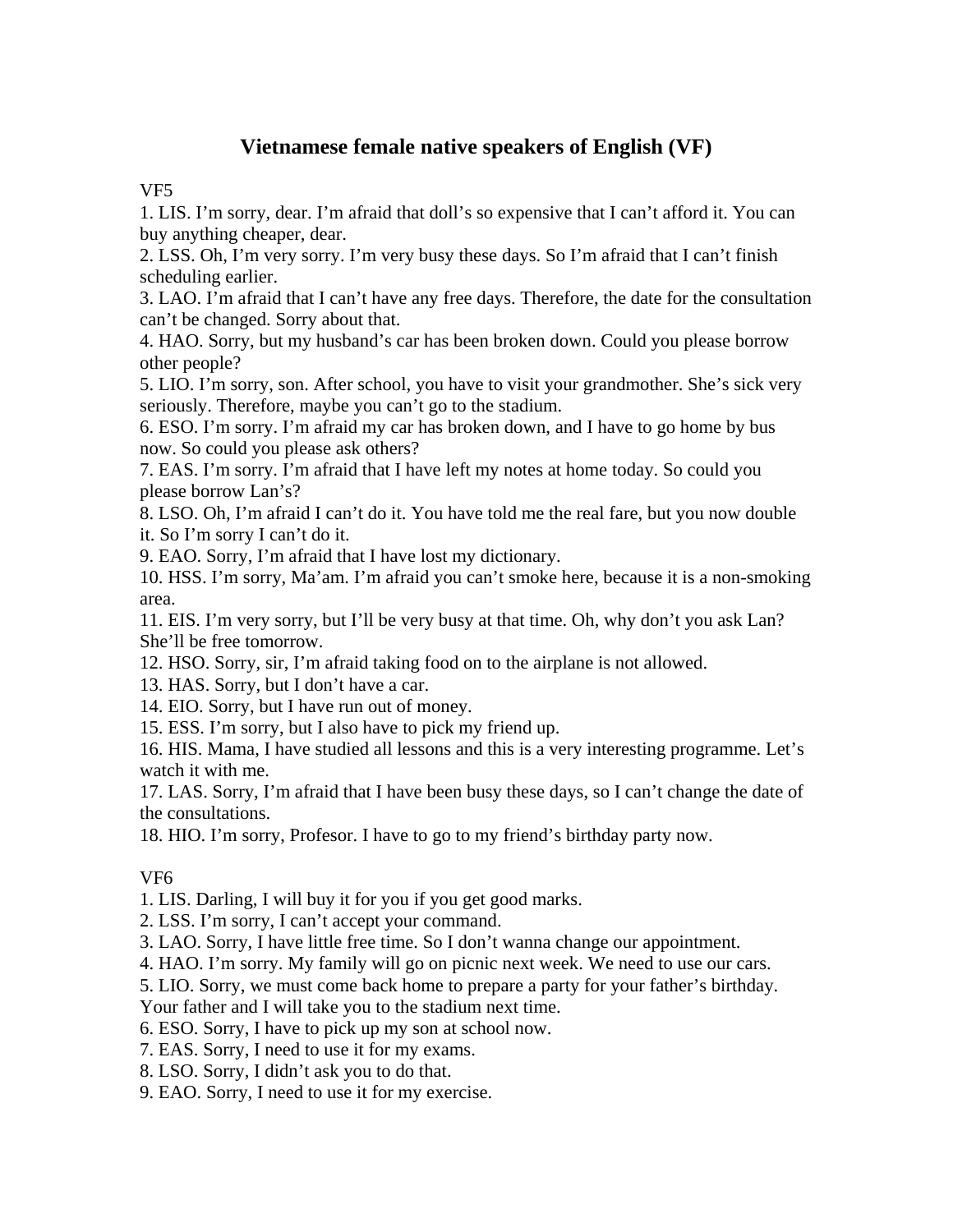10. HSS. Sorry, you know that this is a non-smoking area.

11. EIS. Sorry, I have to go to school at that time. I can't help you.

12. HSO. Sorry, I can't accept your requirements because this is not allowed by the airline policy.

13. HAS. Sorry, I can't help you, because I usually go with my friends.

14. EIO. Sorry, now, I don't have enough money.

- 15. ESS. Sorry, I must go to the market to buy something for my dinner.
- 16. HIS. I will do it after this TV programme.
- 17. LAS. No, that is the only time I am free.
- 18. HIO. Sorry, today is my son's birthday. I have to go home early to prepare something.

# **Vietnamese male learners of English (VM)**

#### VM7

1. LIS.Oh, my son. Now I'm busy. Next month, I'll take you around to buy it.

- 2. LSS. Sorry I can't. I have a test on that date.
- 3. LAO. What a pity! I'm only free on Monday. After that date, I'll be away on business.
- 4. HAO. It's a pity. My brother has just borrowed it for his holiday.
- 5. LIO. Oh, no, we have to pick up your mum at that time.
- 6. ESO. I'm very sorry. My boss is ringing me for a meeting.
- 7. EAS. I'm terribly sorry. I have learnt nothing, and I'm having a test tomorrow, too.
- 8. LSO. Thanks for your help, but I don't have much money to pay.
- 9. EAO. Sorry, I'm using it now.
- 10. HSS. Sorry, sir. You shouldn't smoke here as it is our hotel's rule.

11. EIS. What a pity! I have an important appointment with my boss. However, my friend will take you there.

12. HSO. Sorry, ma'a. We don't allow bringing food onto the plane.

13. HAS. What a pity. I usually don't go home after school. I often have appointments with friends.

- 14. EIO. I'm very sorry. I've forgotten my wallet at home.
- 15. ESS. What a pity. I have an appointment with my girlfriend there.
- 16. HIS. Oh no, Dad. Please let me watch until the end of the film.
- 17. LAS. Oh, no, we have prepared it carefully. You should come.
- 18. HIO. What a pity, sir. I have to pick up my parents now. They have just phoned me.

#### VM8

1. LIS. I've run out of money, son.

- 2. LSS. Sorry, but I'm afraid you have to change the tickets.
- 3. LAO. I'm just free on Monday. Sorry about that.
- 4. HAO. Sorry, sir. Both of them have already been taken to the garage to be serviced.
- 5. LIO. You don't go to English class tonight, do you?
- 6. ESO. I'm afraid we don't live in the same area.